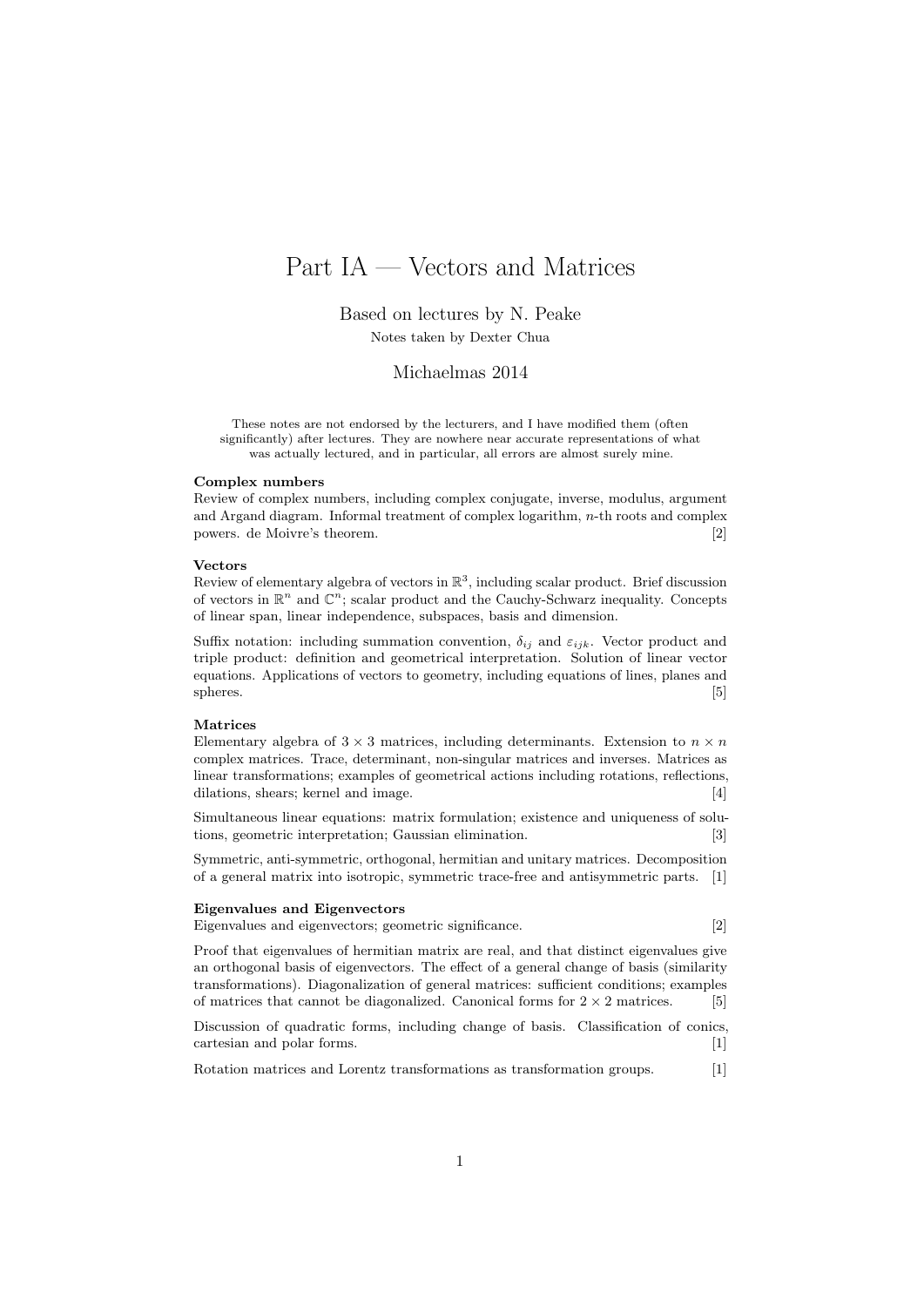# Contents

| 0        |                | Introduction                                                                                    | 4              |
|----------|----------------|-------------------------------------------------------------------------------------------------|----------------|
| 1        |                | Complex numbers                                                                                 | $\bf{5}$       |
|          | 1.1            |                                                                                                 | $\overline{5}$ |
|          | 1.2            | 6                                                                                               |                |
|          | 1.3            |                                                                                                 | 8              |
|          | 1.4            | 8                                                                                               |                |
|          | 1.5            | 8<br>De Moivre's theorem $\dots \dots \dots \dots \dots \dots \dots \dots \dots \dots$          |                |
|          | 1.6            |                                                                                                 | 9              |
| $\bf{2}$ | <b>Vectors</b> | 11                                                                                              |                |
|          | 2.1            | Definition and basic properties $\dots \dots \dots \dots \dots \dots \dots$<br>11               |                |
|          | 2.2            | 11                                                                                              |                |
|          |                | Geometric picture ( $\mathbb{R}^2$ and $\mathbb{R}^3$ only)<br>12<br>2.2.1                      |                |
|          |                | General algebraic definition<br>12<br>2.2.2                                                     |                |
|          | 2.3            | 13                                                                                              |                |
|          | 2.4            | 14<br>Vector product $\ldots \ldots \ldots \ldots \ldots \ldots \ldots \ldots \ldots \ldots$    |                |
|          | 2.5            | 14                                                                                              |                |
|          | 2.6            | 15                                                                                              |                |
|          |                | 15<br>2.6.1<br>2D space $\ldots \ldots \ldots \ldots \ldots \ldots \ldots \ldots \ldots \ldots$ |                |
|          |                | 2.6.2<br>16<br>3D space                                                                         |                |
|          |                | $\mathbb{R}^n$ space<br>16<br>2.6.3                                                             |                |
|          |                | $\mathbb{C}^n$ space<br>17<br>2.6.4                                                             |                |
|          | 2.7            | 17                                                                                              |                |
|          | 2.8            | 18                                                                                              |                |
|          | 2.9            | 21                                                                                              |                |
|          |                | 2.9.1<br>21                                                                                     |                |
|          |                | 22<br>2.9.2                                                                                     |                |
|          |                | 22                                                                                              |                |
| 3        |                | 24                                                                                              |                |
|          | 3.1            | Linear maps<br>24                                                                               |                |
|          |                | Examples<br>24<br>3.1.1                                                                         |                |
|          |                | 3.1.2<br>25                                                                                     |                |
|          | 3.2            | 25                                                                                              |                |
|          | 3.3            | 26                                                                                              |                |
|          | 3.4            | 27                                                                                              |                |
|          |                | 28<br>3.4.1                                                                                     |                |
|          |                |                                                                                                 |                |
|          |                | 3.4.2<br>$\,29$<br>3.4.3<br>30                                                                  |                |
|          |                | Decomposition of an $n \times n$ matrix<br>3.4.4                                                |                |
|          |                | $31\,$<br>Determinants<br>32                                                                    |                |
|          | 3.5            | 32                                                                                              |                |
|          |                | 3.5.1                                                                                           |                |
|          |                | Properties of determinants<br>$33\,$<br>3.5.2                                                   |                |
|          |                | 35<br>3.5.3                                                                                     |                |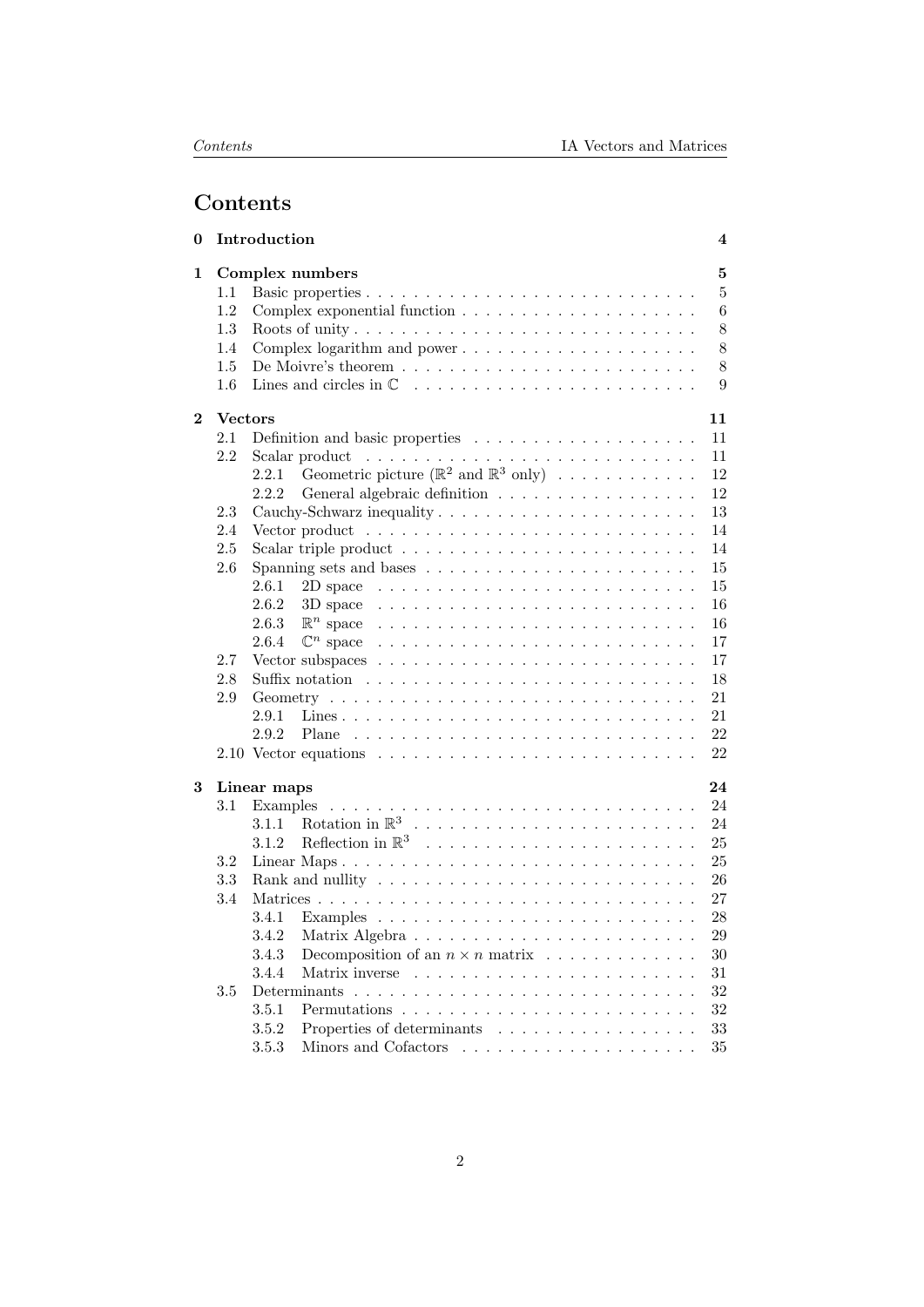| 4 |     | Matrices and linear equations                                    | 38 |
|---|-----|------------------------------------------------------------------|----|
|   | 4.1 |                                                                  | 38 |
|   | 4.2 |                                                                  | 38 |
|   | 4.3 | Homogeneous and inhomogeneous equations                          | 39 |
|   |     | 4.3.1                                                            | 40 |
|   | 4.4 |                                                                  | 42 |
|   | 4.5 | Homogeneous problem $A\mathbf{x} = \mathbf{0}$                   | 42 |
|   |     | 4.5.1                                                            | 43 |
|   |     | Linear mapping view of $A\mathbf{x} = 0$<br>4.5.2                | 43 |
|   | 4.6 |                                                                  | 43 |
| 5 |     | Eigenvalues and eigenvectors                                     | 46 |
|   | 5.1 |                                                                  | 46 |
|   | 5.2 |                                                                  | 48 |
|   | 5.3 |                                                                  | 50 |
|   |     | Transformation law for vectors<br>5.3.1                          | 51 |
|   |     | 5.3.2<br>Transformation law for matrix                           | 52 |
|   | 5.4 | Similar matrices                                                 | 53 |
|   | 5.5 |                                                                  | 54 |
|   | 5.6 |                                                                  | 55 |
|   | 5.7 |                                                                  | 57 |
|   | 5.8 | Eigenvalues and eigenvectors of a Hermitian matrix $\dots \dots$ | 58 |
|   |     | Eigenvalues and eigenvectors<br>5.8.1                            | 58 |
|   |     | 5.8.2<br>Gram-Schmidt orthogonalization (non-examinable)         | 59 |
|   |     | 5.8.3                                                            | 60 |
|   |     | Diagonalization of $n \times n$ Hermitian matrices<br>5.8.4      | 60 |
|   |     | 5.8.5                                                            | 62 |
| 6 |     | Quadratic forms and conics                                       | 63 |
|   | 6.1 |                                                                  | 63 |
|   |     | 6.1.1                                                            | 63 |
|   |     | 6.1.2                                                            | 64 |
|   | 6.2 |                                                                  | 65 |
| 7 |     | <b>Transformation groups</b>                                     | 68 |
|   | 7.1 |                                                                  | 68 |
|   | 7.2 |                                                                  | 68 |
|   | 7.3 |                                                                  | 69 |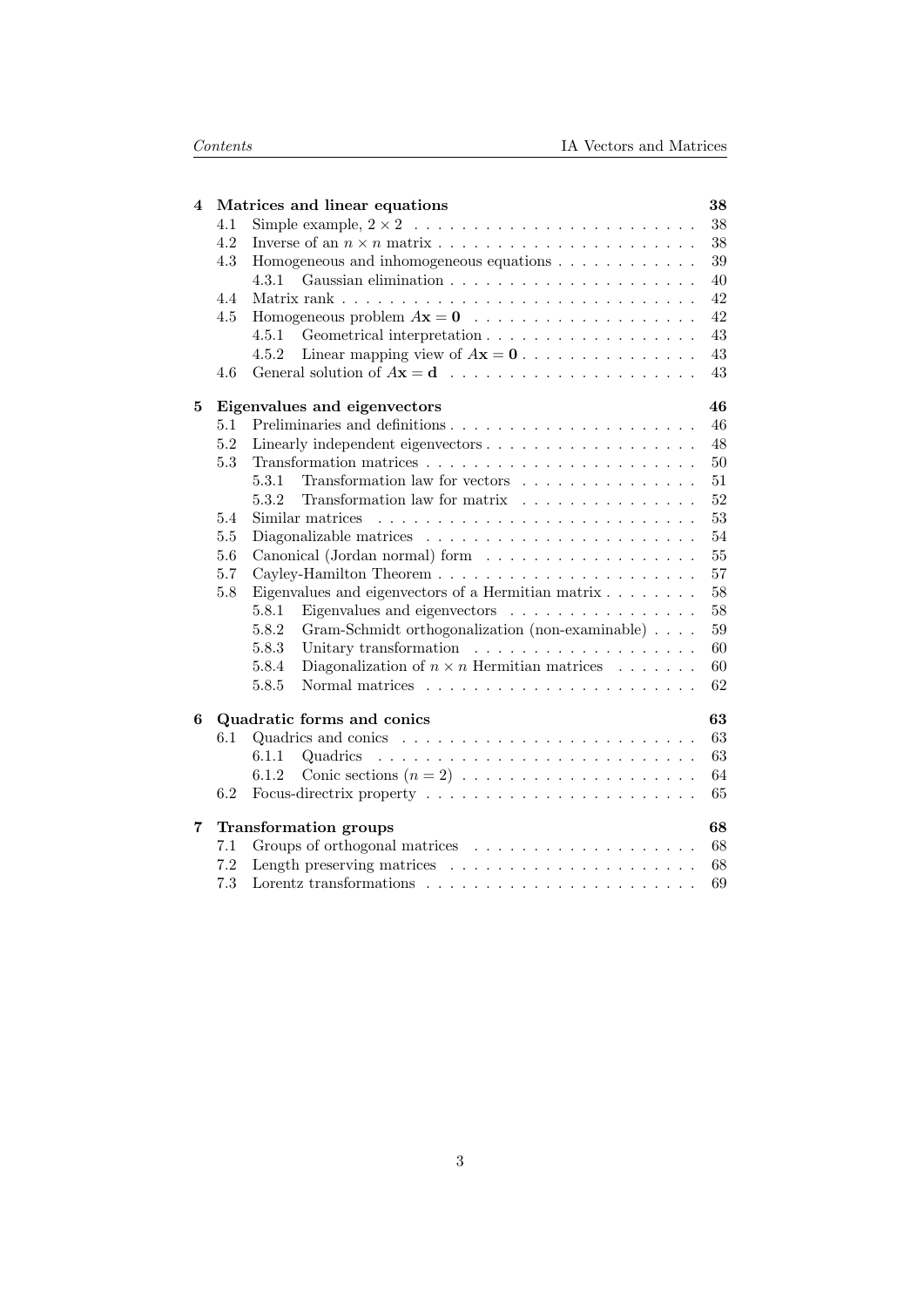# <span id="page-3-0"></span>0 Introduction

Vectors and matrices is the language in which a lot of mathematics is written in. In physics, many variables such as position and momentum are expressed as vectors. Heisenberg also formulated quantum mechanics in terms of vectors and matrices. In statistics, one might pack all the results of all experiments into a single vector, and work with a large vector instead of many small quantities. In group theory, matrices are used to represent the symmetries of space (as well as many other groups).

So what is a vector? Vectors are very general objects, and can in theory represent very complex objects. However, in this course, our focus is on vectors in  $\mathbb{R}^n$  or  $\mathbb{C}^n$ . We can think of each of these as an array of n real or complex numbers. For example,  $(1, 6, 4)$  is a vector in  $\mathbb{R}^3$ . These vectors are added in the obvious way. For example,  $(1, 6, 4) + (3, 5, 2) = (4, 11, 6)$ . We can also multiply vectors by numbers, say  $2(1, 6, 4) = (2, 12, 8)$ . Often, these vectors represent points in an n-dimensional space.

Matrices, on the other hand, represent functions between vectors, i.e. a function that takes in a vector and outputs another vector. These, however, are not arbitrary functions. Instead matrices represent linear functions. These are functions that satisfy the equality  $f(\lambda \mathbf{x} + \mu \mathbf{y}) = \lambda f(\mathbf{x}) + \mu f(\mathbf{y})$  for arbitrary numbers  $\lambda, \mu$  and vectors **x**, **y**. It is important to note that the function  $\mathbf{x} \mapsto \mathbf{x}+\mathbf{c}$ for some constant vector  $\bf{c}$  is not linear according to this definition, even though it might look linear.

It turns out that for each linear function from  $\mathbb{R}^n$  to  $\mathbb{R}^m$ , we can represent the function uniquely by an  $m \times n$  array of numbers, which is what we call the matrix. Expressing a linear function as a matrix allows us to conveniently study many of its properties, which is why we usually talk about matrices instead of the function itself.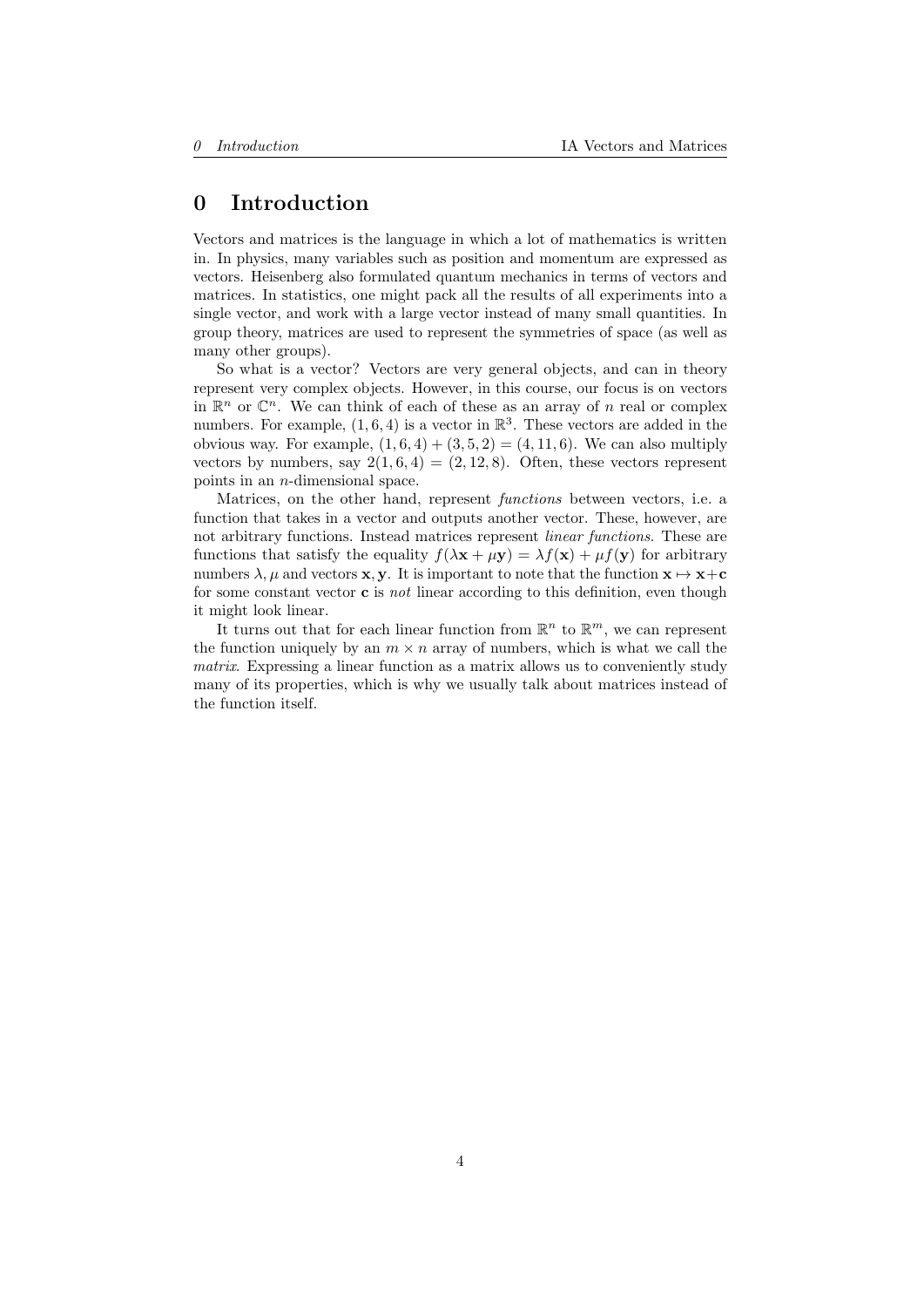# <span id="page-4-0"></span>1 Complex numbers

In R, not every polynomial equation has a solution. For example, there does not exist any x such that  $x^2 + 1 = 0$ , since for any x,  $x^2$  is non-negative, and  $x^2 + 1$  can never be 0. To solve this problem, we introduce the "number" i that satisfies  $i^2 = -1$ . Then i is a solution to the equation  $x^2 + 1 = 0$ . Similarly,  $-i$ is also a solution to the equation.

We can add and multiply numbers with  $i$ . For example, we can obtain numbers  $3 + i$  or  $1 + 3i$ . These numbers are known as *complex numbers*. It turns out that by adding this single number i, every polynomial equation will have a root. In fact, for an nth order polynomial equation, we will later see that there will always be  $n$  roots, if we account for multiplicity. We will go into details in Chapter [5.](#page-45-0)

Apart from solving equations, complex numbers have a lot of rather important applications. For example, they are used in electronics to represent alternating currents, and form an integral part in the formulation of quantum mechanics.

### <span id="page-4-1"></span>1.1 Basic properties

**Definition** (Complex number). A *complex number* is a number  $z \in \mathbb{C}$  of the form  $z = a + ib$  with  $a, b \in \mathbb{R}$ , where  $i^2 = -1$ . We write  $a = \text{Re}(z)$  and  $b = \text{Im}(z)$ .

We have

$$
z_1 \pm z_2 = (a_1 + ib_1) \pm (a_2 + ib_2)
$$
  
=  $(a_1 \pm a_2) + i(b_1 \pm b_2)$   

$$
z_1 z_2 = (a_1 + ib_1)(a_2 + ib_2)
$$
  
=  $(a_1 a_2 - b_1 b_2) + i(b_1 a_2 + a_1 b_2)$   

$$
z^{-1} = \frac{1}{a + ib}
$$
  
=  $\frac{a - ib}{a^2 + b^2}$ 

**Definition** (Complex conjugate). The *complex conjugate* of  $z = a + ib$  is  $a - ib$ . It is written as  $\bar{z}$  or  $z^*$ .

It is often helpful to visualize complex numbers in a diagram:

Definition (Argand diagram). An Argand diagram is a diagram in which a complex number  $z = x + iy$  is represented by a vector  $\mathbf{p} = \begin{pmatrix} x \\ y \end{pmatrix}$  $\hat{y}$  . Addition of vectors corresponds to vector addition and  $\overline{z}$  is the reflection of  $\overline{z}$  in the x-axis.

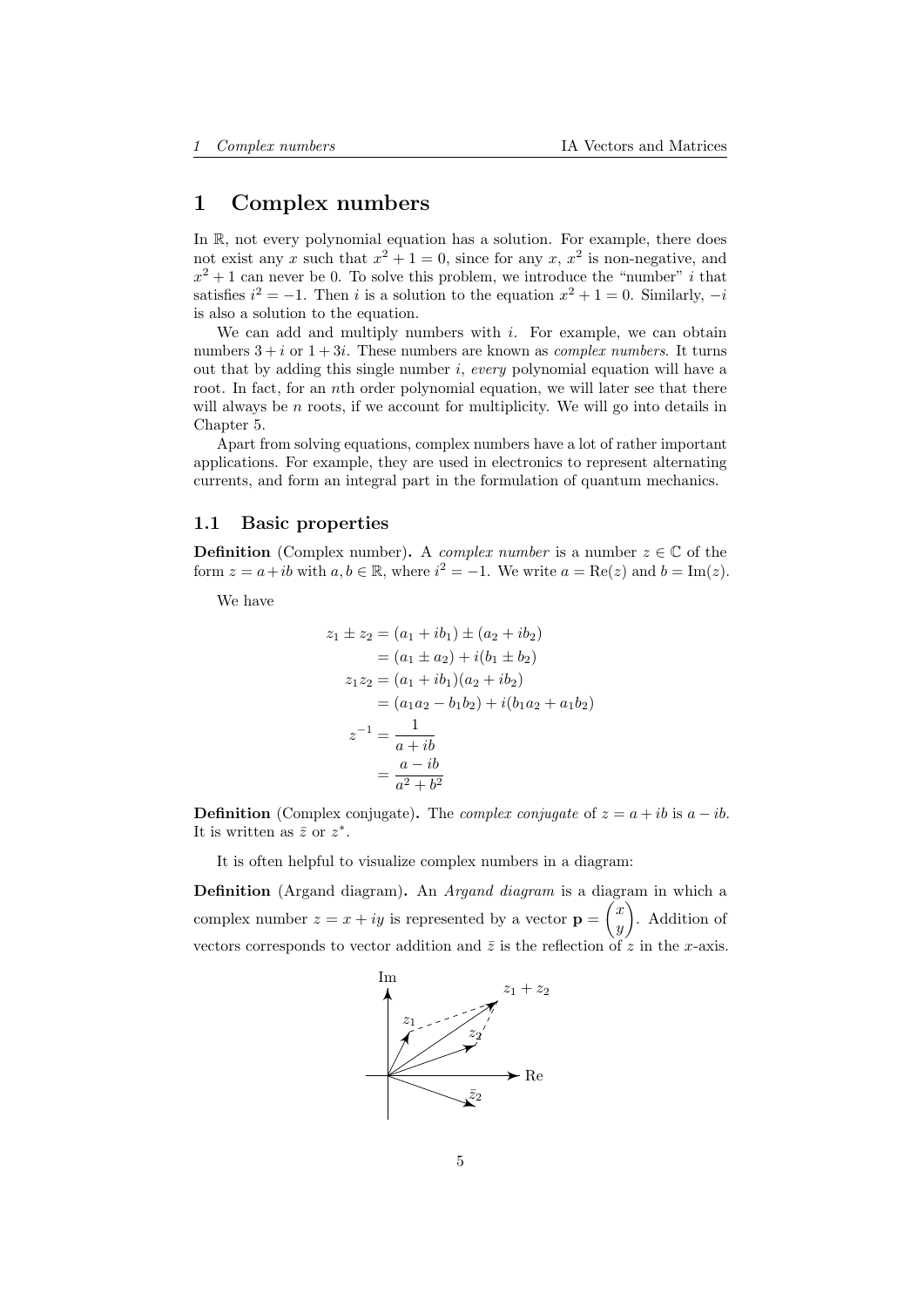Definition (Modulus and argument of complex number). The modulus of  $z = x + iy$  is  $r = |z| = \sqrt{x^2 + y^2}$ . The argument is  $\theta = \arg z = \tan^{-1}(y/x)$ . The modulus is the length of the vector in the Argand diagram, and the argument is the angle between  $z$  and the real axis. We have

$$
z = r(\cos\theta + i\sin\theta)
$$

Clearly the pair  $(r, \theta)$  uniquely describes a complex number z, but each complex number  $z \in \mathbb{C}$  can be described by many different  $\theta$  since  $\sin(2\pi + \theta) = \sin \theta$ and  $\cos(2\pi + \theta) = \cos \theta$ . Often we take the *principle value*  $\theta \in (-\pi, \pi]$ .

When writing  $z_i = r_i(\cos \theta_i + i \sin \theta_i)$ , we have

$$
z_1 z_2 = r_1 r_2 [(\cos \theta_1 \cos \theta_2 - \sin \theta_1 \sin \theta_2) + i(\sin \theta_1 \cos \theta_2 + \sin \theta_2 \cos \theta_1)]
$$
  
=  $r_1 r_2 [\cos(\theta_1 + \theta_2) + i \sin(\theta_1 + \theta_2)]$ 

In other words, when multiplying complex numbers, the moduli multiply and the arguments add.

Proposition.  $z\overline{z} = a^2 + b^2 = |z|^2$ .

Proposition.  $z^{-1} = \bar{z}/|z|^2$ .

**Theorem** (Triangle inequality). For all  $z_1, z_2 \in \mathbb{C}$ , we have

 $|z_1 + z_2| \leq |z_1| + |z_2|$ .

Alternatively, we have  $|z_1 - z_2| \ge ||z_1| - |z_2||$ .

## <span id="page-5-0"></span>1.2 Complex exponential function

Exponentiation was originally defined for integer powers as repeated multiplication. This is then extended to rational powers using roots. We can also extend this to any real number since real numbers can be approximated arbitrarily accurately by rational numbers. However, what does it mean to take an exponent of a complex number?

To do so, we use the Taylor series definition of the exponential function:

Definition (Exponential function). The exponential function is defined as

$$
\exp(z) = e^z = 1 + z + \frac{z^2}{2!} + \frac{z^3}{3!} + \dots = \sum_{n=0}^{\infty} \frac{z^n}{n!}.
$$

This automatically allows taking exponents of arbitrary complex numbers. Having defined exponentiation this way, we want to check that it satisfies the usual properties, such as  $\exp(z+w) = \exp(z) \exp(w)$ . To prove this, we will first need a helpful lemma.

Lemma.

$$
\sum_{n=0}^{\infty} \sum_{m=0}^{\infty} a_{mn} = \sum_{r=0}^{\infty} \sum_{m=0}^{r} a_{r-m,m}
$$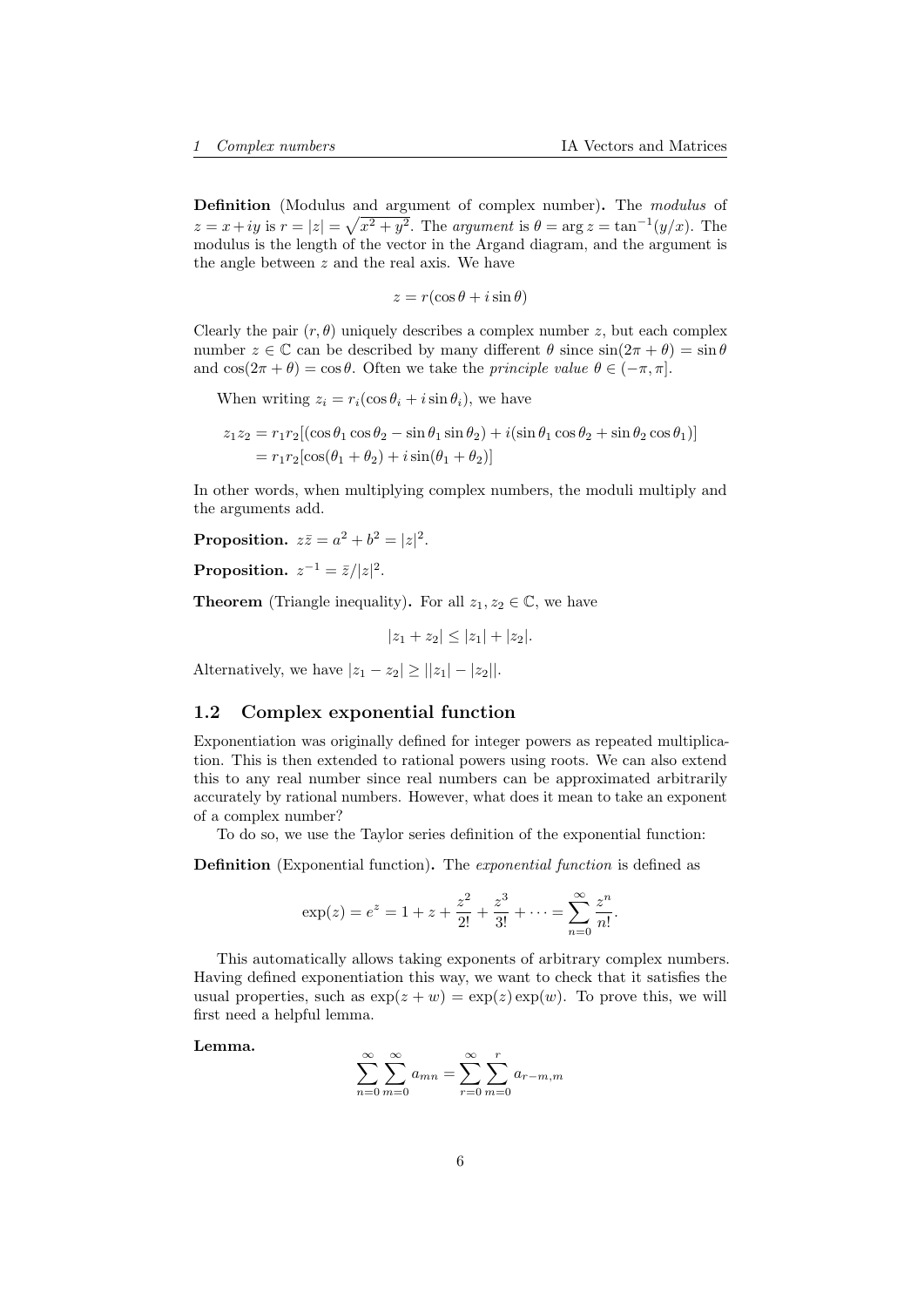Proof.

$$
\sum_{n=0}^{\infty} \sum_{m=0}^{\infty} a_{mn} = a_{00} + a_{01} + a_{02} + \cdots
$$
  
+  $a_{10} + a_{11} + a_{12} + \cdots$   
+  $a_{20} + a_{21} + a_{22} + \cdots$   
=  $(a_{00}) + (a_{10} + a_{01}) + (a_{20} + a_{11} + a_{02}) + \cdots$   
=  $\sum_{r=0}^{\infty} \sum_{m=0}^{r} a_{r-m,m}$ 

This is not exactly a rigorous proof, since we should not hand-wave about infinite sums so casually. But in fact, we did not even show that the definition of  $\exp(z)$  is well defined for all numbers z, since the sum might diverge. All these will be done in that IA Analysis I course.

**Theorem.**  $exp(z_1) exp(z_2) = exp(z_1 + z_2)$ 

Proof.

$$
\exp(z_1) \exp(z_2) = \sum_{n=0}^{\infty} \sum_{m=0}^{\infty} \frac{z_1^m}{m!} \frac{z_2^n}{n!}
$$
  
= 
$$
\sum_{r=0}^{\infty} \sum_{m=0}^r \frac{z_1^{r-m}}{(r-m)!} \frac{z_2^m}{m!}
$$
  
= 
$$
\sum_{r=0}^{\infty} \frac{1}{r!} \sum_{m=0}^r \frac{r!}{(r-m)!m!} z_1^{r-m} z_2^m
$$
  
= 
$$
\sum_{r=0}^{\infty} \frac{(z_1 + z_2)^r}{r!}
$$

Again, to define the sine and cosine functions, instead of referring to "angles" (since it doesn't make much sense to refer to complex "angles"), we again use a series definition.

**Definition** (Sine and cosine functions). Define, for all  $z \in \mathbb{C}$ ,

$$
\sin z = \sum_{n=0}^{\infty} \frac{(-1)^n}{(2n+1)!} z^{2n+1} = z - \frac{1}{3!} z^3 + \frac{1}{5!} z^5 + \cdots
$$
  

$$
\cos z = \sum_{n=0}^{\infty} \frac{(-1)^n}{(2n)!} z^{2n} = 1 - \frac{1}{2!} z^2 + \frac{1}{4!} z^4 + \cdots
$$

One very important result is the relationship between exp, sin and cos.

**Theorem.**  $e^{iz} = \cos z + i \sin z$ .

Alternatively, since  $sin(-z) = -sin z$  and  $cos(-z) = cos z$ , we have

$$
\cos z = \frac{e^{iz} + e^{-iz}}{2},
$$
  

$$
\sin z = \frac{e^{iz} - e^{-iz}}{2i}.
$$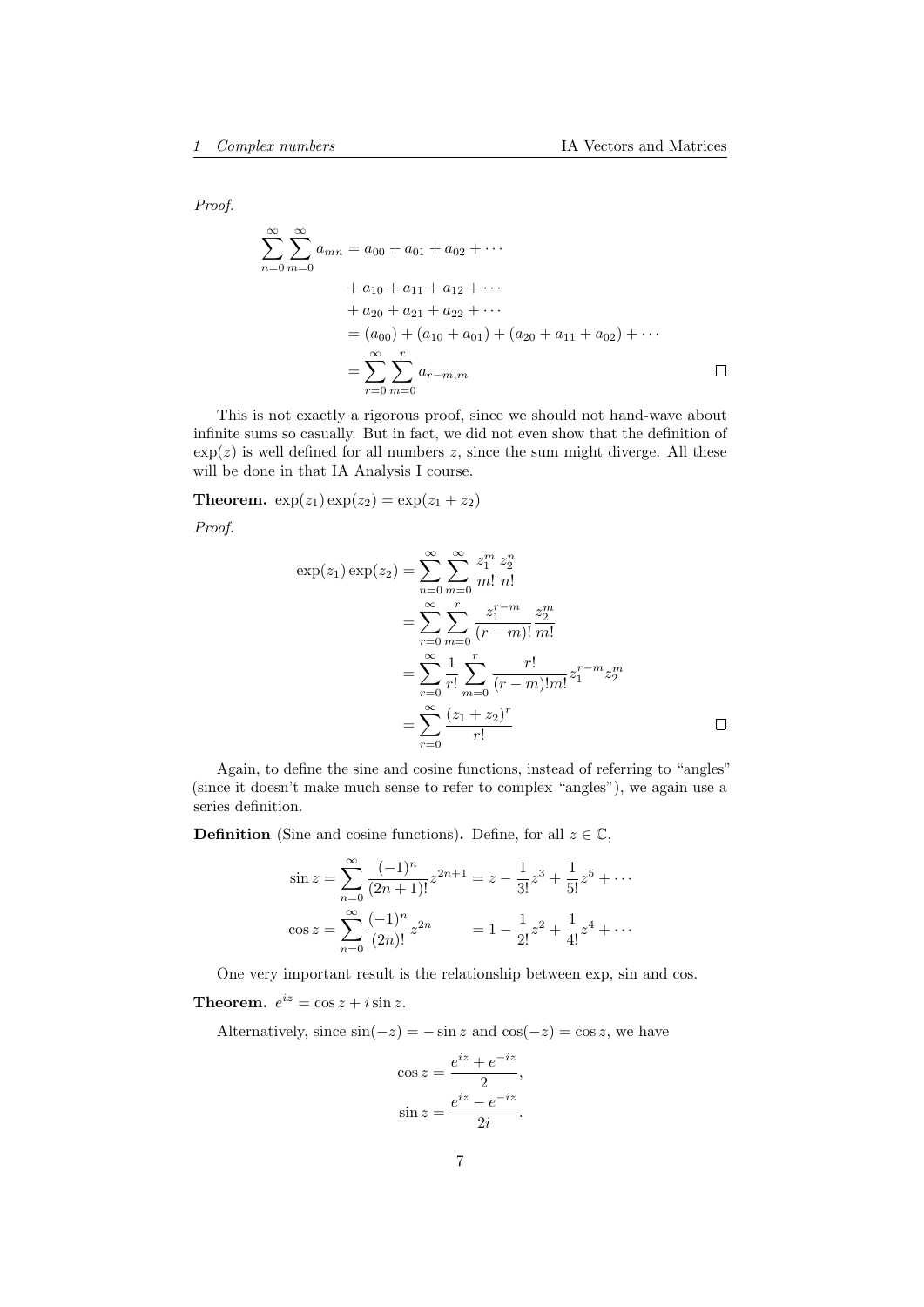Proof.

$$
e^{iz} = \sum_{n=0}^{\infty} \frac{i^n}{n!} z^n
$$
  
= 
$$
\sum_{n=0}^{\infty} \frac{i^{2n}}{(2n)!} z^{2n} + \sum_{n=0}^{\infty} \frac{i^{2n+1}}{(2n+1)!} z^{2n+1}
$$
  
= 
$$
\sum_{n=0}^{\infty} \frac{(-1)^n}{(2n)!} z^{2n} + i \sum_{n=0}^{\infty} \frac{(-1)^n}{(2n+1)!} z^{2n+1}
$$
  
= 
$$
\cos z + i \sin z
$$

Thus we can write  $z = r(\cos \theta + i \sin \theta) = re^{i\theta}$ .

# <span id="page-7-0"></span>1.3 Roots of unity

Definition (Roots of unity). The *n*th *roots of unity* are the roots to the equation  $z^n = 1$  for  $n \in \mathbb{N}$ . Since this is a polynomial of order n, there are n roots of unity. In fact, the *n*th roots of unity are  $\exp\left(2\pi i \frac{k}{n}\right)$  for  $k = 0, 1, 2, 3 \cdots n - 1$ .

**Proposition.** If  $\omega = \exp\left(\frac{2\pi i}{n}\right)$ , then  $1 + \omega + \omega^2 + \cdots + \omega^{n-1} = 0$ 

Proof. Two proofs are provided:

- (i) Consider the equation  $z^n = 1$ . The coefficient of  $z^{n-1}$  is the sum of all roots. Since the coefficient of  $z^{n-1}$  is 0, then the sum of all roots  $= 1 + \omega + \omega^2 + \cdots + \omega^{n-1} = 0.$
- (ii) Since  $\omega^{n} 1 = (\omega 1)(1 + \omega + \cdots + \omega^{n-1})$  and  $\omega \neq 1$ , dividing by  $(\omega 1)$ , we have  $1 + \omega + \cdots + \omega^{n-1} = (\omega^n - 1)/(\omega - 1) = 0.$

# <span id="page-7-1"></span>1.4 Complex logarithm and power

**Definition** (Complex logarithm). The *complex logarithm*  $w = \log z$  is a solution to  $e^{\omega} = z$ , i.e.  $\omega = \log z$ . Writing  $z = re^{i\theta}$ , we have  $\log z = \log(re^{i\theta}) = \log r + i\theta$ . This can be multi-valued for different values of  $\theta$  and, as above, we should select the  $\theta$  that satisfies  $-\pi < \theta \leq \pi$ .

Example.  $\log 2i = \log 2 + i \frac{\pi}{2}$ 

**Definition** (Complex power). The *complex power*  $z^{\alpha}$  for  $z, \alpha \in \mathbb{C}$  is defined as  $z^{\alpha} = e^{\alpha \log z}$ . This, again, can be multi-valued, as  $z^{\alpha} = e^{\alpha \log |z|} e^{i\alpha \theta} e^{2in\pi \alpha}$  (there are finitely many values if  $\alpha \in \mathbb{Q}$ , infinitely many otherwise). Nevertheless, we make  $z^{\alpha}$  single-valued by insisting  $-\pi < \theta \leq \pi$ .

#### <span id="page-7-2"></span>1.5 De Moivre's theorem

Theorem (De Moivre's theorem).

 $\cos n\theta + i\sin n\theta = (\cos \theta + i\sin \theta)^n$ .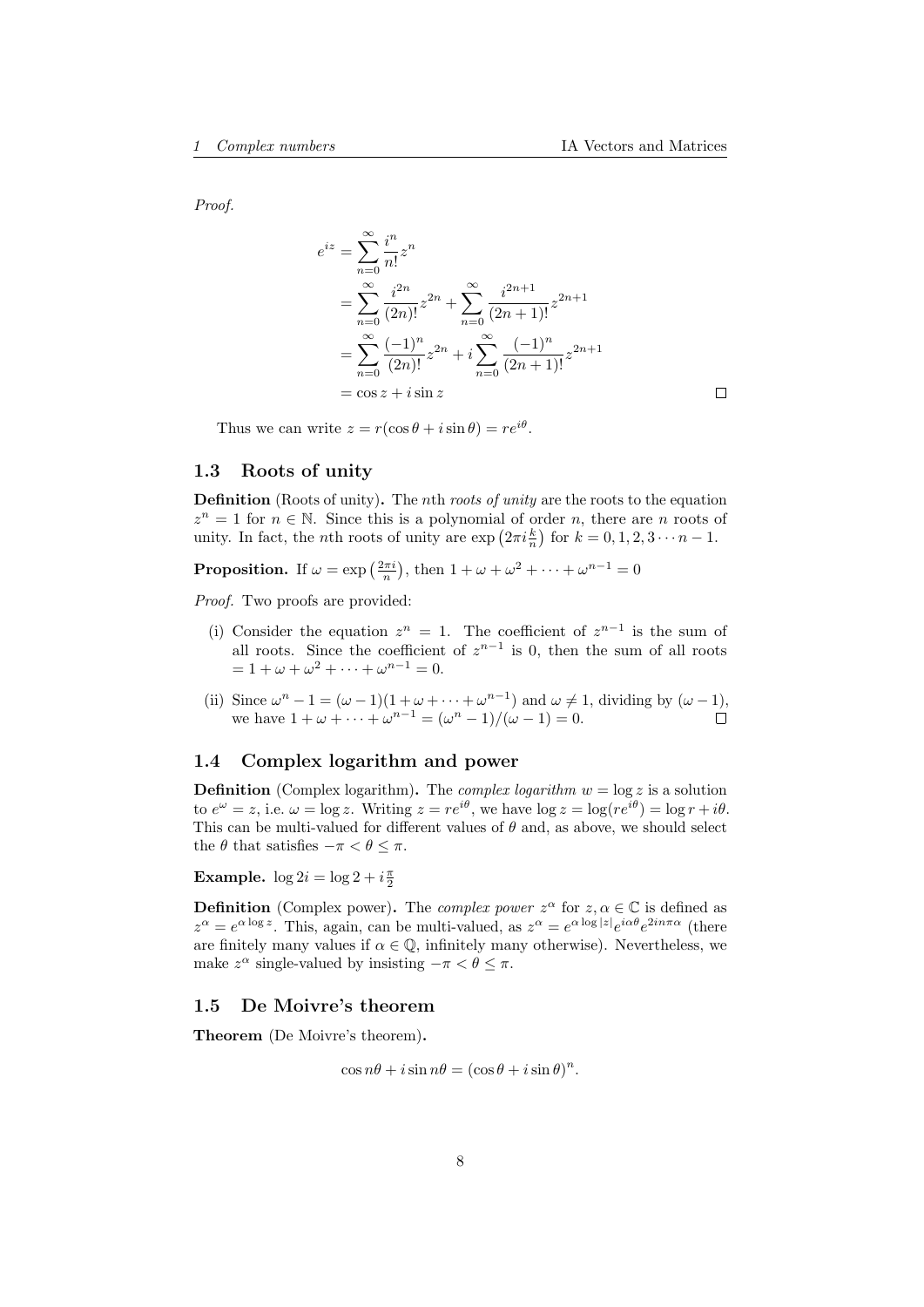$\Box$ 

*Proof.* First prove for the  $n \geq 0$  case by induction. The  $n = 0$  case is true since it merely reads  $1 = 1$ . We then have

$$
(\cos \theta + i \sin \theta)^{n+1} = (\cos \theta + i \sin \theta)^n (\cos \theta + i \sin \theta)
$$
  
= 
$$
(\cos n\theta + i \sin n\theta)(\cos \theta + i \sin \theta)
$$
  
= 
$$
\cos(n+1)\theta + i \sin(n+1)\theta
$$

If  $n < 0$ , let  $m = -n$ . Then  $m > 0$  and

$$
\begin{aligned} (\cos\theta + i\sin\theta)^{-m} &= (\cos m\theta + i\sin m\theta)^{-1} \\ &= \frac{\cos m\theta - i\sin m\theta}{(\cos m\theta + i\sin m\theta)(\cos m\theta - i\sin m\theta)} \\ &= \frac{\cos(-m\theta) + i\sin(-m\theta)}{\cos^2 m\theta + \sin^2 m\theta} \\ &= \cos(-m\theta) + i\sin(-m\theta) \\ &= \cos n\theta + i\sin n\theta \end{aligned}
$$

Note that " $\cos n\theta + i \sin n\theta = e^{in\theta} = (e^{i\theta})^n = (\cos \theta + i \sin \theta)^{n}$ " is not a valid proof of De Moivre's theorem, since we do not know yet that  $e^{in\theta} = (e^{i\theta})^n$ . In fact, De Moivre's theorem tells us that this is a valid rule to apply.

**Example.** We have  $\cos 5\theta + i \sin 5\theta = (\cos \theta + i \sin \theta)^5$ . By binomial expansion of the RHS and taking real and imaginary parts, we have

$$
\cos 5\theta = 5\cos \theta - 20\cos^3 \theta + 16\cos^5 \theta
$$
  

$$
\sin 5\theta = 5\sin \theta - 20\sin^3 \theta + 16\sin^5 \theta
$$

#### <span id="page-8-0"></span>1.6 Lines and circles in C

Since complex numbers can be regarded as points on the 2D plane, we can often use complex numbers to represent two dimensional objects.

Suppose that we want to represent a straight line through  $z_0 \in \mathbb{C}$  parallel to  $w \in \mathbb{C}$ . The obvious way to do so is to let  $z = z_0 + \lambda w$  where  $\lambda$  can take any real value. However, this is not an optimal way of doing so, since we are not using the power of complex numbers fully. This is just the same as the vector equation for straight lines, which you may or may not know from your A levels.

Instead, we arrange the equation to give  $\lambda = \frac{z-z_0}{w}$ . We take the complex conjugate of this expression to obtain  $\bar{\lambda} = \frac{\bar{z} - \bar{z_0}}{\bar{w}}$ . The trick here is to realize that  $\lambda$  is a real number. So we must have  $\lambda = \overline{\lambda}$ . This means that we must have

$$
\frac{z - z_0}{w} = \frac{\bar{z} - \bar{z_0}}{\bar{w}}
$$

$$
z\bar{w} - \bar{z}w = z_0\bar{w} - \bar{z}_0w.
$$

Theorem (Equation of straight line). The equation of a straight line through  $z_0$  and parallel to w is given by

$$
z\bar{w} - \bar{z}w = z_0\bar{w} - \bar{z}_0w.
$$

The equation of a circle, on the other hand, is rather straightforward. Suppose that we want a circle with center  $c \in \mathbb{C}$  and radius  $\rho \in \mathbb{R}^+$ . By definition of a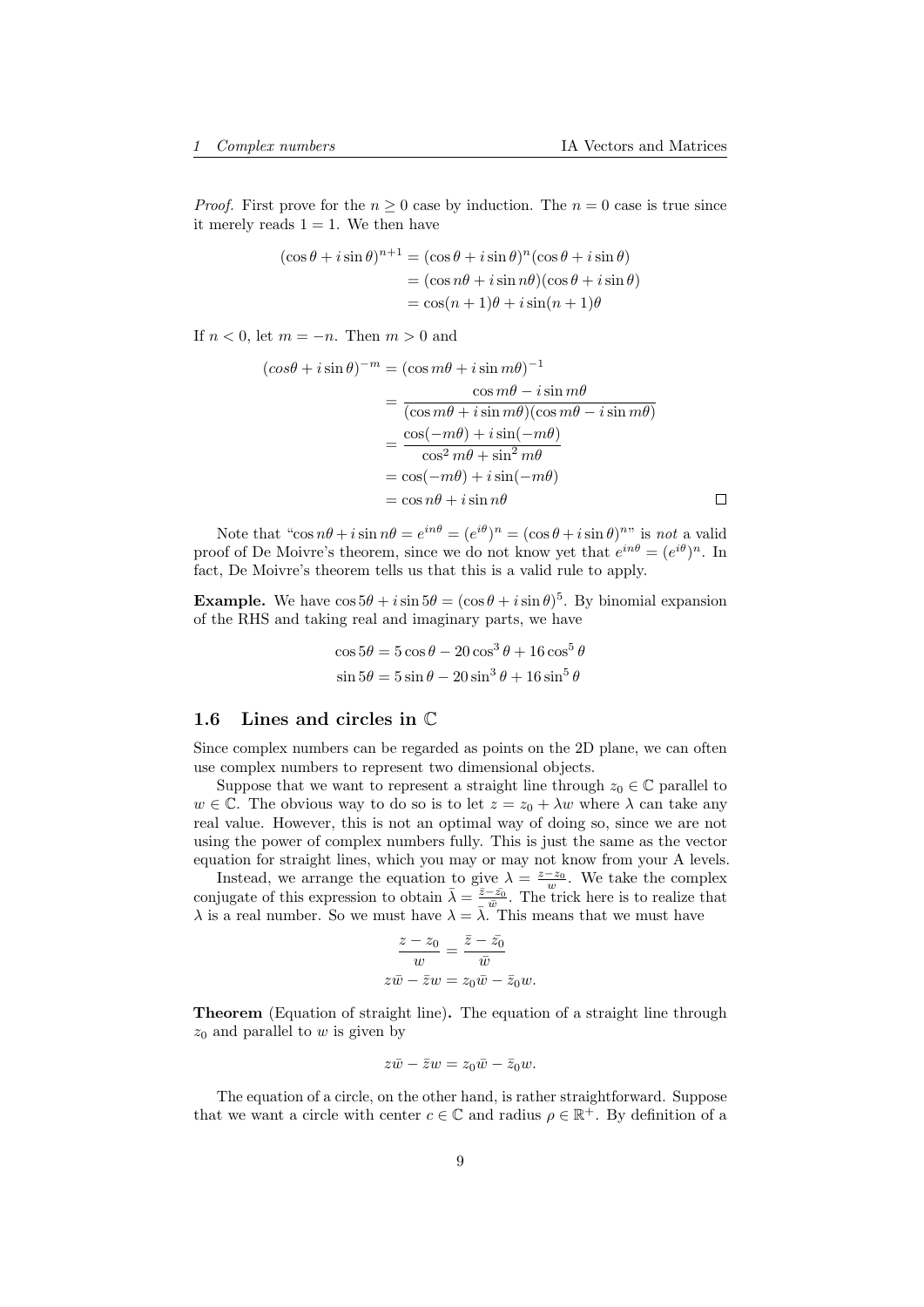circle, a point z is on the circle iff its distance to c is  $\rho$ , i.e.  $|z-c| = \rho$ . Recalling that  $|z|^2 = z\overline{z}$ , we obtain,

$$
|z - c| = \rho
$$

$$
|z - c|^2 = \rho^2
$$

$$
(z - c)(\overline{z} - \overline{c}) = \rho^2
$$

$$
z\overline{z} - \overline{c}z - c\overline{z} = \rho^2 - c\overline{c}
$$

**Theorem.** The general equation of a circle with center  $c \in \mathbb{C}$  and radius  $\rho \in \mathbb{R}^+$ can be given by

$$
z\bar{z} - \bar{c}z - c\bar{z} = \rho^2 - c\bar{c}.
$$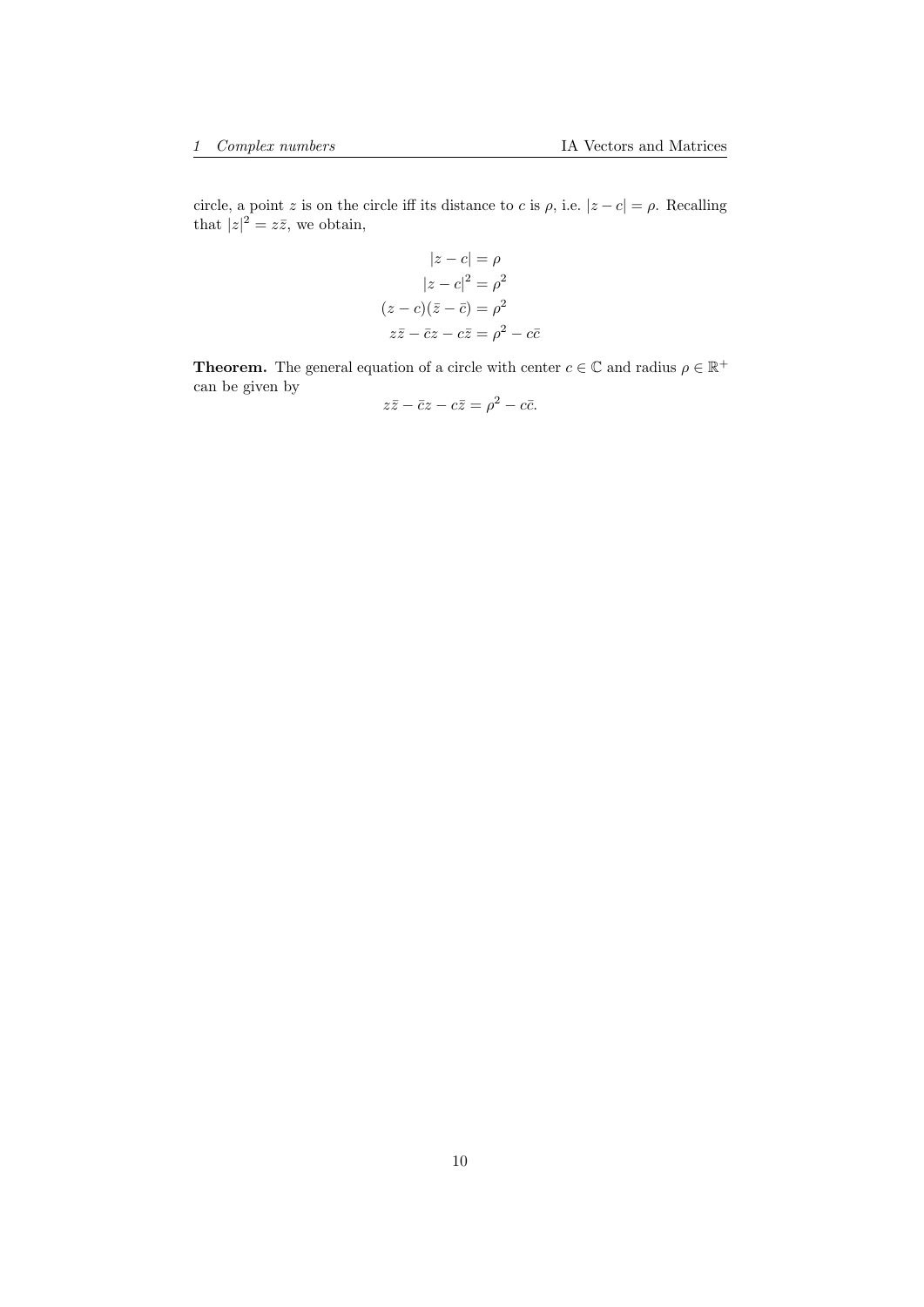# <span id="page-10-0"></span>2 Vectors

We might have first learned vectors as arrays of numbers, and then defined addition and multiplication in terms of the individual numbers in the vector. This however, is not what we are going to do here. The array of numbers is just a representation of the vector, instead of the vector itself.

Here, we will define vectors in terms of what they are, and then the various operations are defined axiomatically according to their properties.

## <span id="page-10-1"></span>2.1 Definition and basic properties

**Definition** (Vector). A vector space over  $\mathbb{R}$  or  $\mathbb{C}$  is a collection of vectors  $\mathbf{v} \in V$ , together with two operations: addition of two vectors and multiplication of a vector with a scalar (i.e. a number from R or C, respectively).

Vector addition has to satisfy the following axioms:

(i) 
$$
\mathbf{a} + \mathbf{b} = \mathbf{b} + \mathbf{a}
$$
 (commutativity)

- (ii)  $(a + b) + c = a + (b + c)$  (associativity)
- (iii) There is a vector **0** such that  $\mathbf{a} + \mathbf{0} = \mathbf{a}$ . (identity)

(iv) For all vectors **a**, there is a vector  $(-a)$  such that  $a + (-a) = 0$  (inverse)

Scalar multiplication has to satisfy the following axioms:

- (i)  $\lambda(\mathbf{a} + \mathbf{b}) = \lambda \mathbf{a} + \lambda \mathbf{b}$ .
- (ii)  $(\lambda + \mu)\mathbf{a} = \lambda \mathbf{a} + \mu \mathbf{a}$ .
- (iii)  $\lambda(\mu \mathbf{a}) = (\lambda \mu) \mathbf{a}$ .
- $(iv)$  1a = a.

Often, vectors have a length and direction. The length is denoted by  $|v|$ . In this case, we can think of a vector as an "arrow" in space. Note that  $\lambda a$  is either parallel  $(\lambda \geq 0)$  to or anti-parallel  $(\lambda \leq 0)$  to **a**.

Definition (Unit vector). A *unit vector* is a vector with length 1. We write a unit vector as  $\hat{\mathbf{v}}.$ 

**Example.**  $\mathbb{R}^n$  is a vector space with component-wise addition and scalar multiplication. Note that the vector space R is a line, but not all lines are vector spaces. For example,  $x + y = 1$  is not a vector space since it does not contain 0.

## <span id="page-10-2"></span>2.2 Scalar product

In a vector space, we can define the *scalar product* of two vectors, which returns a scalar (i.e. a real or complex number). We will first look at the usual scalar product defined for  $\mathbb{R}^n$ , and then define the scalar product axiomatically.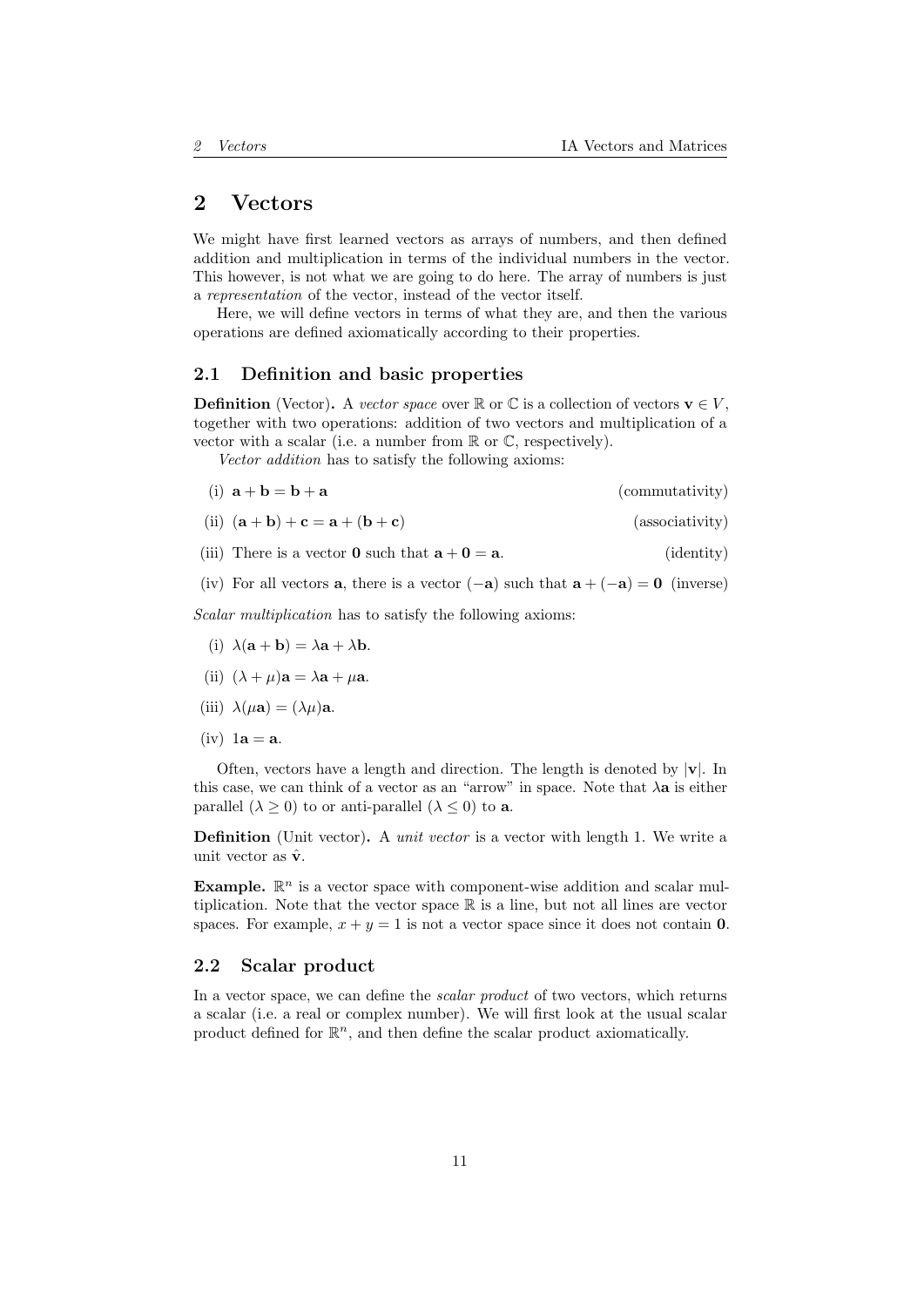# <span id="page-11-0"></span>2.2.1 Geometric picture ( $\mathbb{R}^2$  and  $\mathbb{R}^3$  only)

**Definition** (Scalar/dot product).  $\mathbf{a} \cdot \mathbf{b} = |\mathbf{a}||\mathbf{b}| \cos \theta$ , where  $\theta$  is the angle between a and b. It satisfies the following properties:

- (i)  $\mathbf{a} \cdot \mathbf{b} = \mathbf{b} \cdot \mathbf{a}$
- (ii)  $\mathbf{a} \cdot \mathbf{a} = |\mathbf{a}|^2 \geq 0$
- (iii)  $\mathbf{a} \cdot \mathbf{a} = 0$  iff  $\mathbf{a} = \mathbf{0}$
- (iv) If  $\mathbf{a} \cdot \mathbf{b} = 0$  and  $\mathbf{a}, \mathbf{b} \neq \mathbf{0}$ , then a and b are perpendicular.

Intuitively, this is the product of the parts of a and b that are parallel.



Using the dot product, we can write the projection of **b** onto **a** as  $(|\mathbf{b}| \cos \theta) \hat{\mathbf{a}} =$  $(\hat{\mathbf{a}} \cdot \mathbf{b})\hat{\mathbf{a}}$ .

The cosine rule can be derived as follows:

$$
|\overrightarrow{BC}|^2 = |\overrightarrow{AC} - \overrightarrow{AB}|^2
$$
  
=  $(\overrightarrow{AC} - \overrightarrow{AB}) \cdot (\overrightarrow{AC} - \overrightarrow{AB})$   
=  $|\overrightarrow{AB}|^2 + |\overrightarrow{AC}|^2 - 2|\overrightarrow{AB}||\overrightarrow{AC}|\cos\theta$ 

We will later come up with a convenient algebraic way to evaluate this scalar product.

## <span id="page-11-1"></span>2.2.2 General algebraic definition

**Definition** (Inner/scalar product). In a real vector space  $V$ , an *inner product* or scalar product is a map  $V \times V \to \mathbb{R}$  that satisfies the following axioms. It is written as  $\mathbf{x} \cdot \mathbf{y}$  or  $\langle \mathbf{x} | \mathbf{y} \rangle$ .

| $(i) \mathbf{x} \cdot \mathbf{y} = \mathbf{y} \cdot \mathbf{x}$                                                                       | (symmetry)                  |
|---------------------------------------------------------------------------------------------------------------------------------------|-----------------------------|
| (ii) $\mathbf{x} \cdot (\lambda \mathbf{y} + \mu \mathbf{z}) = \lambda \mathbf{x} \cdot \mathbf{y} + \mu \mathbf{x} \cdot \mathbf{z}$ | (linearity in 2nd argument) |
| (iii) $\mathbf{x} \cdot \mathbf{x} \ge 0$ with equality iff $\mathbf{x} = \mathbf{0}$                                                 | (positive definite)         |

Note that this is a definition only for real vector spaces, where the scalars are real. We will have a different set of definitions for complex vector spaces.

In particular, here we can use (i) and (ii) together to show linearity in 1st argument. However, this is generally not true for complex vector spaces.

**Definition.** The norm of a vector, written as  $|\mathbf{a}|$  or  $\|\mathbf{a}\|$ , is defined as

$$
|\mathbf{a}| = \sqrt{\mathbf{a} \cdot \mathbf{a}}.
$$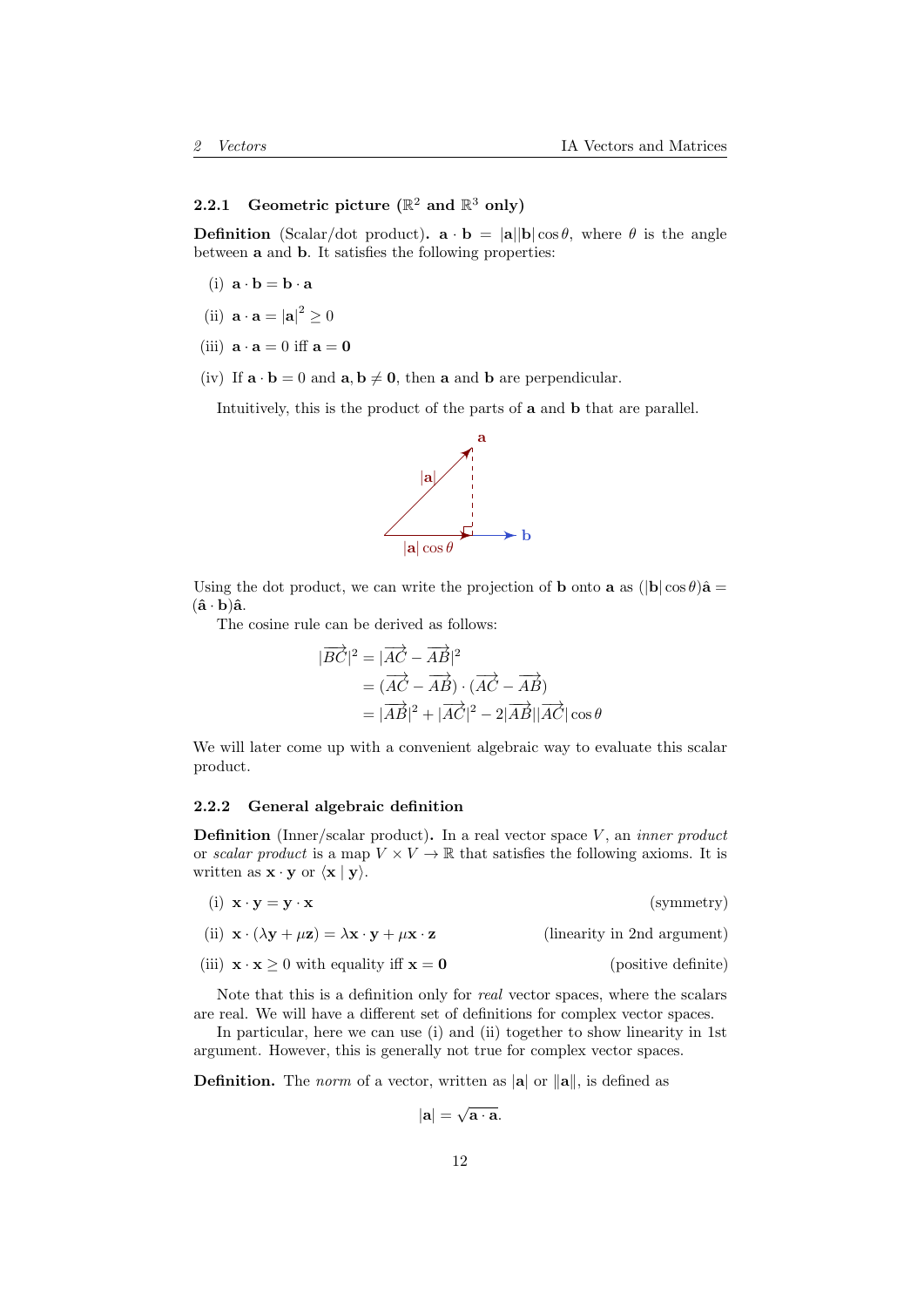**Example.** Instead of the usual  $\mathbb{R}^n$  vector space, we can consider the set of all real (integrable) functions as a vector space. We can define the following inner product:

$$
\langle f | g \rangle = \int_0^1 f(x)g(x) \, \mathrm{d}x.
$$

## <span id="page-12-0"></span>2.3 Cauchy-Schwarz inequality

**Theorem** (Cauchy-Schwarz inequality). For all  $\mathbf{x}, \mathbf{y} \in \mathbb{R}^n$ ,

$$
|\mathbf{x} \cdot \mathbf{y}| \leq |\mathbf{x}||\mathbf{y}|.
$$

*Proof.* Consider the expression  $|\mathbf{x} - \lambda \mathbf{y}|^2$ . We must have

$$
|\mathbf{x} - \lambda \mathbf{y}|^2 \ge 0
$$
  

$$
(\mathbf{x} - \lambda \mathbf{y}) \cdot (\mathbf{x} - \lambda \mathbf{y}) \ge 0
$$
  

$$
\lambda^2 |\mathbf{y}|^2 - \lambda (2\mathbf{x} \cdot \mathbf{y}) + |\mathbf{x}|^2 \ge 0.
$$

Viewing this as a quadratic in  $\lambda$ , we see that the quadratic is non-negative and thus cannot have 2 real roots. Thus the discriminant  $\Delta \leq 0$ . So

$$
4(\mathbf{x} \cdot \mathbf{y})^2 \le 4|\mathbf{y}|^2|\mathbf{x}|^2
$$
  

$$
(\mathbf{x} \cdot \mathbf{y})^2 \le |\mathbf{x}|^2|\mathbf{y}|^2
$$
  

$$
|\mathbf{x} \cdot \mathbf{y}| \le |\mathbf{x}||\mathbf{y}|.
$$

Note that we proved this using the axioms of the scalar product. So this result holds for all possible scalar products on any (real) vector space.

**Example.** Let  $\mathbf{x} = (\alpha, \beta, \gamma)$  and  $\mathbf{y} = (1, 1, 1)$ . Then by the Cauchy-Schwarz inequality, we have

$$
\alpha + \beta + \gamma \le \sqrt{3}\sqrt{\alpha^2 + \beta^2 + \gamma^2}
$$

$$
\alpha^2 + \beta^2 + \gamma^2 \ge \alpha\beta + \beta\gamma + \gamma\alpha,
$$

with equality if  $\alpha = \beta = \gamma$ .

Corollary (Triangle inequality).

$$
|\mathbf{x} + \mathbf{y}| \leq |\mathbf{x}| + |\mathbf{y}|.
$$

Proof.

$$
|\mathbf{x} + \mathbf{y}|^2 = (\mathbf{x} + \mathbf{y}) \cdot (\mathbf{x} + \mathbf{y})
$$
  
=  $|\mathbf{x}|^2 + 2\mathbf{x} \cdot \mathbf{y} + |\mathbf{y}|^2$   
 $\leq |\mathbf{x}|^2 + 2|\mathbf{x}||\mathbf{y}| + |\mathbf{y}|^2$   
=  $(|\mathbf{x}| + |\mathbf{y}|)^2$ .

So

 $|\mathbf{x} + \mathbf{y}| \leq |\mathbf{x}| + |\mathbf{y}|.$ 

 $\Box$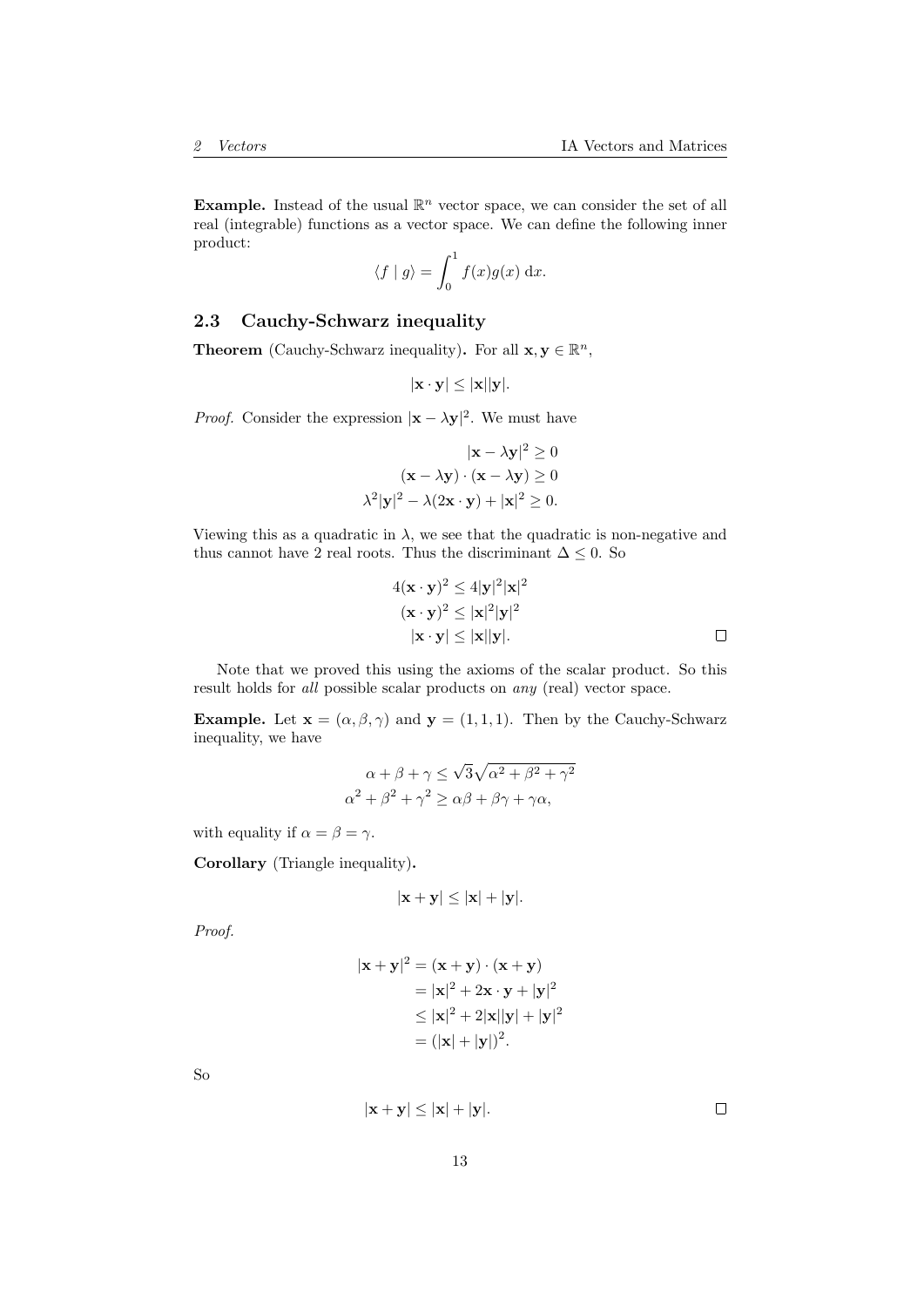## <span id="page-13-0"></span>2.4 Vector product

Apart from the scalar product, we can also define the vector product. However, this is defined only for  $\mathbb{R}^3$  space, but not spaces in general.

**Definition** (Vector/cross product). Consider  $a, b \in \mathbb{R}^3$ . Define the vector product

 $\mathbf{a} \times \mathbf{b} = |\mathbf{a}| |\mathbf{b}| \sin \theta \hat{\mathbf{n}},$ 

where  $\hat{\mathbf{n}}$  is a unit vector perpendicular to both  $\mathbf{a}$  and  $\mathbf{b}$ . Since there are two (opposite) unit vectors that are perpendicular to both of them, we pick  $\hat{\mathbf{n}}$  to be the one that is perpendicular to **a**, **b** in a *right-handed* sense.



The vector product satisfies the following properties:

- (i)  $\mathbf{a} \times \mathbf{b} = -\mathbf{b} \times \mathbf{a}$ .
- (ii)  $\mathbf{a} \times \mathbf{a} = \mathbf{0}$ .
- (iii)  $\mathbf{a} \times \mathbf{b} = \mathbf{0} \Rightarrow \mathbf{a} = \lambda \mathbf{b}$  for some  $\lambda \in \mathbb{R}$  (or  $\mathbf{b} = \mathbf{0}$ ).
- (iv)  $\mathbf{a} \times (\lambda \mathbf{b}) = \lambda (\mathbf{a} \times \mathbf{b}).$
- (v)  $\mathbf{a} \times (\mathbf{b} + \mathbf{c}) = \mathbf{a} \times \mathbf{b} + \mathbf{a} \times \mathbf{c}$ .

If we have a triangle  $OAB$ , its area is given by  $\frac{1}{2}|\overrightarrow{OA}||\overrightarrow{OB}|\sin \theta = \frac{1}{2}|\overrightarrow{OA} \times \overrightarrow{OB}|$ . We define the vector area as  $\frac{1}{2} \overrightarrow{OA} \times \overrightarrow{OB}$ , which is often a helpful notion when we want to do calculus with surfaces.

There is a convenient way of calculating vector products:

### Proposition.

$$
\mathbf{a} \times \mathbf{b} = (a_1 \hat{\mathbf{i}} + a_2 \hat{\mathbf{j}} + a_3 \hat{\mathbf{k}}) \times (b_1 \hat{\mathbf{i}} + b_2 \hat{\mathbf{j}} + b_3 \hat{\mathbf{k}})
$$
  
=  $(a_2 b_3 - a_3 b_2) \hat{\mathbf{i}} + \cdots$   
=  $\begin{vmatrix} \hat{\mathbf{i}} & \hat{\mathbf{j}} & \hat{\mathbf{k}} \\ a_1 & a_2 & a_3 \\ b_1 & b_2 & b_3 \end{vmatrix}$ 

## <span id="page-13-1"></span>2.5 Scalar triple product

Definition (Scalar triple product). The scalar triple product is defined as

$$
[\mathbf{a}, \mathbf{b}, \mathbf{c}] = \mathbf{a} \cdot (\mathbf{b} \times \mathbf{c}).
$$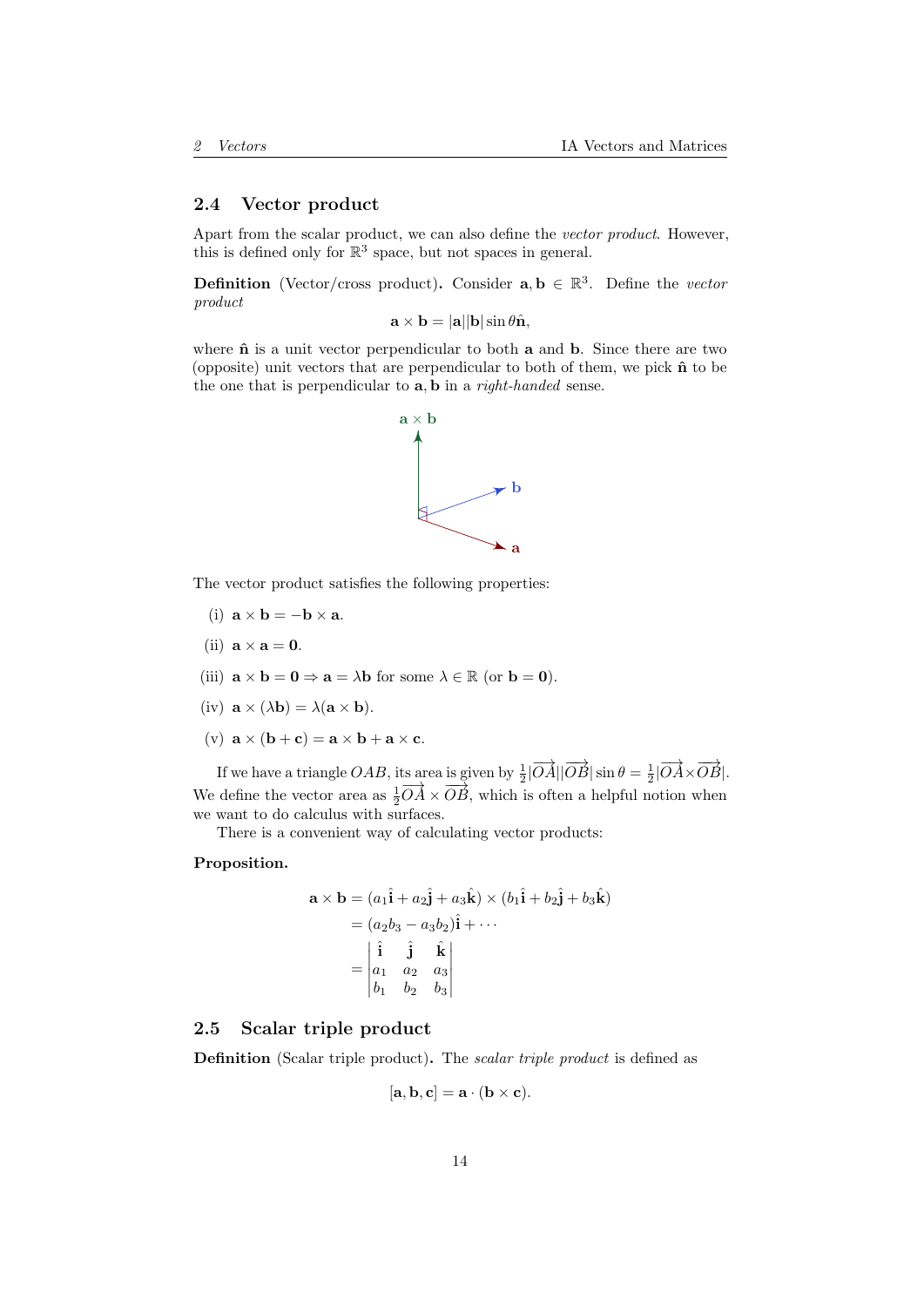Proposition. If a parallelepiped has sides represented by vectors  $a, b, c$  that form a right-handed system, then the volume of the parallelepiped is given by  $[a, b, c]$ .



*Proof.* The area of the base of the parallelepiped is given by  $|\mathbf{b}||\mathbf{c}| \sin \theta = |\mathbf{b} \times \mathbf{c}|$ . Thus the volume=  $|\mathbf{b} \times \mathbf{c}| |\mathbf{a}| \cos \phi = |\mathbf{a} \cdot (\mathbf{b} \times \mathbf{c})|$ , where  $\phi$  is the angle between a and the normal to b and c. However, since a, b, c form a right-handed system, we have  $\mathbf{a} \cdot (\mathbf{b} \times \mathbf{c}) > 0$ . Therefore the volume is  $\mathbf{a} \cdot (\mathbf{b} \times \mathbf{c})$ .  $\Box$ 

Since the order of  $\mathbf{a}, \mathbf{b}, \mathbf{c}$  doesn't affect the volume, we know that

$$
[\mathbf{a},\mathbf{b},\mathbf{c}] = [\mathbf{b},\mathbf{c},\mathbf{a}] = [\mathbf{c},\mathbf{a},\mathbf{b}] = -[\mathbf{b},\mathbf{a},\mathbf{c}] = -[\mathbf{a},\mathbf{c},\mathbf{b}] = -[\mathbf{c},\mathbf{b},\mathbf{a}].
$$

Theorem.  $\mathbf{a} \times (\mathbf{b} + \mathbf{c}) = \mathbf{a} \times \mathbf{b} + \mathbf{a} \times \mathbf{c}$ .

*Proof.* Let  $\mathbf{d} = \mathbf{a} \times (\mathbf{b} + \mathbf{c}) - \mathbf{a} \times \mathbf{b} - \mathbf{a} \times \mathbf{c}$ . We have

$$
\mathbf{d} \cdot \mathbf{d} = \mathbf{d} \cdot [\mathbf{a} \times (\mathbf{b} + \mathbf{c})] - \mathbf{d} \cdot (\mathbf{a} \times \mathbf{b}) - \mathbf{d} \cdot (\mathbf{a} \times \mathbf{c})
$$
  
=  $(\mathbf{b} + \mathbf{c}) \cdot (\mathbf{d} \times \mathbf{a}) - \mathbf{b} \cdot (\mathbf{d} \times \mathbf{a}) - \mathbf{c} \cdot (\mathbf{d} \times \mathbf{a})$   
= 0

Thus  $d = 0$ .

#### <span id="page-14-0"></span>2.6 Spanning sets and bases

#### <span id="page-14-1"></span>2.6.1 2D space

**Definition** (Spanning set). A set of vectors  $\{a, b\}$  spans  $\mathbb{R}^2$  if for all vectors  $\mathbf{r} \in \mathbb{R}^2$ , there exist some  $\lambda, \mu \in \mathbb{R}$  such that  $\mathbf{r} = \lambda \mathbf{a} + \mu \mathbf{b}$ .

In  $\mathbb{R}^2$ , two vectors span the space if  $\mathbf{a} \times \mathbf{b} \neq \mathbf{0}$ .

**Theorem.** The coefficients  $\lambda, \mu$  are unique.

*Proof.* Suppose that  $\mathbf{r} = \lambda \mathbf{a} + \mu \mathbf{b} = \lambda' \mathbf{a} + \mu' \mathbf{b}$ . Take the vector product with a on both sides to get  $(\mu - \mu')\mathbf{a} \times \mathbf{b} = \mathbf{0}$ . Since  $\mathbf{a} \times \mathbf{b} \neq \mathbf{0}$ , then  $\mu = \mu'$ . Similarly,  $\lambda = \lambda'.$  $\Box$ 

**Definition** (Linearly independent vectors in  $\mathbb{R}^2$ ). Two vectors **a** and **b** are linearly independent if for  $\alpha, \beta \in \mathbb{R}$ ,  $\alpha \mathbf{a} + \beta \mathbf{b} = \mathbf{0}$  iff  $\alpha = \beta = 0$ . In  $\mathbb{R}^2$ , a and b are linearly independent if  $\mathbf{a} \times \mathbf{b} \neq \mathbf{0}$ .

**Definition** (Basis of  $\mathbb{R}^2$ ). A set of vectors is a *basis* of  $\mathbb{R}^2$  if it spans  $\mathbb{R}^2$  and are linearly independent.

**Example.**  $\{\hat{\mathbf{i}}, \hat{\mathbf{j}}\} = \{(1,0), (0,1)\}\$ is a basis of  $\mathbb{R}^2$ . They are the standard basis of  $\mathbb{R}^2$ .

 $\Box$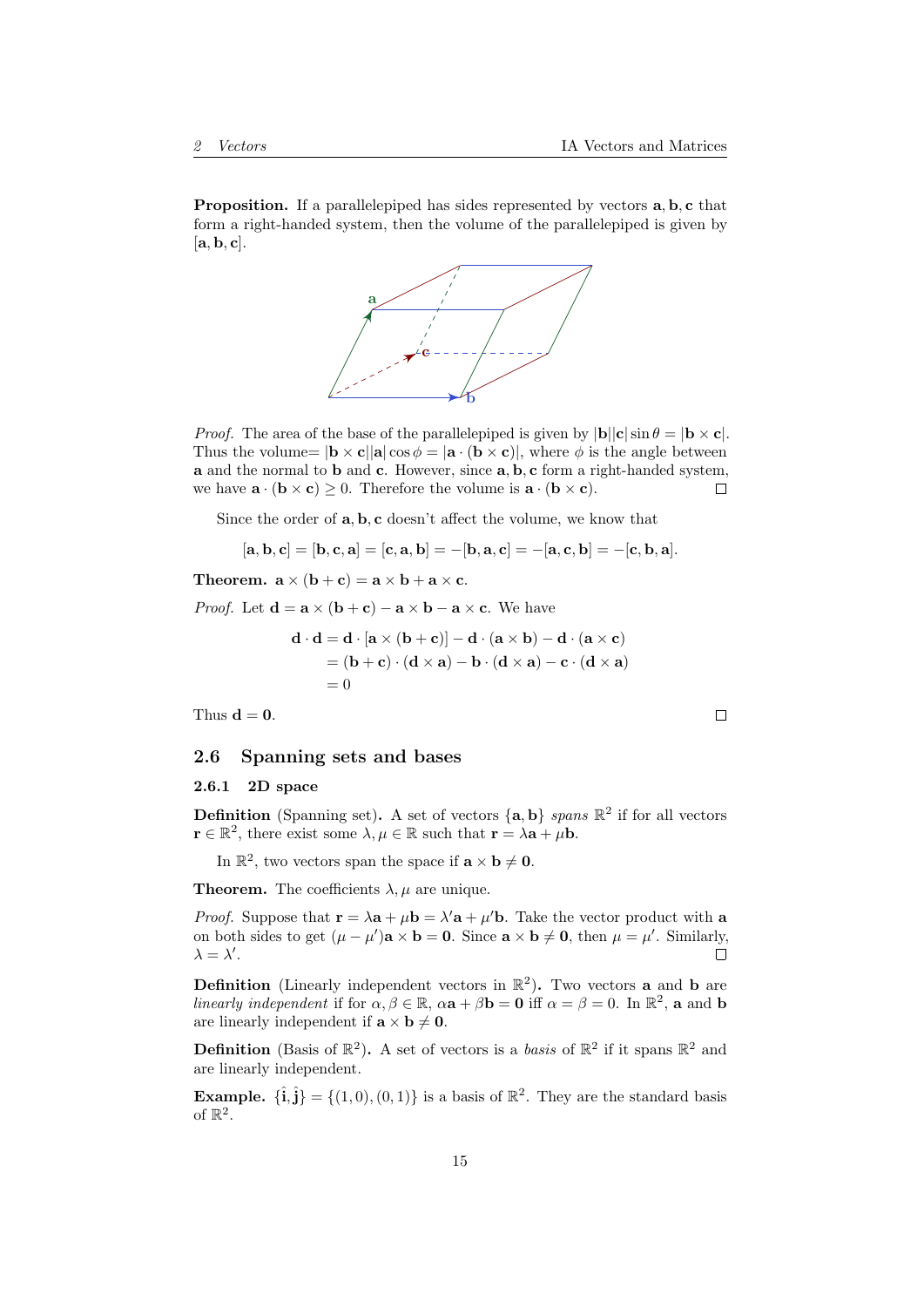#### <span id="page-15-0"></span>2.6.2 3D space

We can extend the above definitions of spanning set and linear independent set to  $\mathbb{R}^3$ . Here we have

**Theorem.** If  $\mathbf{a}, \mathbf{b}, \mathbf{c} \in \mathbb{R}^3$  are non-coplanar, i.e.  $\mathbf{a} \cdot (\mathbf{b} \times \mathbf{c}) \neq 0$ , then they form a basis of  $\mathbb{R}^3$ .

*Proof.* For any **r**, write  $\mathbf{r} = \lambda \mathbf{a} + \mu \mathbf{b} + \nu \mathbf{c}$ . Performing the scalar product with  $\mathbf{b} \times \mathbf{c}$  on both sides, one obtains  $\mathbf{r} \cdot (\mathbf{b} \times \mathbf{c}) = \lambda \mathbf{a} \cdot (\mathbf{b} \times \mathbf{c}) + \mu \mathbf{b} \cdot (\mathbf{b} \times \mathbf{c}) +$  $\nu$ **c** · (**b**  $\times$  **c**) =  $\lambda$ [**a**, **b**, **c**]. Thus  $\lambda = [\mathbf{r}, \mathbf{b}, \mathbf{c}]/[\mathbf{a}, \mathbf{b}, \mathbf{c}]$ . The values of  $\mu$  and  $\nu$  can be found similarly. Thus each  $r$  can be written as a linear combination of  $a, b$ and c.

By the formula derived above, it follows that if  $\alpha \mathbf{a} + \beta \mathbf{b} + \gamma \mathbf{c} = \mathbf{0}$ , then  $\alpha = \beta = \gamma = 0$ . Thus they are linearly independent. П

Note that while we came up with formulas for  $\lambda$ ,  $\mu$  and  $\nu$ , we did not actually prove that these coefficients indeed work. This is rather unsatisfactory. We could, of course, expand everything out and show that this indeed works, but in IB Linear Algebra, we will prove a much more general result, saying that if we have an *n*-dimensional space and a set of  $n$  linear independent vectors, then they form a basis.

In  $\mathbb{R}^3$ , the standard basis is  $\hat{\mathbf{i}}, \hat{\mathbf{j}}, \hat{\mathbf{k}}$ , or  $(1,0,0), (0,1,0)$  and  $(0,0,1)$ .

# <span id="page-15-1"></span>2.6.3  $\mathbb{R}^n$  space

In general, we can define

**Definition** (Linearly independent vectors). A set of vectors  $\{v_1, v_2, v_3 \cdots v_m\}$ is linearly independent if

$$
\sum_{i=1}^{m} \lambda_i \mathbf{v}_i = \mathbf{0} \Rightarrow (\forall i) \lambda_i = 0.
$$

**Definition** (Spanning set). A set of vectors  $\{u_1, u_2, u_3 \cdots u_m\} \subseteq \mathbb{R}^n$  is a spanning set of  $\mathbb{R}^n$  if

$$
(\forall \mathbf{x} \in \mathbb{R}^n)(\exists \lambda_i) \sum_{i=1}^m \lambda_i \mathbf{u}_i = \mathbf{x}
$$

**Definition** (Basis vectors). A basis of  $\mathbb{R}^n$  is a linearly independent spanning set. The standard basis of  $\mathbb{R}^n$  is  $\mathbf{e}_1 = (1, 0, 0, \cdots 0), \mathbf{e}_2 = (0, 1, 0, \cdots 0), \cdots \mathbf{e}_n =$  $(0, 0, 0, \cdots, 1).$ 

**Definition** (Orthonormal basis). A basis  $\{e_i\}$  is *orthonormal* if  $e_i \cdot e_j = 0$  if  $i \neq j$  and  $\mathbf{e}_i \cdot \mathbf{e}_i = 1$  for all  $i, j$ .

Using the Kronecker Delta symbol, which we will define later, we can write this condition as  $\mathbf{e}_i \cdot \mathbf{e}_j = \delta_{ij}$ .

Definition (Dimension of vector space). The dimension of a vector space is the number of vectors in its basis. (Exercise: show that this is well-defined)

We usually denote the components of a vector **x** by  $x_i$ . So we have **x** =  $(x_1, x_2, \cdots, x_n).$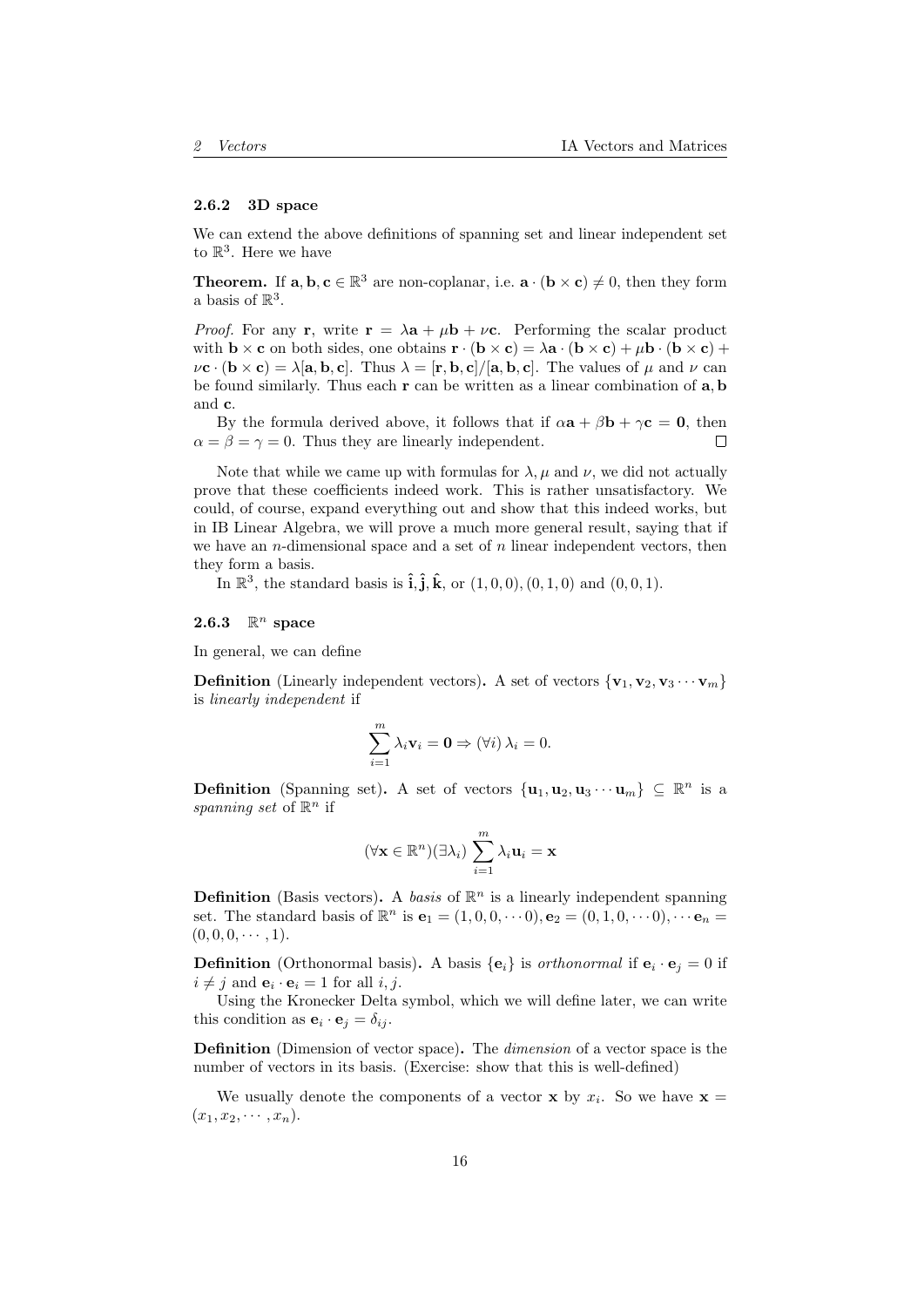**Definition** (Scalar product). The *scalar product* of  $\mathbf{x}, \mathbf{y} \in \mathbb{R}^n$  is defined as  $\mathbf{x} \cdot \mathbf{y} = \sum x_i y_i.$ 

The reader should check that this definition coincides with the  $|x||y|\cos\theta$ definition in the case of  $\mathbb{R}^2$  and  $\mathbb{R}^3$ .

# <span id="page-16-0"></span>2.6.4  $\mathbb{C}^n$  space

 $\mathbb{C}^n$  is very similar to  $\mathbb{R}^n$ , except that we have complex numbers. As a result, we need a different definition of the scalar product. If we still defined  $\mathbf{u} \cdot \mathbf{v} = \sum u_i v_i$ , then if we let  $\mathbf{u} = (0, i)$ , then  $\mathbf{u} \cdot \mathbf{u} = -1 < 0$ . This would be bad if we want to use the scalar product to define a norm.

**Definition** ( $\mathbb{C}^n$ ).  $\mathbb{C}^n = \{(z_1, z_2, \dots, z_n) : z_i \in \mathbb{C}\}$ . It has the same standard basis as  $\mathbb{R}^n$  but the scalar product is defined differently. For  $\mathbf{u}, \mathbf{v} \in \mathbb{C}^n$ ,  $\mathbf{u} \cdot \mathbf{v} = \sum u_i^* v_i$ . The scalar product has the following properties:  $u_i^* v_i$ . The scalar product has the following properties:

- (i)  $\mathbf{u} \cdot \mathbf{v} = (\mathbf{v} \cdot \mathbf{u})^*$
- (ii)  $\mathbf{u} \cdot (\lambda \mathbf{v} + \mu \mathbf{w}) = \lambda (\mathbf{u} \cdot \mathbf{v}) + \mu (\mathbf{u} \cdot \mathbf{w})$
- (iii)  $\mathbf{u} \cdot \mathbf{u} > 0$  and  $\mathbf{u} \cdot \mathbf{u} = 0$  iff  $\mathbf{u} = \mathbf{0}$

Instead of linearity in the first argument, here we have  $(\lambda \mathbf{u} + \mu \mathbf{v}) \cdot \mathbf{w} =$  $\lambda^* \mathbf{u} \cdot \mathbf{w} + \mu^* \mathbf{v} \cdot \mathbf{w}.$ 

#### Example.

$$
\sum_{k=1}^{4}(-i)^{k}|\mathbf{x}+i^{k}\mathbf{y}|^{2}
$$
\n
$$
=\sum (-i)^{k}\langle \mathbf{x}+i^{k}\mathbf{y} | \mathbf{x}+i^{k}\mathbf{y} \rangle
$$
\n
$$
=\sum (-i)^{k}(\langle \mathbf{x}+i^{k}\mathbf{y} | \mathbf{x}\rangle+i^{k}\langle \mathbf{x}+i^{k}\mathbf{y} | \mathbf{y}\rangle)
$$
\n
$$
=\sum (-i)^{k}(\langle \mathbf{x} | \mathbf{x}\rangle+(-i)^{k}\langle \mathbf{y} | \mathbf{x}\rangle+i^{k}\langle \mathbf{x} | \mathbf{y}\rangle+i^{k}(-i)^{k}\langle \mathbf{y} | \mathbf{y}\rangle)
$$
\n
$$
=\sum (-i)^{k}[(|\mathbf{x}|^{2}+|\mathbf{y}|^{2})+(-1)^{k}\langle \mathbf{y} | \mathbf{x}\rangle+\langle \mathbf{x} | \mathbf{y}\rangle]
$$
\n
$$
=(|\mathbf{x}|^{2}+|\mathbf{y}|^{2})\sum (-i)^{k}+\langle \mathbf{y} | \mathbf{x}\rangle\sum (-1)^{k}+\langle \mathbf{x} | \mathbf{y}\rangle\sum 1
$$
\n
$$
=4\langle \mathbf{x} | \mathbf{y}\rangle.
$$

We can prove the Cauchy-Schwarz inequality for complex vector spaces using the same proof as the real case, except that this time we have to first multiply y by some  $e^{i\theta}$  so that  $\mathbf{x} \cdot (e^{i\theta}\mathbf{y})$  is a real number. The factor of  $e^{i\theta}$  will drop off at the end when we take the modulus signs.

#### <span id="page-16-1"></span>2.7 Vector subspaces

**Definition** (Vector subspace). A vector subspace of a vector space  $V$  is a subset of V that is also a vector space under the same operations. Both V and  $\{0\}$  are subspaces of  $V$ . All others are proper subspaces.

A useful criterion is that a subset  $U \subseteq V$  is a subspace iff

(i)  $\mathbf{x}, \mathbf{v} \in U \Rightarrow (\mathbf{x} + \mathbf{v}) \in U$ .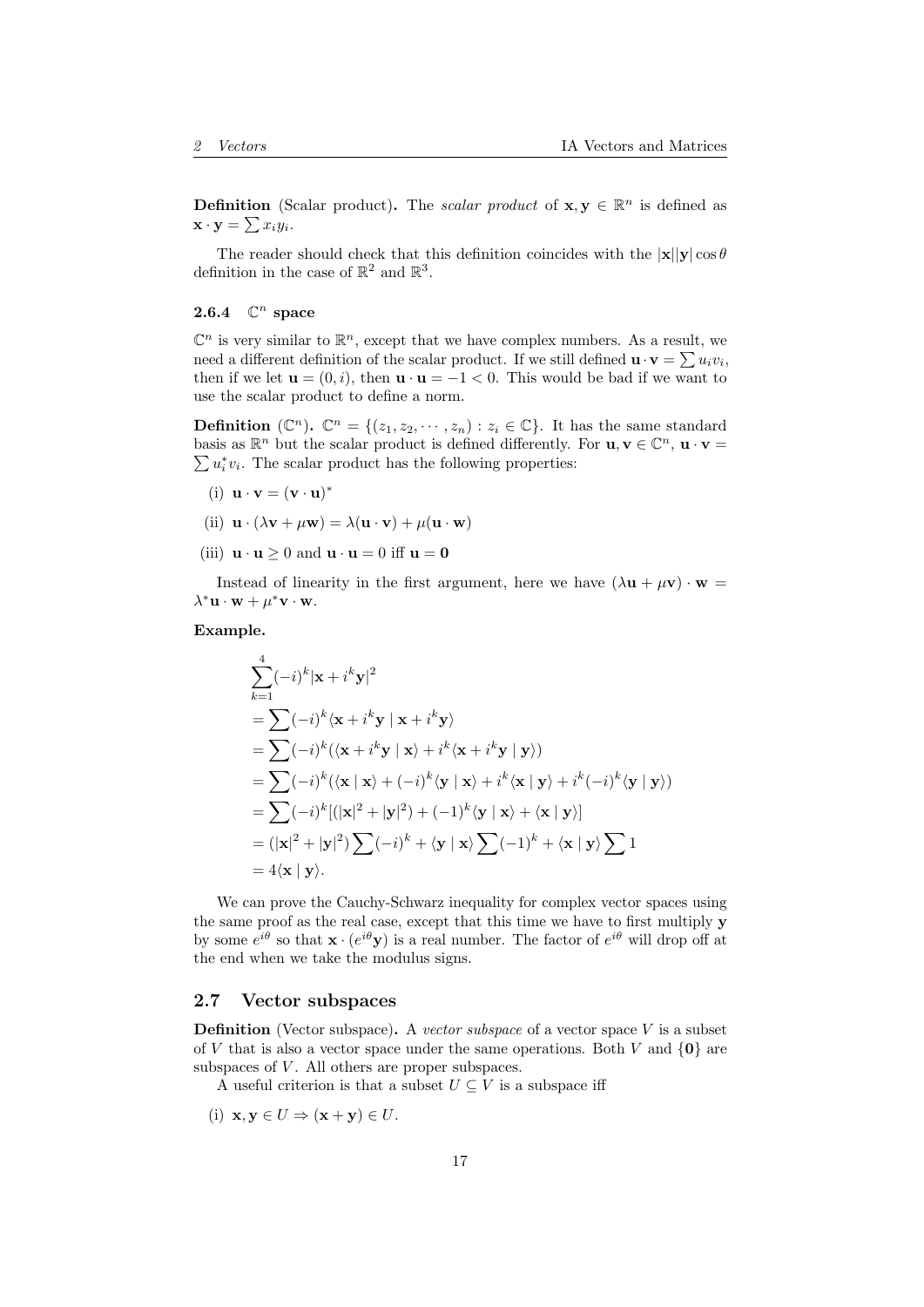- (ii)  $\mathbf{x} \in U \Rightarrow \lambda \mathbf{x} \in U$  for all scalars  $\lambda$ .
- (iii)  $\mathbf{0} \in U$ .

This can be more concisely written as "U is non-empty and for all  $\mathbf{x}, \mathbf{y} \in U$ ,  $(\lambda \mathbf{x} + \mu \mathbf{y}) \in U$ ".

#### Example.

(i) If  $\{a, b, c\}$  is a basis of  $\mathbb{R}^3$ , then  $\{a + c, b + c\}$  is a basis of a 2D subspace. Suppose  $\mathbf{x}, \mathbf{y} \in \text{span}\{\mathbf{a} + \mathbf{c}, \mathbf{b} + \mathbf{c}\}\$ . Let

$$
\mathbf{x} = \alpha_1(\mathbf{a} + \mathbf{c}) + \beta_1(\mathbf{b} + \mathbf{c});
$$
  

$$
\mathbf{y} = \alpha_2(\mathbf{a} + \mathbf{c}) + \beta_2(\mathbf{b} + \mathbf{c}).
$$

Then

 $\lambda$ **x** +  $\mu$ **y** =  $(\lambda \alpha_1 + \mu \alpha_2)(\mathbf{a} + \mathbf{c}) + (\lambda \beta_1 + \mu \beta_2)(\mathbf{b} + \mathbf{c}) \in \text{span}\{\mathbf{a} + \mathbf{c}, \mathbf{b} + \mathbf{c}\}.$ 

Thus this is a subspace of  $\mathbb{R}^3$ .

Now check that  $\mathbf{a} + \mathbf{c}, \mathbf{b} + \mathbf{c}$  is a basis. We only need to check linear independence. If  $\alpha(\mathbf{a} + \mathbf{c}) + \beta(\mathbf{b} + \mathbf{c}) = \mathbf{0}$ , then  $\alpha \mathbf{a} + \beta \mathbf{b} + (\alpha + \beta)\mathbf{c} = \mathbf{0}$ . Since  $\{a, b, c\}$  is a basis of  $\mathbb{R}^3$ , therefore  $a, b, c$  are linearly independent and  $\alpha = \beta = 0$ . Therefore  $\mathbf{a} + \mathbf{c}, \mathbf{b} + \mathbf{c}$  is a basis and the subspace has dimension 2.

- (ii) Given a set of numbers  $\alpha_i$ , let  $U = {\mathbf{x} \in \mathbb{R}^n : \sum_{i=1}^n \alpha_i x_i = 0}$ . We show that this is a vector subspace of  $\mathbb{R}^n$ : Take  $\mathbf{x}, \mathbf{y} \in U$ , then consider  $\lambda \mathbf{x} + \mu \mathbf{y}$ . We have  $\sum \alpha_i(\lambda x_i + \mu y_i) = \lambda \sum \alpha_i x_i + \mu \sum \alpha_i y_i = 0$ . Thus  $\lambda \mathbf{x} + \mu \mathbf{y} \in U$ . The dimension of the subspace is  $n-1$  as we can freely choose  $x_i$  for  $i = 1, \dots, n-1$  and then  $x_n$  is uniquely determined by the previous  $x_i$ 's.
- (iii) Let  $W = {\mathbf{x} \in \mathbb{R}^n : \sum \alpha_i x_i = 1}.$  Then  $\sum \alpha_i (\lambda x_i + \mu y_i) = \lambda + \mu \neq 1.$ Therefore W is not a vector subspace.

## <span id="page-17-0"></span>2.8 Suffix notation

Here we are going to introduce a powerful notation that can help us simplify a lot of things.

First of all, let  $\mathbf{v} \in \mathbb{R}^3$ . We can write  $\mathbf{v} = v_1 \mathbf{e}_1 + v_2 \mathbf{e}_2 + v_3 \mathbf{e}_3 = (v_1, v_2, v_3)$ . So in general, the *i*th component of **v** is written as  $v_i$ . We can thus write vector equations in component form. For example,  $\mathbf{a} = \mathbf{b} \rightarrow a_i = b_i$  or  $\mathbf{c} = \alpha \mathbf{a} + \beta \mathbf{b} \rightarrow c_i = \alpha a_i + \beta b_i$ . A vector has one free suffix, i, while a scalar has none.

**Notation** (Einstein's summation convention). Consider a sum  $\mathbf{x} \cdot \mathbf{y} = \sum x_i y_i$ . The summation convention says that we can drop the  $\sum$  symbol and simply write  $\mathbf{x} \cdot \mathbf{y} = x_i y_i$ . If suffixes are repeated once, summation is understood.

Note that  $i$  is a dummy suffix and doesn't matter what it's called, i.e.  $x_iy_i = x_jy_j = x_ky_k$  etc.

The rules of this convention are:

(i) Suffix appears once in a term: free suffix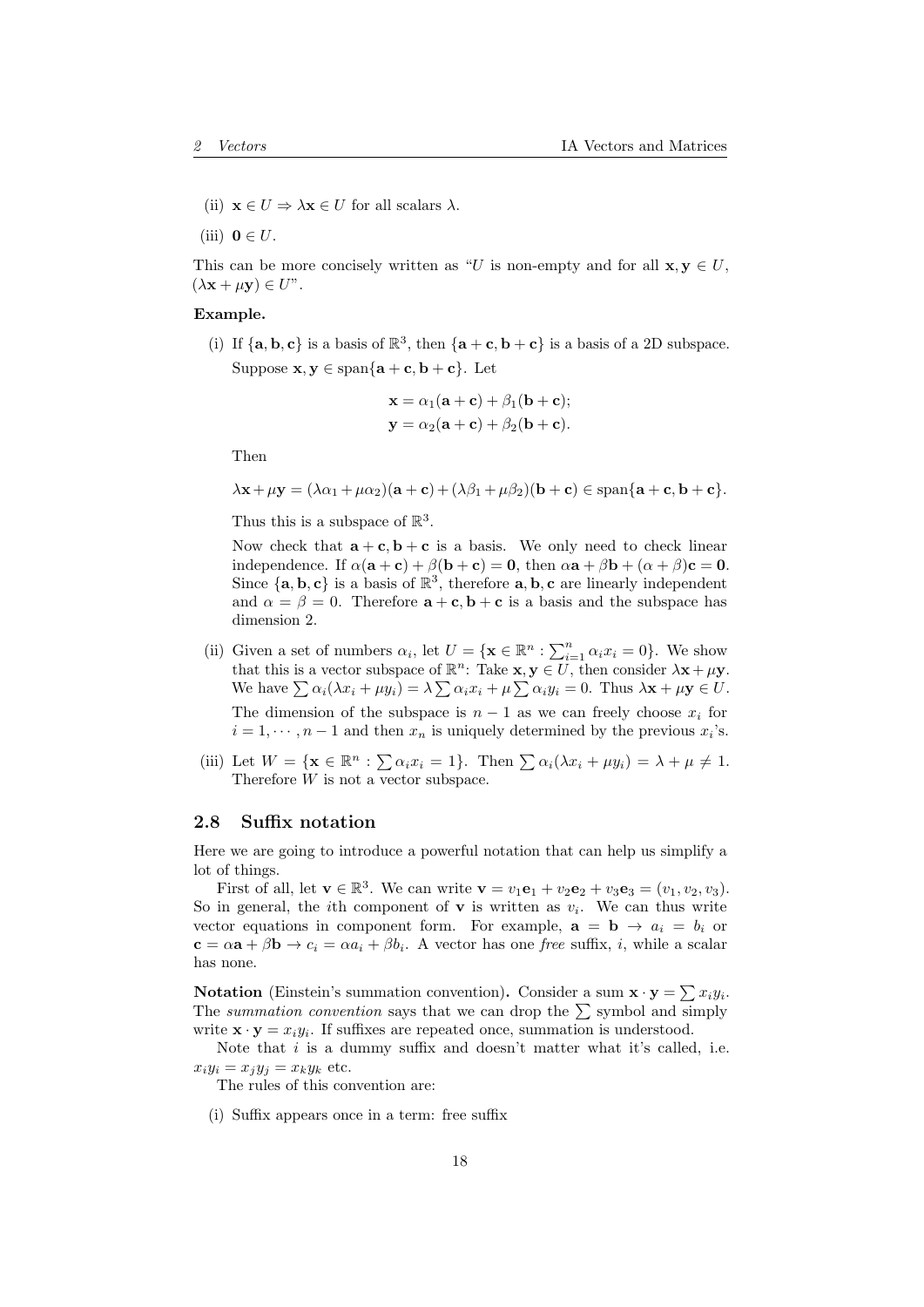- (ii) Suffix appears twice in a term: dummy suffix and is summed over
- (iii) Suffix appears three times or more: WRONG!

**Example.**  $[(\mathbf{a} \cdot \mathbf{b})\mathbf{c} - (\mathbf{a} \cdot \mathbf{c})\mathbf{b}]_i = a_j b_j c_i - a_j c_j b_i$  summing over j understood.

It is possible for an item to have more than one index. These objects are known as tensors, which will be studied in depth in the IA Vector Calculus course.

Here we will define two important tensors:

Definition (Kronecker delta).

$$
\delta_{ij} = \begin{cases} 1 & i = j \\ 0 & i \neq j \end{cases}.
$$

We have

$$
\begin{pmatrix}\n\delta_{11} & \delta_{12} & \delta_{13} \\
\delta_{21} & \delta_{22} & \delta_{23} \\
\delta_{31} & \delta_{32} & \delta_{33}\n\end{pmatrix} = \begin{pmatrix}\n1 & 0 & 0 \\
0 & 1 & 0 \\
0 & 0 & 1\n\end{pmatrix} = I.
$$

So the Kronecker delta represents an identity matrix.

#### Example.

- (i)  $a_i\delta_{i1} = a_1$ . In general,  $a_i\delta_{ij} = a_j$  (*i* is dummy, *j* is free).
- (ii)  $\delta_{ij}\delta_{ik} = \delta_{ik}$
- (iii)  $\delta_{ii} = n$  if we are in  $\mathbb{R}^n$ .
- (iv)  $a_p \delta_{pq} b_q = a_p b_p$  with p, q both dummy suffices and summed over.

**Definition** (Alternating symbol  $\varepsilon_{ijk}$ ). Consider rearrangements of 1, 2, 3. We can divide them into even and odd permutations. Even permutations include  $(1, 2, 3), (2, 3, 1)$  and  $(3, 1, 2)$ . These are permutations obtained by performing two (or no) swaps of the elements of  $(1, 2, 3)$ . (Alternatively, it is any "rotation" of  $(1, 2, 3)$ 

The odd permutations are  $(2, 1, 3)$ ,  $(1, 3, 2)$  and  $(3, 2, 1)$ . They are the permutations obtained by one swap only.

Define

$$
\varepsilon_{ijk} = \begin{cases}\n+1 & ijk \text{ is even permutation} \\
-1 & ijk \text{ is odd permutation} \\
0 & \text{otherwise (i.e. repeated suffices)}\n\end{cases}
$$

 $\varepsilon_{ijk}$  has 3 free suffices.

We have  $\varepsilon_{123} = \varepsilon_{231} = \varepsilon_{312} = +1$  and  $\varepsilon_{213} = \varepsilon_{132} = \varepsilon_{321} = -1$ .  $\varepsilon_{112} =$  $\varepsilon_{111} = \cdots = 0.$ 

We have

- (i)  $\varepsilon_{ijk}\delta_{jk} = \varepsilon_{ij} = 0$
- (ii) If  $a_{ik} = a_{kj}$  (i.e.  $a_{ij}$  is symmetric), then  $\varepsilon_{ijk}a_{jk} = \varepsilon_{ijk}a_{kj} = -\varepsilon_{ikj}a_{kj}$ . Since  $\varepsilon_{ijk}a_{jk} = \varepsilon_{ikj}a_{kj}$  (we simply renamed dummy suffices), we have  $\varepsilon_{ijk}a_{jk} = 0.$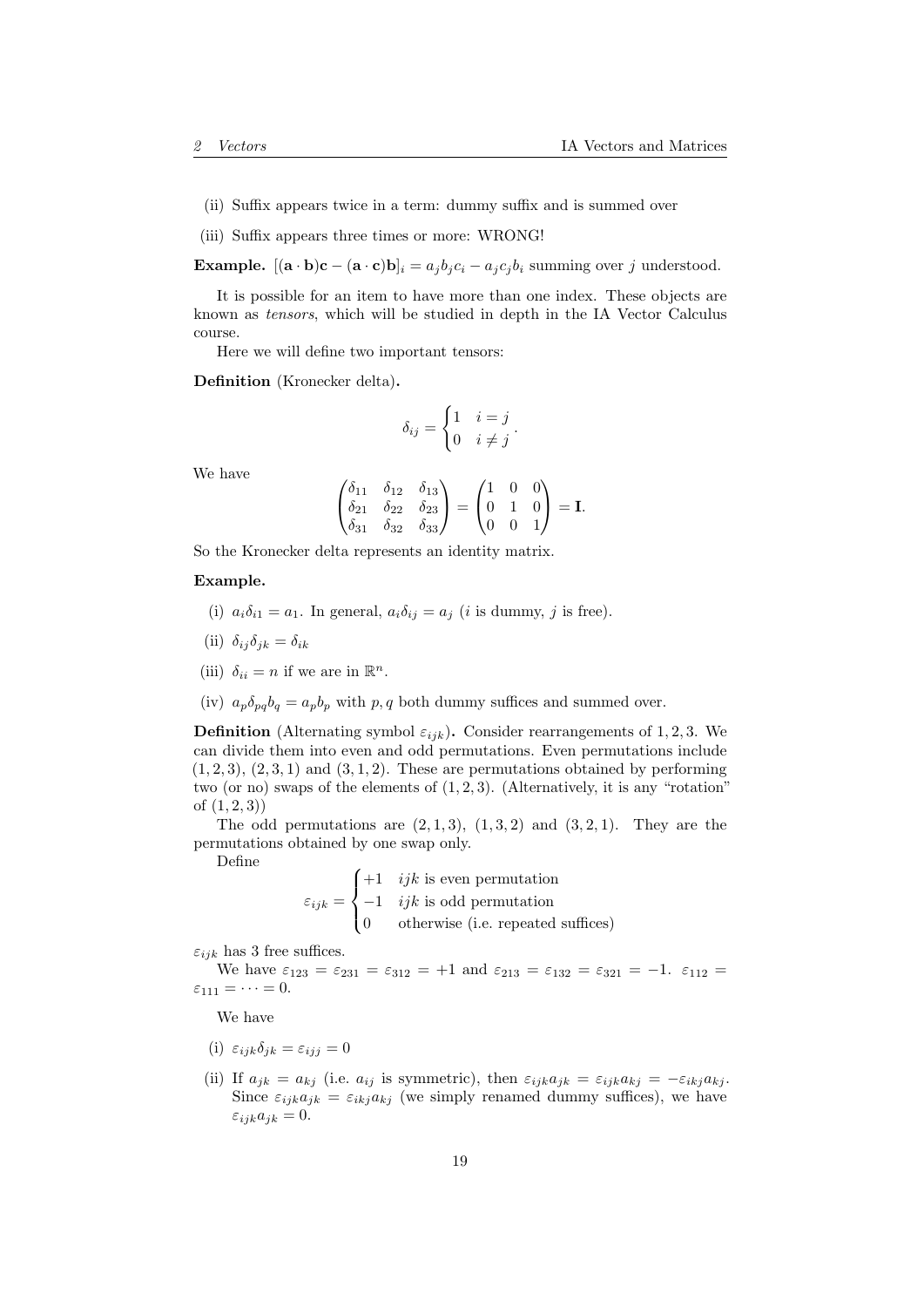**Proposition.**  $(\mathbf{a} \times \mathbf{b})_i = \varepsilon_{ijk} a_j b_k$ 

Proof. By expansion of formula

**Theorem.**  $\varepsilon_{ijk}\varepsilon_{ipq} = \delta_{jp}\delta_{kq} - \delta_{jq}\delta_{kp}$ 

Proof. Proof by exhaustion:

RHS = 
$$
\begin{cases} +1 & \text{if } j=p \text{ and } k=q\\ -1 & \text{if } j=q \text{ and } k=p\\ 0 & \text{otherwise} \end{cases}
$$

LHS: Summing over i, the only non-zero terms are when  $j, k \neq i$  and  $p, q \neq i$ . If  $j = p$  and  $k = q$ , LHS is  $(-1)^2$  or  $(+1)^2 = 1$ . If  $j = q$  and  $k = p$ , LHS is  $(+1)(-1)$  or  $(-1)(+1) = -1$ . All other possibilities result in 0.

Equally, we have  $\varepsilon_{ijk}\varepsilon_{pqk} = \delta_{ip}\delta_{jq} - \delta_{jp}\delta_{iq}$  and  $\varepsilon_{ijk}\varepsilon_{pjq} = \delta_{ip}\delta_{kq} - \delta_{iq}\delta_{kp}$ .

#### Proposition.

$$
\mathbf{a} \cdot (\mathbf{b} \times \mathbf{c}) = \mathbf{b} \cdot (\mathbf{c} \times \mathbf{a})
$$

Proof. In suffix notation, we have

$$
\mathbf{a} \cdot (\mathbf{b} \times \mathbf{c}) = a_i (\mathbf{b} \times \mathbf{c})_i = \varepsilon_{ijk} b_j c_k a_i = \varepsilon_{jki} b_j c_k a_i = \mathbf{b} \cdot (\mathbf{c} \times \mathbf{a}). \square
$$

Theorem (Vector triple product).

$$
\mathbf{a} \times (\mathbf{b} \times \mathbf{c}) = (\mathbf{a} \cdot \mathbf{c})\mathbf{b} - (\mathbf{a} \cdot \mathbf{b})\mathbf{c}.
$$

Proof.

$$
[\mathbf{a} \times (\mathbf{b} \times \mathbf{c})]_i = \varepsilon_{ijk} a_j (b \times c)_k
$$
  
\n
$$
= \varepsilon_{ijk} \varepsilon_{kpq} a_j b_p c_q
$$
  
\n
$$
= \varepsilon_{ijk} \varepsilon_{pqk} a_j b_p c_q
$$
  
\n
$$
= (\delta_{ip} \delta_{jq} - \delta_{iq} \delta_{jp}) a_j b_p c_q
$$
  
\n
$$
= a_j b_i c_j - a_j c_i b_j
$$
  
\n
$$
= (\mathbf{a} \cdot \mathbf{c}) b_i - (\mathbf{a} \cdot \mathbf{b}) c_i
$$

Similarly,  $(\mathbf{a} \times \mathbf{b}) \times \mathbf{c} = (\mathbf{a} \cdot \mathbf{c})\mathbf{b} - (\mathbf{b} \cdot \mathbf{c})\mathbf{a}$ .

## Spherical trigonometry

Proposition.  $(a \times b) \cdot (a \times c) = (a \cdot a)(b \cdot c) - (a \cdot b)(a \cdot c)$ .

Proof.

LHS = 
$$
(\mathbf{a} \times \mathbf{b})_i (\mathbf{a} \times \mathbf{c})_i
$$
  
\n=  $\varepsilon_{ijk} a_j b_k \varepsilon_{ipq} a_p c_q$   
\n=  $(\delta_{jp} \delta_{kq} - \delta_{jq} \delta_{kp}) a_j b_k a_p c_q$   
\n=  $a_j b_k a_j c_k - a_j b_k a_k c_j$   
\n=  $(\mathbf{a} \cdot \mathbf{a})(\mathbf{b} \cdot \mathbf{c}) - (\mathbf{a} \cdot \mathbf{b})(\mathbf{a} \cdot \mathbf{c})$ 

 $\Box$ 

 $\Box$ 

 $\Box$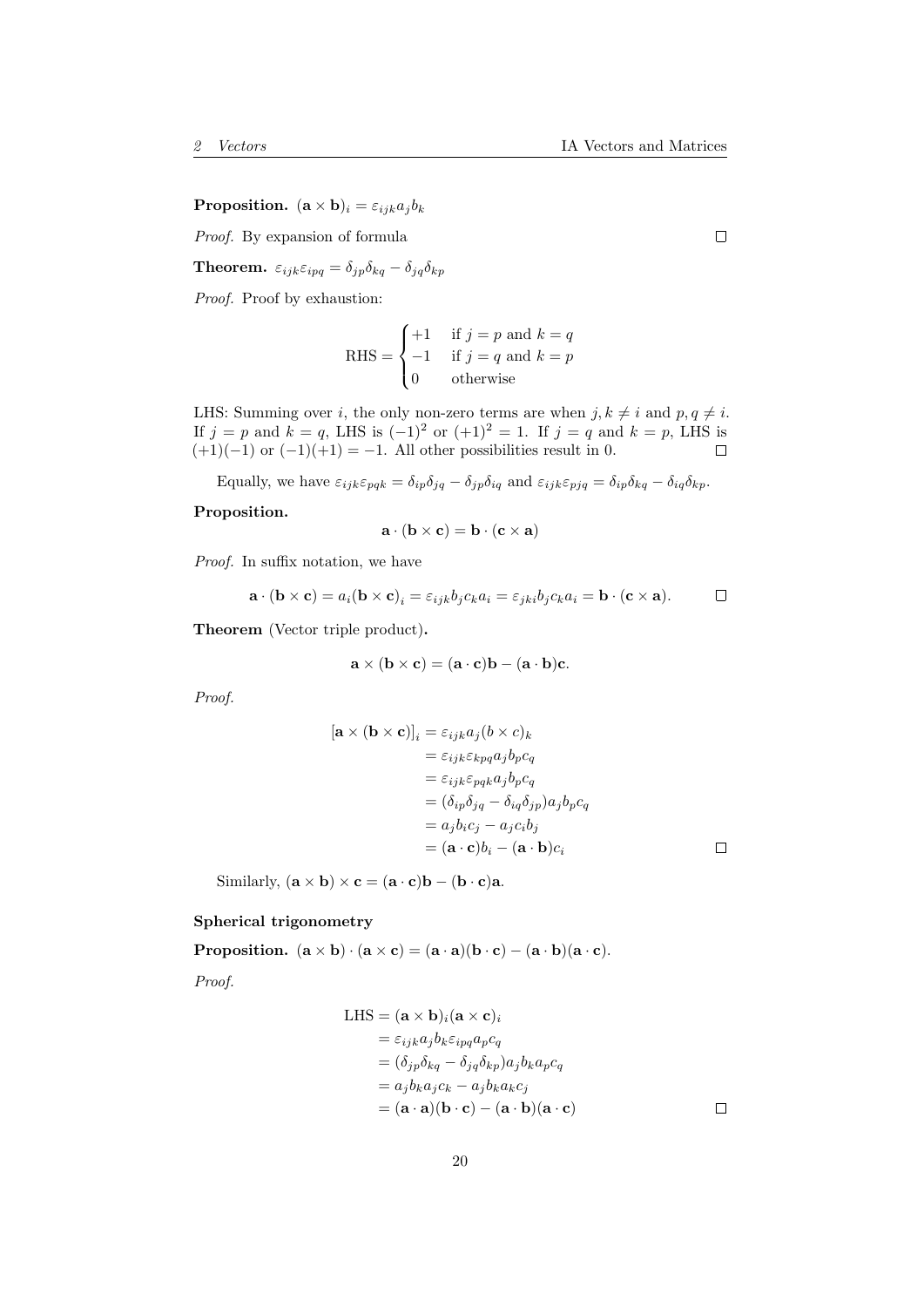Consider the unit sphere, center  $O$ , with  $\mathbf{a}, \mathbf{b}, \mathbf{c}$  on the surface.



Suppose we are living on the surface of the sphere. So the distance from  $A$  to  $B$  is the arc length on the sphere. We can imagine this to be along the circumference of the circle through A and B with center O. So the distance is  $\angle AOB$ , which we shall denote by  $\delta(A, B)$ . So  $\mathbf{a} \cdot \mathbf{b} = \cos \angle AOB = \cos \delta(A, B)$ . We obtain similar expressions for other dot products. Similarly, we get  $|\mathbf{a} \times \mathbf{b}| = \sin \delta(A, B)$ .

$$
\cos \alpha = \frac{(\mathbf{a} \times \mathbf{b}) \cdot (\mathbf{a} \times \mathbf{c})}{|\mathbf{a} \times \mathbf{b}| |\mathbf{a} \times \mathbf{c}|}
$$

$$
= \frac{\mathbf{b} \cdot \mathbf{c} - (\mathbf{a} \cdot \mathbf{b})(\mathbf{a} \cdot \mathbf{c})}{|\mathbf{a} \times \mathbf{b}| |\mathbf{a} \times \mathbf{c}|}
$$

Putting in our expressions for the dot and cross products, we obtain

 $\cos \alpha \sin \delta(A, B) \sin \delta(A, C) = \cos \delta(B, C) - \cos \delta(A, B) \cos \delta(A, C).$ 

This is the spherical cosine rule that applies when we live on the surface of a sphere. What does this spherical geometry look like?

Consider a spherical equilateral triangle. Using the spherical cosine rule,

$$
\cos \alpha = \frac{\cos \delta - \cos^2 \delta}{\sin^2 \delta} = 1 - \frac{1}{1 + \cos \delta}.
$$

Since  $\cos \delta \leq 1$ , we have  $\cos \alpha \leq \frac{1}{2}$  and  $\alpha \geq 60^{\circ}$ . Equality holds iff  $\delta = 0$ , i.e. the triangle is simply a point. So on a sphere, each angle of an equilateral triangle is greater than  $60^{\circ}$ , and the angle sum of a triangle is greater than  $180^{\circ}$ .

## <span id="page-20-0"></span>2.9 Geometry

## <span id="page-20-1"></span>2.9.1 Lines

Any line through  $a$  and parallel to  $t$  can be written as

$$
\mathbf{x} = \mathbf{a} + \lambda \mathbf{t}.
$$

By crossing both sides of the equation with  $t$ , we have

Theorem. The equation of a straight line through a and parallel to t is

$$
(\mathbf{x} - \mathbf{a}) \times \mathbf{t} = \mathbf{0} \text{ or } \mathbf{x} \times \mathbf{t} = \mathbf{a} \times \mathbf{t}.
$$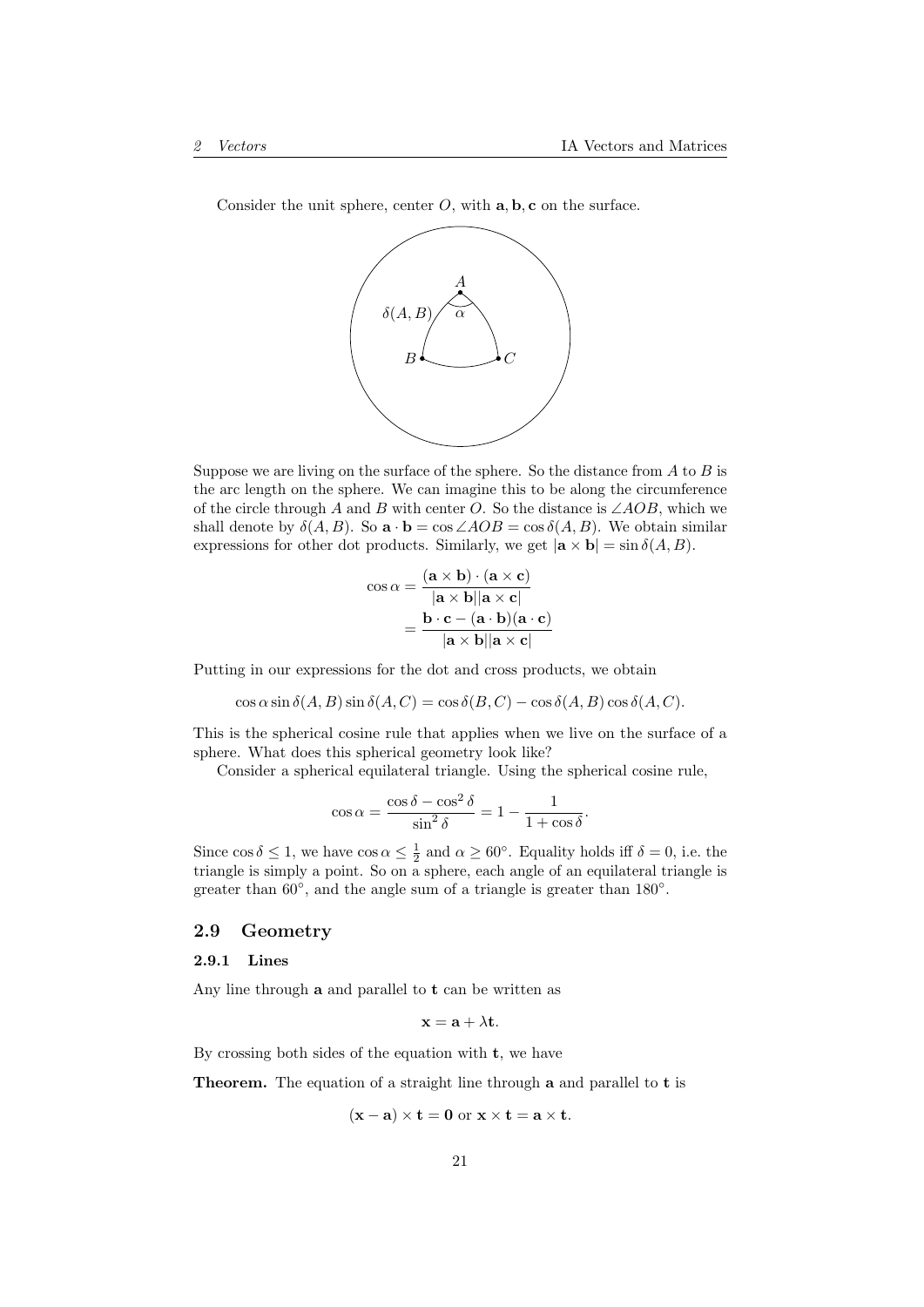#### <span id="page-21-0"></span>2.9.2 Plane

To define a plane Π, we need a normal n to the plane and a fixed point b. For any  $x \in \Pi$ , the vector  $x - b$  is contained in the plane and is thus normal to n, i.e.  $(\mathbf{x} - \mathbf{b}) \cdot \mathbf{n} = 0$ .

Theorem. The equation of a plane through **b** with normal **n** is given by

$$
\mathbf{x}\cdot\mathbf{n}=\mathbf{b}\cdot\mathbf{n}.
$$

If  $\mathbf{n} = \hat{\mathbf{n}}$  is a unit normal, then  $d = \mathbf{x} \cdot \hat{\mathbf{n}} = \mathbf{b} \cdot \hat{\mathbf{n}}$  is the perpendicular distance from the origin to Π.

Alternatively, if a, b, c lie in the plane, then the equation of the plane is

$$
(\mathbf{x} - \mathbf{a}) \cdot [(\mathbf{b} - \mathbf{a}) \times (\mathbf{c} - \mathbf{a})] = 0.
$$

#### Example.

(i) Consider the intersection between a line  $\mathbf{x} \times \mathbf{t} = \mathbf{a} \times \mathbf{t}$  with the plane  $\mathbf{x} \cdot \mathbf{n} = \mathbf{b} \cdot \mathbf{n}$ . Cross **n** on the right with the line equation to obtain

$$
(\mathbf{x} \cdot \mathbf{n})\mathbf{t} - (\mathbf{t} \cdot \mathbf{n})\mathbf{x} = (\mathbf{a} \times \mathbf{t}) \times \mathbf{n}
$$

Eliminate  $\mathbf{x} \cdot \mathbf{n}$  using  $\mathbf{x} \cdot \mathbf{n} = \mathbf{b} \cdot \mathbf{n}$ 

$$
(\mathbf{t} \cdot \mathbf{n})\mathbf{x} = (\mathbf{b} \cdot \mathbf{n})\mathbf{t} - (\mathbf{a} \times \mathbf{t}) \times \mathbf{n}
$$

Provided  $\mathbf{t} \cdot \mathbf{n}$  is non-zero, the point of intersection is

$$
\mathbf{x} = \frac{(\mathbf{b} \cdot \mathbf{n})\mathbf{t} - (\mathbf{a} \times \mathbf{t}) \times \mathbf{n}}{\mathbf{t} \cdot \mathbf{n}}
$$

.

Exercise: what if  $\mathbf{t} \cdot \mathbf{n} = 0$ ?

(ii) Shortest distance between two lines. Let  $L_1$  be  $({\bf x} - {\bf a}_1) \times {\bf t}_1 = {\bf 0}$  and  $L_2$ be  $(\mathbf{x} - \mathbf{a}_2) \times \mathbf{t}_2 = 0$ .

The distance of closest approach s is along a line perpendicular to both  $L_1$ and  $L_2$ , i.e. the line of closest approach is perpendicular to both lines and thus parallel to  $t_1 \times t_2$ . The distance s can then be found by projecting  $\mathbf{a}_1 - \mathbf{a}_2$  onto  $\mathbf{t}_1 \times \mathbf{t}_2$ . Thus  $s = |(\mathbf{a}_1 - \mathbf{a}_2) \cdot \frac{\mathbf{t}_1 \times \mathbf{t}_2}{|\mathbf{t}_1 \times \mathbf{t}_2|}|$ .

#### <span id="page-21-1"></span>2.10 Vector equations

**Example.**  $\mathbf{x} - (\mathbf{x} \times \mathbf{a}) \times \mathbf{b} = \mathbf{c}$ . Strategy: take the dot or cross of the equation with suitable vectors. The equation can be expanded to form

$$
\mathbf{x} - (\mathbf{x} \cdot \mathbf{b})\mathbf{a} + (\mathbf{a} \cdot \mathbf{b})\mathbf{x} = \mathbf{c}.
$$

Dot this with b to obtain

$$
\mathbf{x} \cdot \mathbf{b} - (\mathbf{x} \cdot \mathbf{b})(\mathbf{a} \cdot \mathbf{b}) + (\mathbf{a} \cdot \mathbf{b})(\mathbf{x} \cdot \mathbf{b}) = \mathbf{c} \cdot \mathbf{b}
$$

$$
\mathbf{x} \cdot \mathbf{b} = \mathbf{c} \cdot \mathbf{b}.
$$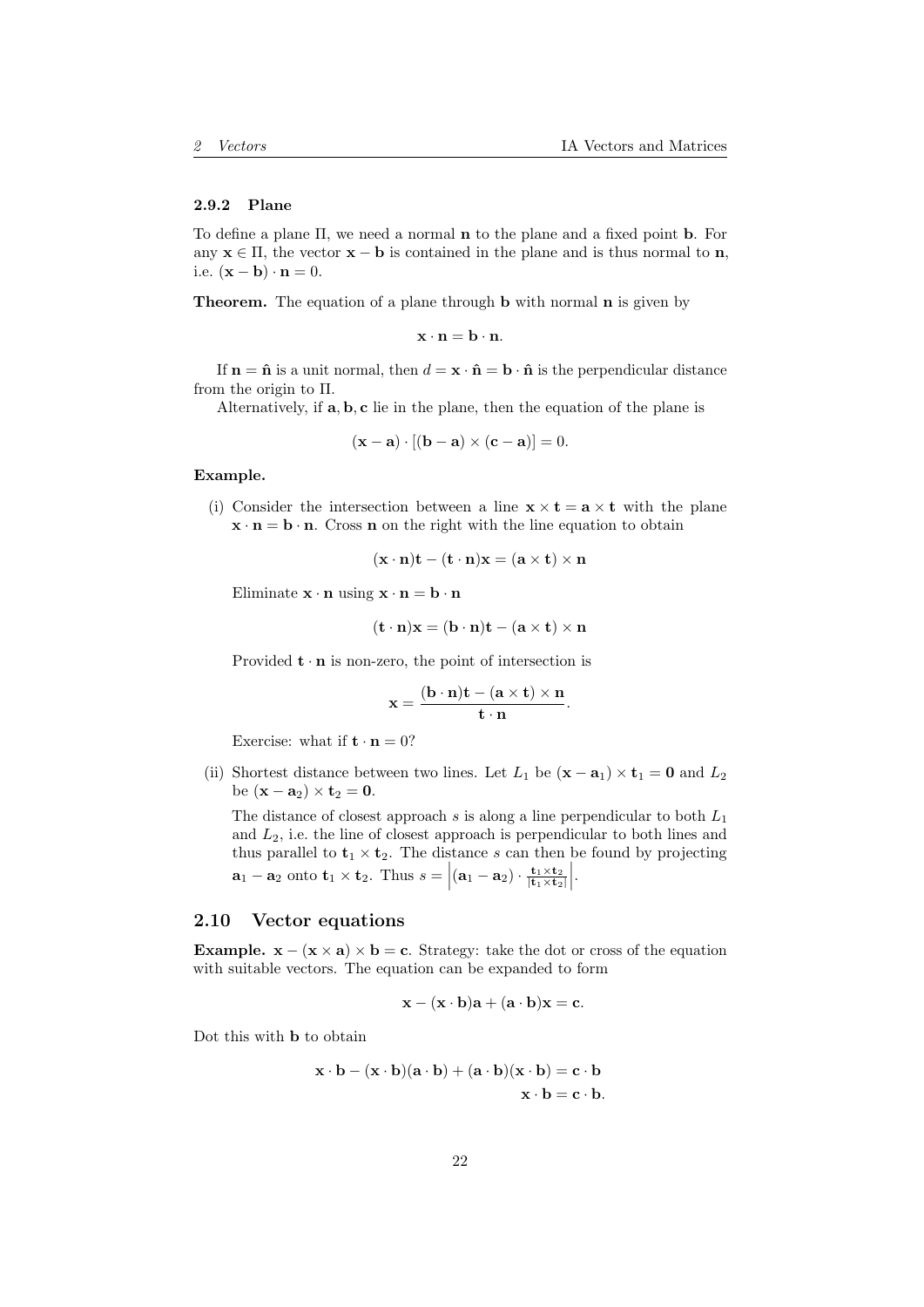Substituting this into the original equation, we have

$$
\mathbf{x}(1+\mathbf{a}\cdot\mathbf{b})=\mathbf{c}+(\mathbf{c}\cdot\mathbf{b})\mathbf{a}
$$

If  $(1 + \mathbf{a} \cdot \mathbf{b})$  is non-zero, then

$$
\mathbf{x} = \frac{\mathbf{c} + (\mathbf{c} \cdot \mathbf{b}) \mathbf{a}}{1 + \mathbf{a} \cdot \mathbf{b}}
$$

Otherwise, when  $(1 + \mathbf{a} \cdot \mathbf{b}) = 0$ , if  $\mathbf{c} + (\mathbf{c} \cdot \mathbf{b})\mathbf{a} \neq \mathbf{0}$ , then a contradiction is reached. Otherwise,  $\mathbf{x} \cdot \mathbf{b} = \mathbf{c} \cdot \mathbf{b}$  is the most general solution, which is a plane of solutions.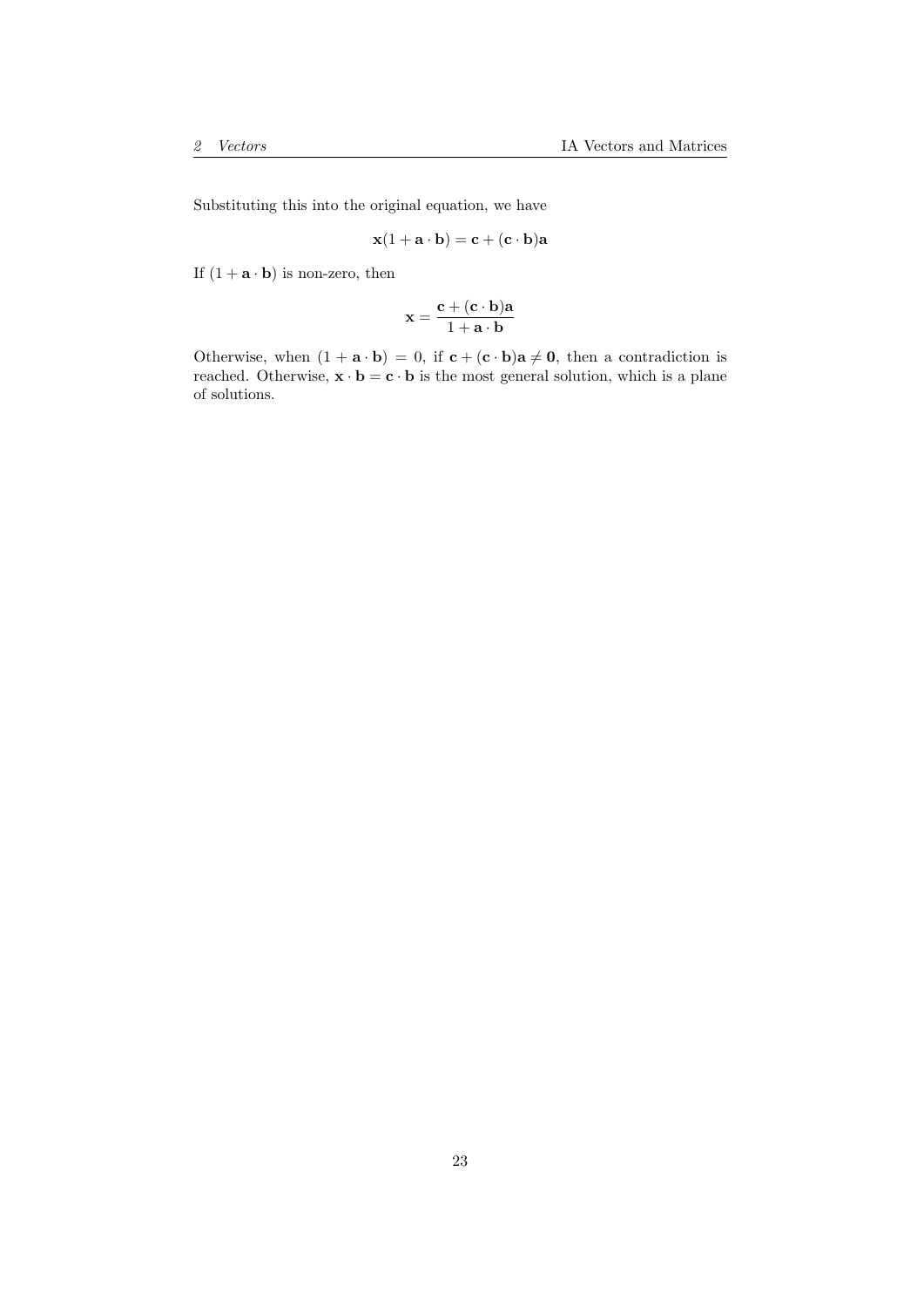# <span id="page-23-0"></span>3 Linear maps

A linear map is a special type of function between vector spaces. In fact, most of the time, these are the only functions we actually care about. They are maps that satisfy the property  $f(\lambda \mathbf{a} + \mu \mathbf{b}) = \lambda f(\mathbf{a}) + \mu f(\mathbf{b}).$ 

We will first look at two important examples of linear maps — rotations and reflections, and then study their properties formally.

### <span id="page-23-1"></span>3.1 Examples

# <span id="page-23-2"></span>3.1.1 Rotation in  $\mathbb{R}^3$

In  $\mathbb{R}^3$ , first consider the simple cases where we rotate about the z axis by  $\theta$ . We call this rotation R and write  $\mathbf{x}' = R(\mathbf{x})$ .

Suppose that initially,  $\mathbf{x} = (x, y, z) = (r \cos \phi, r \sin \phi, z)$ . Then after a rotation by  $\theta$ , we get

$$
\mathbf{x}' = (r \cos(\phi + \theta), r \sin(\phi + \theta), z)
$$
  
=  $(r \cos \phi \cos \theta - r \sin \phi \sin \theta, r \sin \phi \cos \theta + r \cos \phi \sin \theta, z)$   
=  $(x \cos \theta - y \sin \theta, x \sin \theta + y \cos \theta, z).$ 

We can represent this by a matrix R such that  $x'_i = R_{ij}x_j$ . Using our formula above, we obtain

$$
R = \begin{pmatrix} \cos \theta & -\sin \theta & 0 \\ \sin \theta & \cos \theta & 0 \\ 0 & 0 & 1 \end{pmatrix}
$$

Now consider the general case where we rotate by  $\theta$  about  $\hat{\mathbf{n}}$ .



We have  $\mathbf{x}' = \overrightarrow{OB} + \overrightarrow{BC} + \overrightarrow{CA}'$ . We know that

$$
\overrightarrow{OB} = (\hat{\mathbf{n}} \cdot \mathbf{x})\hat{\mathbf{n}}\n\overrightarrow{BC} = \overrightarrow{BA} \cos \theta\n= (\overrightarrow{BO} + \overrightarrow{OA}) \cos \theta\n= (-(\hat{\mathbf{n}} \cdot \mathbf{x})\hat{\mathbf{n}} + \mathbf{x}) \cos \theta
$$

Finally, to get  $\overrightarrow{CA}$ , we know that  $|\overrightarrow{CA'}| = |\overrightarrow{BA'}|\sin \theta = |\overrightarrow{BA}|\sin \theta = |\hat{\mathbf{n}} \times \mathbf{x}| \sin \theta$ . Also,  $\overrightarrow{CA'}$  is parallel to  $\hat{\mathbf{n}} \times \mathbf{x}$ . So we must have  $\overrightarrow{CA'} = (\hat{\mathbf{n}} \times \mathbf{x}) \sin \theta$ .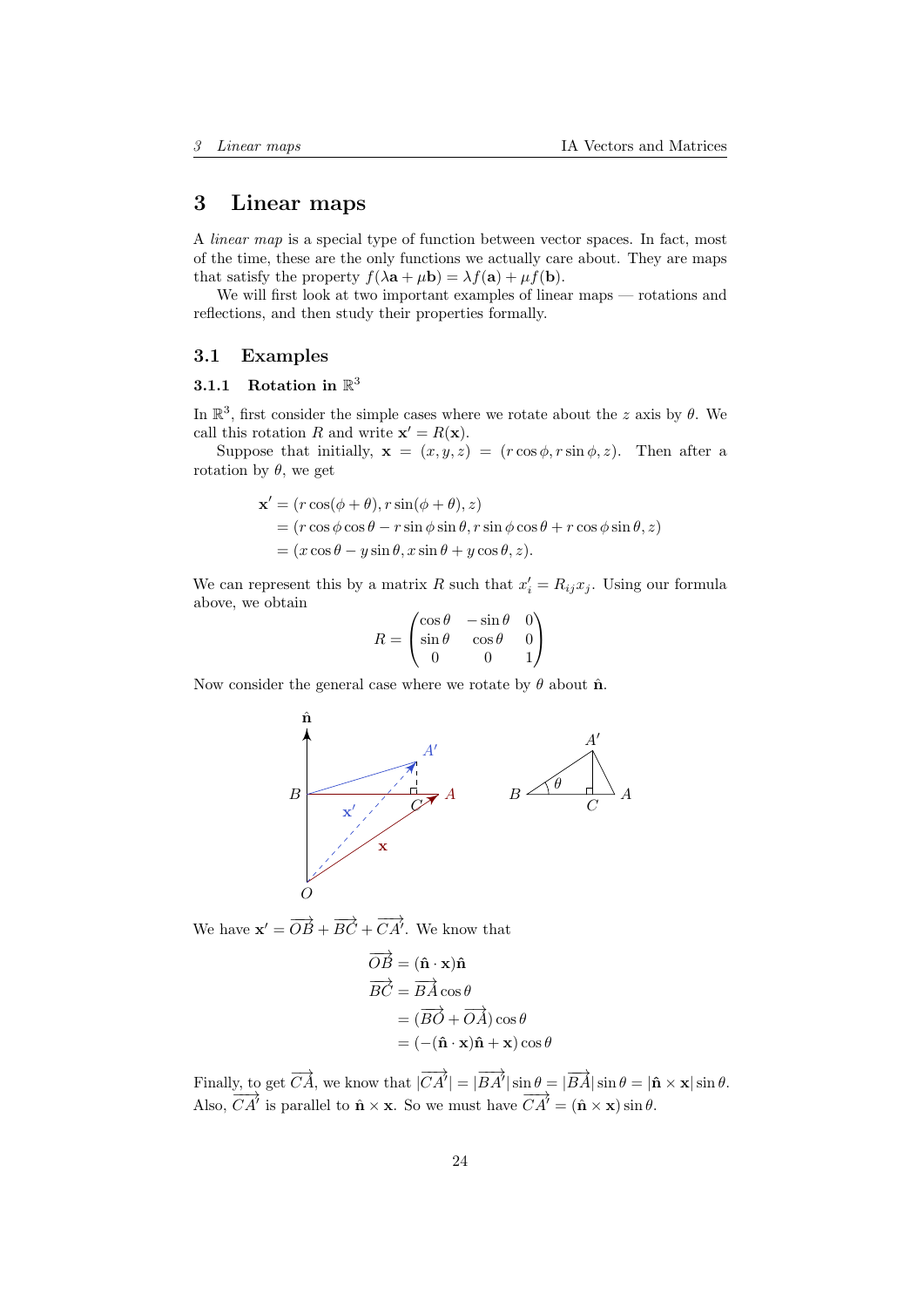Thus  $\mathbf{x}' = \mathbf{x} \cos \theta + (1 - \cos \theta)(\hat{\mathbf{n}} \cdot \mathbf{x})\hat{\mathbf{n}} + \hat{\mathbf{n}} \times \mathbf{x} \sin \theta$ . In components,

$$
x'_{i} = x_{i} \cos \theta + (1 - \cos \theta) n_{j} x_{j} n_{i} - \varepsilon_{ijk} x_{j} n_{k} \sin \theta.
$$

We want to find an R such that  $x'_i = R_{ij}x_j$ . So

$$
R_{ij} = \delta_{ij} \cos \theta + (1 - \cos \theta) n_i n_j - \varepsilon_{ijk} n_k \sin \theta.
$$

# <span id="page-24-0"></span>3.1.2 Reflection in  $\mathbb{R}^3$

Suppose we want to reflect through a plane through  $O$  with normal  $\hat{\mathbf{n}}$ . First of all the projection of **x** onto  $\hat{\mathbf{n}}$  is given by  $(\mathbf{x} \cdot \hat{\mathbf{n}})\hat{\mathbf{n}}$ . So we get  $\mathbf{x}' = \mathbf{x} - 2(\mathbf{x} \cdot \hat{\mathbf{n}})\hat{\mathbf{n}}$ . In suffix notation, we have  $x'_i = x_i - 2x_j n_j n_i$ . So our reflection matrix is  $R_{ij} = \delta_{ij} - 2n_i n_j.$ 



## <span id="page-24-1"></span>3.2 Linear Maps

Definition (Domain, codomain and image of map). Consider sets A and B and mapping  $T : A \rightarrow B$  such that each  $x \in A$  is mapped into a unique  $x' = T(x) \in B$ . A is the domain of T and B is the co-domain of T. Typically, we have  $T: \mathbb{R}^n \to \mathbb{R}^m$  or  $T: \mathbb{C}^n \to \mathbb{C}^m$ .

**Definition** (Linear map). Let  $V, W$  be real (or complex) vector spaces, and  $T: V \to W$ . Then T is a linear map if

- (i)  $T(\mathbf{a} + \mathbf{b}) = T(\mathbf{a}) + T(\mathbf{b})$  for all  $\mathbf{a}, \mathbf{b} \in V$ .
- (ii)  $T(\lambda \mathbf{a}) = \lambda T(\mathbf{a})$  for all  $\lambda \in \mathbb{R}$  (or  $\mathbb{C}$ ).

Equivalently, we have  $T(\lambda \mathbf{a} + \mu \mathbf{b}) = \lambda T(\mathbf{a}) + \mu T(\mathbf{b}).$ 

#### Example.

- (i) Consider a translation  $T : \mathbb{R}^3 \to \mathbb{R}^3$  with  $T(\mathbf{x}) = \mathbf{x} + \mathbf{a}$  for some fixed, given **a**. This is *not* a linear map since  $T(\lambda \mathbf{x} + \mu \mathbf{y}) \neq \lambda \mathbf{x} + \mu \mathbf{y} + (\lambda + \mu) \mathbf{a}$ .
- (ii) Rotation, reflection and projection are linear transformations.

**Definition** (Image and kernel of map). The *image* of a map  $f: U \to V$  is the subset of  $V \{f(\mathbf{u}) : \mathbf{u} \in U\}$ . The kernel is the subset of  $U \{\mathbf{u} \in U : f(\mathbf{u}) = \mathbf{0}\}.$ 

#### Example.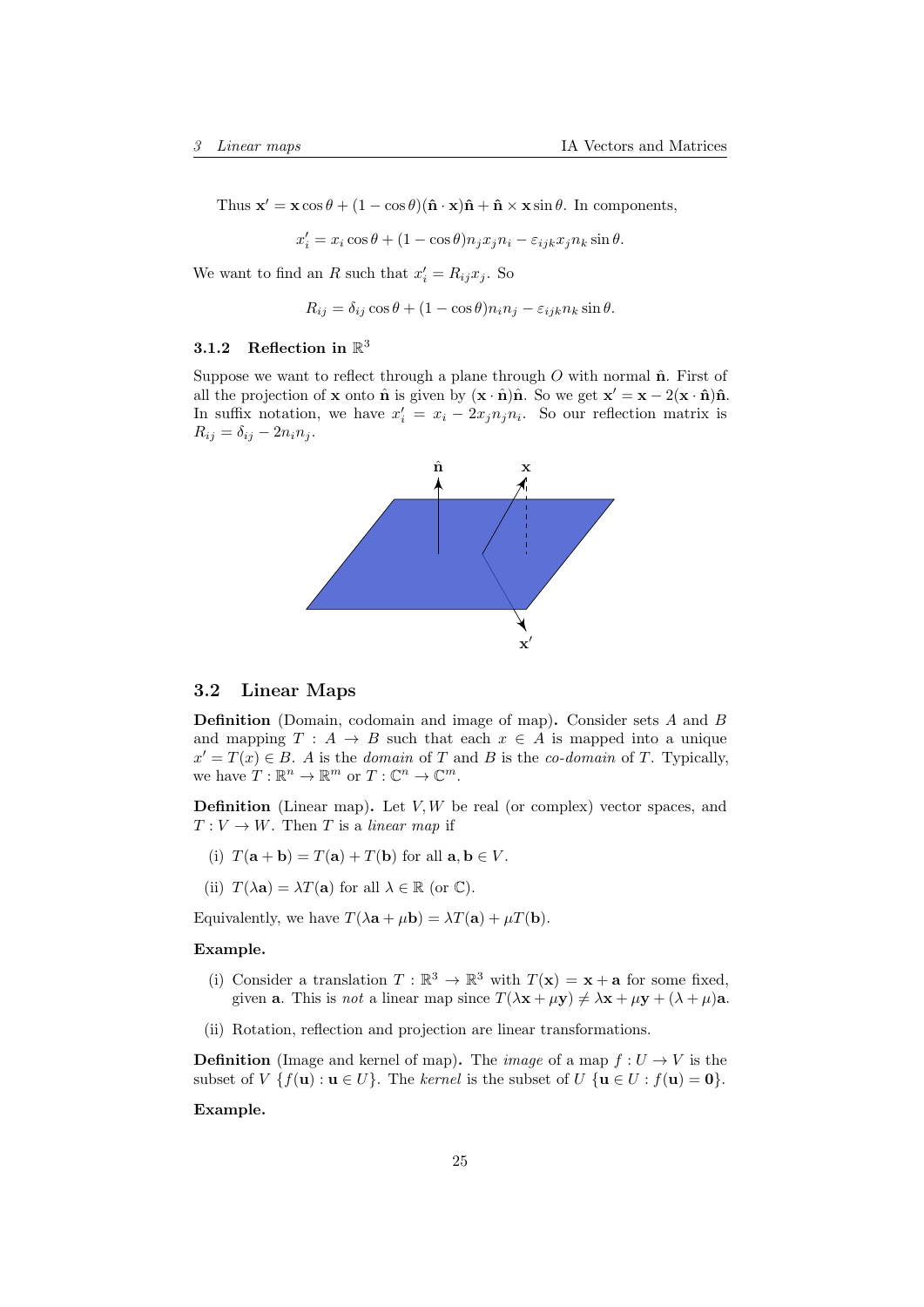(i) Consider  $S : \mathbb{R}^3 \to \mathbb{R}^2$  with  $S(x, y, z) = (x + y, 2x - z)$ . Simple yet tedious algebra shows that this is linear. Now consider the effect of S on the standard basis.  $S(1,0,0) = (1,2), S(0,1,0) = (1,0)$  and  $S(0,0,1) =$  $(0, -1)$ . Clearly these are linearly dependent, but they do span the whole of  $\mathbb{R}^2$ . We can say  $S(\mathbb{R}^3) = \mathbb{R}^2$ . So the image is  $\mathbb{R}^2$ .

Now solve  $S(x, y, z) = 0$ . We need  $x + y = 0$  and  $2x - z = 0$ . Thus  $\mathbf{x} =$  $(x, -x, 2x)$ , i.e. it is parallel to  $(1, -1, 2)$ . So the set  $\{\lambda(1, -1, 2) : \lambda \in \mathbb{R}\}\$ is the kernel of S.

- (ii) Consider a rotation in  $\mathbb{R}^3$ . The kernel is the zero vector and the image is  $\mathbb{R}^3$ .
- (iii) Consider a projection of  $x$  onto a plane with normal  $\hat{n}$ . The image is the plane itself, and the kernel is any vector parallel to  $\hat{\mathbf{n}}$

**Theorem.** Consider a linear map  $f: U \to V$ , where  $U, V$  are vector spaces. Then  $\text{im}(f)$  is a subspace of V, and  $\text{ker}(f)$  is a subspace of U.

*Proof.* Both are non-empty since  $f(\mathbf{0}) = \mathbf{0}$ .

If  $\mathbf{x}, \mathbf{y} \in \text{im}(f)$ , then  $\exists \mathbf{a}, \mathbf{b} \in U$  such that  $\mathbf{x} = f(\mathbf{a}), \mathbf{y} = f(\mathbf{b})$ . Then  $\lambda \mathbf{x} + \mu \mathbf{y} = \lambda f(\mathbf{a}) + \mu f(\mathbf{b}) = f(\lambda \mathbf{a} + \mu \mathbf{b}).$  Now  $\lambda \mathbf{a} + \mu \mathbf{b} \in U$  since U is a vector space, so there is an element in U that maps to  $\lambda x + \mu y$ . So  $\lambda x + \mu y \in im(f)$ and  $\text{im}(f)$  is a subspace of V.

Suppose  $\mathbf{x}, \mathbf{y} \in \text{ker}(f)$ , i.e.  $f(\mathbf{x}) = f(\mathbf{y}) = \mathbf{0}$ . Then  $f(\lambda \mathbf{x} + \mu \mathbf{y}) = \lambda f(\mathbf{x}) + \mu \mathbf{y}$  $\mu f(\mathbf{y}) = \lambda \mathbf{0} + \mu \mathbf{0} = \mathbf{0}$ . Therefore  $\lambda \mathbf{x} + \mu \mathbf{y} \in \text{ker}(f)$ .  $\Box$ 

#### <span id="page-25-0"></span>3.3 Rank and nullity

**Definition** (Rank of linear map). The *rank* of a linear map  $f: U \to V$ , denoted by  $r(f)$ , is the dimension of the image of f.

**Definition** (Nullity of linear map). The *nullity* of f, denoted  $n(f)$  is the dimension of the kernel of f.

**Example.** For the projection onto a plane in  $\mathbb{R}^3$ , the image is the whole plane and the rank is 2. The kernel is a line so the nullity is 1.

**Theorem** (Rank-nullity theorem). For a linear map  $f: U \to V$ ,

$$
r(f) + n(f) = \dim(U).
$$

*Proof.* (Non-examinable) Write  $dim(U) = n$  and  $n(f) = m$ . If  $m = n$ , then f is the zero map, and the proof is trivial, since  $r(f) = 0$ . Otherwise, assume  $m < n$ .

Suppose  $\{e_1, e_2, \dots, e_m\}$  is a basis of ker f, Extend this to a basis of the whole of U to get  ${e_1, e_2, \dots, e_m, e_{m+1}, \dots, e_n}$ . To prove the theorem, we need to prove that  $\{f(\mathbf{e}_{m+1}), f(\mathbf{e}_{m+2}), \cdots, f(\mathbf{e}_n)\}$  is a basis of im(f).

(i) First show that it spans im(f). Take  $y \in \text{im}(f)$ . Thus  $\exists x \in U$  such that  $y = f(x)$ . Then

$$
\mathbf{y} = f(\alpha_1 \mathbf{e}_1 + \alpha_2 \mathbf{e}_2 + \cdots + \alpha_n \mathbf{e}_n),
$$

since  $\mathbf{e}_1, \cdots \mathbf{e}_n$  is a basis of U. Thus

$$
\mathbf{y} = \alpha_1 f(\mathbf{e}_1) + \alpha_2 f(\mathbf{e}_2) + \cdots + \alpha_m f(\mathbf{e}_m) + \alpha_{m+1} f(\mathbf{e}_{m+1}) + \cdots + \alpha_n f(\mathbf{e}_n).
$$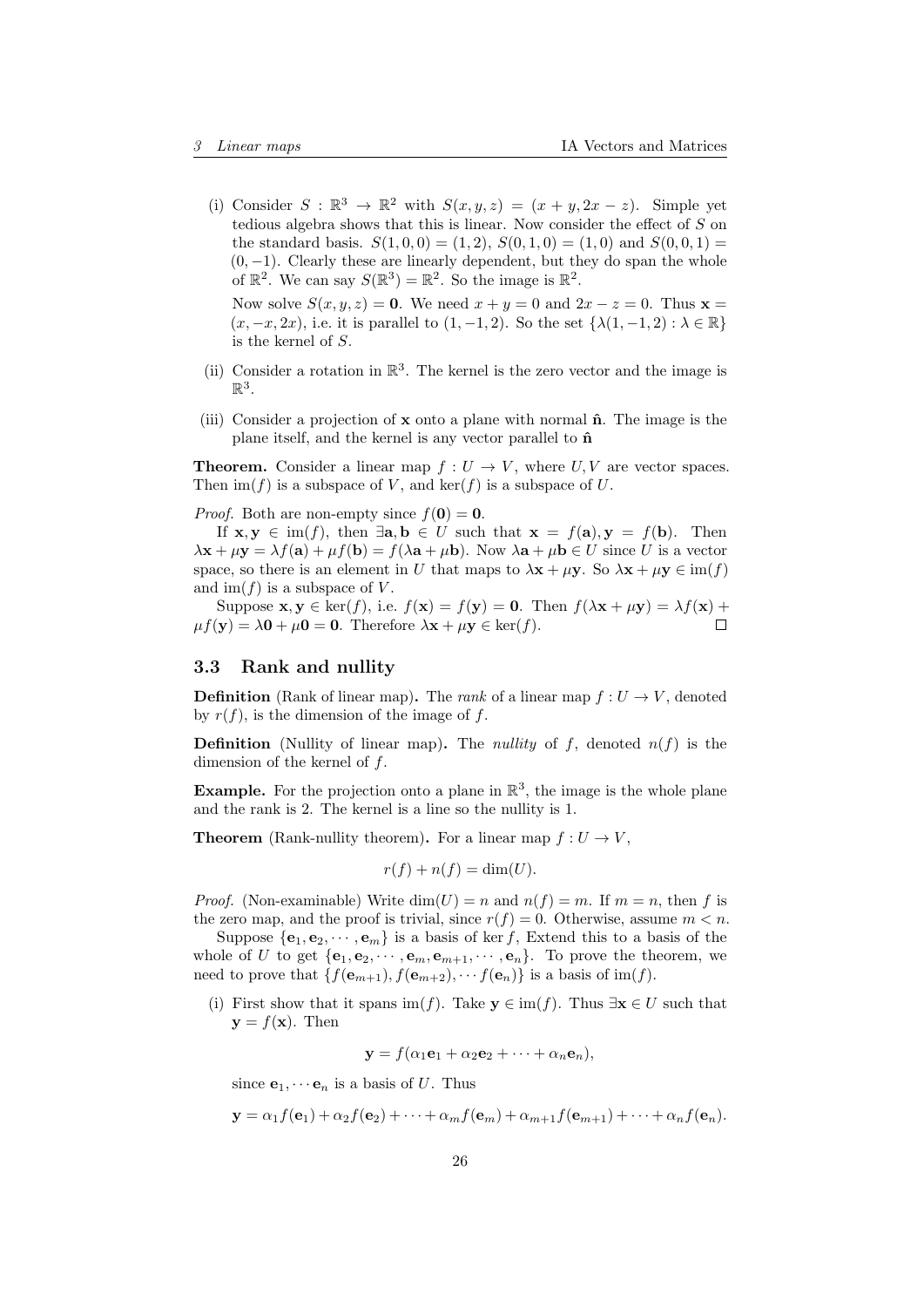The first m terms map to 0, since  $e_1, \dots e_m$  is the basis of the kernel of f. Thus

 $\mathbf{y} = \alpha_{m+1} f(\mathbf{e}_{m+1}) + \cdots + \alpha_n f(\mathbf{e}_n).$ 

(ii) To show that they are linearly independent, suppose

 $\alpha_{m+1}f(\mathbf{e}_{m+1})+\cdots+\alpha_nf(\mathbf{e}_n)=\mathbf{0}.$ 

Then

$$
f(\alpha_{m+1}\mathbf{e}_{m+1}+\cdots+\alpha_n\mathbf{e}_n)=\mathbf{0}.
$$

Thus  $\alpha_{m+1}\mathbf{e}_{m+1} + \cdots + \alpha_n\mathbf{e}_n \in \text{ker}(f)$ . Since  $\{\mathbf{e}_1, \cdots, \mathbf{e}_m\}$  span ker $(f)$ , there exist some  $\alpha_1, \alpha_2, \cdots \alpha_m$  such that

$$
\alpha_{m+1}\mathbf{e}_{m+1} + \cdots + \alpha_n\mathbf{e}_n = \alpha_1\mathbf{e}_1 + \cdots + \alpha_m\mathbf{e}_m.
$$

But  $e_1 \cdots e_n$  is a basis of U and are linearly independent. So  $\alpha_i = 0$  for all i. Then the only solution to the equation  $\alpha_{m+1}f(\mathbf{e}_{m+1}) + \cdots + \alpha_nf(\mathbf{e}_n) = \mathbf{0}$ is  $\alpha_i = 0$ , and they are linearly independent by definition.  $\Box$ 

**Example.** Calculate the kernel and image of  $f : \mathbb{R}^3 \to \mathbb{R}^3$ , defined by  $f(x, y, z) =$  $(x + y + z, 2x - y + 5z, x + 2z).$ 

First find the kernel: we've got the system of equations:

$$
x + y + z = 0
$$

$$
2x - y + 5z = 0
$$

$$
x + 2z = 0
$$

Note that the first and second equation add to give  $3x+6z=0$ , which is identical to the third. Then using the first and third equation, we have  $y = -x - z = z$ . So the kernel is any vector in the form  $(-2z, z, z)$  and is the span of  $(-2, 1, 1)$ .

To find the image, extend the basis of  $\ker(f)$  to a basis of the whole of  $\mathbb{R}^3$ :  $\{(-2, 1, 1), (0, 1, 0), (0, 0, 1)\}.$  Apply f to this basis to obtain  $(0, 0, 0), (1, -1, 0)$ and  $(1, 5, 2)$ . From the proof of the rank-nullity theorem, we know that  $f(0, 1, 0)$ and  $f(0, 0, 1)$  is a basis of the image.

To get the standard form of the image, we know that the normal to the plane is parallel to  $(1, -1, 0) \times (1, 5, 2) \parallel (1, 1, -3)$ . Since  $\mathbf{0} \in \text{im}(f)$ , the equation of the plane is  $x + y - 3z = 0$ .

## <span id="page-26-0"></span>3.4 Matrices

In the examples above, we have represented our linear maps by some object  $R$ such that  $x'_i = R_{ij}x_j$ . We call R the *matrix* for the linear map. In general, let  $\alpha : \mathbb{R}^n \to \mathbb{R}^m$  be a linear map, and  $\mathbf{x}' = \alpha(\mathbf{x})$ .

Let  $\{e_i\}$  be a basis of  $\mathbb{R}^n$ . Then  $\mathbf{x} = x_j e_j$  for some  $x_j$ . Then we get

$$
\mathbf{x}' = \alpha(x_j \mathbf{e}_j) = x_j \alpha(\mathbf{e}_j).
$$

So we get that

$$
x_i' = [\alpha(\mathbf{e}_j)]_i x_j.
$$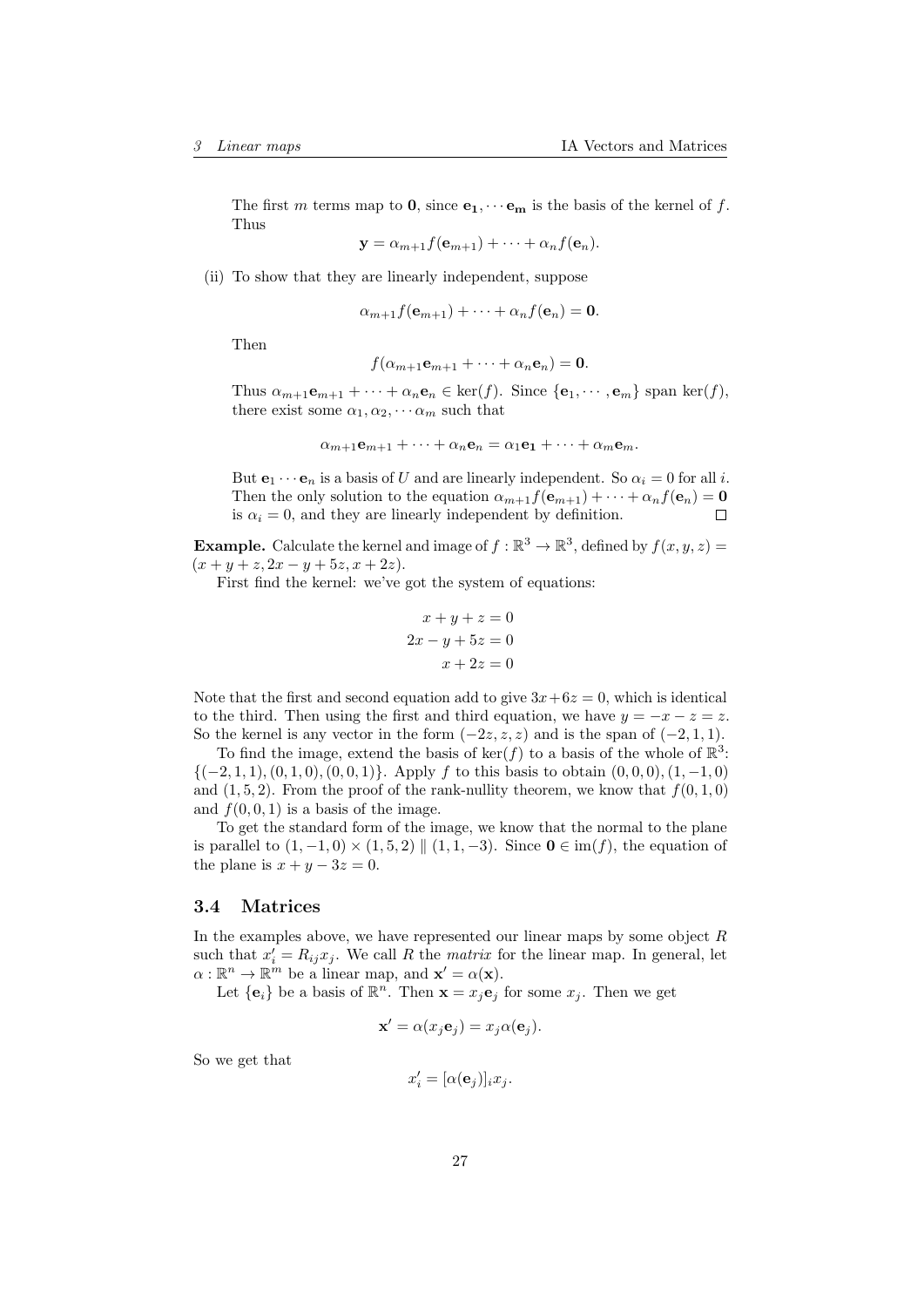We now define  $A_{ij} = [\alpha(\mathbf{e}_j)]_i$ . Then  $x'_i = A_{ij}x_j$ . We write

$$
A = \{A_{ij}\} = \begin{pmatrix} A_{11} & \cdots & A_{1n} \\ \vdots & A_{ij} & \vdots \\ A_{m1} & \cdots & A_{mn} \end{pmatrix}
$$

Here  $A_{ij}$  is the entry in the *i*th row of the *j*th column. We say that A is an  $m \times n$  matrix, and write  $\mathbf{x}' = A\mathbf{x}$ .

We see that the columns of the matrix are the images of the standard basis vectors under the mapping  $\alpha$ .

#### Example.

#### <span id="page-27-0"></span>3.4.1 Examples

- (i) In  $\mathbb{R}^2$ , consider a reflection in a line with an angle  $\theta$  to the x axis. We know that  $\hat{\mathbf{i}} \mapsto \cos 2\theta \hat{\mathbf{i}} + \sin 2\theta \hat{\mathbf{j}}$ , with  $\hat{\mathbf{j}} \mapsto -\cos 2\theta \hat{\mathbf{j}} + \sin 2\theta \hat{\mathbf{i}}$ . Then the matrix is  $\begin{pmatrix} \cos 2\theta & \sin 2\theta \\ \sin 2\theta & \cos 2\theta \end{pmatrix}$  $\sin 2\theta$  −  $\cos 2\theta$ .
- (ii) In  $\mathbb{R}^3$ , as we've previously seen, a rotation by  $\theta$  about the z axis is given by

$$
R = \begin{pmatrix} \cos \theta & -\sin \theta & 0 \\ \sin \theta & \cos \theta & 0 \\ 0 & 0 & 1 \end{pmatrix}
$$

(iii) In  $\mathbb{R}^3$ , a reflection in plane with normal  $\hat{\mathbf{n}}$  is given by  $R_{ij} = \delta_{ij} - 2\hat{n}_i \hat{n}_j$ . Written as a matrix, we have

$$
\begin{pmatrix} 1-2\hat{n}_1^2 & -2\hat{n}_1\hat{n}_2 & -2\hat{n}_1\hat{n}_3 \\ -2\hat{n}_2\hat{n}_1 & 1-2\hat{n}_2^2 & -2\hat{n}_2\hat{n}_3 \\ -2\hat{n}_3\hat{n}_1 & -2\hat{n}_3\hat{n}_2 & 1-2\hat{n}_3^2 \end{pmatrix}
$$

(iv) Dilation ("stretching")  $\alpha : \mathbb{R}^3 \to \mathbb{R}^3$  is given by a map  $(x, y, z) \mapsto$  $(\lambda x, \mu y, \nu z)$  for some  $\lambda, \mu, \nu$ . The matrix is

$$
\begin{pmatrix}\n\lambda & 0 & 0 \\
0 & \mu & 0 \\
0 & 0 & \nu\n\end{pmatrix}
$$

(v) Shear: Consider  $S : \mathbb{R}^3 \to \mathbb{R}^3$  that sheers in the x direction:

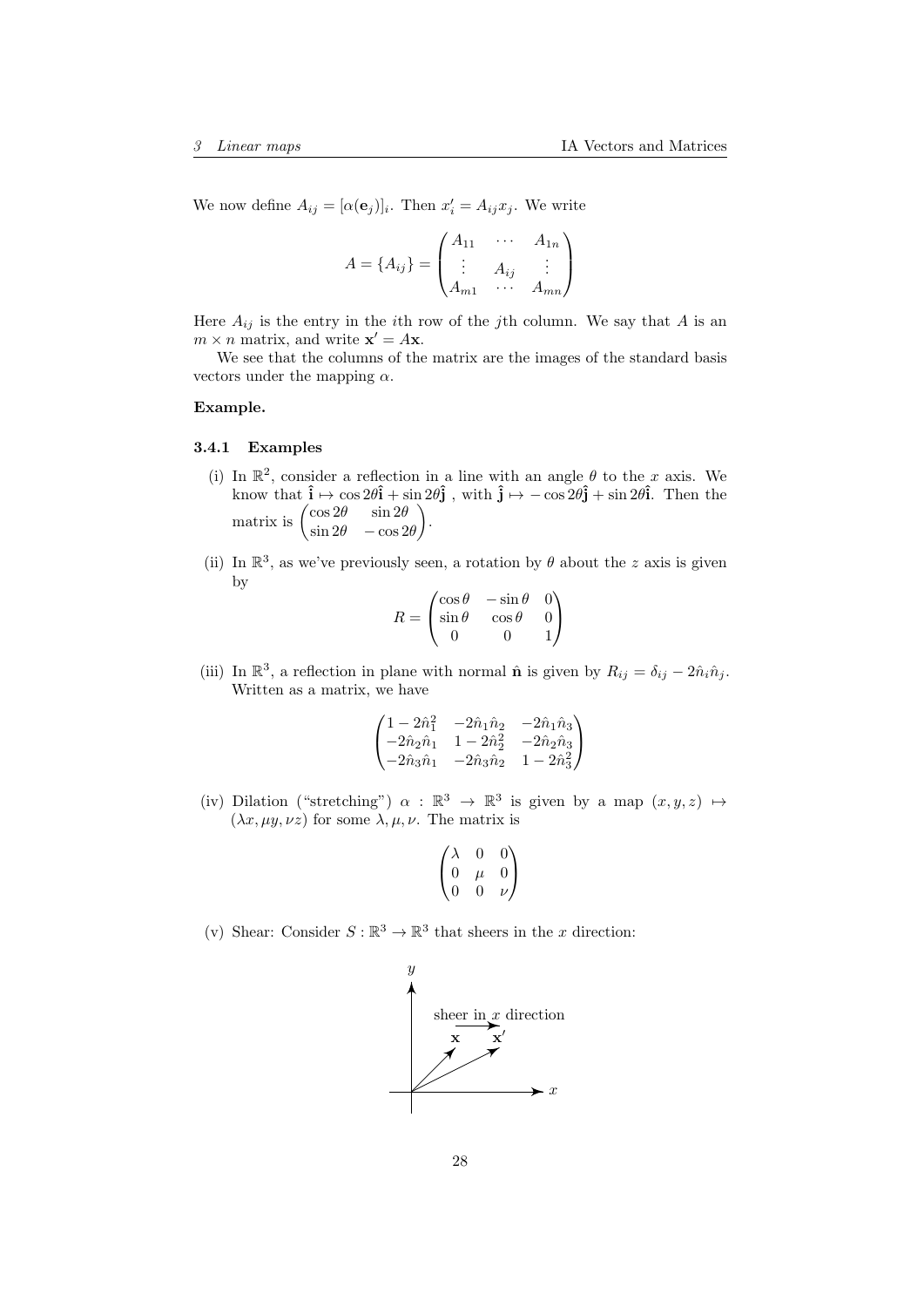We have  $(x, y, z) \mapsto (x + \lambda y, y, z)$ . Then

$$
S = \begin{pmatrix} 1 & \lambda & 0 \\ 0 & 1 & 0 \\ 0 & 0 & 1 \end{pmatrix}
$$

### <span id="page-28-0"></span>3.4.2 Matrix Algebra

This part is mostly on a whole lot of definitions, saying what we can do with matrices and classifying them into different types.

**Definition** (Addition of matrices). Consider two linear maps  $\alpha, \beta : \mathbb{R}^n \to \mathbb{R}^m$ . The sum of  $\alpha$  and  $\beta$  is defined by

$$
(\alpha + \beta)(\mathbf{x}) = \alpha(\mathbf{x}) + \beta(\mathbf{x})
$$

In terms of the matrix, we have

$$
(A + B)_{ij} x_j = A_{ij} x_j + B_{ij} x_j,
$$

or

$$
(A+B)_{ij} = A_{ij} + B_{ij}.
$$

**Definition** (Scalar multiplication of matrices). Define  $(\lambda \alpha) \mathbf{x} = \lambda [\alpha(\mathbf{x})]$ . So  $(\lambda A)_{ij} = \lambda A_{ij}.$ 

**Definition** (Matrix multiplication). Consider maps  $\alpha : \mathbb{R}^{\ell} \to \mathbb{R}^{n}$  and  $\beta$ :  $\mathbb{R}^n \to \mathbb{R}^m$ . The composition is  $\beta \alpha : \mathbb{R}^\ell \to \mathbb{R}^m$ . Take  $\mathbf{x} \in \mathbb{R}^\ell \mapsto \mathbf{x}'' \in \mathbb{R}^m$ . Then  $\mathbf{x}'' = (BA)\mathbf{x} = B\mathbf{x}'$ , where  $\mathbf{x}' = A\mathbf{x}$ . Using suffix notation, we have  $x_i'' = (Bx')_i = b_{ik}x_k' = B_{ik}A_{kj}x_j$ . But  $x_i'' = (BA)_{ij}x_j$ . So

$$
(BA)_{ij} = B_{ik}A_{kj}.
$$

Generally, an  $m \times n$  matrix multiplied by an  $n \times \ell$  matrix gives an  $m \times \ell$  matrix.  $(BA)_{ij}$  is given by the *i*th row of B dotted with the *j*th column of A.

Note that the number of columns of B has to be equal to the number of rows of A for multiplication to be defined. If  $\ell = m$  as well, then both BA and AB make sense, but  $AB \neq BA$  in general. In fact, they don't even have to have the same dimensions.

Also, since function composition is associative, we get  $A(BC) = (AB)C$ .

**Definition** (Transpose of matrix). If A is an  $m \times n$  matrix, the *transpose*  $A<sup>T</sup>$ is an  $n \times m$  matrix defined by  $(A^T)_{ij} = A_{ji}$ .

#### Proposition.

(i) 
$$
(A^T)^T = A
$$
.  
\n(ii) If **x** is a column vector  $\begin{pmatrix} x_1 \\ x_2 \\ \vdots \\ x_n \end{pmatrix}$ ,  $\mathbf{x}^T$  is a row vector  $(x_1 x_2 \cdots x_n)$ .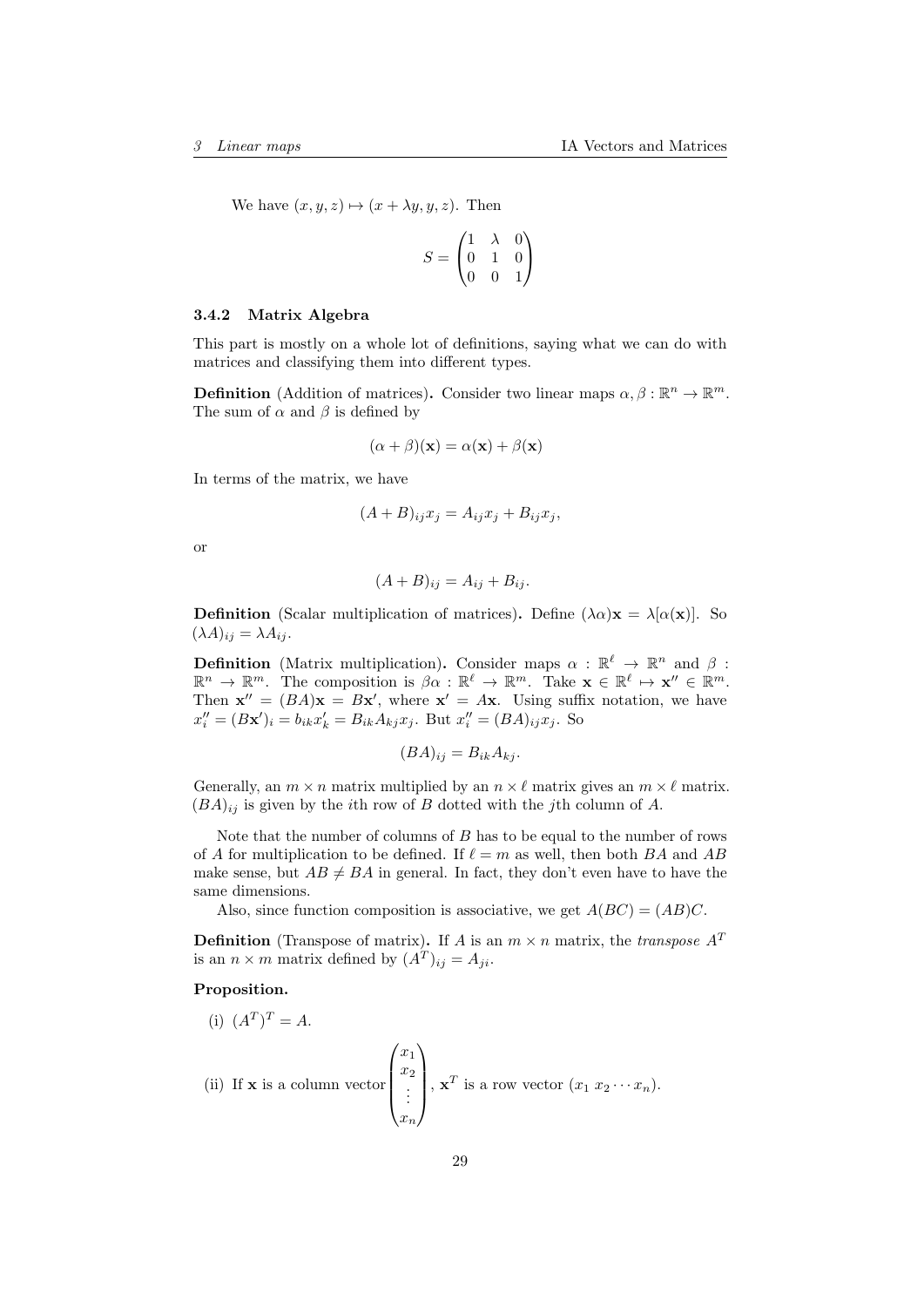(iii)  $(AB)^{T} = B^{T}A^{T}$  since  $(AB)^{T}_{ij} = (AB)_{ji} = A_{jk}B_{ki} = B_{ki}A_{jk}$  $=(B^T)_{ik}(A^T)_{kj} = (B^T A^T)_{ij}.$ 

**Definition** (Hermitian conjugate). Define  $A^{\dagger} = (A^T)^*$ . Similarly,  $(AB)^{\dagger} =$  $B^{\dagger}A^{\dagger}$ .

**Definition** (Symmetric matrix). A matrix is *symmetric* if  $A<sup>T</sup> = A$ .

**Definition** (Hermitian matrix). A matrix is *Hermitian* if  $A^{\dagger} = A$ . (The diagonal of a Hermitian matrix must be real).

Definition (Anti/skew symmetric matrix). A matrix is anti-symmetric or skew symmetric if  $A<sup>T</sup> = -A$ . The diagonals are all zero.

**Definition** (Skew-Hermitian matrix). A matrix is skew-Hermitian if  $A^{\dagger} = -A$ . The diagonals are pure imaginary.

**Definition** (Trace of matrix). The trace of an  $n \times n$  matrix A is the sum of the diagonal.  $tr(A) = A_{ii}$ .

**Example.** Consider the reflection matrix  $R_{ij} = \delta_{ij} - 2\hat{n}_i \hat{n}_j$ . We have tr(A) =  $R_{ii} = 3 - 2\hat{n} \cdot \hat{n} = 3 - 2 = 1.$ 

**Proposition.**  $tr(BC) = tr(CB)$ 

*Proof.* tr(
$$
BC
$$
) =  $B_{ik}C_{ki} = C_{ki}B_{ik} = (CB)_{kk} = \text{tr}(CB)$ 

**Definition** (Identity matrix).  $I = \delta_{ij}$ .

#### <span id="page-29-0"></span>3.4.3 Decomposition of an  $n \times n$  matrix

Any  $n \times n$  matrix B can be split as a sum of symmetric and antisymmetric parts. Write

$$
B_{ij} = \underbrace{\frac{1}{2}(B_{ij} + B_{ji})}_{S_{ij}} + \underbrace{\frac{1}{2}(B_{ij} - B_{ji})}_{A_{ij}}.
$$

We have  $S_{ij} = S_{ji}$ , so S is symmetric, while  $A_{ji} = -A_{ij}$ , and A is antisymmetric. So  $B = S + A$ .

Furthermore, we can decompose  $S$  into an isotropic part (a scalar multiple of the identity) plus a trace-less part (i.e. sum of diagonal  $= 0$ ). Write

$$
S_{ij} = \underbrace{\frac{1}{n} \operatorname{tr}(S) \delta_{ij}}_{\text{isotropic part}} + \underbrace{(S_{ij} - \frac{1}{n} \operatorname{tr}(S) \delta_{ij})}_{T_{ij}}.
$$

We have  $tr(T) = T_{ii} = S_{ii} - \frac{1}{n} tr(S) \delta_{ii} = tr(S) - \frac{1}{n} tr(S)(n) = 0.$ Putting all these together,

$$
B = \frac{1}{n} \operatorname{tr}(B)I + \left\{ \frac{1}{2}(B + B^{T}) - \frac{1}{n} \operatorname{tr}(B)I \right\} + \frac{1}{2}(B - B^{T}).
$$

In three dimensions, we can write the antisymmetric part  $A$  in terms of a single vector: we have  $\sqrt{2}$  $\ddot{\phantom{0}}$ 

$$
A = \begin{pmatrix} 0 & a & -b \\ -a & 0 & c \\ b & -c & 0 \end{pmatrix}
$$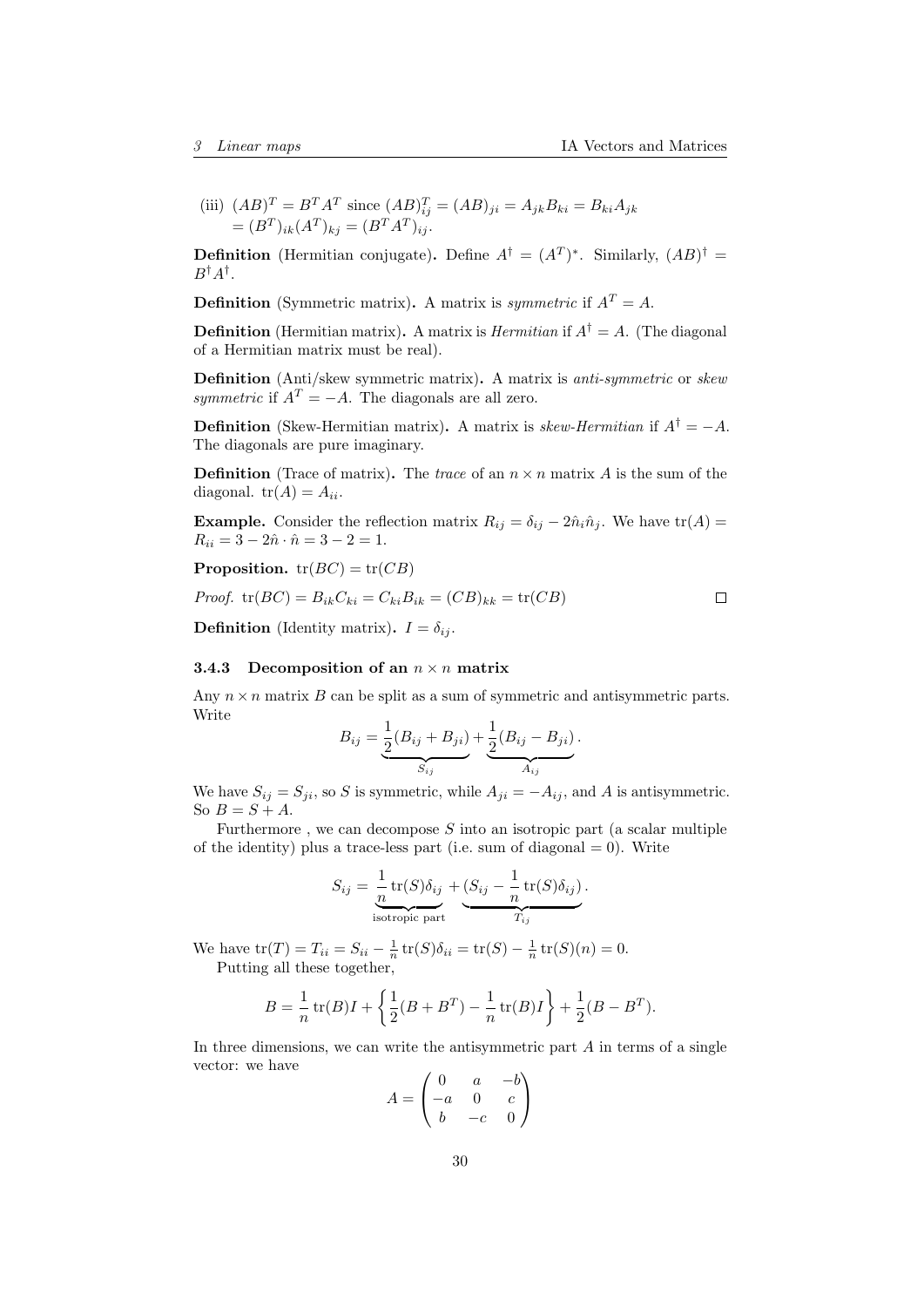and we can consider

$$
\varepsilon_{ijk}\omega_k = \begin{pmatrix} 0 & \omega_3 & -\omega_2 \\ -\omega_3 & 0 & \omega_1 \\ \omega_2 & -\omega_1 & 0 \end{pmatrix}
$$

So if we have  $\omega = (c, b, a)$ , then  $A_{ij} = \varepsilon_{ijk}\omega_k$ .

This decomposition can be useful in certain physical applications. For example, if the matrix represents the stress of a system, different parts of the decomposition will correspond to different types of stresses.

#### <span id="page-30-0"></span>3.4.4 Matrix inverse

**Definition** (Inverse of matrix). Consider an  $m \times n$  matrix A and  $n \times m$  matrices B and C. If  $BA = I$ , then we say B is the *left inverse* of A. If  $AC = I$ , then we say C is the right inverse of A. If A is square  $(n \times n)$ , then  $B = B(AC)$  $(BA)C = C$ , i.e. the left and right inverses coincide. Both are denoted by  $A^{-1}$ , the inverse of A. Therefore we have

$$
AA^{-1} = A^{-1}A = I.
$$

Note that not all square matrices have inverses. For example, the zero matrix clearly has no inverse.

**Definition** (Invertible matrix). If A has an inverse, then A is *invertible*.

**Proposition.**  $(AB)^{-1} = B^{-1}A^{-1}$ 

*Proof.* 
$$
(B^{-1}A^{-1})(AB) = B^{-1}(A^{-1}A)B = B^{-1}B = I.
$$

**Definition** (Orthogonal and unitary matrices). A real  $n \times n$  matrix is *orthogonal* if  $A^T A = A A^T = I$ , i.e.  $A^T = A^{-1}$ . A complex  $n \times n$  matrix is unitary if  $U^{\dagger}U = U U^{\dagger} = I$ , i.e.  $U^{\dagger} = U^{-1}$ .

Note that an orthogonal matrix A satisfies  $A_{ik}(A_{kj}^T) = \delta_{ij}$ , i.e.  $A_{ik}A_{jk} = \delta_{ij}$ . We can see this as saying "the scalar product of two distinct rows is 0, and the scalar product of a row with itself is 1". Alternatively, the rows (and columns  $$ by considering  $A<sup>T</sup>$  of an orthogonal matrix form an orthonormal set.

Similarly, for a unitary matrix,  $U_{ik}U_{kj}^{\dagger} = \delta_{ij}$ , i.e.  $u_{ik}u_{jk}^* = u_{ik}^*u_{jk} = \delta_{ij}$ . i.e. the rows are orthonormal, using the definition of complex scalar product.

#### Example.

(i) The reflection in a plane is an orthogonal matrix. Since  $R_{ij} = \delta_{ij} - 2n_i n_j$ , We have

$$
R_{ik}R_{jk} = (\delta_{ik} - 2n_in_k)(\delta_{jk} - 2n_jn_k)
$$
  
=  $\delta_{ik}\delta_{jk} - 2\delta_{jk}n_in_k - 2\delta_{ik}n_jn_k + 2n_in_kn_jn_k$   
=  $\delta_{ij} - 2n_in_j - 2n_jn_i + 4n_in_j(n_kn_k)$   
=  $\delta_{ij}$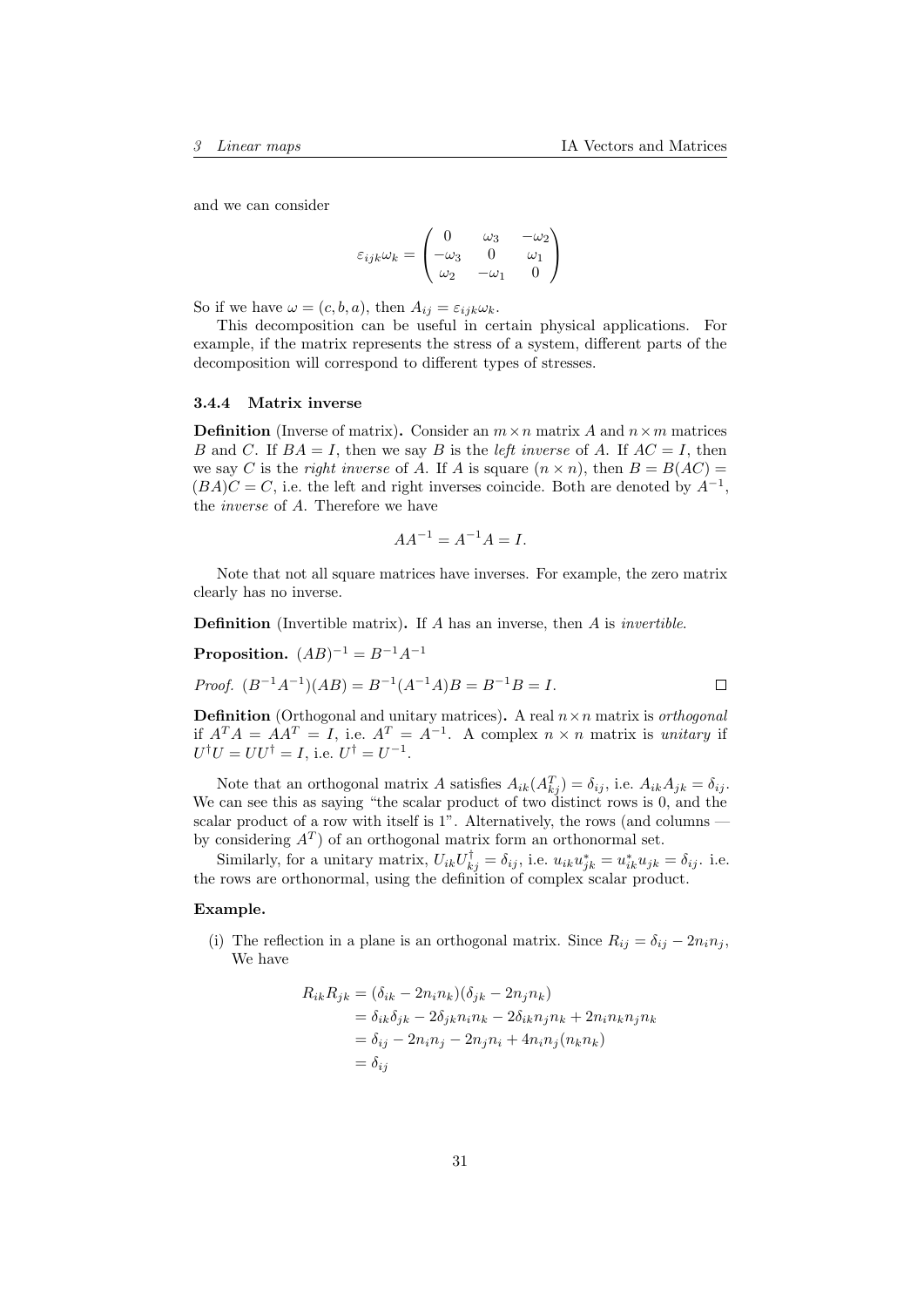(ii) The rotation is an orthogonal matrix. We could multiply out using suffix notation, but it would be cumbersome to do so. Alternatively, denote rotation matrix by  $\theta$  about  $\hat{\mathbf{n}}$  as  $R(\theta, \hat{\mathbf{n}})$ . Clearly,  $R(\theta, \hat{\mathbf{n}})^{-1} = R(-\theta, \hat{\mathbf{n}})$ . We have

$$
R_{ij}(-\theta, \hat{\mathbf{n}}) = (\cos \theta)\delta_{ij} + n_i n_j (1 - \cos \theta) + \varepsilon_{ijk} n_k \sin \theta
$$
  
=  $(\cos \theta)\delta_{ji} + n_j n_i (1 - \cos \theta) - \varepsilon_{jik} n_k \sin \theta$   
=  $R_{ji}(\theta, \hat{\mathbf{n}})$ 

In other words,  $R(-\theta, \hat{\mathbf{n}}) = R(\theta, \hat{\mathbf{n}})^T$ . So  $R(\theta, \hat{\mathbf{n}})^{-1} = R(\theta, \hat{\mathbf{n}})^T$ .

#### <span id="page-31-0"></span>3.5 Determinants

Consider a linear map  $\alpha : \mathbb{R}^3 \to \mathbb{R}^3$ . The standard basis  $e_1, e_2, e_3$  is mapped to  $\mathbf{e}'_1, \mathbf{e}'_2, \mathbf{e}'_3$  with  $\mathbf{e}'_i = A\mathbf{e}_i$ . Thus the unit cube formed by  $\mathbf{e}_1, \mathbf{e}_2, \mathbf{e}_3$  is mapped to the parallelepiped with volume

$$
[\mathbf{e}'_1, \mathbf{e}'_2, \mathbf{e}'_3] = \varepsilon_{ijk} (e'_1)_i (e'_2)_j (e'_3)_k
$$
  

$$
= \varepsilon_{ijk} A_{i\ell} (e_1)_\ell A_{jm} (e_2)_m A_{kn} (e_3)_n
$$
  

$$
= \varepsilon_{ijk} A_{i1} A_{j2} A_{k3}
$$

We call this the determinant and write as

$$
\det(A) = \begin{vmatrix} A_{11} & A_{12} & A_{13} \\ A_{21} & A_{22} & A_{23} \\ A_{31} & A_{32} & A_{33} \end{vmatrix}
$$

#### <span id="page-31-1"></span>3.5.1 Permutations

To define the determinant for square matrices of arbitrary size, we first have to consider permutations.

**Definition** (Permutation). A *permutation* of a set S is a bijection  $\varepsilon : S \to S$ .

**Notation.** Consider the set  $S_n$  of all permutations of  $1, 2, 3, \dots, n$ .  $S_n$  contains n! elements. Consider  $\rho \in S_n$  with  $i \mapsto \rho(i)$ . We write

$$
\rho = \begin{pmatrix} 1 & 2 & \cdots & n \\ \rho(1) & \rho(2) & \cdots & \rho(n) \end{pmatrix}.
$$

**Definition** (Fixed point). A fixed point of  $\rho$  is a k such that  $\rho(k) = k$ . e.g. in  $\begin{pmatrix} 1 & 2 & 3 & 4 \\ 4 & 1 & 3 & 2 \end{pmatrix}$ , 3 is the fixed point. By convention, we can omit the fixed point and write as  $\begin{pmatrix} 1 & 2 & 4 \\ 4 & 1 & 2 \end{pmatrix}$ .

Definition (Disjoint permutation). Two permutations are *disjoint* if numbers moved by one are fixed by the other, and vice versa. e.g.  $\begin{pmatrix} 1 & 2 & 4 & 5 & 6 \\ 5 & 6 & 1 & 4 & 2 \end{pmatrix}$  =

 $\begin{pmatrix} 2 & 6 \\ 6 & 2 \end{pmatrix}$  $\begin{pmatrix} 1 & 4 & 5 \\ 5 & 1 & 4 \end{pmatrix}$ , and the two cycles on the right hand side are disjoint. Disjoint permutations commute, but in general non-disjoint permutations do not.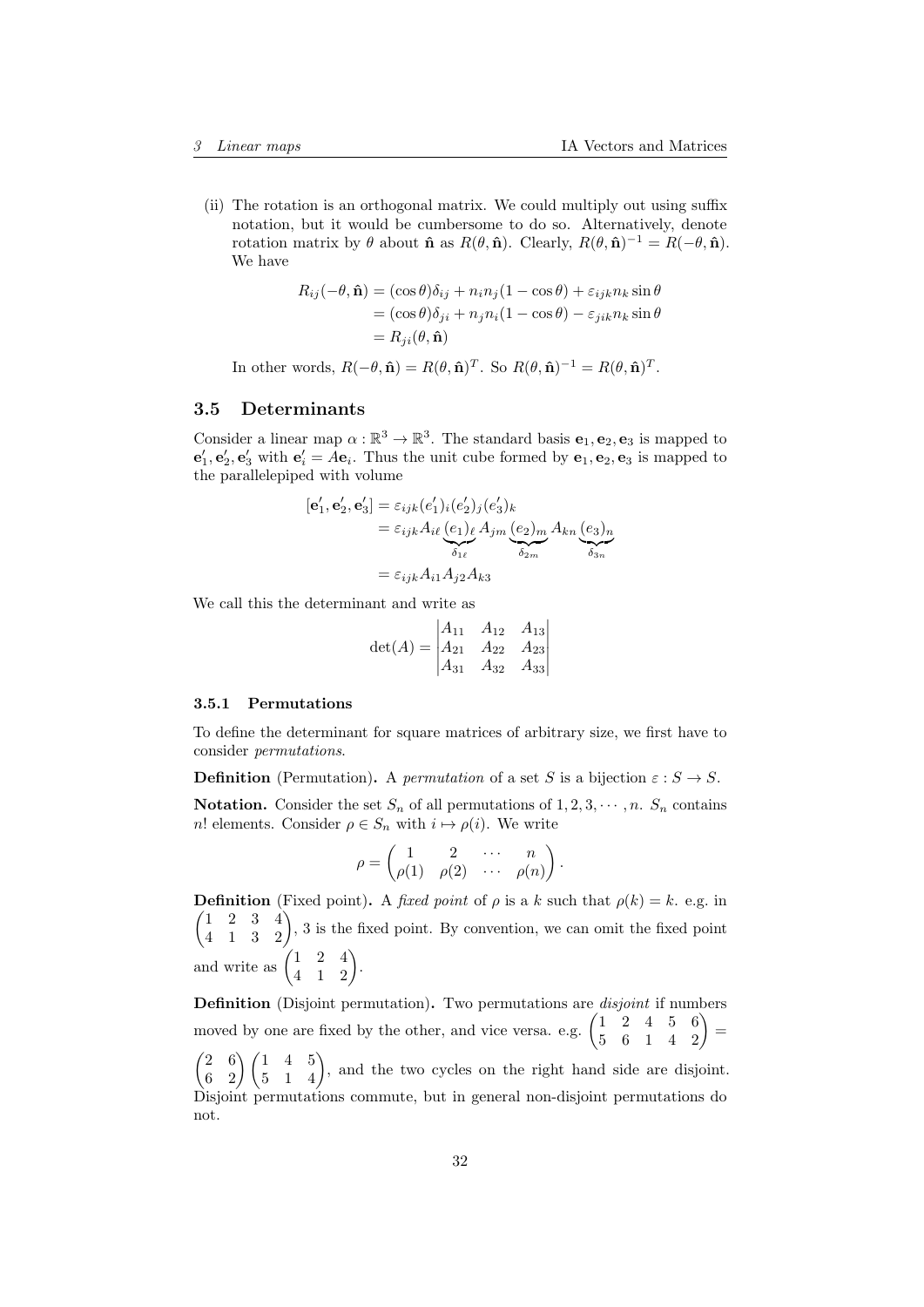**Definition** (Transposition and k-cycle).  $\begin{pmatrix} 2 & 6 \\ 6 & 2 \end{pmatrix}$  is a 2-cycle or a transposition, and we can simply write  $(2 6)$ .  $\begin{pmatrix} 1 & 4 & 5 \\ 5 & 1 & 4 \end{pmatrix}$  is a 3-cycle, and we can simply write  $(1\ 5\ 4)$ . (1 is mapped to 5; 5 is mapped to 4; 4 is mapped to 1)

Proposition. Any q-cycle can be written as a product of 2-cycles.

*Proof.* 
$$
(1\ 2\ 3\ \cdots\ n) = (1\ 2)(2\ 3)(3\ 4)\cdots(n-1\ n).
$$

**Definition** (Sign of permutation). The sign of a permutation  $\varepsilon(\rho)$  is  $(-1)^r$ , where r is the number of 2-cycles when  $\rho$  is written as a product of 2-cycles. If  $\varepsilon(\rho) = +1$ , it is an even permutation. Otherwise, it is an odd permutation. Note that  $\varepsilon(\rho\sigma) = \varepsilon(\rho)\varepsilon(\sigma)$  and  $\varepsilon(\rho^{-1}) = \varepsilon(\rho)$ .

The proof that this is well-defined can be found in IA Groups.

Definition (Levi-Civita symbol). The Levi-Civita symbol is defined by

$$
\varepsilon_{j_1 j_2 \cdots j_n} = \begin{cases}\n+1 & \text{if } j_1 j_2 j_3 \cdots j_n \text{ is an even permutation of } 1, 2, \cdots n \\
-1 & \text{if it is an odd permutation} \\
0 & \text{if any 2 of them are equal}\n\end{cases}
$$

Clearly,  $\varepsilon_{\rho(1)\rho(2)\cdots\rho(n)} = \varepsilon(\rho).$ 

**Definition** (Determinant). The *determinant* of an  $n \times n$  matrix A is defined as:

$$
\det(A) = \sum_{\sigma \in S_n} \varepsilon(\sigma) A_{\sigma(1)1} A_{\sigma(2)2} \cdots A_{\sigma(n)n},
$$

or equivalently,

$$
\det(A) = \varepsilon_{j_1 j_2 \cdots j_n} A_{j_1 1} A_{j_2 2} \cdots A_{j_n n}.
$$

Proposition.

$$
\begin{vmatrix} a & b \\ c & d \end{vmatrix} = ad - bc
$$

#### <span id="page-32-0"></span>3.5.2 Properties of determinants

**Proposition.**  $det(A) = det(A^T)$ .

*Proof.* Take a single term  $A_{\sigma(1)1}A_{\sigma(2)2} \cdots A_{\sigma(n)n}$  and let  $\rho$  be another permutation in  $S_n$ . We have

$$
A_{\sigma(1)1}A_{\sigma(2)2}\cdots A_{\sigma(n)n} = A_{\sigma(\rho(1))\rho(1)}A_{\sigma(\rho(2))\rho(2)}\cdots A_{\sigma(\rho(n))\rho(n)}
$$

since the right hand side is just re-ordering the order of multiplication. Choose  $\rho = \sigma^{-1}$  and note that  $\varepsilon(\sigma) = \varepsilon(\rho)$ . Then

$$
\det(A) = \sum_{\rho \in S_n} \varepsilon(\rho) A_{1\rho(1)} A_{2\rho(2)} \cdots A_{n\rho(n)} = \det(A^T).
$$

**Proposition.** If matrix  $B$  is formed by multiplying every element in a single row of A by a scalar  $\lambda$ , then  $\det(B) = \lambda \det(A)$ . Consequently,  $\det(\lambda A) = \lambda^n \det(A)$ .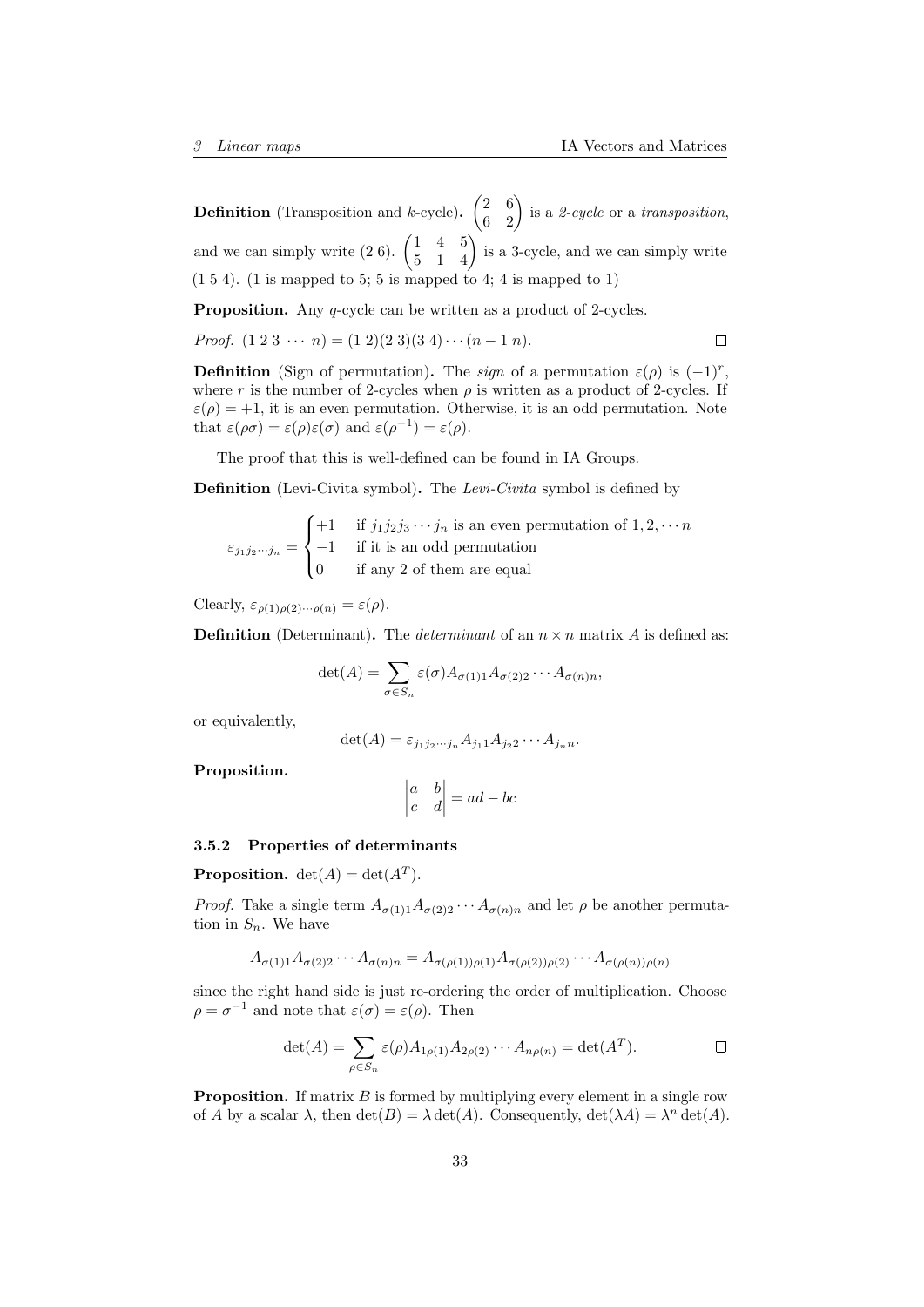*Proof.* Each term in the sum is multiplied by  $\lambda$ , so the whole sum is multiplied by  $\lambda^n$ . □

Proposition. If 2 rows (or 2 columns) of A are identical, the determinant is 0. Proof. wlog, suppose columns 1 and 2 are the same. Then

$$
\det(A) = \sum_{\sigma \in S_n} \varepsilon(\sigma) A_{\sigma(1)1} A_{\sigma(2)2} \cdots A_{\sigma(n)n}.
$$

Now write an arbitrary  $\sigma$  in the form  $\sigma = \rho(1\ 2)$ . Then  $\varepsilon(\sigma) = \varepsilon(\rho)\varepsilon((1\ 2))$  $-\varepsilon(\rho)$ . So

$$
\det(A) = \sum_{\rho \in S_n} -\varepsilon(\rho) A_{\rho(2)1} A_{\rho(1)2} A_{\rho(3)3} \cdots A_{\rho(n)n}.
$$

But columns 1 and 2 are identical, so  $A_{\rho(2)1} = A_{\rho(2)2}$  and  $A_{\rho(1)2} = A_{\rho(1)1}$ . So  $\det(A) = -\det(A)$  and  $\det(A) = 0$ .

Proposition. If 2 rows or 2 columns of a matrix are linearly dependent, then the determinant is zero.

*Proof.* Suppose in A, (column  $r$ ) +  $\lambda$ (column s) = 0. Define

$$
B_{ij} = \begin{cases} A_{ij} & j \neq r \\ A_{ij} + \lambda A_{is} & j = r \end{cases}.
$$

Then  $\det(B) = \det(A) + \lambda \det(\text{matrix with column } r = \text{column } s) = \det(A).$ Then we can see that the rth column of  $B$  is all zeroes. So each term in the sum contains one zero and  $\det(A) = \det(B) = 0$ .  $\Box$ 

Even if we don't have linearly dependent rows or columns, we can still run the exact same proof as above, and still get that  $\det(B) = \det(A)$ . Linear dependence is only required to show that  $\det(B) = 0$ . So in general, we can add a linear multiple of a column (or row) onto another column (or row) without changing the determinant.

**Proposition.** Given a matrix  $A$ , if  $B$  is a matrix obtained by adding a multiple of a column (or row) of A to another column (or row) of A, then  $\det A = \det B$ .

Corollary. Swapping two rows or columns of a matrix negates the determinant.

*Proof.* We do the column case only. Let  $A = (\mathbf{a}_1 \cdots \mathbf{a}_i \cdots \mathbf{a}_j \cdots \mathbf{a}_n)$ . Then

$$
\det(\mathbf{a}_1 \cdots \mathbf{a}_i \cdots \mathbf{a}_j \cdots \mathbf{a}_n) = \det(\mathbf{a}_1 \cdots \mathbf{a}_i + \mathbf{a}_j \cdots \mathbf{a}_j \cdots \mathbf{a}_n)
$$
  
\n
$$
= \det(\mathbf{a}_1 \cdots \mathbf{a}_i + \mathbf{a}_j \cdots \mathbf{a}_j - (\mathbf{a}_i + \mathbf{a}_j) \cdots \mathbf{a}_n)
$$
  
\n
$$
= \det(\mathbf{a}_1 \cdots \mathbf{a}_i + \mathbf{a}_j \cdots - \mathbf{a}_i \cdots \mathbf{a}_n)
$$
  
\n
$$
= \det(\mathbf{a}_1 \cdots \mathbf{a}_j \cdots - \mathbf{a}_i \cdots \mathbf{a}_n)
$$
  
\n
$$
= -\det(\mathbf{a}_1 \cdots \mathbf{a}_j \cdots \mathbf{a}_i \cdots \mathbf{a}_n)
$$

Alternatively, we can prove this from the definition directly, using the fact that the sign of a transposition is  $-1$  (and that the sign is multiplicative).  $\Box$ 

**Proposition.**  $det(AB) = det(A) det(B)$ .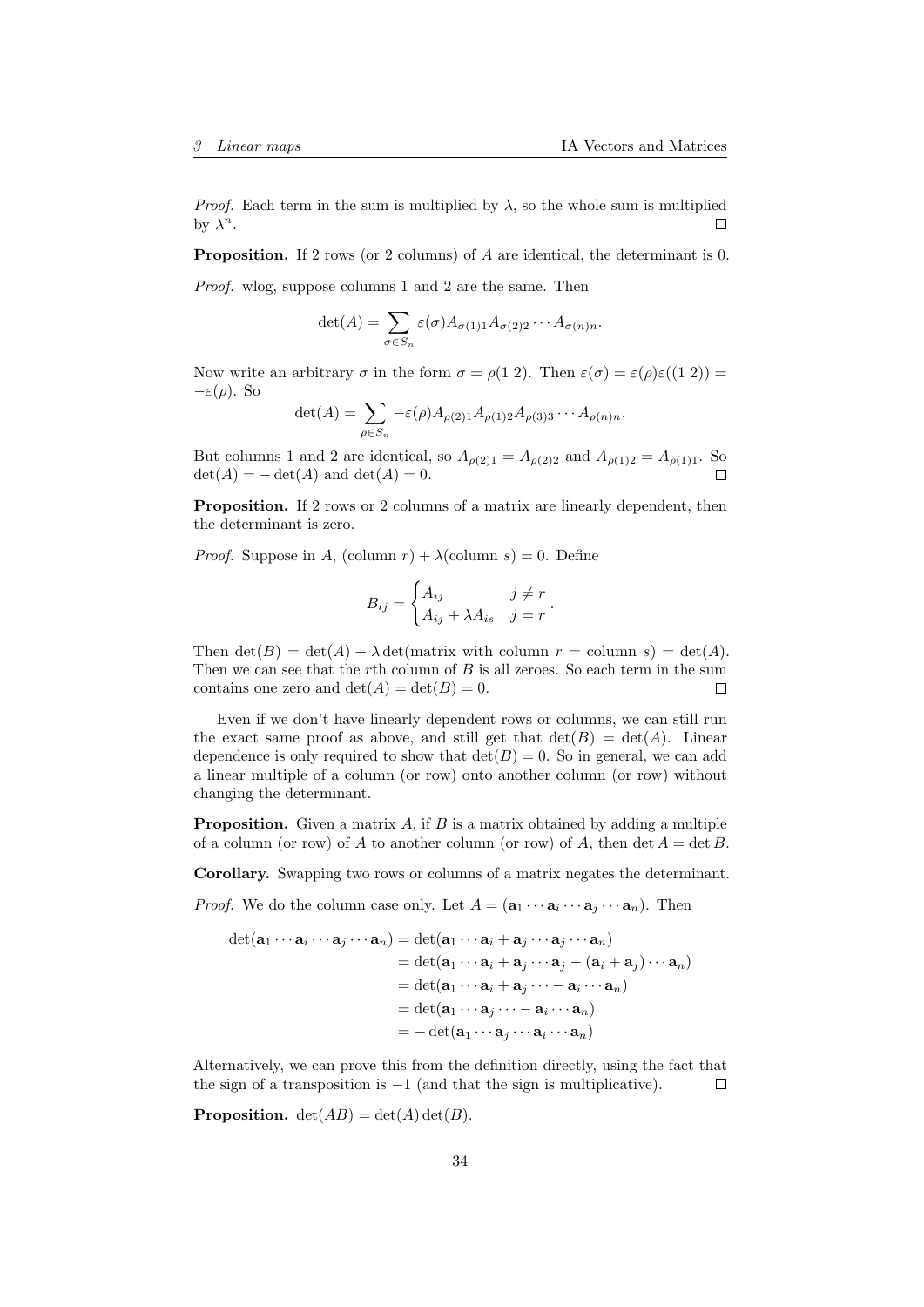*Proof.* First note that  $\sum_{\sigma} \varepsilon(\sigma) A_{\sigma(1)\rho(1)} A_{\sigma(2)\rho(2)} = \varepsilon(\rho) \det(A)$ , i.e. swapping columns (or rows) an even/odd number of times gives a factor  $\pm 1$  respectively. We can prove this by writing  $\sigma = \mu \rho$ .

Now

$$
\det AB = \sum_{\sigma} \varepsilon(\sigma) (AB)_{\sigma(1)1} (AB)_{\sigma(2)2} \cdots (AB)_{\sigma(n)n}
$$
  
= 
$$
\sum_{\sigma} \varepsilon(\sigma) \sum_{k_1, k_2, \cdots, k_n} A_{\sigma(1)k_1} B_{k_1 1} \cdots A_{\sigma(n)k_n} B_{k_n n}
$$
  
= 
$$
\sum_{k_1, \cdots, k_n} B_{k_1 1} \cdots B_{k_n n} \sum_{\sigma} \varepsilon(\sigma) A_{\sigma(1)k_1} A_{\sigma(2)k_2} \cdots A_{\sigma(n)k_n}
$$

Now consider the many different S's. If in S, two of  $k_1$  and  $k_n$  are equal, then S is a determinant of a matrix with two columns the same, i.e.  $S = 0$ . So we only have to consider the sum over distinct  $k_i$ s. Thus the  $k_i$ s are are a permutation of  $1, \dots n$ , say  $k_i = \rho(i)$ . Then we can write

$$
\det AB = \sum_{\rho} B_{\rho(1)1} \cdots B_{\rho(n)n} \sum_{\sigma} \varepsilon(\sigma) A_{\sigma(1)\rho(1)} \cdots A_{\sigma(n)\rho(n)}
$$
  
= 
$$
\sum_{\rho} B_{\rho(1)1} \cdots B_{\rho(n)n} (\varepsilon(\rho) \det A)
$$
  
= 
$$
\det A \sum_{\rho} \varepsilon(\rho) B_{\rho(1)1} \cdots B_{\rho(n)n}
$$
  
= 
$$
\det A \det B
$$

**Corollary.** If A is orthogonal,  $\det A = \pm 1$ .

Proof.

$$
AAT = I
$$
  
det  $AAT$  = det I  
det A det  $AT$  = 1  
(det  $A$ )<sup>2</sup> = 1  
det  $A$  = ±1

**Corollary.** If U is unitary,  $|\det U| = 1$ .

*Proof.* We have  $\det U^{\dagger} = (\det U^T)^* = \det(U)^*$ . Since  $UU^{\dagger} = I$ , we have  $\det(U) \det(U)^* = 1.$  $\Box$ 

**Proposition.** In  $\mathbb{R}^3$ , orthogonal matrices represent either a rotation (det = 1) or a reflection (det  $= -1$ ).

#### <span id="page-34-0"></span>3.5.3 Minors and Cofactors

**Definition** (Minor and cofactor). For an  $n \times n$  matrix A, define  $A^{ij}$  to be the  $(n-1) \times (n-1)$  matrix in which row i and column j of A have been removed.

The *minor* of the *ij*th element of A is  $M_{ij} = \det A^{ij}$ 

The *cofactor* of the *ij*th element of A is  $\Delta_{ij} = (-1)^{i+j} M_{ij}$ .

 $\Box$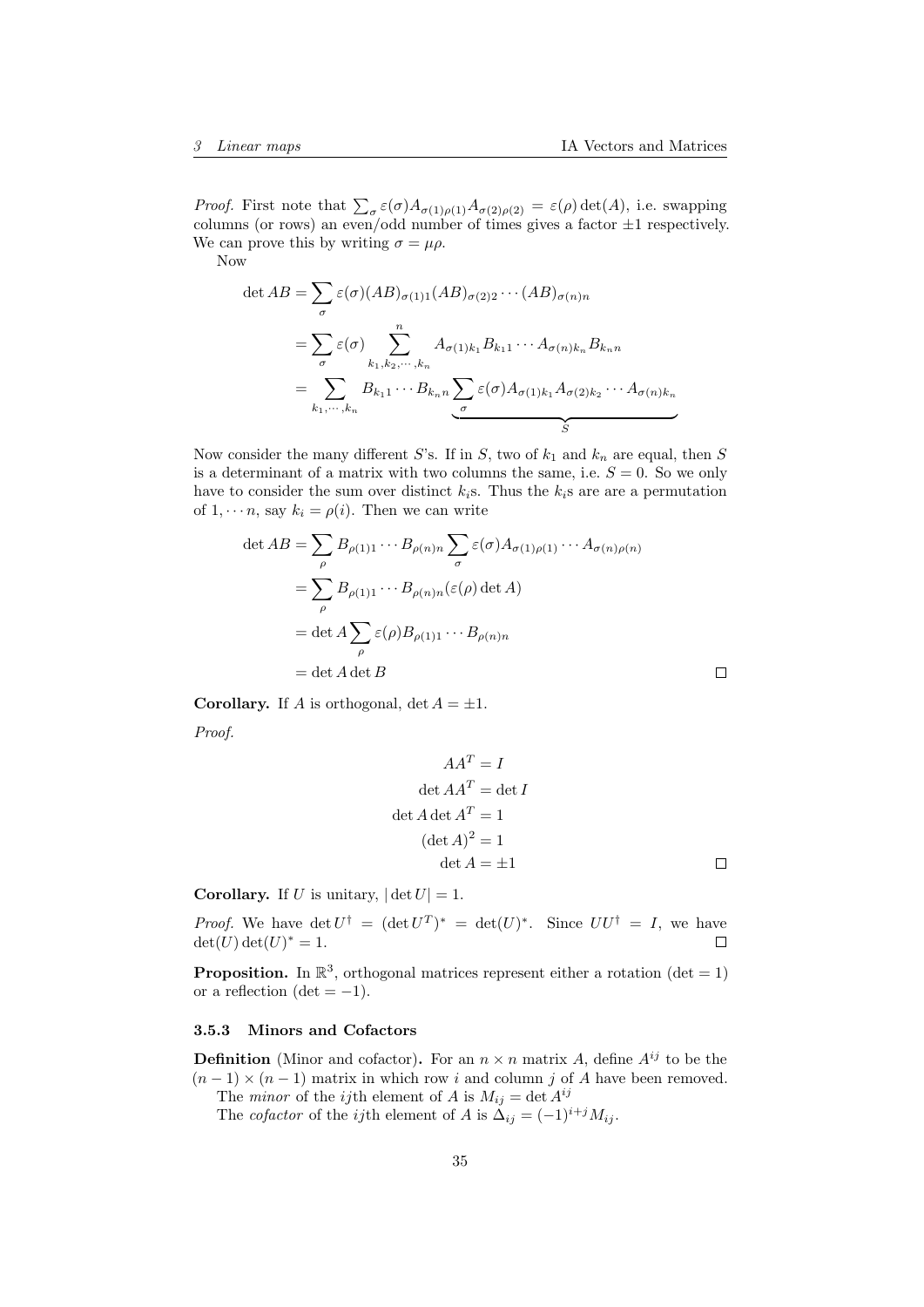$\Box$ 

Notation. We use  $\bar{ }$  to denote a symbol which has been missed out of a natural sequence.

Example.  $1, 2, 3, 5 = 1, 2, 3, \overline{4}, 5.$ 

The significance of these definitions is that we can use them to provide a systematic way of evaluating determinants. We will also use them to find inverses of matrices.

**Theorem** (Laplace expansion formula). For any particular fixed  $i$ ,

$$
\det A = \sum_{j=1}^{n} A_{ji} \Delta_{ji}.
$$

Proof.

det 
$$
A = \sum_{j_i=1}^n A_{j_i i} \sum_{j_1, \dots, j_i, \dots, j_n}^n \varepsilon_{j_1 j_2 \dots j_n} A_{j_1 1} A_{j_2 2} \dots \overline{A_{j_i i}} \dots A_{j_n n}
$$

Let  $\sigma \in S_n$  be the permutation which moves  $j_i$  to the *i*th position, and leave everything else in its natural order, i.e.

$$
\sigma = \begin{pmatrix} 1 & \cdots & i & i+1 & i+2 & \cdots & j_i-1 & j_i & j_i+1 & \cdots & n \\ 1 & \cdots & j_i & i & i+1 & \cdots & j_i-2 & j_i-1 & j_i+1 & \cdots & n \end{pmatrix}
$$

if  $j_i > i$ , and similarly for other cases. To perform this permutation,  $|i - j_i|$ transpositions are made. So  $\varepsilon(\sigma) = (-1)^{i-j_i}$ .

Now consider the permutation  $\rho \in S_n$ 

$$
\rho = \begin{pmatrix} 1 & \cdots & \cdots & \bar{j}_i & \cdots & n \\ j_1 & \cdots & \bar{j}_i & \cdots & \cdots & j_n \end{pmatrix}
$$

The composition  $\rho\sigma$  reorders  $(1,\dots,n)$  to  $(j_1,j_2,\dots,j_n)$ . So  $\varepsilon(\rho\sigma)=\varepsilon_{j_1\dots j_n}=$  $\varepsilon(\rho)\varepsilon(\sigma) = (-1)^{i-j_i}\varepsilon_{j_1\cdots\bar{j}_i\cdots j_n}$ . Hence the original equation becomes

$$
\det A = \sum_{j_i=1}^{n} A_{j_i i} \sum_{j_1 \cdots \bar{j}_i \cdots j_n} (-1)^{i-j_i} \varepsilon_{j_1 \cdots \bar{j}_i \cdots j_n} A_{j_1 1} \cdots \overline{A_{j_i i}} \cdots A_{j_n n}
$$
  
= 
$$
\sum_{j_i=1}^{n} A_{j_i i} (-1)^{i-j_i} M_{j_i i}
$$
  
= 
$$
\sum_{j_i=1}^{n} A_{j_i i} \Delta_{j_i i}
$$
  
= 
$$
\sum_{j=1}^{n} A_{j i} \Delta_{j i}
$$

**Example.**  $\det A =$  2 4 2 3 2 1 2 0 1 . We can pick the first row and have

$$
\det A = 2 \begin{vmatrix} 2 & 1 \\ 0 & 1 \end{vmatrix} - 4 \begin{vmatrix} 3 & 1 \\ 2 & 1 \end{vmatrix} + 2 \begin{vmatrix} 3 & 2 \\ 2 & 0 \end{vmatrix}
$$
  
= 2(2 - 0) - 4(3 - 2) + 2(0 - 4)  
= -8.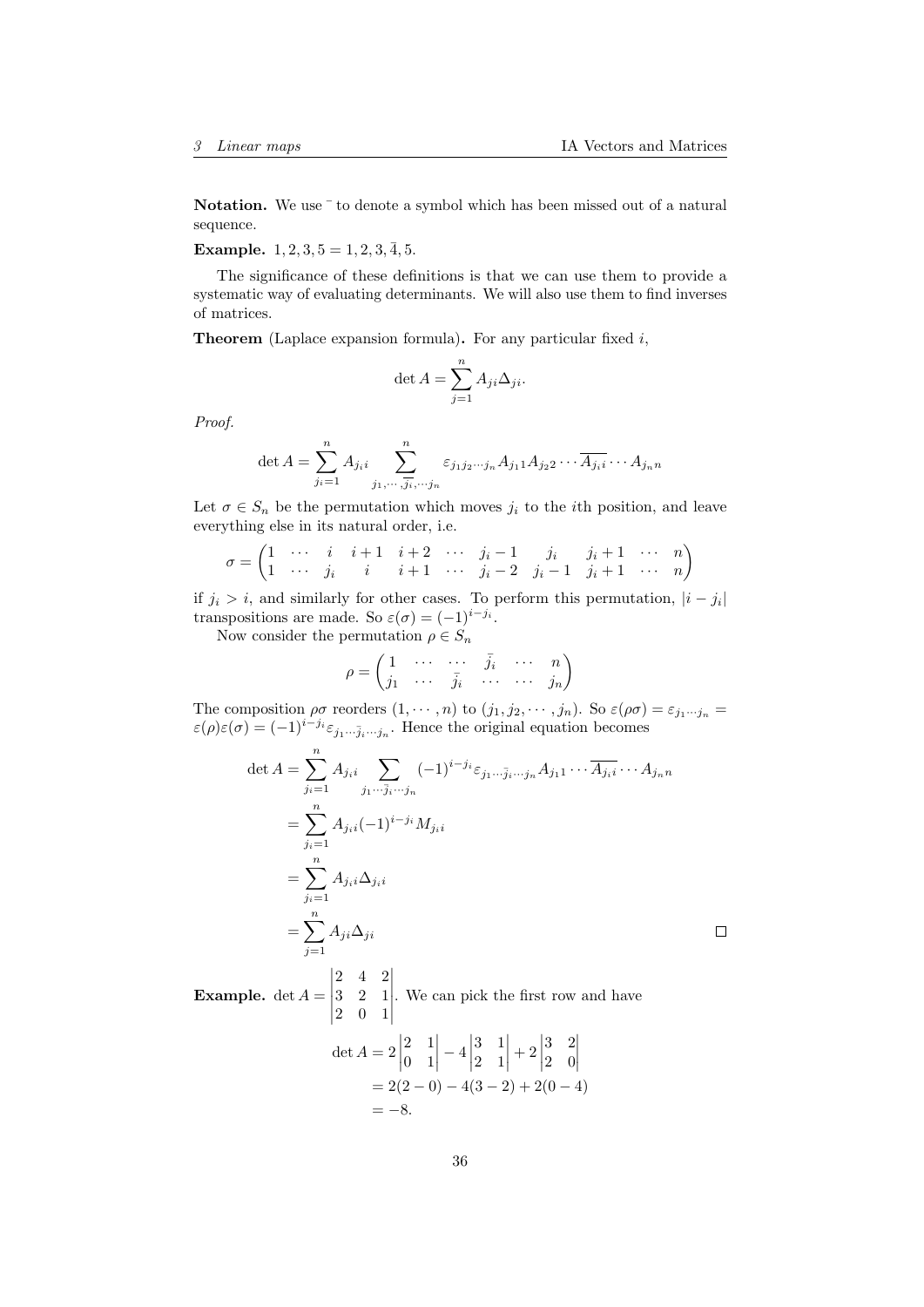$\begin{array}{c} \begin{array}{c} \begin{array}{c} \begin{array}{c} \end{array}\\ \end{array} \end{array} \end{array} \end{array}$ .

Alternatively, we can pick the second column and have

$$
\det A = -4 \begin{vmatrix} 3 & 1 \\ 2 & 1 \end{vmatrix} + 2 \begin{vmatrix} 2 & 2 \\ 2 & 1 \end{vmatrix} - 0 \begin{vmatrix} 2 & 2 \\ 3 & 1 \end{vmatrix}
$$
  
= -4(3 - 2) + 2(2 - 4) - 0  
= -8.

In practical terms, we use a combination of properties of determinants with a sensible choice of i to evaluate  $det(A)$ .

Example. Consider 1  $a \cdot a^2$ 1 b  $b^2$ 1  $c$   $c^2$  . Row 1 - row 2 gives 0  $a-b$   $a^2-b^2$ 1 b  $b^2$ 1  $c$   $c^2$   $=(a - b)$  0 1  $a + b$ 1  $b$   $b^2$ 1  $c$   $c^2$ 

Do row 2 - row 3. We obtain

$$
(a-b)(b-c)\begin{vmatrix} 0 & 1 & a+b \\ 0 & 1 & b+c \\ 1 & c & c^2 \end{vmatrix}.
$$

Row 1 - row 2 gives

$$
(a-b)(b-c)(a-c)\begin{vmatrix} 0 & 0 & 1 \\ 0 & 1 & b+c \\ 1 & c & c^2 \end{vmatrix} = (a-b)(b-c)(a-c).
$$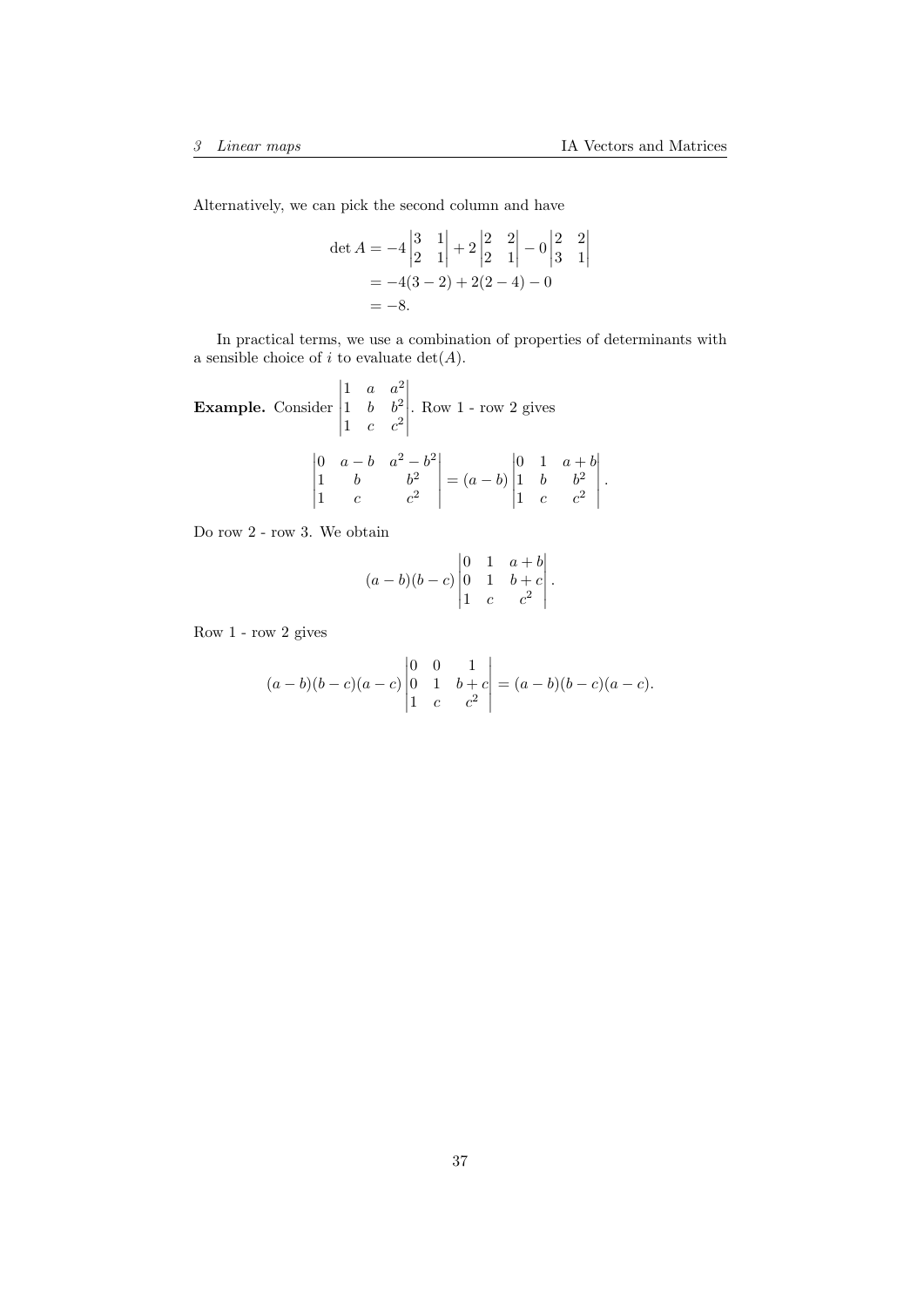# <span id="page-37-0"></span>4 Matrices and linear equations

## <span id="page-37-1"></span>4.1 Simple example,  $2 \times 2$

Consider the system of equations

$$
A_{11}x_1 + A_{12}x_2 = d_1 \tag{a}
$$

$$
A_{21}x_1 + A_{22}x_2 = d_2.
$$
 (b)

We can write this as

 $A\mathbf{x} = \mathbf{d}$ .

If we do  $(a) \times A_{22}-(b) \times A_{12}$  and similarly the other way round, we obtain

$$
(A_{11}A_{22} - A_{12}A_{21})x_1 = A_{22}d_1 - A_{12}d_2
$$

$$
(A_{11}A_{22} - A_{12}A_{21})x_2 = A_{11}d_2 - A_{21}d_1
$$

$$
\det A
$$

Dividing by  $\det A$  and writing in matrix form, we have

$$
\begin{pmatrix} x_1 \\ x_2 \end{pmatrix} = \frac{1}{\det A} \begin{pmatrix} A_{22} & -A_{12} \\ -A_{21} & A_{11} \end{pmatrix} \begin{pmatrix} d_1 \\ d_2 \end{pmatrix}
$$

On the other hand, given the equation  $A\mathbf{x} = \mathbf{d}$ , if  $A^{-1}$  exists, then by multiplying both sides on the left by  $A^{-1}$ , we obtain  $\mathbf{x} = A^{-1}\mathbf{d}$ .

Hence, we have constructed  $A^{-1}$  in the 2 × 2 case, and shown that the condition for its existence is det  $A \neq 0$ , with

$$
A^{-1} = \frac{1}{\det A} \begin{pmatrix} A_{22} & -A_{12} \\ -A_{21} & A_{11} \end{pmatrix}
$$

## <span id="page-37-2"></span>4.2 Inverse of an  $n \times n$  matrix

For larger matrices, the formula for the inverse is similar, but slightly more complicated (and costly to evaluate). The key to finding the inverse is the following:

**Lemma.**  $\sum A_{ik}\Delta_{jk} = \delta_{ij} \det A$ .

*Proof.* If  $i \neq j$ , then consider an  $n \times n$  matrix B, which is identical to A except the jth row is replaced by the *i*th row of A. So  $\Delta_{ik}$  of  $B = \Delta_{ik}$  of A, since  $\Delta_{ik}$ does not depend on the elements in row  $j$ . Since  $B$  has a duplicate row, we know that

$$
0 = \det B = \sum_{k=1}^{n} B_{jk} \Delta_{jk} = \sum_{k=1}^{n} A_{ik} \Delta_{jk}.
$$

If  $i = j$ , then the expression is det A by the Laplace expansion formula.  $\Box$ 

**Theorem.** If det  $A \neq 0$ , then  $A^{-1}$  exists and is given by

$$
(A^{-1})_{ij} = \frac{\Delta_{ji}}{\det A}.
$$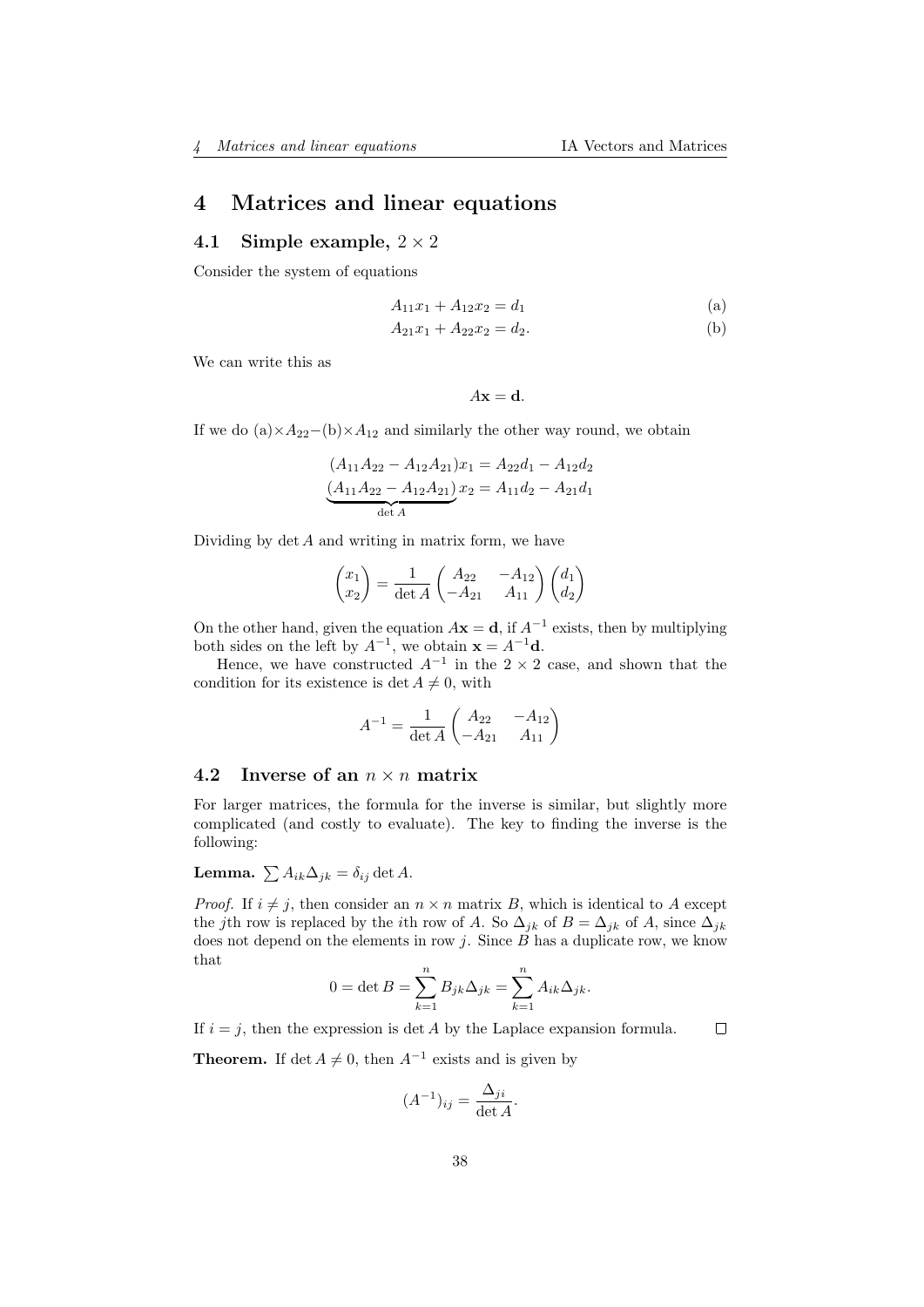Proof.

$$
(A^{-1})_{ik} A_{kj} = \frac{\Delta_{ki}}{\det A} A_{kj} = \frac{\delta_{ij} \det A}{\det A} = \delta_{ij}.
$$

So  $A^{-1}A = I$ .

The other direction is easy to prove. If  $\det A = 0$ , then it has no inverse, since for any matrix B, det  $AB = 0$ , and hence AB cannot be the identity.

**Example.** Consider the shear matrix  $S_{\lambda}$  =  $\sqrt{ }$  $\overline{1}$  $1 \lambda 0$ 0 1 0 0 0 1 V. . We have det  $S_{\lambda} = 1$ .

The cofactors are

$$
\Delta_{11} = 1 \quad \Delta_{12} = 0 \quad \Delta_{13} = 0
$$
  
\n
$$
\Delta_{21} - \lambda \quad \Delta_{22} = 1 \quad \Delta_{23} = 0
$$
  
\n
$$
\Delta_{31} = 0 \quad \Delta_{32} = 0 \quad \Delta_{33} = 1
$$
  
\nSo  $S_{\lambda}^{-1} = \begin{pmatrix} 1 & -\lambda & 0 \\ 0 & 1 & 0 \\ 0 & 0 & 1 \end{pmatrix}$ .

How many arithmetic operations are involved in calculating the inverse of an  $n \times n$  matrix? We just count multiplication operations since they are the most time-consuming. Suppose that calculating  $\det A$  takes  $f_n$  multiplications. This involves  $n(n-1) \times (n-1)$  determinants, and you need n more multiplications to put them together. So  $f_n = nf_{n-1} + n$ . So  $f_n = O(n!)$  (in fact  $f_n \approx (1+e)n!$ ).

To find the inverse, we need to calculate  $n^2$  cofactors. Each is a  $n-1$ determinant, and each takes  $O((n-1)!)$ . So the time complexity is  $O(n^2(n-1)!)$  $O(n \cdot n!)$ .

This is incredibly slow. Hence while it is theoretically possible to solve systems of linear equations by inverting a matrix, sane people do not do so in general. Instead, we develop certain better methods to solve the equations. In fact, the "usual" method people use to solve equations by hand only has complexity  $O(n^3)$ , which is a much better complexity.

## <span id="page-38-0"></span>4.3 Homogeneous and inhomogeneous equations

Consider  $A\mathbf{x} = \mathbf{b}$  where A is an  $n \times n$  matrix, **x** and **b** are  $n \times 1$  column vectors.

**Definition** (Homogeneous equation). If  $\mathbf{b} = \mathbf{0}$ , then the system is homogeneous. Otherwise, it's inhomogeneous.

Suppose det  $A \neq 0$ . Then there is a unique solution  $\mathbf{x} = A^{-1}\mathbf{b}$  ( $\mathbf{x} = \mathbf{0}$  for homogeneous).

How can we understand this result? Recall that det  $A \neq 0$  means that the columns of A are linearly independent. The columns are the images of the standard basis,  $\mathbf{e}'_i = A\mathbf{e}_i$ . So det  $A \neq 0$  means that  $\mathbf{e}'_i$  are linearly independent and form a basis of  $\mathbb{R}^n$ . Therefore the image is the whole of  $\mathbb{R}^n$ . This automatically ensures that b is in the image, i.e. there is a solution.

To show that there is exactly one solution, suppose  $x$  and  $x'$  are both solutions. Then  $A\mathbf{x} = A\mathbf{x}' = \mathbf{b}$ . So  $A(\mathbf{x} - \mathbf{x}') = \mathbf{0}$ . So  $\mathbf{x} - \mathbf{x}'$  is in the kernel of A. But since the rank of A is n, by the rank-nullity theorem, the nullity is 0. So the kernel is trivial. So  $\mathbf{x} - \mathbf{x}' = \mathbf{0}$ , i.e.  $\mathbf{x} = \mathbf{x}'$ .

 $\Box$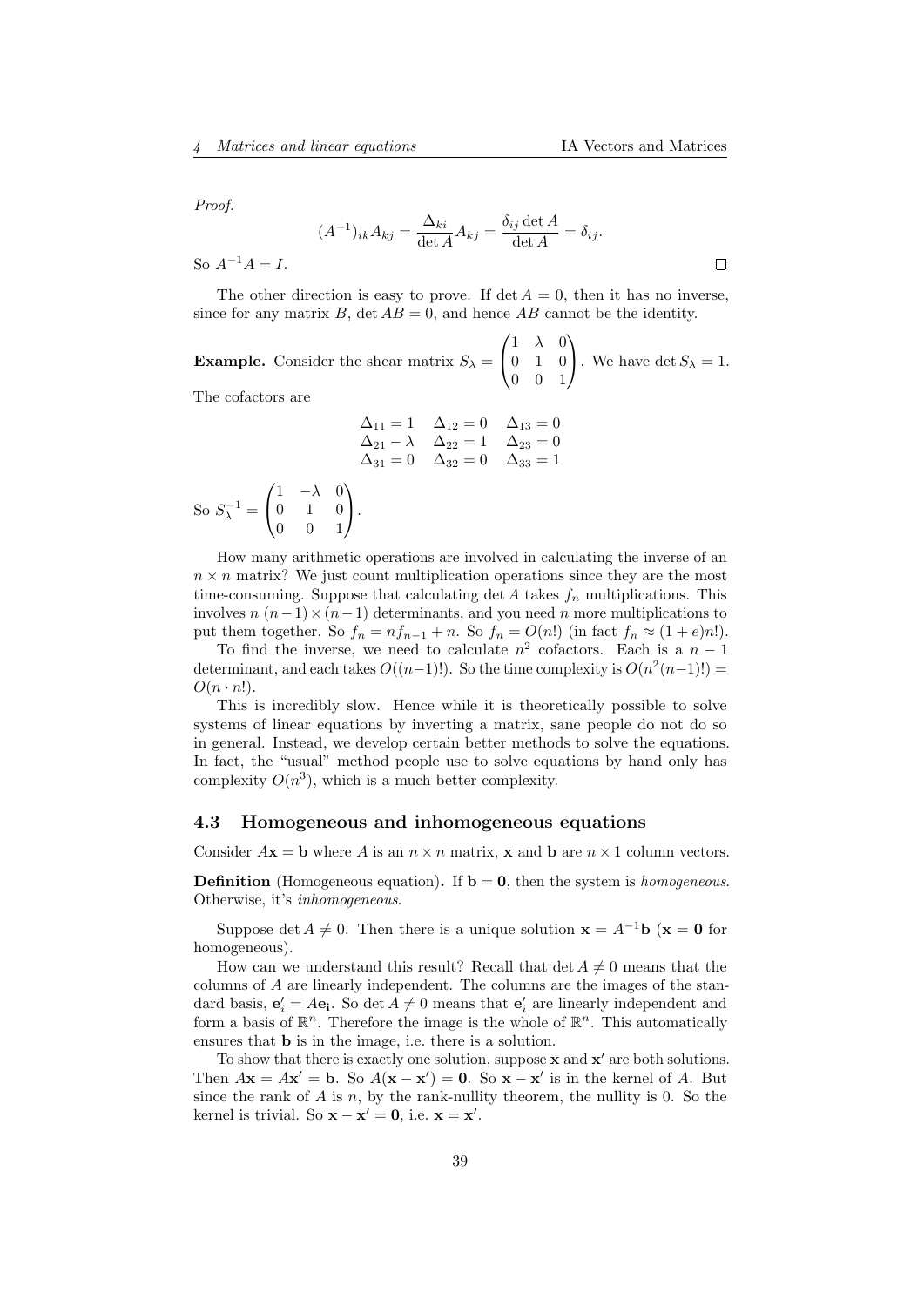#### <span id="page-39-0"></span>4.3.1 Gaussian elimination

Consider a general solution

$$
A_{11}x_1 + A_{12}x_2 + \dots + A_{1n}x_n = d_1
$$
  
\n
$$
A_{21}x_1 + A_{22}x_2 + \dots + A_{2n}x_n = d_2
$$
  
\n
$$
\vdots
$$
  
\n
$$
A_{m1}x_1 + A_{m2}x_2 + \dots + A_{mn}x_n = d_m
$$

So we have  $m$  equations and  $n$  unknowns.

Assume  $A_{11} \neq 0$  (if not, we can re-order the equations). We can use the first equation to eliminate  $x_1$  from the remaining  $(m-1)$  equations. Then use the second equation to eliminate  $x_2$  from the remaining  $(m-2)$  equations (if anything goes wrong, just re-order until things work). Repeat.

We are left with

$$
A_{11}x_1 + A_{12}x_2 + A_{13}x_3 + \cdots + A_{1n}x_n = d_1
$$
  
\n
$$
A_{22}^{(2)}x_2 + A_{23}^{(2)}x_3 + \cdots + A_{2n}^{(2)}x_n = d_2
$$
  
\n
$$
\vdots
$$
  
\n
$$
A_{rr}^{(r)}x_r + \cdots + A_{rn}^{(r)}x_n = d_r
$$
  
\n
$$
0 = d_{r+1}^{(r)}
$$
  
\n
$$
\vdots
$$
  
\n
$$
0 = d_m^{(r)}
$$

Here  $A_{ii}^{(i)} \neq 0$  (which we can achieve by re-ordering), and the superfix (*i*) refers to the "version number" of the coefficient, e.g.  $A_{22}^{(2)}$  is the second version of the coefficient of  $x_2$  in the second row.

Let's consider the different possibilities:

(i)  $r < m$  and at least one of  $d_{r+1}^{(r)}, \cdots, d_m^{(r)} \neq 0$ . Then a contradiction is reached. The system is inconsistent and has no solution. We say it is overdetermined.

Example. Consider the system

$$
3x_1 + 2x_2 + x_3 = 3
$$
  
\n
$$
6x_1 + 3x_2 + 3x_3 = 0
$$
  
\n
$$
6x_1 + 2x_2 + 4x_3 = 6
$$

This becomes

$$
3x_1 + 2x_2 + x_3 = 3
$$
  

$$
0 - x_2 + x_3 = -6
$$
  

$$
0 - 2x_2 + 2x_3 = 0
$$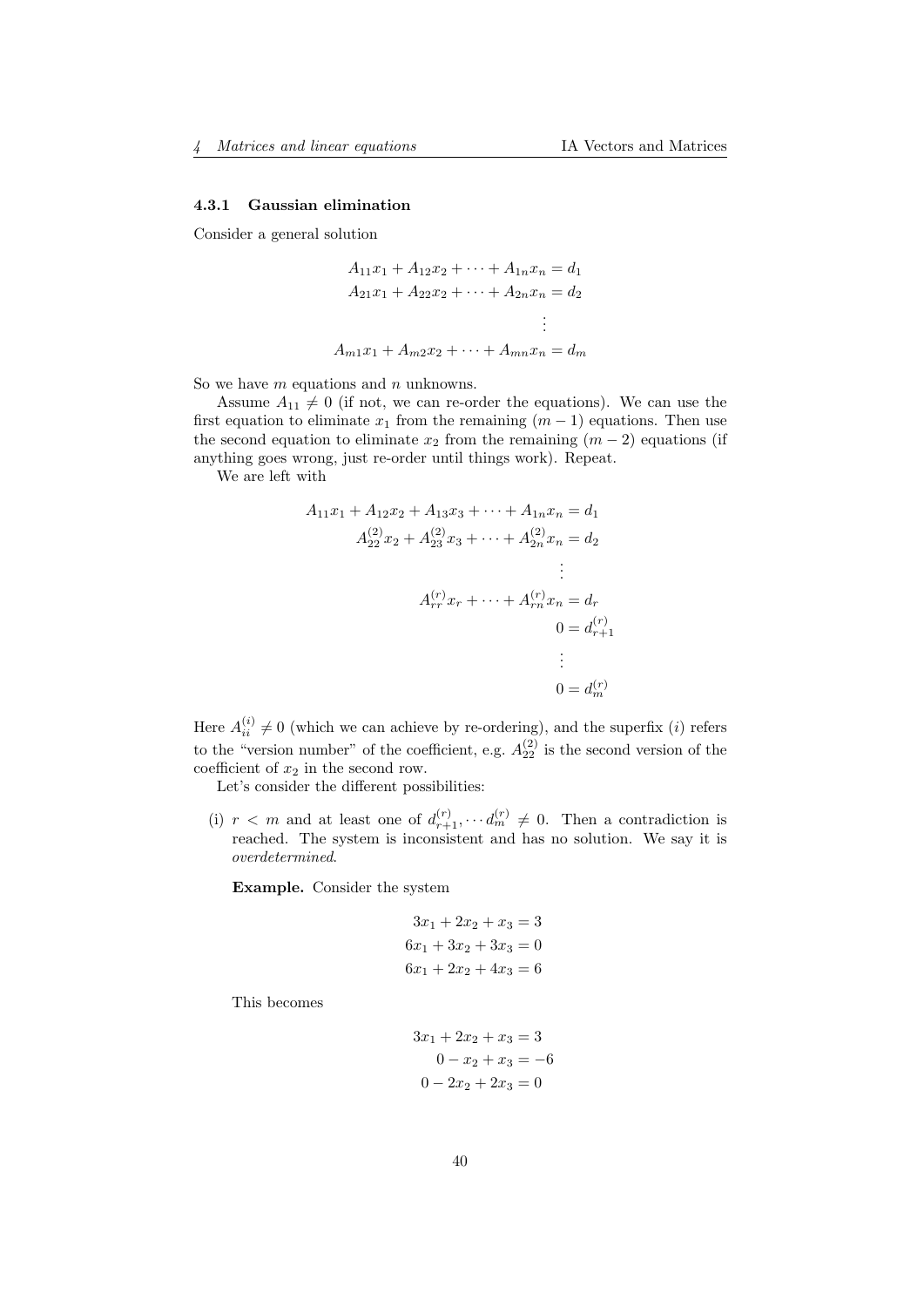And then

$$
3x1 + 2x2 + x3 = 3\n0 - x2 + x3 = -6\n0 = 12
$$

We have  $d_3^{(3)} = 12 = 0$  and there is no solution.

(ii) If  $r = n \leq m$ , and all  $d_{r+i}^{(r)} = 0$ . Then from the *n*th equation, there is a unique solution for  $x_n = d_n^{(n)}/A_{nn}^{(n)}$ , and hence for all  $x_i$  by back substitution. This system is determined.

Example.

$$
2x_1 + 5x_2 = 2
$$
  

$$
4x_1 + 3x_2 = 11
$$

This becomes

$$
2x_1 + 5x_2 = 2
$$

$$
-7x_2 = 7
$$

So  $x_2 = -1$  and thus  $x_1 = 7/2$ .

(iii) If  $r < n$  and  $d_{r+i}^{(r)} = 0$ , then  $x_{r+1}, \dots, x_n$  can be freely chosen, and there are infinitely many solutions. System is under-determined. e.g.

$$
x_1 + x_2 = 1
$$

$$
2x_1 + 2x_2 = 2
$$

Which gives

$$
x_1 + x_2 = 1
$$

$$
0 = 0
$$

So  $x_1 = 1 - x_2$  is a solution for any  $x_2$ .

In the  $n = m$  case, there are  $O(n^3)$  operations involved, which is much less than inverting the matrix. So this is an efficient way of solving equations.

This is also be related to the determinant. Consider the case where  $m = n$ and A is square. Since row operations do not change the determinant and swapping rows give a factor of  $(-1)$ . So

|                                                                 |                | $A_{12}$<br>$A_{22}^{(2)}$                                                                                                          | $\mathbb{R}^n$ |                 | $\ddots$ | $A_{1n}$                                                        |
|-----------------------------------------------------------------|----------------|-------------------------------------------------------------------------------------------------------------------------------------|----------------|-----------------|----------|-----------------------------------------------------------------|
|                                                                 | $\theta$       |                                                                                                                                     |                |                 |          |                                                                 |
| det $A = (-1)^k \begin{bmatrix} \vdots \\ \vdots \end{bmatrix}$ |                | $\begin{array}{ccccccc} \vdots & \ddots & \vdots & \vdots & \vdots \ 0 & \cdots & A_{rr}^{(r)} & \cdots & A_{rn}^{(n)} \end{array}$ |                |                 |          |                                                                 |
|                                                                 |                |                                                                                                                                     |                |                 |          |                                                                 |
|                                                                 |                |                                                                                                                                     |                |                 |          |                                                                 |
|                                                                 | ٠<br>$\bullet$ |                                                                                                                                     | 4. 第1          | $\frac{1}{2}$ . |          | $\left\vert \cdot \right\vert$ : $\left\vert \cdot \right\vert$ |

This determinant is an upper triangular one (all elements below diagonal are 0) and the determinant is the product of its diagonal elements.

Hence if  $r < n$  (and  $d_i^{(r)} = 0$  for  $i > r$ ), then we have case (ii) and the det  $A = 0$ . If  $r = n$ , then det  $A = (-1)^k A_{11} A_{22}^{(2)} \cdots A_{nn}^{(n)} \neq 0$ .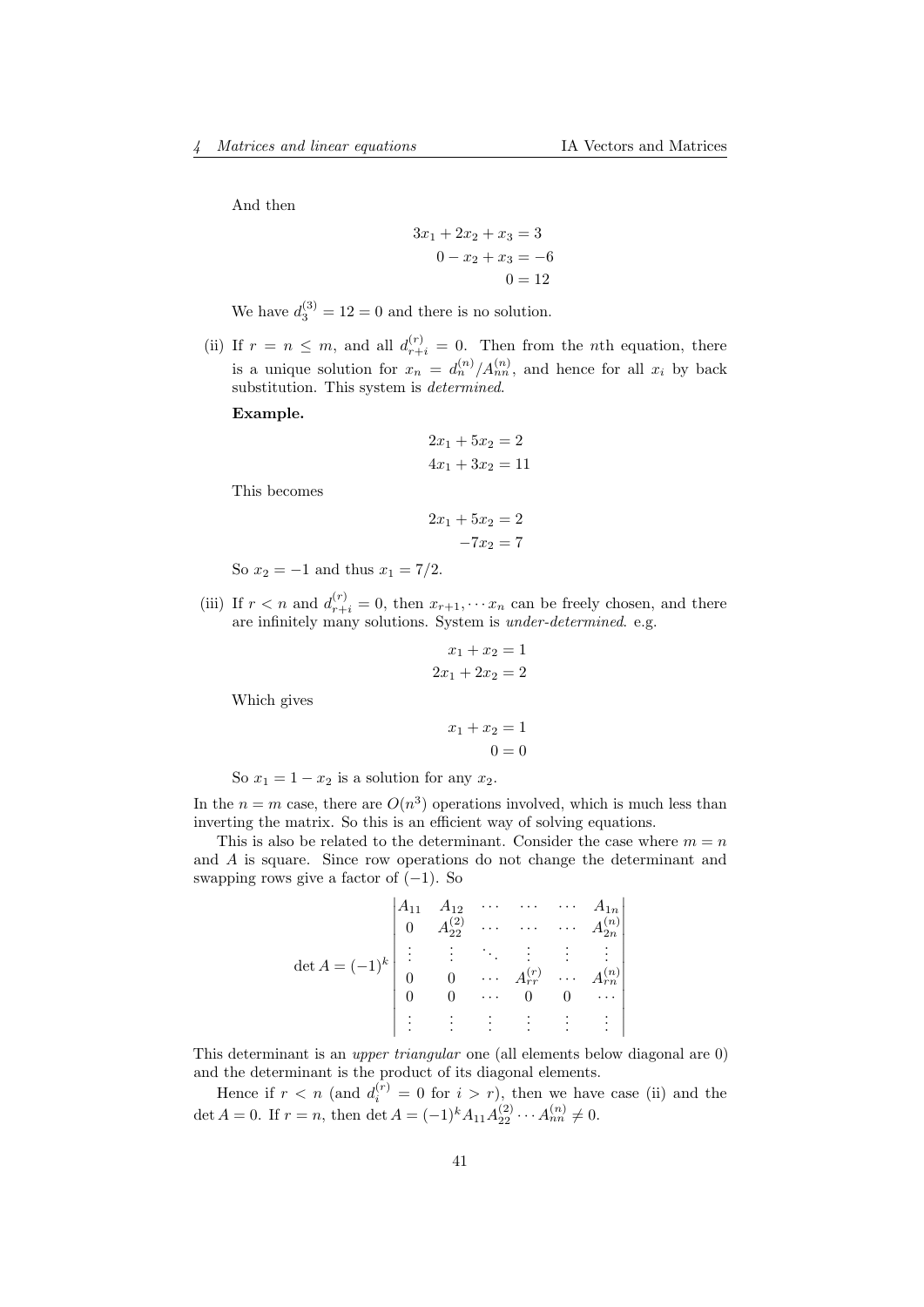### <span id="page-41-0"></span>4.4 Matrix rank

Consider a linear map  $\alpha : \mathbb{R}^n \to \mathbb{R}^m$ . Recall the rank  $r(\alpha)$  is the dimension of the image. Suppose that the matrix  $A$  is associated with the linear map. We also call  $r(A)$  the *rank* of A.

Recall that if the standard basis is  $e_1, \dots, e_n$ , then  $Ae_1, \dots, Ae_n$  span the image (but not necessarily linearly independent).

Further,  $Ae_1, \dots, Ae_n$  are the columns of the matrix A. Hence  $r(A)$  is the number of linearly independent columns.

Definition (Column and row rank of linear map). The column rank of a matrix is the maximum number of linearly independent columns.

The row rank of a matrix is the maximum number of linearly independent rows.

**Theorem.** The column rank and row rank are equal for any  $m \times n$  matrix.

*Proof.* Let  $r$  be the row rank of  $A$ . Write the biggest set of linearly independent rows as  $\mathbf{v}_1^T, \mathbf{v}_2^T, \cdots, \mathbf{v}_r^T$  or in component form  $\mathbf{v}_k^T = (v_{k1}, v_{k2}, \cdots, v_{kn})$  for  $k =$  $1, 2, \cdots, r.$ 

Now denote the *i*th row of A as  $\mathbf{r}_i^T = (A_{i1}, A_{i2}, \cdots A_{in}).$ 

Note that every row of  $A$  can be written as a linear combination of the  $v$ 's. (If  $\mathbf{r_i}$  cannot be written as a linear combination of the  $\mathbf{v}_s$ , then it is independent of the  $\bf{v}$ 's and  $\bf{v}$  is not the maximum collection of linearly independent rows) Write

$$
\mathbf{r}_i^T = \sum_{k=1}^r C_{ik} \mathbf{v}_k^T.
$$

For some coefficients  $C_{ik}$  with  $1 \leq i \leq m$  and  $1 \leq k \leq r$ .

Now the elements of A are

$$
A_{ij} = (\mathbf{r}_i)_j^T = \sum_{k=1}^r C_{ik}(\mathbf{v}_k)_j,
$$

or

$$
\begin{pmatrix} A_{1j} \\ A_{2j} \\ \vdots \\ A_{mj} \end{pmatrix} = \sum_{k=1}^{r} \mathbf{v}_{kj} \begin{pmatrix} C_{1k} \\ C_{2k} \\ \vdots \\ C_{mk} \end{pmatrix}
$$

So every column of  $A$  can be written as a linear combination of the  $r$  column vectors  $c_k$ . Then the column rank of  $A \leq r$ , the row rank of A.

Apply the same argument to  $A<sup>T</sup>$  to see that the row rank is  $\leq$  the column rank.  $\Box$ 

### <span id="page-41-1"></span>4.5 Homogeneous problem  $Ax = 0$

We restrict our attention to the square case, i.e. number of unknowns  $=$  number of equations. Here A is an  $n \times n$  matrix. We want to solve  $A\mathbf{x} = \mathbf{0}$ .

First of all, if det  $A \neq 0$ , then  $A^{-1}$  exists and  $\mathbf{x}^{-1} = A^{-1} \mathbf{0} = \mathbf{0}$ , which is the unique solution. Hence if  $A\mathbf{x} = \mathbf{0}$  with  $\mathbf{x} \neq \mathbf{0}$ , then det  $A = 0$ .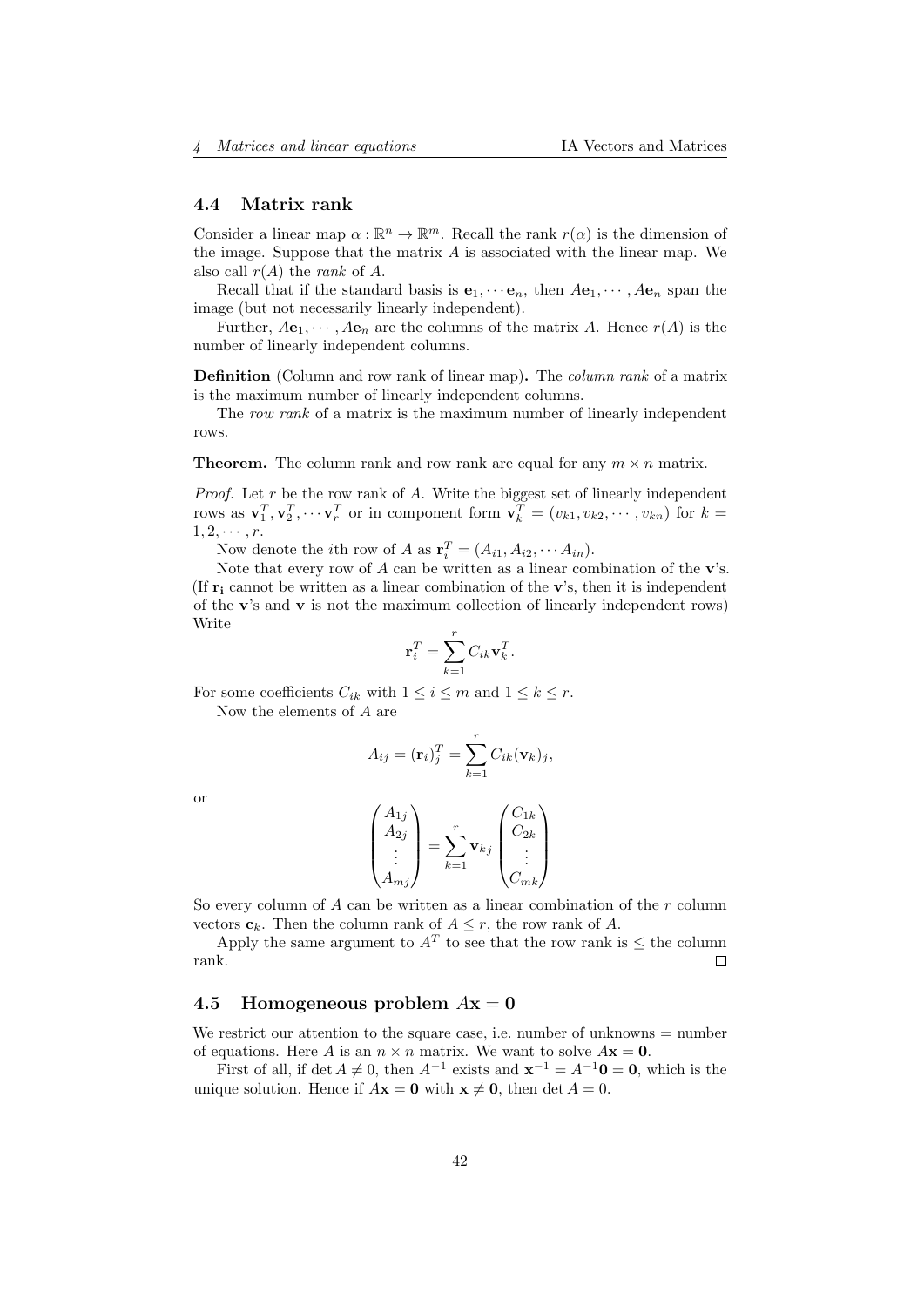#### <span id="page-42-0"></span>4.5.1 Geometrical interpretation

We consider a  $3 \times 3$  matrix

$$
A = \begin{pmatrix} \mathbf{r}_1^T \\ \mathbf{r}_2^T \\ \mathbf{r}_3^T \end{pmatrix}
$$

 $A\mathbf{x} = \mathbf{0}$  means that  $\mathbf{r}_i \cdot \mathbf{x} = 0$  for all i. Each equation  $\mathbf{r}_i \cdot \mathbf{x} = 0$  represents a plane through the origin. So the solution is the intersection of the three planes. There are three possibilities:

- (i) If det  $A = [\mathbf{r}_1, \mathbf{r}_2, \mathbf{r}_3] \neq 0$ , span ${\{\mathbf{r}_1, \mathbf{r}_2, \mathbf{r}_3\}} = \mathbb{R}^3$  and thus  $r(A) = 3$ . By the rank-nullity theorem,  $n(A) = 0$  and the kernel is  $\{0\}$ . So  $\mathbf{x} = \mathbf{0}$  is the unique solution.
- (ii) If det  $A = 0$ , then dim(span{ $\mathbf{r}_1, \mathbf{r}_2, \mathbf{r}_3$ }) = 1 or 2.
	- (a) If rank = 2, wlog assume  $\mathbf{r}_1, \mathbf{r}_2$  are linearly independent. So x lies on the intersection of two planes  $\mathbf{x} \cdot \mathbf{r}_1 = 0$  and  $\mathbf{x} \cdot \mathbf{r}_2 = 0$ , which is the line  $\{x \in \mathbb{R}^3 : x = \lambda \mathbf{r}_1 \times \mathbf{r}_2\}$  (Since x lies on the intersection of the two planes, it has to be normal to the normals of both planes). All such points on this line also satisfy  $\mathbf{x} \cdot \mathbf{r}_3 = 0$  since  $\mathbf{r}_3$  is a linear combination of  $\mathbf{r}_1$  and  $\mathbf{r}_2$ . The kernel is a line,  $n(A) = 1$ .
	- (b) If rank = 1, then  $\mathbf{r}_1, \mathbf{r}_2, \mathbf{r}_3$  are parallel. So  $\mathbf{x} \cdot \mathbf{r}_1 = 0 \Rightarrow \mathbf{x} \cdot \mathbf{r}_2 = \mathbf{x} \cdot \mathbf{r}_3 = 0$ . So all **x** that satisfy  $\mathbf{x} \cdot \mathbf{r}_1 = 0$  are in the kernel, and the kernel now is a plane.  $n(A) = 2$ .

(We also have the trivial case where  $r(A) = 0$ , we have the zero mapping and the kernel is  $\mathbb{R}^3$ )

#### <span id="page-42-1"></span>4.5.2 Linear mapping view of  $Ax = 0$

In the general case, consider a linear map  $\alpha : \mathbb{R}^n \to \mathbb{R}^n$   $\mathbf{x} \mapsto \mathbf{x}' = A\mathbf{x}$ . The kernel  $k(A) = \{ \mathbf{x} \in \mathbb{R}^n : A\mathbf{x} = \mathbf{0} \}$  has dimension  $n(A)$ .

- (i) If  $n(A) = 0$ , then  $A(e_1), A(e_2), \cdots, A(e_n)$  is a linearly independent set, and  $r(A) = n$ .
- (ii) If  $n(A) > 0$ , then the image is not the whole of  $\mathbb{R}^n$ . Let  $\{\mathbf{u}_i\}, i =$  $1, \dots, n(A)$  be a basis of the kernel, i.e. so given any solution to  $A\mathbf{x} = \mathbf{0}$ , n(A)

 $\mathbf{x} =$  $\sum$  $i=1$  $\lambda_i \mathbf{u}_i$  for some  $\lambda_i$ . Extend  $\{\mathbf{u}_i\}$  to be a basis of  $\mathbb{R}^n$  by introducing

extra vectors  $\mathbf{u}_i$  for  $i = n(A) + 1, \cdots, n$ . The vectors  $A(\mathbf{u}_i)$  for  $i =$  $n(A) + 1, \dots, n$  form a basis of the image.

## <span id="page-42-2"></span>4.6 General solution of  $Ax = d$

Finally consider the general equation  $A\mathbf{x} = \mathbf{d}$ , where A is an  $n \times n$  matrix and  $x, d$  are  $n \times 1$  column vectors. We can separate into two main cases.

(i) det(A)  $\neq$  0. So  $A^{-1}$  exists and  $n(A) = 0$ ,  $r(A) = n$ . Then for any  $\mathbf{d} \in \mathbb{R}^n$ , a unique solution must exists and it is  $\mathbf{x} = A^{-1}\mathbf{d}$ .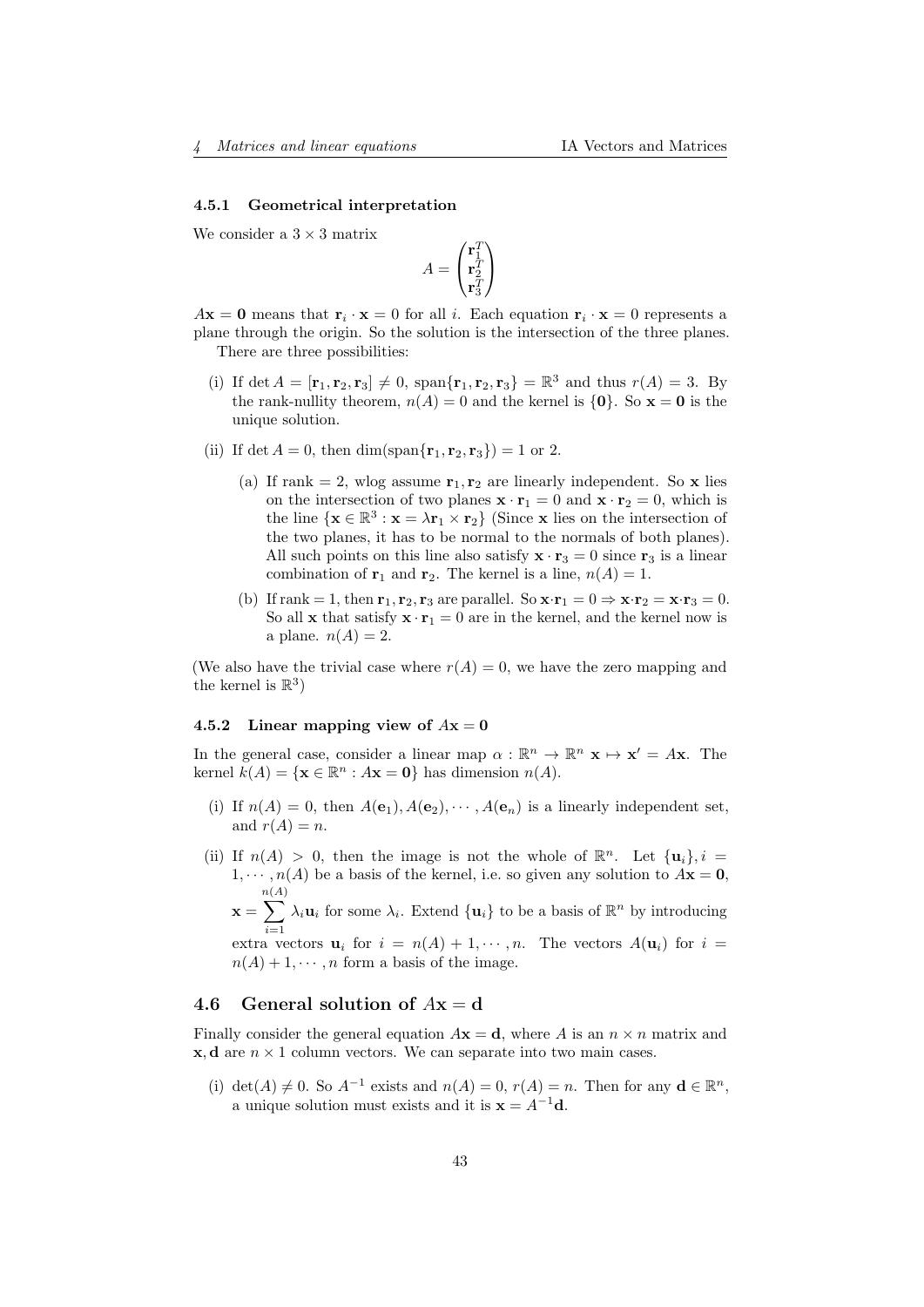- (ii) det(A) = 0. Then  $A^{-1}$  does not exist, and  $n(A) > 0$ ,  $r(A) < n$ . So the image of A is not the whole of  $\mathbb{R}^n$ .
	- (a) If  $\mathbf{d} \notin \text{im } A$ , then there is no solution (by definition of the image)
	- (b) If  $\mathbf{d} \in \text{im } A$ , then by definition there exists at least one **x** such that  $A\mathbf{x} = \mathbf{d}$ . The general solution of  $A\mathbf{x} = \mathbf{d}$  can be written as  $\mathbf{x} = \mathbf{x}_0 + \mathbf{y}$ , where  $\mathbf{x}_0$  is a particular solution (i.e.  $A\mathbf{x}_0 = \mathbf{d}$ ), and **y** is any vector in ker A (i.e.  $A$ **y** = **0**). (cf. Isomorphism theorem)

If  $n(A) = 0$ , then  $y = 0$  only, and then the solution is unique (i.e. case (i)). If  $n(A) > 0$ , then  $\{u_i\}$ ,  $i = 1, \dots, n(A)$  is a basis of the kernel. Hence

$$
\mathbf{y} = \sum_{j=1}^{n(A)} \mu_j \mathbf{u}_j,
$$

so

$$
\mathbf{x} = \mathbf{x}_0 + \sum_{j=1}^{n(A)} \mu_j \mathbf{u}_j
$$

for any  $\mu_j$ , i.e. there are infinitely many solutions.

Example.

$$
\begin{pmatrix} 1 & 1 \ a & 1 \end{pmatrix} \begin{pmatrix} x_1 \ x_2 \end{pmatrix} = \begin{pmatrix} 1 \ b \end{pmatrix}
$$

We have det  $A = 1 - a$ . If  $a \neq 1$ , then  $A^{-1}$  exists and

$$
A^{-1} = \frac{1}{1-a} = \frac{1}{1-a} \begin{pmatrix} 1 & -1 \ -a & 1 \end{pmatrix}.
$$

Then

$$
\mathbf{x} = \frac{1}{1-a} \begin{pmatrix} 1-b \\ -a+b \end{pmatrix}.
$$

If  $a = 1$ , then

$$
A\mathbf{x} = \begin{pmatrix} x_1 + x_2 \\ x_1 + x_2 \end{pmatrix} = (x_1 + x_2) \begin{pmatrix} 1 \\ 1 \end{pmatrix}.
$$

So im  $A = \text{span}\left\{ \begin{pmatrix} 1 \\ 1 \end{pmatrix} \right\}$  and ker  $A = \text{span}\left\{ \begin{pmatrix} 1 \\ -1 \end{pmatrix} \right\}$ . If  $b \neq 1$ , then  $\begin{pmatrix} 1 \\ b \end{pmatrix}$ b  $\Big)$   $\notin$  im A and there is no solution. If  $b = 1$ , then  $\begin{pmatrix} 1 \\ b \end{pmatrix}$ b  $\Big) \in \text{im } A.$ 

We find a particular solution of  $\begin{pmatrix} 1 \\ 0 \end{pmatrix}$ 0 . So The general solution is

$$
\mathbf{x} = \begin{pmatrix} 1 \\ 0 \end{pmatrix} + \lambda \begin{pmatrix} 1 \\ -1 \end{pmatrix}.
$$

Example. Find the general solution of

$$
\begin{pmatrix} a & a & b \\ b & a & a \\ a & b & a \end{pmatrix} \begin{pmatrix} x \\ y \\ z \end{pmatrix} = \begin{pmatrix} 1 \\ c \\ 1 \end{pmatrix}
$$

We have det  $A = (a - b)^2 (2a + b)$ . If  $a \neq b$  and  $b \neq -2a$ , then the inverse exists and there is a unique solution for any  $c$ . Otherwise, the possible cases are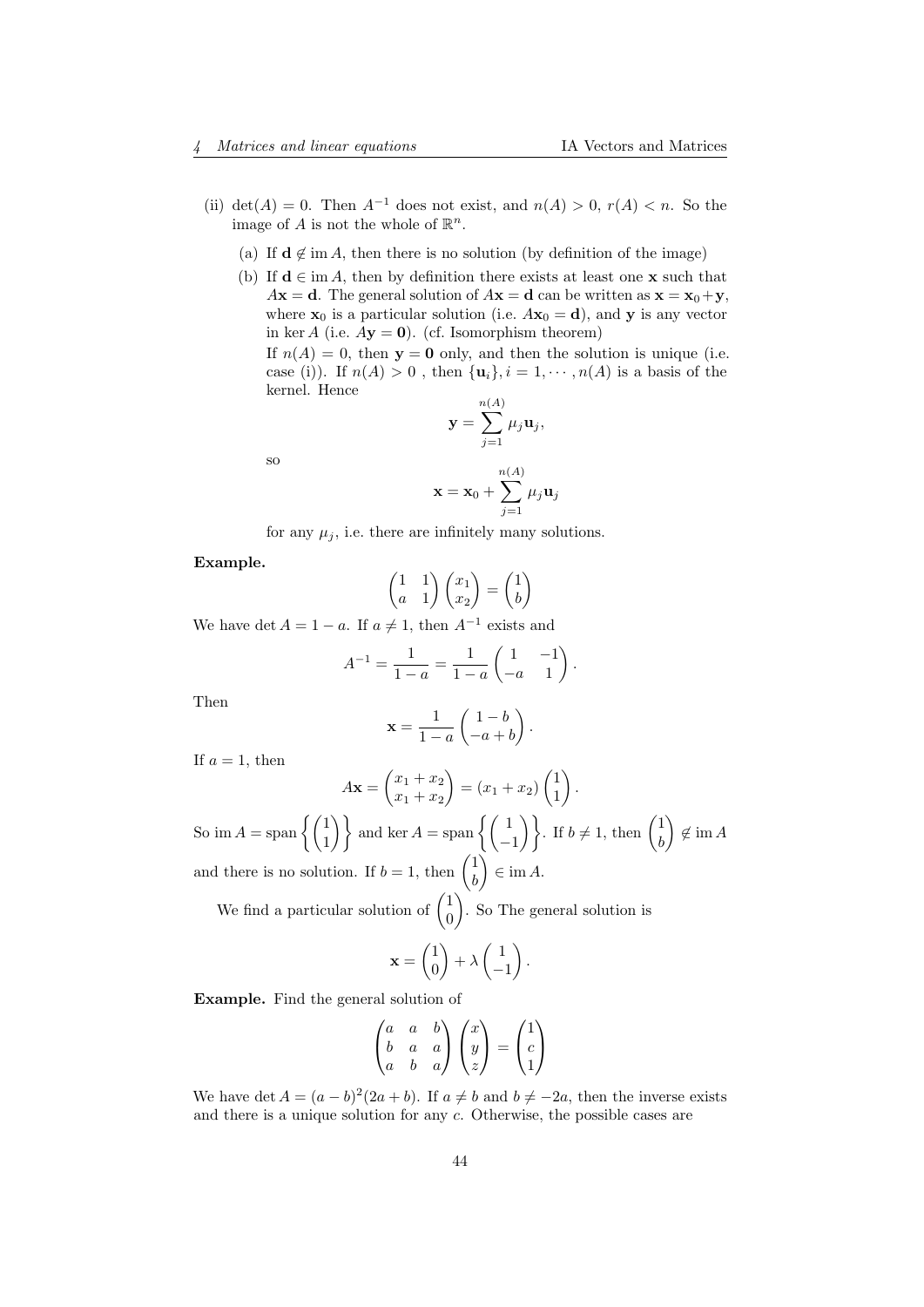(i)  $a = b, b \neq -2a$ . So  $a \neq 0$ . The kernel is the plane  $x + y + z = 0$  which is span  $\sqrt{ }$ J  $\mathcal{L}$  $\sqrt{ }$  $\mathcal{L}$ −1 1 0  $\setminus$  $\vert$ ,  $\sqrt{ }$  $\mathcal{L}$  $-1$ 0 1  $\setminus$  $\overline{1}$  $\mathcal{L}$  $\mathcal{L}$  $\int$ We extend this basis to  $\mathbb{R}^3$  by adding  $\sqrt{ }$  $\mathcal{L}$ 1 0 0  $\setminus$  $\cdot$ So the image is the span of  $\sqrt{ }$  $\mathcal{L}$ a a a  $\setminus$  $\cdot \vert =$  $\sqrt{ }$  $\overline{1}$ 1 1 1  $\setminus$ . Hence if  $c \neq 1$ , then  $\sqrt{ }$  $\overline{1}$ 1 c 1  $\setminus$  is not in the image and there is no solution. If  $c = 1$ , then a particular solution  $(1)$ is  $\sqrt{ }$  $\overline{1}$  $\stackrel{a}{0}$ 0  $\setminus$  and the general solution is  $\frac{1}{2}$  $\left(-1\right)$   $\left(-1\right)$ 

$$
\mathbf{x} = \begin{pmatrix} \frac{1}{a} \\ 0 \\ 0 \end{pmatrix} + \lambda \begin{pmatrix} -1 \\ 1 \\ 0 \end{pmatrix} + \mu \begin{pmatrix} -1 \\ 0 \\ 1 \end{pmatrix}
$$

(ii) If  $a \neq b$  and  $b = -2a$ , then  $a \neq 0$ . The kernel satisfies

$$
x + y - 2z = 0
$$

$$
-2x + y + z = 0
$$

$$
x - 2y + z = 0
$$

This can be solved to give  $x = y = z$ , and the kernel is span  $\sqrt{ }$  $\left| \right|$  $\mathcal{L}$  $\sqrt{ }$  $\overline{1}$ 1 1 1  $\setminus$  $\overline{1}$  $\lambda$  $\mathcal{L}$  $\left| \right|$ . We

add 
$$
\begin{pmatrix} 1 \\ 0 \\ 0 \end{pmatrix}
$$
 and  $\begin{pmatrix} 0 \\ 0 \\ 1 \end{pmatrix}$  to form a basis of  $\mathbb{R}^3$ . So the image is the span of  $\begin{pmatrix} 1 \\ -2 \\ 1 \end{pmatrix}$ ,  $\begin{pmatrix} -2 \\ 1 \\ 1 \end{pmatrix}$ .  
If  $\begin{pmatrix} 1 \\ c \\ 1 \end{pmatrix}$  is in the image, then  $\begin{pmatrix} 1 \\ c \\ 1 \end{pmatrix} = \lambda \begin{pmatrix} 1 \\ -2 \\ 1 \end{pmatrix} + \mu \begin{pmatrix} -2 \\ 1 \\ 1 \end{pmatrix}$ .

Then the only solution is  $\mu = 0, \lambda = 1, c = -2$ . Thus there is no solution if  $c \neq -2$ , and when  $c = -2$ , pick a particular solution  $\sqrt{ }$  $\overline{1}$  $\frac{1}{a}$ <sup>0</sup>  $\boldsymbol{0}$  $\setminus$  and the general solution is  $\frac{1}{2}$ a  $\sqrt{1}$ 

$$
\mathbf{x} = \begin{pmatrix} \frac{1}{a} \\ 0 \\ 0 \end{pmatrix} + \lambda \begin{pmatrix} 1 \\ 1 \\ 1 \end{pmatrix}
$$

(iii) If  $a = b$  and  $b = -2a$ , then  $a = b = 0$  and ker  $A = \mathbb{R}^3$ . So there is no solution for any c.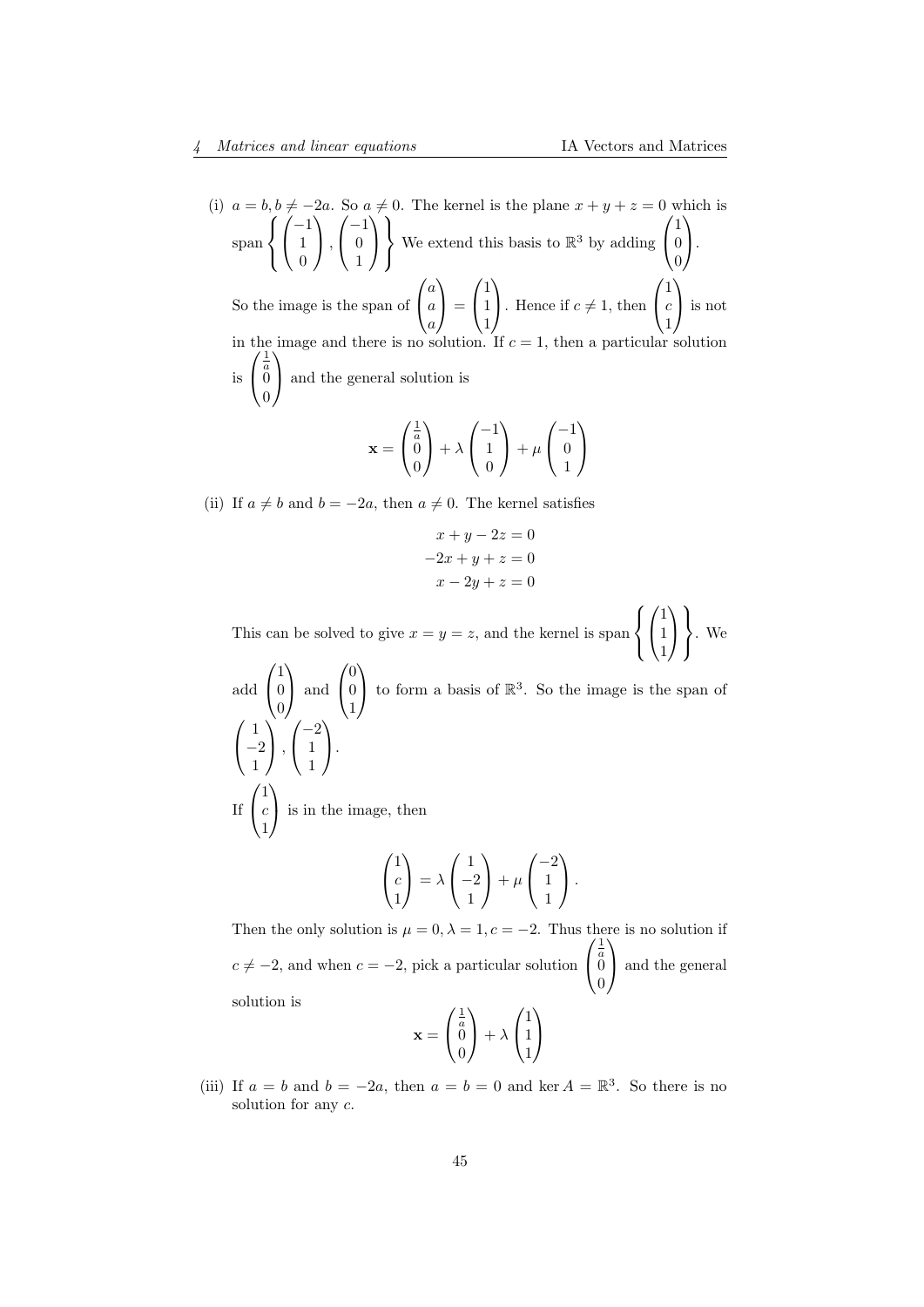# <span id="page-45-0"></span>5 Eigenvalues and eigenvectors

Given a matrix A, an eigenvector is a vector **x** that satisfies  $A\mathbf{x} = \lambda \mathbf{x}$  for some λ. We call λ the associated eigenvalue. In some sense, these vectors are not modified by the matrix, and are just scaled up by the matrix. We will look at the properties of eigenvectors and eigenvalues, and see their importance in diagonalizing matrices.

### <span id="page-45-1"></span>5.1 Preliminaries and definitions

**Theorem** (Fundamental theorem of algebra). Let  $p(z)$  be a polynomial of degree  $m > 1$ , i.e.

$$
p(z) = \sum_{j=0}^{m} c_j z^j,
$$

where  $c_i \in \mathbb{C}$  and  $c_m \neq 0$ .

Then  $p(z) = 0$  has precisely m (not necessarily distinct) roots in the complex plane, accounting for multiplicity.

Note that we have the disclaimer "accounting for multiplicity". For example,  $x^2 - 2x + 1 = 0$  has only one distinct root, 1, but we say that this root has multiplicity 2, and is thus counted twice. Formally, multiplicity is defined as follows:

**Definition** (Multiplicity of root). The root  $z = \omega$  has multiplicity k if  $(z - \omega)^k$ is a factor of  $p(z)$  but  $(z - \omega)^{k+1}$  is not.

**Example.** Let  $p(z) = z^3 - z^2 - z + 1 = (z - 1)^2(z + 1)$ . So  $p(z) = 0$  has roots 1, 1, -1, where  $z = 1$  has multiplicity 2.

**Definition** (Eigenvector and eigenvalue). Let  $\alpha : \mathbb{C}^n \to \mathbb{C}^n$  be a linear map with associated matrix A. Then  $\mathbf{x} \neq \mathbf{0}$  is an *eigenvector* of A if

$$
A\mathbf{x} = \lambda \mathbf{x}
$$

for some  $\lambda$ .  $\lambda$  is the associated *eigenvalue*. This means that the direction of the eigenvector is preserved by the mapping, but is scaled up by  $\lambda$ .

There is a rather easy way of finding eigenvalues:

**Theorem.**  $\lambda$  is an eigenvalue of A iff

$$
\det(A - \lambda I) = 0.
$$

*Proof.* ( $\Rightarrow$ ) Suppose that  $\lambda$  is an eigenvalue and **x** is the associated eigenvector. We can rearrange the equation in the definition above to

$$
(A - \lambda I)\mathbf{x} = \mathbf{0}
$$

and thus

$$
\mathbf{x} \in \ker(A - \lambda I)
$$

But  $\mathbf{x} \neq \mathbf{0}$ . So ker(A- $\lambda I$ ) is non-trivial and det(A- $\lambda I$ ) = 0. The ( $\Leftarrow$ ) direction is similar.  $\Box$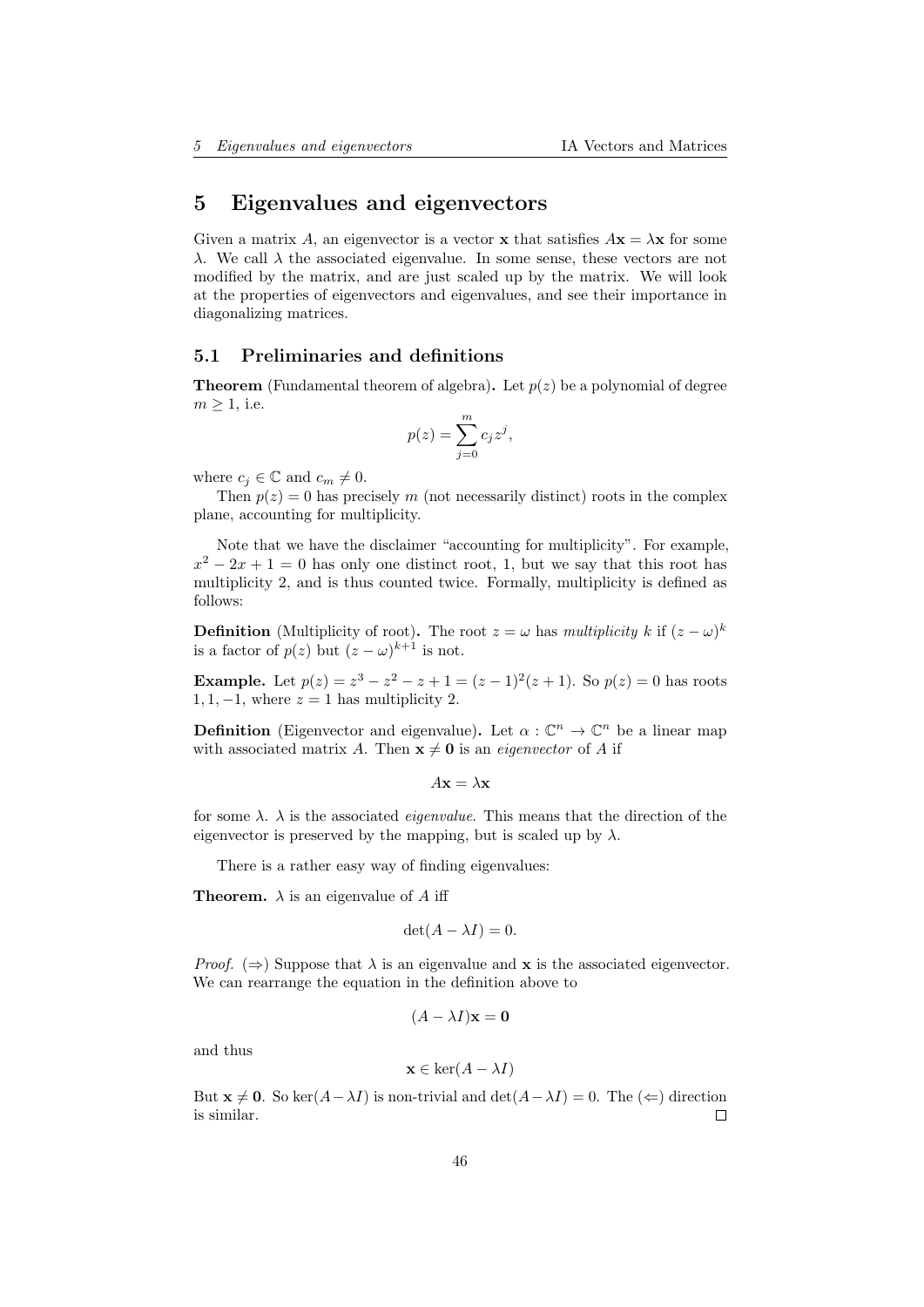Definition (Characteristic equation of matrix). The characteristic equation of A is

$$
\det(A - \lambda I) = 0.
$$

Definition (Characteristic polynomial of matrix). The characteristic polynomial of A is

$$
p_A(\lambda) = \det(A - \lambda I).
$$

From the definition of the determinant,

$$
p_A(\lambda) = \det(A - \lambda I)
$$
  
=  $\varepsilon_{j_1 j_2 \cdots j_n} (A_{j_1 1} - \lambda \delta_{j_1 1}) \cdots (A_{j_n n} - \lambda \delta_{j_n n})$   
=  $c_0 + c_1 \lambda + \cdots + c_n \lambda^n$ 

for some constants  $c_0, \dots, c_n$ . From this, we see that

- (i)  $p_A(\lambda)$  has degree n and has n roots. So an  $n \times n$  matrix has n eigenvalues (accounting for multiplicity).
- (ii) If A is real, then all  $c_i \in \mathbb{R}$ . So eigenvalues are either real or come in complex conjugate pairs.
- (iii)  $c_n = (-1)^n$  and  $c_{n-1} = (-1)^{n-1}(A_{11} + A_{22} + \cdots + A_{nn}) = (-1)^{n-1} \text{tr}(A)$ . But  $c_{n-1}$  is the sum of roots, i.e.  $c_{n-1} = (-1)^{n-1}(\lambda_1 + \lambda_2 + \cdots + \lambda_n)$ , so

 $tr(A) = \lambda_1 + \lambda_2 + \cdots + \lambda_n.$ 

Finally,  $c_0 = p_A(0) = \det(A)$ . Also  $c_0$  is the product of all roots, i.e.  $c_0 = \lambda_1 \lambda_2 \cdots \lambda_n$ . So

$$
\det A = \lambda_1 \lambda_2 \cdots \lambda_n.
$$

The kernel of the matrix  $A - \lambda I$  is the set  $\{x : Ax = \lambda x\}$ . This is a vector subspace because the kernel of any map is always a subspace.

**Definition** (Eigenspace). The *eigenspace* denoted by  $E_{\lambda}$  is the kernel of the matrix  $A - \lambda I$ , i.e. the set of eigenvectors with eigenvalue  $\lambda$ .

Definition (Algebraic multiplicity of eigenvalue). The *algebraic multiplicity*  $M(\lambda)$  or  $M_\lambda$  of an eigenvalue  $\lambda$  is the multiplicity of  $\lambda$  in  $p_A(\lambda) = 0$ . By the fundamental theorem of algebra,

$$
\sum_{\lambda}M(\lambda)=n.
$$

If  $M(\lambda) > 1$ , then the eigenvalue is *degenerate*.

**Definition** (Geometric multiplicity of eigenvalue). The *geometric multiplicity*  $m(\lambda)$  or  $m_{\lambda}$  of an eigenvalue  $\lambda$  is the dimension of the eigenspace, i.e. the maximum number of linearly independent eigenvectors with eigenvalue  $\lambda$ .

**Definition** (Defect of eigenvalue). The *defect*  $\Delta_{\lambda}$  of eigenvalue  $\lambda$  is

$$
\Delta_{\lambda} = M(\lambda) - m(\lambda).
$$

It can be proven that  $\Delta_{\lambda} \geq 0$ , i.e. the geometric multiplicity is never greater than the algebraic multiplicity.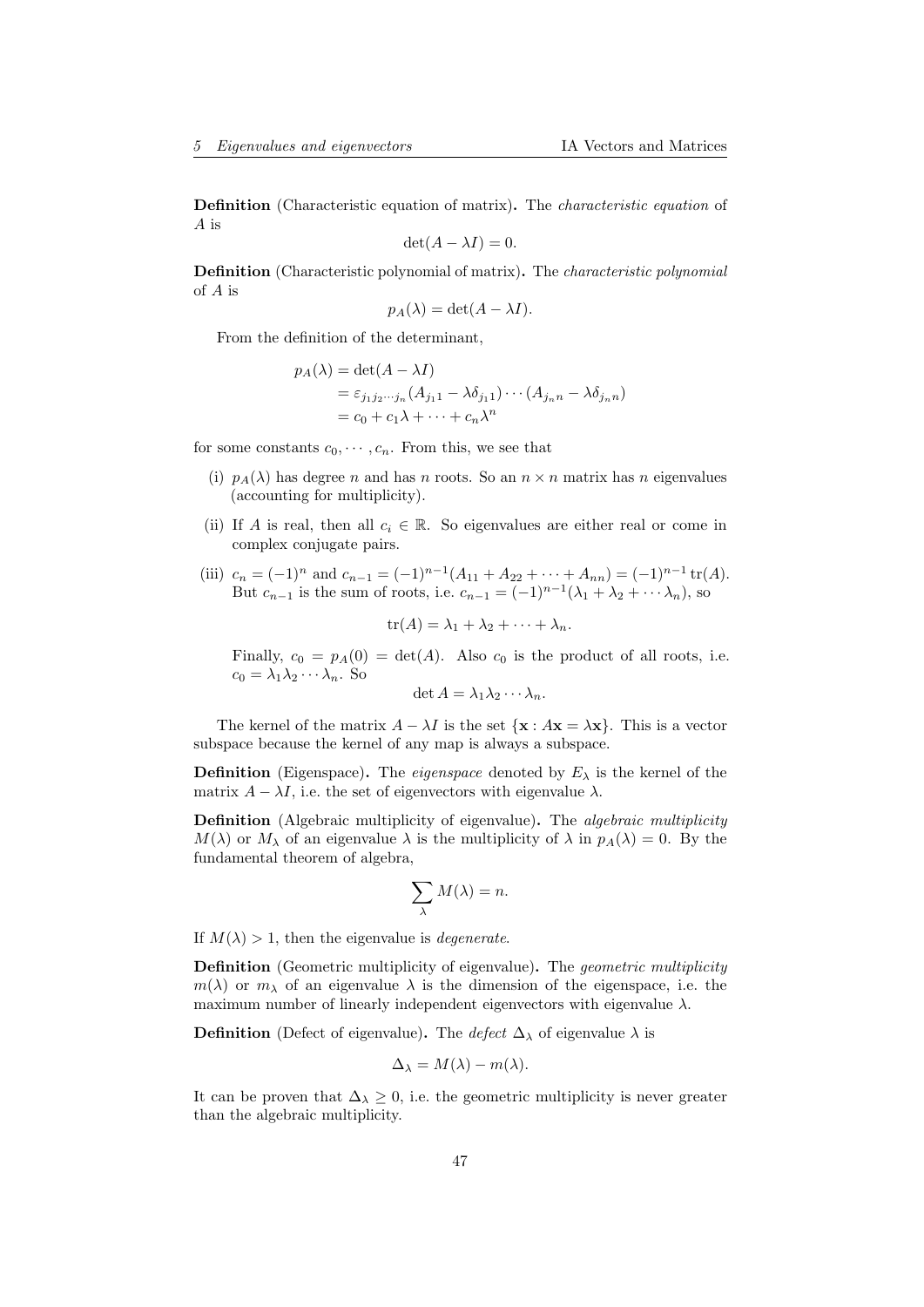## <span id="page-47-0"></span>5.2 Linearly independent eigenvectors

**Theorem.** Suppose  $n \times n$  matrix A has distinct eigenvalues  $\lambda_1, \lambda_2, \dots, \lambda_n$ . Then the corresponding eigenvectors  $x_1, x_2, \dots, x_n$  are linearly independent.

*Proof.* Proof by contradiction: Suppose  $x_1, x_2, \dots, x_n$  are linearly dependent. Then we can find non-zero constants  $d_i$  for  $i = 1, 2, \dots, r$ , such that

$$
d_1\mathbf{x}_1 + d_2\mathbf{x}_2 + \cdots + d_r\mathbf{x}_r = \mathbf{0}.
$$

Suppose that this is the shortest non-trivial linear combination that gives  $\bf{0}$  (we may need to re-order  $\mathbf{x}_i$ ).

Now apply  $(A - \lambda_1 I)$  to the whole equation to obtain

$$
d_1(\lambda_1-\lambda_1)\mathbf{x}_1+d_2(\lambda_2-\lambda_1)\mathbf{x}_2+\cdots+d_r(\lambda_r-\lambda_1)\mathbf{x}_r=\mathbf{0}.
$$

We know that the first term is  $\mathbf{0}$ , while the others are not (since we assumed  $\lambda_i \neq \lambda_j$  for  $i \neq j$ ). So

$$
d_2(\lambda_2-\lambda_1)\mathbf{x}_2+\cdots+d_r(\lambda_r-\lambda_1)\mathbf{x}_r=\mathbf{0},
$$

and we have found a shorter linear combination that gives **0**. Contradiction.  $\Box$ 

#### Example.

(i) 
$$
A = \begin{pmatrix} 0 & 1 \\ -1 & 0 \end{pmatrix}
$$
. Then  $p_A(\lambda) = \lambda^2 + 1 = 0$ . So  $\lambda_1 = i$  and  $\lambda_2 = -i$ .  
To solve  $(A - \lambda_1 I)\mathbf{x} = \mathbf{0}$ , we obtain

$$
\begin{pmatrix} -i & 1 \ -1 & -i \end{pmatrix} \begin{pmatrix} x_1 \ x_2 \end{pmatrix} = \mathbf{0}.
$$

So we obtain

$$
\begin{pmatrix} x_1 \\ x_2 \end{pmatrix} = \begin{pmatrix} 1 \\ i \end{pmatrix}
$$

to be an eigenvector. Clearly any scalar multiple of  $\begin{pmatrix} 1 \\ i \end{pmatrix}$ i is also a solution, but still in the same eigenspace  $E_i = \text{span} \begin{pmatrix} 1 \\ i \end{pmatrix}$ i  $\setminus$ 

Solving  $(A - \lambda_2 I)\mathbf{x} = \mathbf{0}$  gives

$$
\begin{pmatrix} x_1 \\ x_2 \end{pmatrix} = \begin{pmatrix} 1 \\ -i \end{pmatrix}.
$$

So  $E_{-i} = \text{span} \left( \begin{array}{c} 1 \end{array} \right)$  $-i$ .

Note that  $M(\pm i) = m(\pm i) = 1$ , so  $\Delta_{\pm i} = 0$ . Also note that the two eigenvectors are linearly independent and form a basis of  $\mathbb{C}^2$ .

(ii) Consider

$$
A = \begin{pmatrix} -2 & 2 & -3 \\ 2 & 1 & -6 \\ -1 & -2 & 0 \end{pmatrix}
$$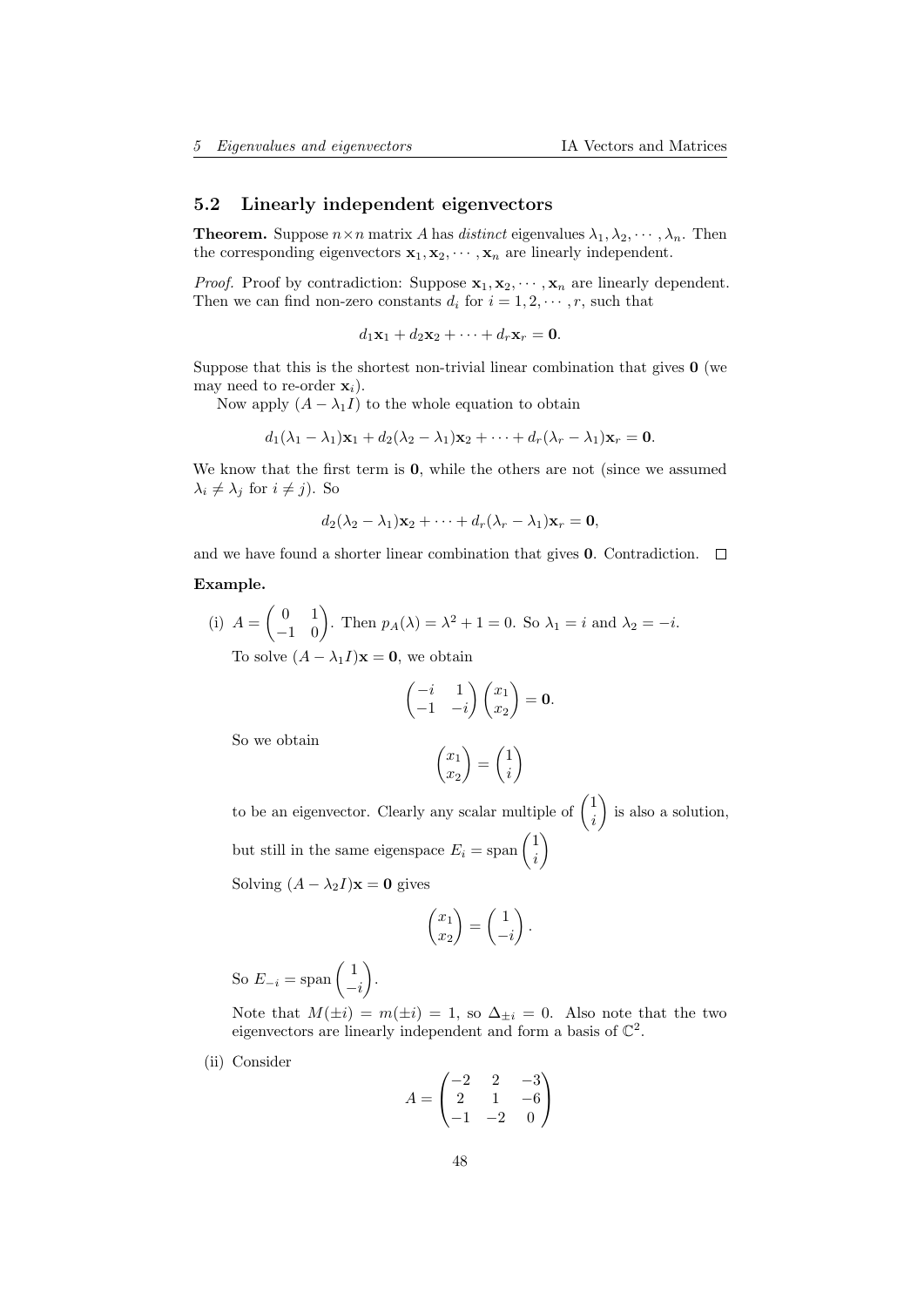Then  $\det(A - \lambda I) = 0$  gives  $45 + 21\lambda - \lambda^2 - \lambda^3$ . So  $\lambda_1 = 5, \lambda_2 = \lambda_3 = -3$ . The eigenvector with eigenvalue 5 is

$$
\mathbf{x} = \begin{pmatrix} 1 \\ 2 \\ -1 \end{pmatrix}
$$

We can find that the eigenvectors with eigenvalue  $-3$  are

$$
\mathbf{x} = \begin{pmatrix} -2x_2 + 3x_3 \\ x_2 \\ x_3 \end{pmatrix}
$$

for any  $x_2, x_3$ . This gives two linearly independent eigenvectors, say  $\sqrt{ }$  $\overline{1}$  $-2$ 1  $\boldsymbol{0}$  $\setminus$  $\vert$ ,  $\sqrt{ }$  $\overline{1}$ 3 0 1  $\setminus$  $\cdot$ 

So  $M(5) = m(5) = 1$  and  $M(-3) = m(-3) = 2$ , and there is no defect for both of them. Note that these three eigenvectors form a basis of  $\mathbb{C}^3$ .

(iii) Let

$$
A = \begin{pmatrix} -3 & -1 & 1 \\ -1 & -3 & 1 \\ -2 & -2 & 0 \end{pmatrix}
$$

Then  $0 = p_A(\lambda) = -(\lambda + 2)^4$ . So  $\lambda = -2, -2, -2$ . To find the eigenvectors, we have

$$
(A+2I)\mathbf{x} = \begin{pmatrix} -1 & -1 & 1 \\ -1 & -1 & 1 \\ -2 & -2 & 2 \end{pmatrix} \begin{pmatrix} x_1 \\ x_2 \\ x_3 \end{pmatrix} = \mathbf{0}
$$

The general solution is thus  $x_1 + x_2 - x_3 = 0$ , and the general solution is thus  $x =$  $\sqrt{ }$  $\overline{1}$  $\overline{x}_1$  $\overline{x_2}$  $x_1 + x_2$  $\setminus$ . The eigenspace  $E_{-2}$  = span  $\sqrt{ }$  $\left\vert \right\vert$  $\mathcal{L}$  $\sqrt{ }$  $\overline{1}$ 1 0 1  $\setminus$  $\cdot$  ,  $\sqrt{ }$  $\overline{1}$ 0 1 1  $\setminus$  $\overline{1}$  $\mathcal{L}$  $\mathcal{L}$  $\left| \right|$ .

Hence  $M(-2) = 3$  and  $m(-2) = 2$ . Thus the defect  $\Delta_{-2} = 1$ . So the eigenvectors do not form a basis of  $\mathbb{C}^3$ .

(iv) Consider the reflection R in the plane with normal **n**. Clearly  $Rn = -n$ . The eigenvalue is  $-1$  and the eigenvector is **n**. Then  $E_1 = \text{span}\{\mathbf{n}\}\.$  So  $M(-1) = m(-1) = 1.$ 

If **p** is any vector in the plane,  $R\mathbf{p} = \mathbf{p}$ . So this has an eigenvalue of 1 and eigenvectors being any vector in the plane. So  $M(1) = m(1) = 2$ .

So the eigenvectors form a basis of  $\mathbb{R}^3$ .

(v) Consider a rotation R by  $\theta$  about **n**. Since  $Rn = n$ , we have an eigenvalue of 1 and eigenspace  $E_1 = \text{span}\{\mathbf{n}\}.$ 

We know that there are no other real eigenvalues since rotation changes the direction of any other vector. The other eigenvalues turn out to be  $e^{\pm i\theta}$ . If  $\theta \neq 0$ , there are 3 distinct eigenvalues and the eigenvectors form a basis of  $\mathbb{C}^3$ .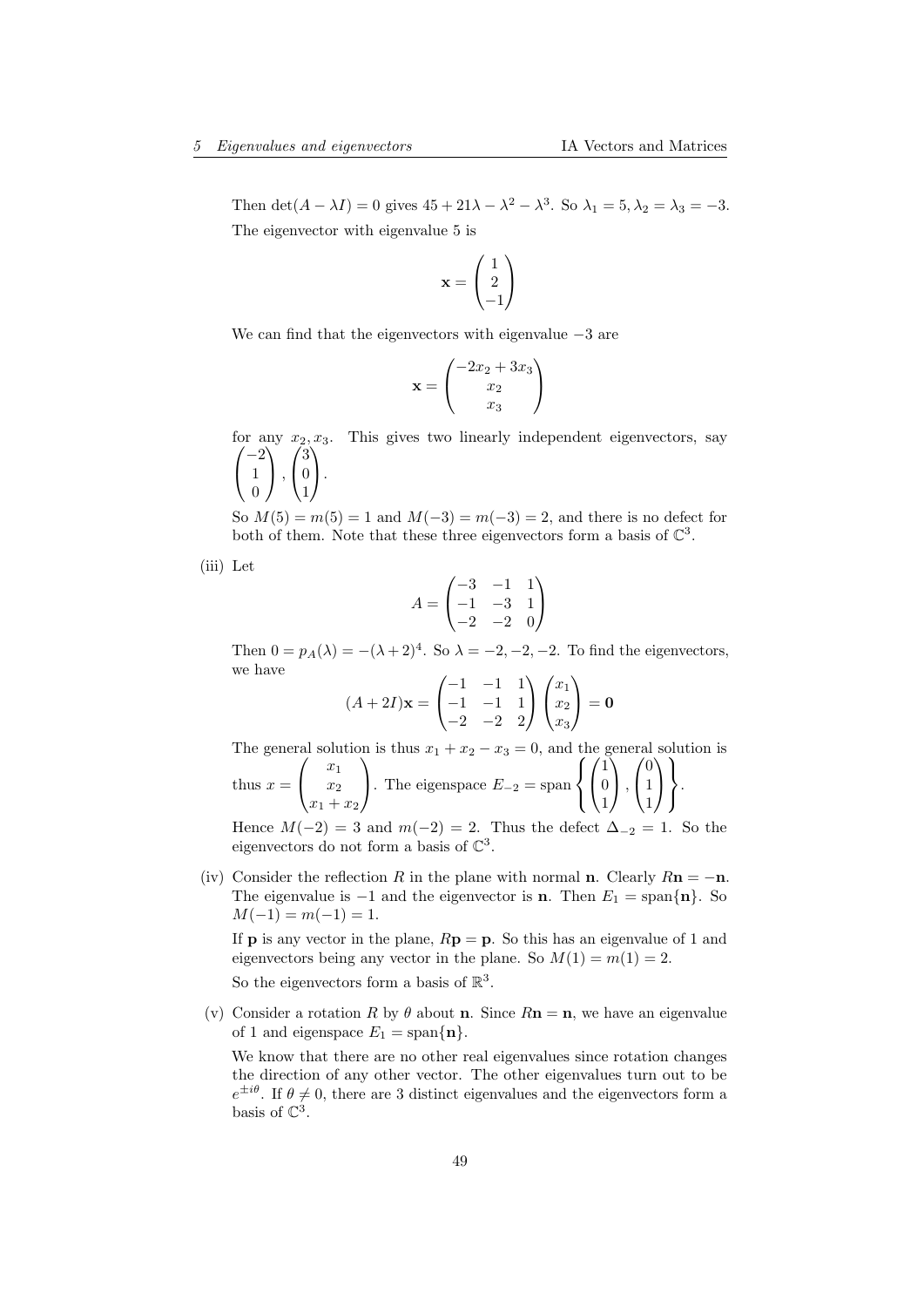(vi) Consider a shear

 $A = \begin{pmatrix} 1 & \mu \\ 0 & 1 \end{pmatrix}$ 

The characteristic equation is  $(1 - \lambda)^2 = 0$  and  $\lambda = 1$ . The eigenvectors corresponding to  $\lambda = 1$  is  $\mathbf{x} = \begin{pmatrix} 1 \\ 0 \end{pmatrix}$  $\boldsymbol{0}$ ). We have  $M(1) = 2$  and  $m(1) = 1$ . So  $\Delta_1 = 1.$ 

If  $n \times n$  matrix A has n distinct eigenvalues, and hence has n linearly independent eigenvectors  $\mathbf{v}_1, \mathbf{v}_2, \cdots, \mathbf{v}_n$ , then with respect to this eigenvector basis, A is diagonal.

In this basis,  $v_1 = (1, 0, \dots, 0)$  etc. We know that  $A\mathbf{v}_i = \lambda_i \mathbf{v}_i$  (no summation). So the image of the *i*th basis vector is  $\lambda_i$  times the *i*th basis. Since the columns of A are simply the images of the basis,

$$
\begin{pmatrix}\n\lambda_1 & 0 & \cdots & 0 \\
0 & \lambda_2 & \cdots & 0 \\
\vdots & \vdots & \ddots & \vdots \\
0 & 0 & \cdots & \lambda_n\n\end{pmatrix}
$$

The fact that A can be diagonalized by changing the basis is an important observation. We will now look at how we can change bases and see how we can make use of this.

## <span id="page-49-0"></span>5.3 Transformation matrices

How do the components of a vector or a matrix change when we change the basis?

Let  $\{\mathbf{e}_1, \mathbf{e}_2, \cdots, \mathbf{e}_n\}$  and  $\{\tilde{\mathbf{e}}_1, \tilde{\mathbf{e}}_2, \cdots, \tilde{\mathbf{e}}_n\}$  be 2 different bases of  $\mathbb{R}^n$  or  $\mathbb{C}^n$ . Then we can write

$$
\tilde{\mathbf{e}_j} = \sum_{i=1}^n P_{ij} \mathbf{e}_i
$$

i.e.  $P_{ij}$  is the *i*th component of  $\tilde{\mathbf{e}}_j$  with respect to the basis  $\{\mathbf{e}_1, \mathbf{e}_2, \cdots, \mathbf{e}_n\}$ . Note that the sum is made as  $P_{ij}$ **e**<sub>i</sub>, not  $P_{ij}$ **e**<sub>j</sub>. This is different from the formula for matrix multiplication.

Matrix P has as its columns the vectors  $\tilde{\mathbf{e}}_i$  relative to  $\{\mathbf{e}_1, \mathbf{e}_2, \cdots, \mathbf{e}_n\}$ . So  $P = (\tilde{\mathbf{e}_1} \tilde{\mathbf{e}_2} \cdots \tilde{\mathbf{e}_n})$  and

$$
P(\mathbf{e}_i) = \tilde{\mathbf{e}_i}
$$

Similarly, we can write

$$
\mathbf{e}_i = \sum_{k=1}^n Q_{ki} \tilde{\mathbf{e}_k}
$$

with  $Q = (\mathbf{e}_1 \mathbf{e}_2 \cdots \mathbf{e}_n)$ .

Substituting this into the equation for  $\tilde{\mathbf{e}}_i$ , we have

$$
\tilde{\mathbf{e}}_j = \sum_{i=1}^n \left( \sum_{k=1}^n Q_{ki} \tilde{\mathbf{e}}_k \right) P_{ij}
$$

$$
= \sum_{k=1}^n \tilde{\mathbf{e}}_k \left( \sum_{i=1}^n Q_{ki} P_{ij} \right)
$$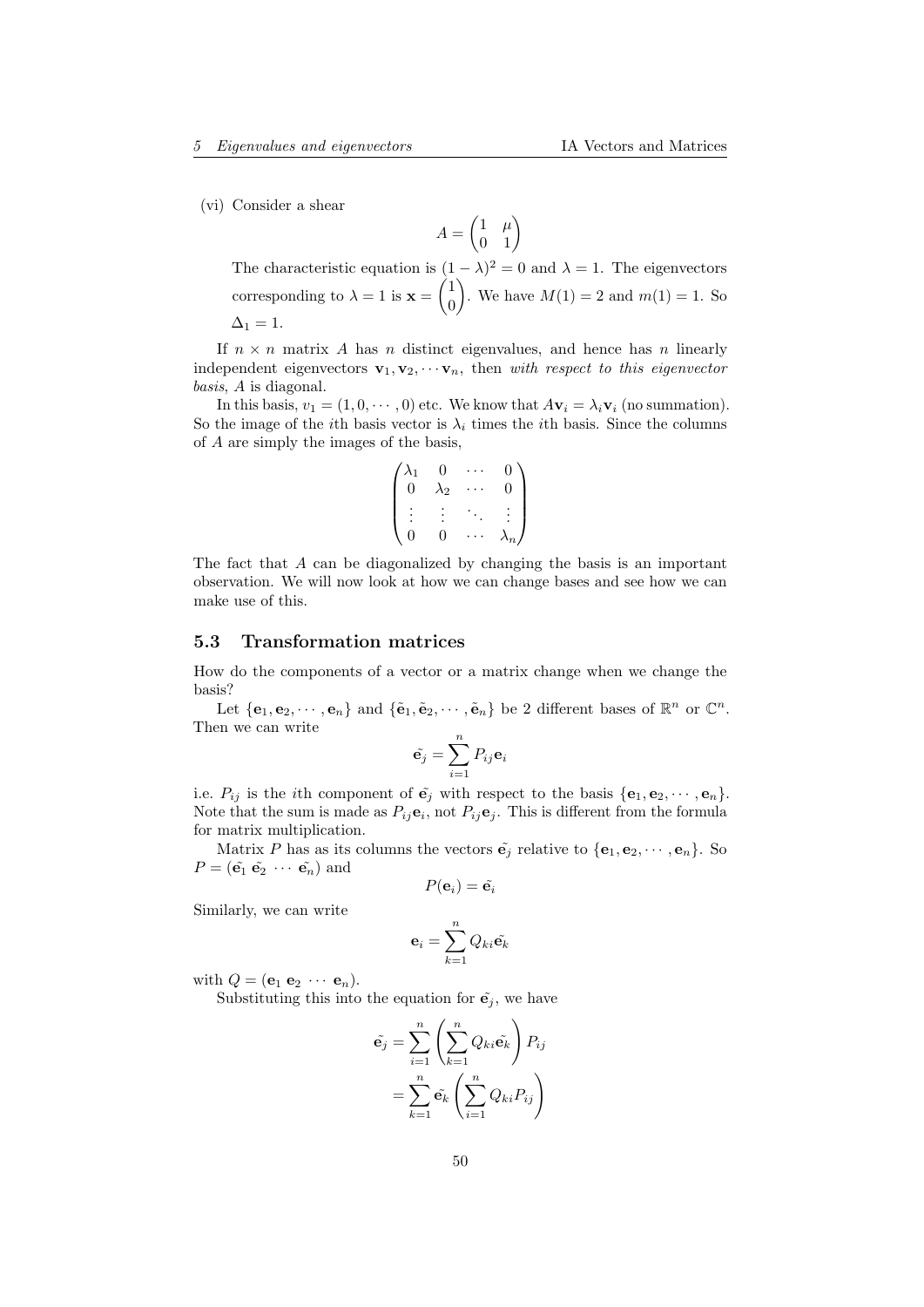But  $\tilde{\mathbf{e}}_1, \tilde{\mathbf{e}}_2, \cdots, \tilde{\mathbf{e}}_n$  are linearly independent, so this is only possible if

$$
\sum_{i=1}^{n} Q_{ki} P_{ij} = \delta_{kj},
$$

which is just a fancy way of saying  $QP = I$ , or  $Q = P^{-1}$ .

## <span id="page-50-0"></span>5.3.1 Transformation law for vectors

With respect to basis  $\{\mathbf{e}_i\}$ ,  $\mathbf{u} = \sum_{i=1}^n u_i \mathbf{e}_i$ P ith respect to basis  $\{\mathbf{e}_i\}$ ,  $\mathbf{u} = \sum_{i=1}^n u_i \mathbf{e}_i$ . With respect to basis  $\{\tilde{\mathbf{e}}_i\}$ ,  $\mathbf{u} =$  $\sum_{i=1}^n \tilde{u}_i \tilde{\mathbf{e}}_i$ . Note that this is the *same* vector **u** but has different components with respect to different bases. Using the transformation matrix above for the basis, we have

$$
\mathbf{u} = \sum_{j=1}^{n} \tilde{u}_j \sum_{i=1}^{n} P_{ij} \mathbf{e}_i
$$

$$
= \sum_{i=1}^{n} \left( \sum_{j=1}^{n} P_{ij} \tilde{u}_j \right) \mathbf{e}_i
$$

By comparison, we know that

$$
u_i = \sum_{j=1}^n P_{ij} \tilde{u_j}
$$

**Theorem.** Denote vector as **u** with respect to  $\{\mathbf{e}_i\}$  and  $\tilde{\mathbf{u}}$  with respect to  $\{\tilde{\mathbf{e}}_i\}$ . Then

$$
\mathbf{u} = P\tilde{\mathbf{u}} \text{ and } \tilde{\mathbf{u}} = P^{-1}\mathbf{u}
$$

**Example.** Take the first basis as  $\{e_1 = (1,0), e_2 = (0,1)\}$  and the second as  $\{\tilde{\mathbf{e}_1} = (1, 1), \tilde{\mathbf{e}_2} = (-1, 1)\}.$ 

So  $\tilde{\mathbf{e}}_1 = \mathbf{e}_1 + \mathbf{e}_2$  and  $\tilde{\mathbf{e}}_2 = -\mathbf{e}_1 + \mathbf{e}_2$ . We have

$$
\mathbf{P} = \begin{pmatrix} 1 & -1 \\ 1 & 1 \end{pmatrix}.
$$

Then for an arbitrary vector u, we have

$$
\mathbf{u} = u_1 \mathbf{e}_1 + u_2 \mathbf{e}_2
$$
  
=  $u_1 \frac{1}{2} (\tilde{\mathbf{e}}_1 - \tilde{\mathbf{e}}_2) + u_2 \frac{1}{2} (\tilde{\mathbf{e}}_1 + \tilde{\mathbf{e}}_2)$   
=  $\frac{1}{2} (u_1 + u_2) \tilde{\mathbf{e}}_1 + \frac{1}{2} (-u_1 + u_2) \tilde{\mathbf{e}}_2.$ 

Alternatively, using the formula above, we obtain

$$
\tilde{\mathbf{u}} = P^{-1}\mathbf{u}
$$
  
=  $\frac{1}{2}\begin{pmatrix} 1 & 1 \\ -1 & 1 \end{pmatrix}\begin{pmatrix} u_1 \\ u_2 \end{pmatrix}$   
=  $\begin{pmatrix} \frac{1}{2}(u_1 + u_2) \\ \frac{1}{2}(-u_1 + u_2) \end{pmatrix}$ 

Which agrees with the above direct expansion.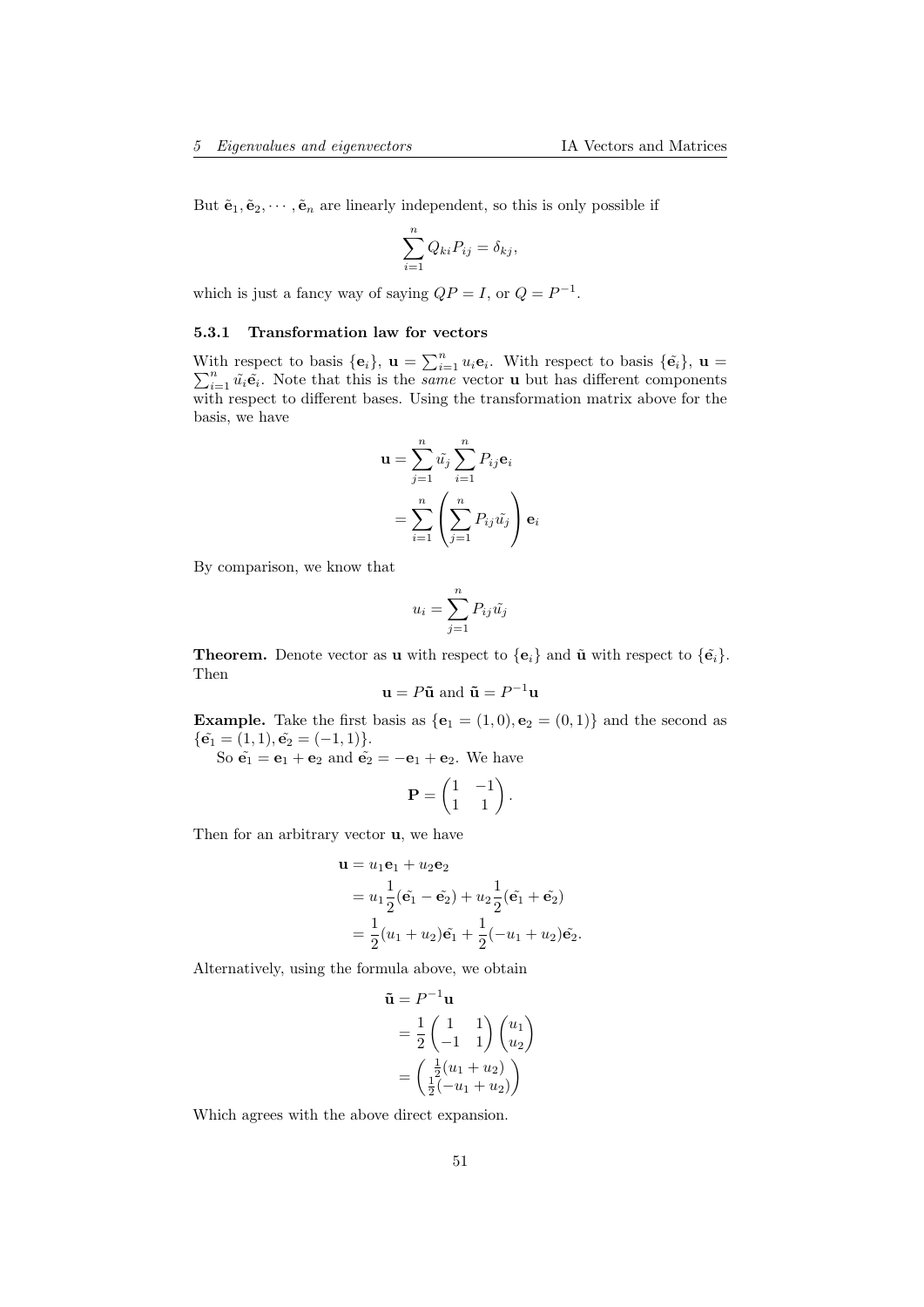#### <span id="page-51-0"></span>5.3.2 Transformation law for matrix

Consider a linear map  $\alpha: \mathbb{C}^n \to \mathbb{C}^n$  with associated  $n \times n$  matrix A. We have

$$
\mathbf{u}' = \alpha(\mathbf{u}) = A\mathbf{u}.
$$

Denote **u** and **u**' as being with respect to basis  ${e_i}$  (i.e. same basis in both spaces), and  $\tilde{\mathbf{u}}, \tilde{\mathbf{u}}'$  with respect to  $\{\tilde{\mathbf{e}}_i\}$ .

Using what we've got above, we have

$$
\mathbf{u}' = A\mathbf{u}
$$
  
\n
$$
P\tilde{\mathbf{u}}' = AP\tilde{\mathbf{u}}
$$
  
\n
$$
\tilde{\mathbf{u}}' = P^{-1}AP\tilde{\mathbf{u}}
$$
  
\n
$$
= \tilde{A}\tilde{\mathbf{u}}
$$

So

Theorem.

 $\tilde{A} = P^{-1}AP$ . **Example.** Consider the shear  $S_{\lambda}$  =  $\sqrt{ }$  $\overline{1}$  $1 \lambda 0$ 0 1 0 0 0 1  $\setminus$ with respect to the standard

basis. Choose a new set of basis vectors by rotating by  $\theta$  about the  $\mathbf{e}_3$  axis:

$$
\tilde{\mathbf{e}}_1 = \cos \theta \mathbf{e}_1 + \sin \theta \mathbf{e}_2 \n\tilde{\mathbf{e}}_2 = -\sin \theta \mathbf{e}_1 + \cos \theta \mathbf{e}_2 \n\tilde{\mathbf{e}}_3 = \mathbf{e}_3
$$

So we have

$$
P = \begin{pmatrix} \cos \theta & -\sin \theta & 0 \\ \sin \theta & \cos \theta & 0 \\ 0 & 0 & 1 \end{pmatrix}, P^{-1} = \begin{pmatrix} \cos \theta & \sin \theta & 0 \\ -\sin \theta & \cos \theta & 0 \\ 0 & 0 & 1 \end{pmatrix}
$$

Now use the basis transformation laws to obtain

$$
\tilde{S}_{\lambda} = \begin{pmatrix}\n1 + \lambda \sin \theta \cos \theta & \lambda \cos^2 \theta & 0 \\
-\lambda \sin^2 \theta & 1 - \lambda \sin \theta \cos \theta & 0 \\
0 & 0 & 1\n\end{pmatrix}
$$

Clearly this is much more complicated than our original basis. This shows that choosing a sensible basis is important.

More generally, given  $\alpha: \mathbb{C}^m \to \mathbb{C}^n$ , given  $\mathbf{x} \in \mathbb{C}^m$ ,  $\mathbf{x}' \in \mathbb{C}^n$  with  $\mathbf{x}' = A\mathbf{x}$ . We know that A is an  $n \times m$  matrix.

Suppose  $\mathbb{C}^m$  has a basis  $\{\mathbf{e}_i\}$  and  $\mathbb{C}^n$  has a basis  $\{\mathbf{f}_i\}$ . Now change bases to  $\{\tilde{\mathbf{e}_i}\}\$ and  $\{\tilde{\mathbf{f}_i}\}.$ 

We know that  $\mathbf{x} = P\tilde{\mathbf{x}}$  with P being an  $m \times m$  matrix, with  $\mathbf{x}' = R\tilde{\mathbf{x}}'$  with R being an  $n \times n$  matrix.

Combining both of these, we have

$$
R\tilde{\mathbf{x}}' = AP\tilde{\mathbf{x}}
$$

$$
\tilde{\mathbf{x}}' = R^{-1}AP\tilde{\mathbf{x}}
$$

Therefore  $\tilde{A} = R^{-1}AP$ .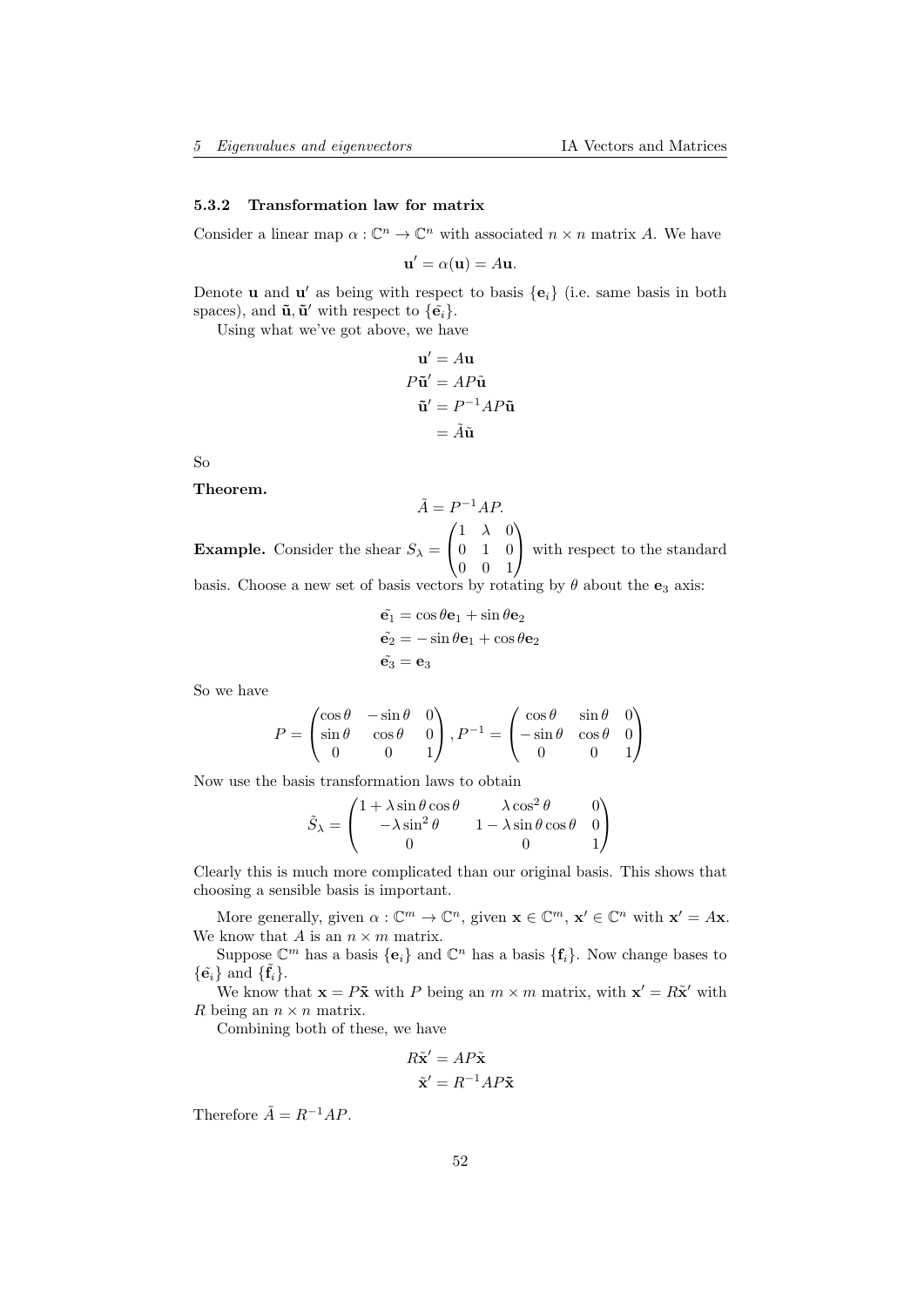**Example.** Consider  $\alpha : \mathbb{R}^3 \to \mathbb{R}^2$ , with respect to the standard bases in both spaces,

$$
A = \begin{pmatrix} 2 & 3 & 4 \\ 1 & 6 & 3 \end{pmatrix}
$$

Use a new basis  $\binom{2}{1}$ 1  $\bigg)$ ,  $\bigg( \frac{1}{r} \bigg)$ 5 in  $\mathbb{R}^2$  and keep the standard basis in  $\mathbb{R}^3$ . The basis change matrix in  $\mathbb{R}^3$  is simply I, while

$$
R = \begin{pmatrix} 2 & 1 \\ 1 & 5 \end{pmatrix}, R^{-1} = \frac{1}{9} \begin{pmatrix} 5 & -1 \\ -1 & 2 \end{pmatrix}
$$

is the transformation matrix for  $\mathbb{R}^2$ . So

$$
\tilde{A} = \begin{pmatrix} 2 & 1 \\ 1 & 5 \end{pmatrix} \begin{pmatrix} 2 & 3 & 4 \\ 1 & 6 & 3 \end{pmatrix} I
$$
  
=  $\frac{1}{9} \begin{pmatrix} 5 & -1 \\ -1 & 2 \end{pmatrix} \begin{pmatrix} 2 & 3 & 4 \\ 1 & 6 & 3 \end{pmatrix}$   
=  $\begin{pmatrix} 1 & 1 & 17/9 \\ 0 & 1 & 2/9 \end{pmatrix}$ 

We can alternatively do it this way: we know that  $\tilde{f}_1 = \begin{pmatrix} 2 \\ 1 \end{pmatrix}$ 1  $\left\langle \right\rangle ,\tilde{\mathbf{f}}_{2}=\begin{pmatrix}1\ 1\ 1\end{pmatrix}$ 5  $\Big)$  Then we know that

$$
\tilde{\mathbf{e}}_1 = \mathbf{e}_1 \mapsto 2\mathbf{f}_1 + \mathbf{f}_2 = \mathbf{f}_1
$$

$$
\tilde{\mathbf{e}}_2 = \mathbf{e}_2 \mapsto 3\mathbf{f}_1 + 6\mathbf{f}_2 = \tilde{\mathbf{f}}_1 + \tilde{\mathbf{f}}_2
$$

$$
\tilde{\mathbf{e}}_3 = \mathbf{e}_3 \mapsto 4\mathbf{f}_1 + 3\mathbf{f}_2 = \frac{17}{9}\tilde{\mathbf{f}}_1 + \frac{2}{9}\tilde{\mathbf{f}}_2
$$

and we can construct the matrix correspondingly.

## <span id="page-52-0"></span>5.4 Similar matrices

**Definition** (Similar matrices). Two  $n \times n$  matrices A and B are *similar* if there exists an invertible matrix P such that

$$
B = P^{-1}AP,
$$

i.e. they represent the same map under different bases. Alternatively, using the language from IA Groups, we say that they are in the same conjugacy class.

Proposition. Similar matrices have the following properties:

- (i) Similar matrices have the same determinant.
- (ii) Similar matrices have the same trace.
- (iii) Similar matrices have the same characteristic polynomial.

Note that (iii) implies (i) and (ii) since the determinant and trace are the coefficients of the characteristic polynomial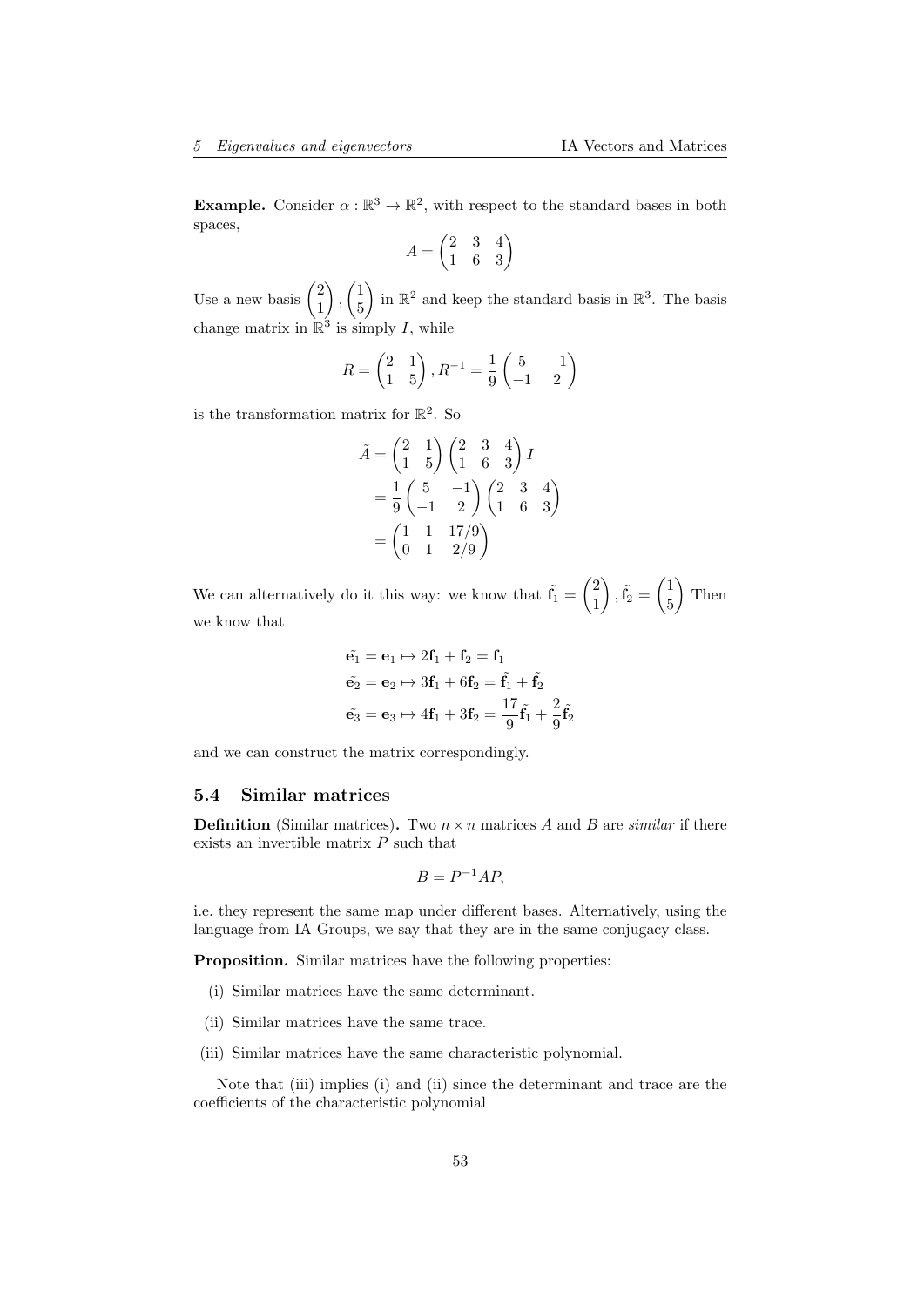Proof. They are proven as follows:

(i)  $\det B = \det(P^{-1}AP) = (\det A)(\det P)^{-1}(\det P) = \det A$ (ii)

$$
\begin{aligned} \text{tr}\,B &= B_{ii} \\ &= P_{ij}^{-1} A_{jk} P_{ki} \\ &= A_{jk} P_{ki} P_{ij}^{-1} \\ &= A_{jk} (P P^{-1})_{kj} \\ &= A_{jk} \delta_{kj} \\ &= A_{jj} \\ &= \text{tr}\,A \end{aligned}
$$

(iii)

$$
p_B(\lambda) = \det(B - \lambda I)
$$
  
= 
$$
\det(P^{-1}AP - \lambda I)
$$
  
= 
$$
\det(P^{-1}AP - \lambda P^{-1}IP)
$$
  
= 
$$
\det(P^{-1}(A - \lambda I)P)
$$
  
= 
$$
\det(A - \lambda I)
$$
  
= 
$$
p_A(\lambda)
$$

## <span id="page-53-0"></span>5.5 Diagonalizable matrices

**Definition** (Diagonalizable matrices). An  $n \times n$  matrix A is *diagonalizable* if it is similar to a diagonal matrix. We showed above that this is equivalent to saying the eigenvectors form a basis of  $\mathbb{C}^n$ .

The requirement that matrix  $A$  has  $n$  distinct eigenvalues is a *sufficient* condition for diagonalizability as shown above. However, it is not necessary.

Consider the second example in Section 5.2,

$$
A = \begin{pmatrix} -2 & 2 & -3 \\ 2 & 1 & -6 \\ -1 & -2 & 0 \end{pmatrix}
$$

We found three linear eigenvectors

$$
\tilde{\mathbf{e}}_1 = \begin{pmatrix} 1 \\ 2 \\ 1 \end{pmatrix}, \tilde{\mathbf{e}}_2 = \begin{pmatrix} -2 \\ 1 \\ 0 \end{pmatrix}, \tilde{\mathbf{e}}_3 = \begin{pmatrix} 3 \\ 0 \\ 1 \end{pmatrix}
$$

If we let

$$
P = \begin{pmatrix} 1 & -2 & 3 \\ 2 & 1 & 0 \\ 1 & 0 & 1 \end{pmatrix}, P^{-1} = \frac{1}{8} \begin{pmatrix} 1 & 2 & -3 \\ -2 & 4 & 6 \\ 1 & 2 & 5 \end{pmatrix},
$$

then

$$
\tilde{A} = P^{-1}AP = \begin{pmatrix} 5 & 0 & 0 \\ 0 & -3 & 0 \\ 0 & 0 & -3 \end{pmatrix},
$$

so A is diagonalizable.

 $\Box$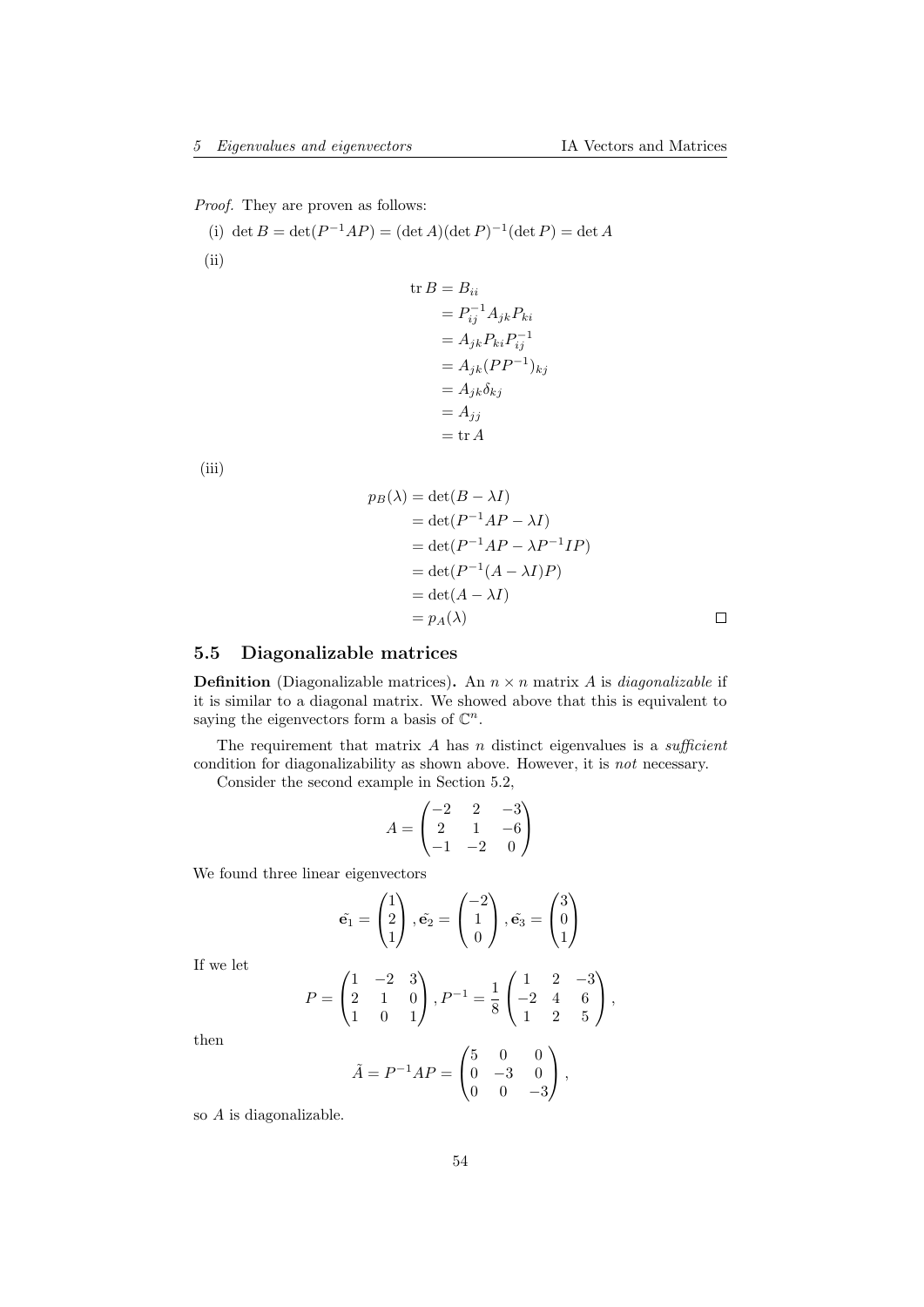**Theorem.** Let  $\lambda_1, \lambda_2, \dots, \lambda_r$ , with  $r \leq n$  be the distinct eigenvalues of A. Let  $B_1, B_2, \cdots B_r$  be the bases of the eigenspaces  $E_{\lambda_1}, E_{\lambda_2}, \cdots, E_{\lambda_r}$  correspondingly. Then the set  $B = \begin{bmatrix} r \\ r \end{bmatrix}$  $i=1$  $B_i$  is linearly independent.

This is similar to the proof we had for the case where the eigenvalues are distinct. However, we are going to do it much concisely, and the actual meat of the proof is actually just a single line.

*Proof.* Write  $B_1 = {\mathbf{x}_1^{(1)}, \mathbf{x}_2^{(1)}, \cdots \mathbf{x}_{m}^{(1)}}$  $\{m(\lambda_1)\}\right.$  Then  $m(\lambda_1) = \dim(E_{\lambda_1})$ , and similarly for all  $B_i$ .

Consider the following general linear combination of all elements in B. Consider the equation

$$
\sum_{i=1}^{r} \sum_{j=1}^{m(\lambda_i)} \alpha_{ij} \mathbf{x}_j^{(i)} = 0.
$$

The first sum is summing over all eigenspaces, and the second sum sums over the basis vectors in  $B_i$ . Now apply the matrix

$$
\prod_{k=1,2,\cdots,\bar{K},\cdots,r} (A - \lambda_k I)
$$

to the above sum, for some arbitrary  $K$ . We obtain

$$
\sum_{j=1}^{m(\lambda_K)} \alpha_{Kj} \left[ \prod_{k=1,2,\cdots,\bar{K},\cdots,r} (\lambda_K - \lambda_k) \right] \mathbf{x}_j^{(K)} = 0.
$$

Since the  $\mathbf{x}_{j}^{(K)}$  are linearly independent  $(B_K$  is a basis),  $\alpha_{Kj} = 0$  for all j. Since K was arbitrary, all  $\alpha_{ij}$  must be zero. So B is linearly independent.

Proposition. A is diagonalizable iff all its eigenvalues have zero defect.

# <span id="page-54-0"></span>5.6 Canonical (Jordan normal) form

Given a matrix  $A$ , if its eigenvalues all have non-zero defect, then we can find a basis in which it is diagonal. However, if some eigenvalue does have defect, we can still put it into an almost-diagonal form. This is known as the *Jordan* normal form.

**Theorem.** Any  $2 \times 2$  complex matrix A is similar to exactly one of

$$
\begin{pmatrix} \lambda_1 & 0 \\ 0 & \lambda_2 \end{pmatrix}, \begin{pmatrix} \lambda & 0 \\ 0 & \lambda \end{pmatrix}, \begin{pmatrix} \lambda & 1 \\ 0 & \lambda \end{pmatrix}
$$

Proof. For each case:

(i) If A has two distinct eigenvalues, then eigenvectors are linearly independent. Then we can use  $P$  formed from eigenvectors as its columns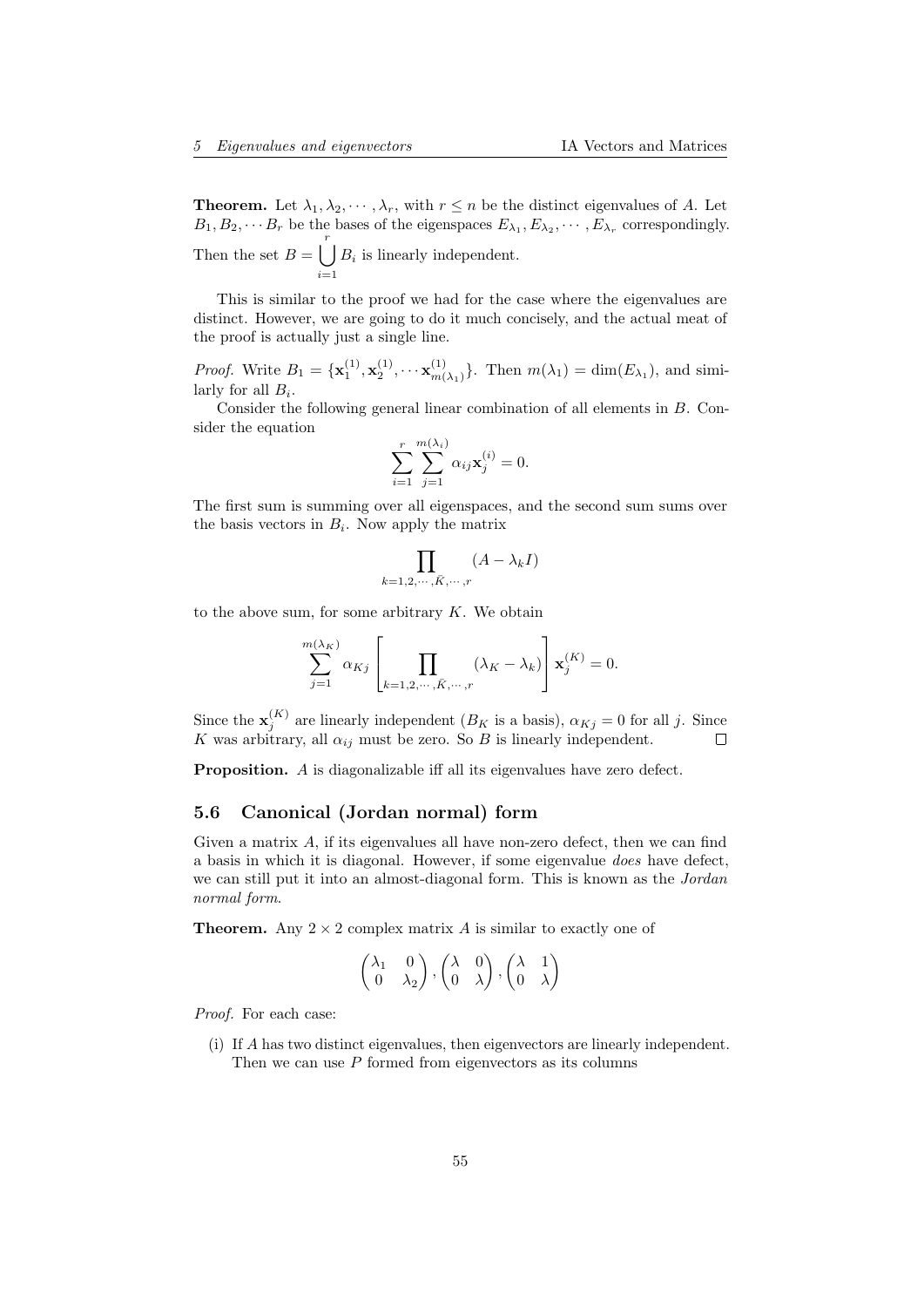(ii) If  $\lambda_1 = \lambda_2 = \lambda$  and dim  $E_\lambda = 2$ , then write  $E_\lambda = \text{span}\{\mathbf{u}, \mathbf{v}\}\)$ , with **u**, **v** linearly independent. Now use  $\{u, v\}$  as a new basis of  $\mathbb{C}^2$  and  $\tilde{A} = P^{-1}AP = \begin{pmatrix} \lambda & 0 \\ 0 & \lambda \end{pmatrix}$  $0 \lambda$  $\bigg) = \lambda I$ 

Note that since  $P^{-1}AP = \lambda I$ , we have  $A = P(\lambda I)P^{-1} = \lambda I$ . So A is isotropic, i.e. the same with respect to any basis.

(iii) If  $\lambda_1 = \lambda_2 = \lambda$  and  $\dim(E_\lambda) = 1$ , then  $E_\lambda = \text{span}\{\mathbf{v}\}\$ . Now choose basis of  $\mathbb{C}^2$  as  $\{v, w\}$ , where  $w \in \mathbb{C}^2 \setminus E_\lambda$ .

We know that  $A\mathbf{w} \in \mathbb{C}^2$ . So  $A\mathbf{w} = \alpha \mathbf{v} + \beta \mathbf{w}$ . Hence, if we change basis to  $\{v, w\}$ , then  $\tilde{A} = P^{-1}AP = \begin{pmatrix} \lambda & \alpha \\ 0 & \beta \end{pmatrix}$ 0 β .

However, A and  $\tilde{A}$  both have eigenvalue  $\lambda$  with algebraic multiplicity 2. So we must have  $\beta = \lambda$ . To make  $\alpha = 1$ , let  $\mathbf{u} = (\tilde{A} - \lambda I)\mathbf{w}$ . We know  $u \neq 0$  since w is not in the eigenspace. Then

$$
(\tilde{A} - \lambda I)\mathbf{u} = (\tilde{A} - \lambda I)^2 \mathbf{w} = \begin{pmatrix} 0 & \alpha \\ 0 & 0 \end{pmatrix} \begin{pmatrix} 0 & \alpha \\ 0 & 0 \end{pmatrix} \mathbf{w} = \mathbf{0}.
$$

So **u** is an eigenvector of  $\tilde{A}$  with eigenvalue  $\lambda$ .

We have  $\mathbf{u} = \tilde{A}\mathbf{w} - \lambda \mathbf{w}$ . So  $\tilde{A}\mathbf{w} = \mathbf{u} + \lambda \mathbf{w}$ .

Change basis to  $\{u, w\}$ . Then A with respect to this basis is  $\begin{pmatrix} \lambda & 1 \\ 0 & \lambda \end{pmatrix}$  $0 \lambda$ .

This is a two-stage process: P sends basis to  $\{v, w\}$  and then matrix Q sends to basis  $\{u, w\}$ . So the similarity transformation is  $Q^{-1}(P^{-1}AP)Q =$  $(PQ)^{-1}A(PQ).$ 

Proposition. (Without proof) The canonical form, or Jordan normal form, exists for any  $n \times n$  matrix A. Specifically, there exists a similarity transform such that A is similar to a matrix to  $\tilde{A}$  that satisfies the following properties:

- (i)  $\tilde{A}_{\alpha\alpha} = \lambda_{\alpha}$ , i.e. the diagonal composes of the eigenvalues.
- (ii)  $\tilde{A}_{\alpha,\alpha+1} = 0$  or 1.
- (iii)  $\tilde{A}_{ij} = 0$  otherwise.

The actual theorem is actually stronger than this, and the Jordan normal form satisfies some additional properties in addition to the above. However, we shall not go into details, and this is left for the IB Linear Algebra course.

Example. Let

$$
A = \begin{pmatrix} -3 & -1 & 1 \\ -1 & -3 & 1 \\ -2 & -2 & 0 \end{pmatrix}
$$

The eigenvalues are  $-2, -2, -2$  and the eigenvectors are  $\sqrt{ }$  $\overline{1}$  $-1$ 1  $\boldsymbol{0}$  $\setminus$  $\vert$ ,  $\sqrt{ }$  $\overline{1}$ 1 0 1  $\setminus$ . Pick

$$
\mathbf{w} = \begin{pmatrix} 1 \\ 0 \\ 0 \end{pmatrix}. \text{ Write } \mathbf{u} = (A - \lambda I)\mathbf{w} = \begin{pmatrix} -1 & -1 & 1 \\ -1 & -1 & 1 \\ -2 & -2 & 2 \end{pmatrix} \begin{pmatrix} 1 \\ 0 \\ 0 \end{pmatrix} = \begin{pmatrix} -1 \\ -1 \\ -2 \end{pmatrix}. \text{ Note that}
$$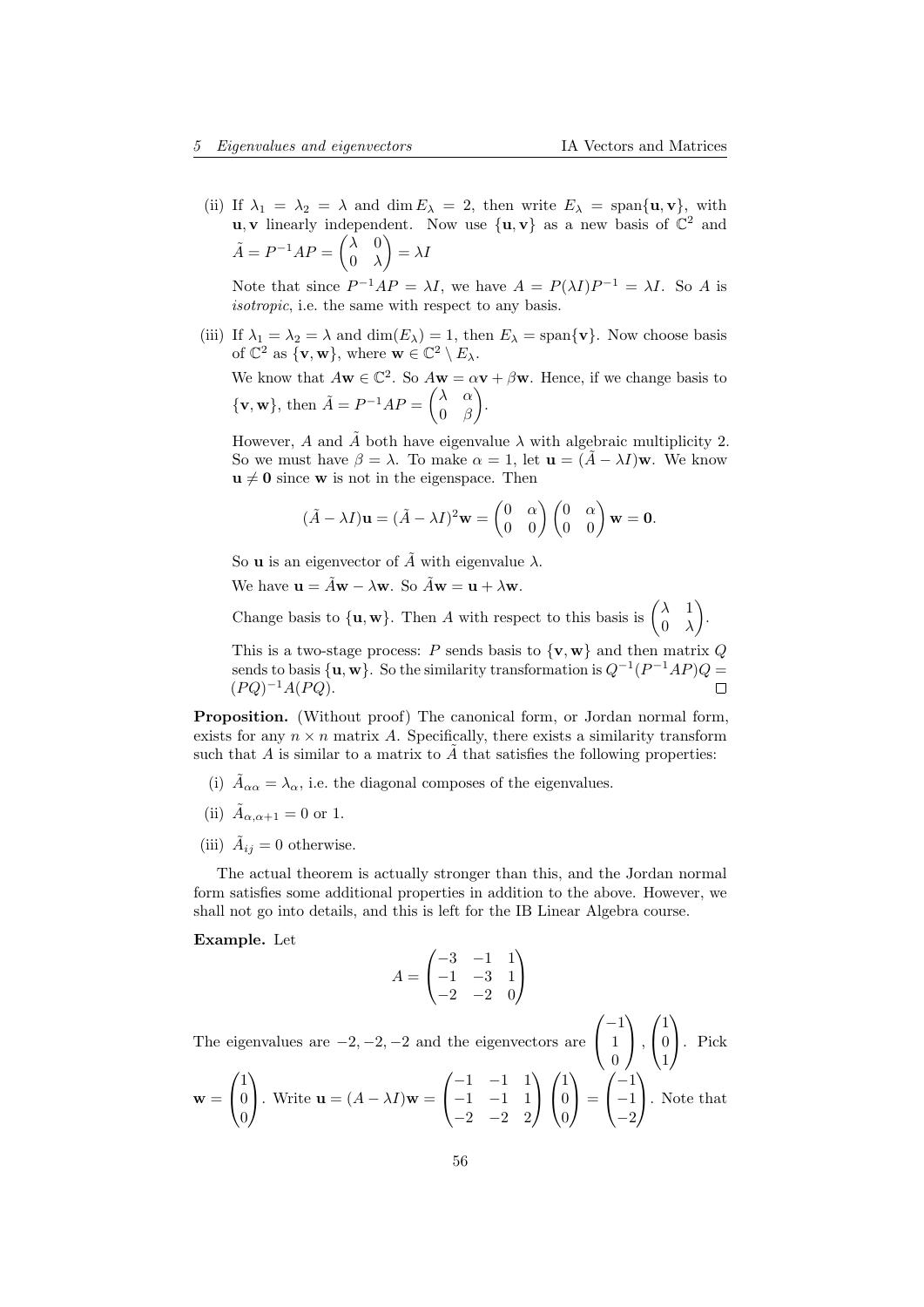$Au = -2u$ . We also have  $A\mathbf{w} = \mathbf{u} - 2\mathbf{w}$ . Form a basis  $\{\mathbf{u}, \mathbf{w}, \mathbf{v}\}\)$ , where **v** is another eigenvector linearly independent from  $\mathbf{u}$ , say  $\sqrt{ }$  $\mathcal{L}$ 1 0 1  $\setminus$  $\cdot$ . Now change to this basis with  $P =$  $\sqrt{ }$  $\overline{1}$ −1 1 1 −1 0 0  $\setminus$ . Then the Jordan normal

−2 0 1

form is  $P^{-1}AP =$  $\sqrt{ }$  $\mathcal{L}$  $-2$  1 0  $0 \t -2 \t 0$  $0 \t 0 \t -2$  $\setminus$  $\overline{ }$ 

## <span id="page-56-0"></span>5.7 Cayley-Hamilton Theorem

**Theorem** (Cayley-Hamilton theorem). Every  $n \times n$  complex matrix satisfies its own characteristic equation.

Proof. We will only prove for diagonalizable matrices here. So suppose for our matrix A, there is some P such that  $D = \text{diag}(\lambda_1, \lambda_2, \dots, \lambda_n) = P^{-1}AP$ . Note that

$$
D^{i} = (P^{-1}AP)(P^{-1}AP)\cdots(P^{-1}AP) = P^{-1}A^{i}P.
$$

Hence

$$
p_D(D) = p_D(P^{-1}AP) = P^{-1}[p_D(A)]P.
$$

Since similar matrices have the same characteristic polynomial. So

$$
p_A(D) = P^{-1}[p_A(A)]P.
$$

However, we also know that  $D^i = \text{diag}(\lambda_1^i, \lambda_2^i, \dots, \lambda_n^i)$ . So

$$
p_A(D) = \text{diag}(p_A(\lambda_1), p_A(\lambda_2), \cdots, p_A(\lambda_n)) = \text{diag}(0, 0, \cdots, 0)
$$

since the eigenvalues are roots of  $p_A(\lambda) = 0$ . So  $0 = p_A(D) = P^{-1}p_A(A)P$  and thus  $p_A(A) = 0$ . Г

There are a few things to note.

(i) If  $A^{-1}$  exists, then  $A^{-1}p_A(A) = A^{-1}(c_0 + c_1A + c_2A^2 + \cdots + c_nA^n) = 0$ . So  $c_0A^{-1} + c_1 + c_2A + \cdots + c_nA^{n-1}$ . Since  $A^{-1}$  exists,  $c_0 = \pm \det A \neq 0$ . So −1

$$
A^{-1} = \frac{-1}{c_0}(c_1 + c_2A + \dots + c_nA^{n-1}).
$$

So we can calculate  $A^{-1}$  from positive powers of A.

(ii) We can define matrix exponentiation by

$$
e^A = I + A + \frac{1}{2!}A^2 + \dots + \frac{1}{n!}A^n + \dots
$$

It is a fact that this always converges.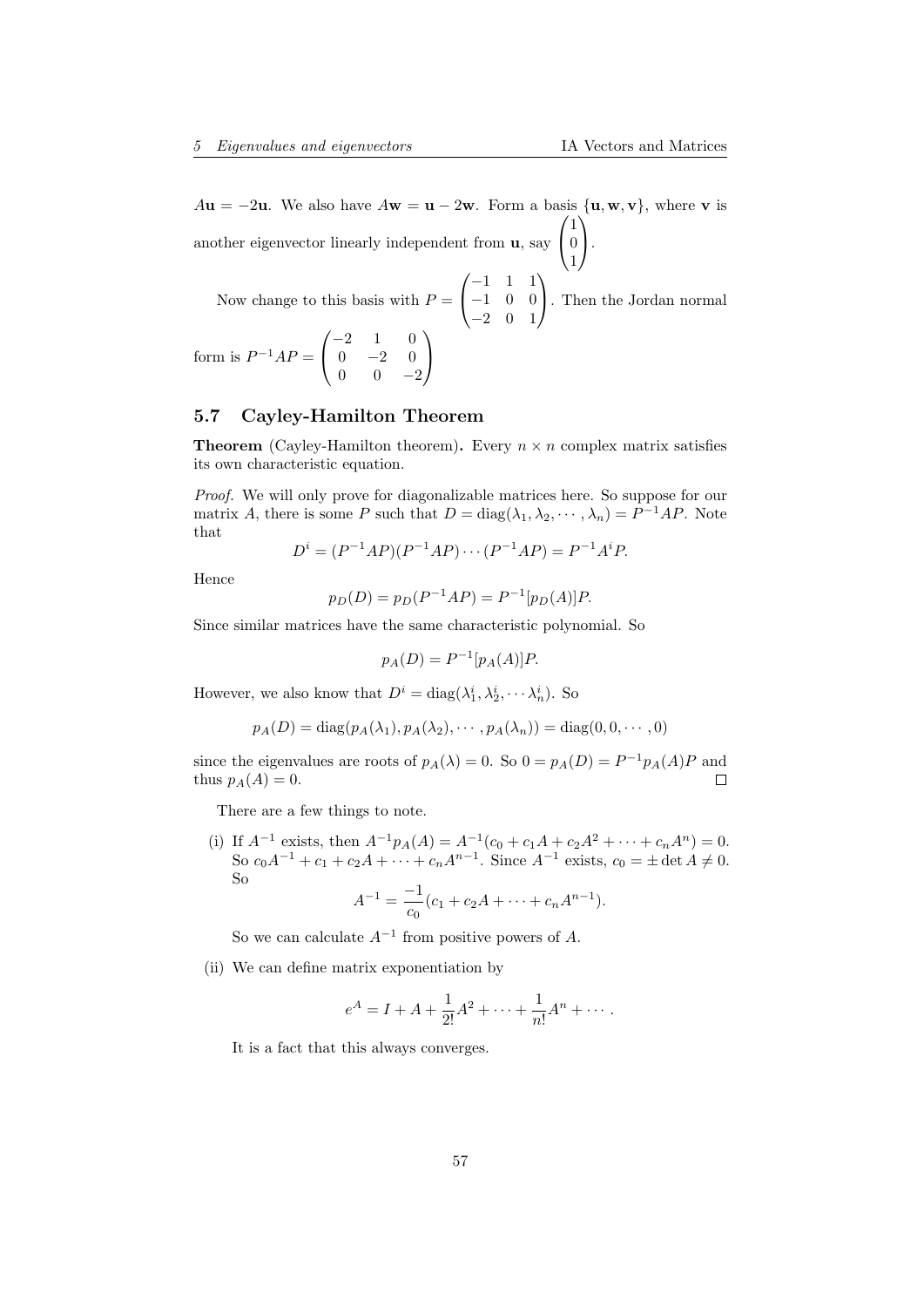If A is diagonalizable with  $P$  with  $D = P^{-1}AP = \text{diag}(\lambda_1, \lambda_2, \dots, \lambda_n)$ , then

$$
P^{-1}e^{A}P = P^{-1}IP + P^{-1}AP + \frac{1}{2!}P^{-1}A^{2}P + \cdots
$$

$$
= I + D + \frac{1}{2!}D^{2} + \cdots
$$

$$
= diag(e^{\lambda_{1}}, e^{\lambda_{2}}, \cdots e^{\lambda_{n}})
$$

So

$$
e^A = P[\operatorname{diag}(e^{\lambda_1}, e^{\lambda_2}, \cdots, e^{\lambda_n})]P^{-1}.
$$

(iii) For  $2 \times 2$  matrices which are similar to  $B = \begin{pmatrix} \lambda & 1 \\ 0 & \lambda \end{pmatrix}$  $0 \lambda$  We see that the characteristic polynomial  $p_B(z) = \det(B - zI) = (\lambda - z)^2$ . Then  $p_B(B) =$  $(\lambda I - B)^2 = \begin{pmatrix} 0 & -1 \\ 0 & 0 \end{pmatrix}^2 = \begin{pmatrix} 0 & 0 \\ 0 & 0 \end{pmatrix}.$ 

Since we have proved for the diagonalizable matrices above, we now know that any  $2 \times 2$  matrix satisfies Cayley-Hamilton theorem.

In IB Linear Algebra, we will prove the Cayley Hamilton theorem properly for all matrices without assuming diagonalizability.

## <span id="page-57-0"></span>5.8 Eigenvalues and eigenvectors of a Hermitian matrix

## <span id="page-57-1"></span>5.8.1 Eigenvalues and eigenvectors

Theorem. The eigenvalues of a Hermitian matrix H are real.

*Proof.* Suppose that H has eigenvalue  $\lambda$  with eigenvector  $v \neq 0$ . Then

$$
H\mathbf{v}=\lambda\mathbf{v}.
$$

We pre-multiply by  $\mathbf{v}^{\dagger}$ , a  $1 \times n$  row vector, to obtain

$$
\mathbf{v}^\dagger H \mathbf{v} = \lambda \mathbf{v}^\dagger \mathbf{v} \tag{*}
$$

We take the Hermitian conjugate of both sides. The left hand side is

$$
(\mathbf{v}^\dagger H \mathbf{v})^\dagger = \mathbf{v}^\dagger H^\dagger \mathbf{v} = \mathbf{v}^\dagger H \mathbf{v}
$$

since  $H$  is Hermitian. The right hand side is

$$
(\lambda \mathbf{v}^{\dagger} \mathbf{v})^{\dagger} = \lambda^* \mathbf{v}^{\dagger} \mathbf{v}
$$

So we have

$$
\mathbf{v}^\dagger H \mathbf{v} = \lambda^* \mathbf{v}^\dagger \mathbf{v}.
$$

From (\*), we know that  $\lambda \mathbf{v}^{\dagger} \mathbf{v} = \lambda^* \mathbf{v}^{\dagger} \mathbf{v}$ . Since  $\mathbf{v} \neq 0$ , we know that  $\mathbf{v}^{\dagger} \mathbf{v} =$  $\mathbf{v} \cdot \mathbf{v} \neq 0$ . So  $\lambda = \lambda^*$  and  $\lambda$  is real.  $\Box$ 

**Theorem.** The eigenvectors of a Hermitian matrix  $H$  corresponding to distinct eigenvalues are orthogonal.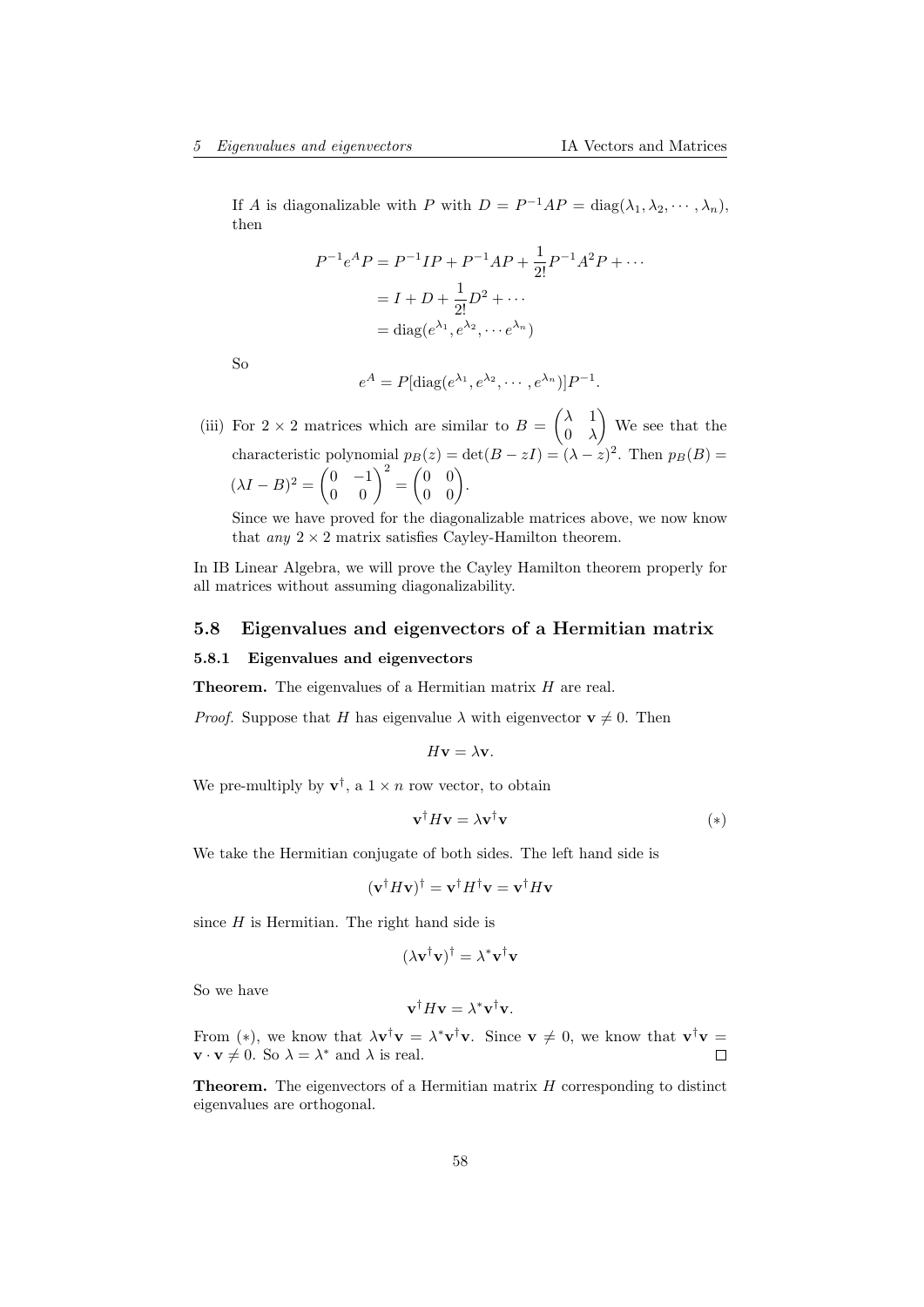Proof. Let

$$
H\mathbf{v}_i = \lambda_i \mathbf{v}_i \tag{i}
$$

$$
H\mathbf{v}_j = \lambda_j \mathbf{v}_j. \tag{ii}
$$

Pre-multiply (i) by  $\mathbf{v}_j^{\dagger}$  to obtain

$$
\mathbf{v}_j^{\dagger} H \mathbf{v}_i = \lambda_i \mathbf{v}_j^{\dagger} \mathbf{v}_i. \tag{iii}
$$

Pre-multiply (ii) by  $\mathbf{v}_i^{\dagger}$  and take the Hermitian conjugate to obtain

$$
\mathbf{v}_j^{\dagger} H \mathbf{v}_i = \lambda_j \mathbf{v}_j^{\dagger} \mathbf{v}_i. \tag{iv}
$$

Equating (iii) and (iv) yields

$$
\lambda_i \mathbf{v}_j^{\dagger} \mathbf{v}_i = \lambda_j \mathbf{v}_j^{\dagger} \mathbf{v}_i.
$$

Since  $\lambda_i \neq \lambda_j$ , we must have  $\mathbf{v}_j^{\dagger} \mathbf{v}_i = 0$ . So their inner product is zero and are orthogonal.

So we know that if a Hermitian matrix has  $n$  distinct eigenvalues, then the eigenvectors form an orthonormal basis. However, if there are degenerate eigenvalues, it is more difficult, and requires the Gram-Schmidt process.

#### <span id="page-58-0"></span>5.8.2 Gram-Schmidt orthogonalization (non-examinable)

Suppose we have a set  $B = {\mathbf{w}_1, \mathbf{w}_2, \cdots, \mathbf{w}_r}$  of linearly independent vectors. We want to find an orthogonal set  $\tilde{\mathbf{B}} = {\mathbf{v}_1, \mathbf{v}_2, \cdots, \mathbf{v}_r}$ .

Define the projection of **w** onto **v** by  $\mathcal{P}_{\mathbf{v}}(\mathbf{w}) = \frac{\langle \mathbf{v} | \mathbf{w} \rangle}{\langle \mathbf{v} | \mathbf{v} \rangle} \mathbf{v}$ . Now construct  $\tilde{\mathbf{B}}$ iteratively:

- (i)  ${\bf v}_1 = {\bf w}_1$
- (ii)  $\mathbf{v}_2 = \mathbf{w}_2 \mathcal{P}_{\mathbf{v}_1}(\mathbf{w})$

Then we get that  $\langle v_1 | v_2 \rangle = \langle v_1 | w_2 \rangle - \frac{\langle v_1 | w_2 \rangle}{\langle v_1 | v_1 \rangle}$  $\frac{\langle \mathbf{v}_1 | \mathbf{w}_2 \rangle}{\langle \mathbf{v}_1 | \mathbf{v}_1 \rangle}$   $\langle \mathbf{v}_1 | \mathbf{v}_1 \rangle = 0$ 

$$
\text{(iii)} \ \mathbf{v}_3 = \mathbf{w}_3 - \mathcal{P}_{\mathbf{v}_1}(\mathbf{w}_3) - \mathcal{P}_{\mathbf{v}_2}(\mathbf{w}_3)
$$

 $(iv)$ :

$$
(\mathbf{v}) \ \mathbf{v}_r = \mathbf{w}_r - \sum_{j=1}^{r-1} \mathcal{P}_{\mathbf{v}_j}(\mathbf{w}_r)
$$

At each step, we subtract out the components of  $v_i$  that belong to the space of  ${\bf v}_1, \dots, {\bf v}_{k-1}$ . This ensures that all the vectors are orthogonal. Finally, we normalize each basis vector individually to obtain an orthonormal basis.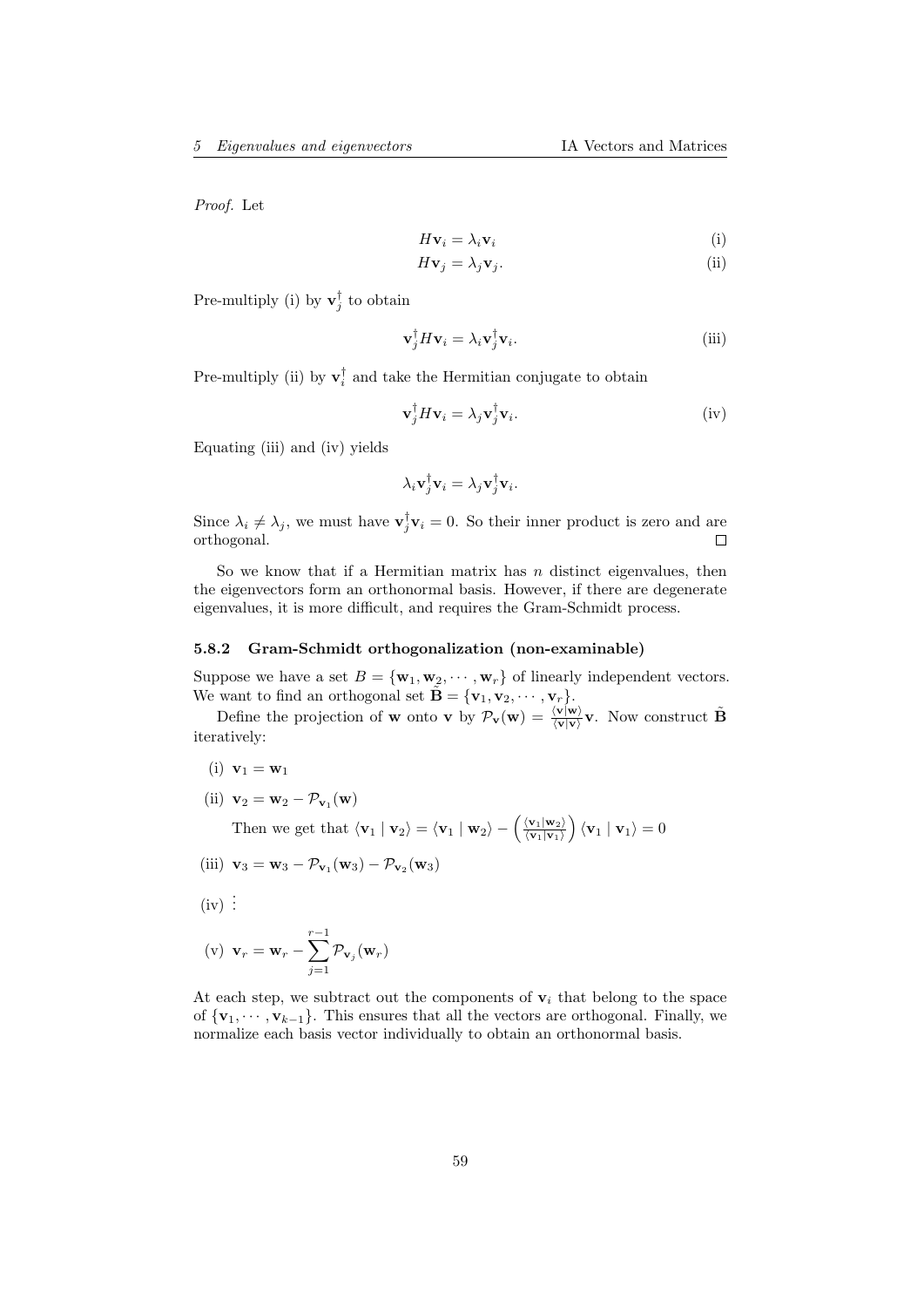## <span id="page-59-0"></span>5.8.3 Unitary transformation

Suppose  $U$  is the transformation between one orthonormal basis and a new orthonormal basis  $\{\mathbf u_1, \mathbf u_2, \cdots, \mathbf u_n\}$ , i.e.  $\langle \mathbf u_i | \mathbf u_j \rangle = \delta_{ij}$ . Then

$$
U = \begin{pmatrix} (\mathbf{u}_1)_1 & (\mathbf{u}_2)_1 & \cdots & (\mathbf{u}_n)_1 \\ (\mathbf{u}_1)_2 & (\mathbf{u}_2)_2 & \cdots & (\mathbf{u}_n)_2 \\ \vdots & \vdots & \ddots & \vdots \\ (\mathbf{u}_1)_n & (\mathbf{u}_2)_n & \cdots & (\mathbf{u}_n)_n \end{pmatrix}
$$

Then

$$
(U^{\dagger}U)_{ij} = (U^{\dagger})_{ik}U_{kj}
$$
  
=  $U_{ki}^{*}U_{kj}$   
=  $(\mathbf{u}_{i})_{k}^{*}(\mathbf{u}_{j})_{k}$   
=  $\langle \mathbf{u}_{i} | \mathbf{u}_{j} \rangle$   
=  $\delta_{ij}$ 

So  $U$  is a unitary matrix.

## <span id="page-59-1"></span>5.8.4 Diagonalization of  $n \times n$  Hermitian matrices

**Theorem.** An  $n \times n$  Hermitian matrix has precisely n orthogonal eigenvectors.

*Proof.* (Non-examinable) Let  $\lambda_1, \lambda_2, \cdots, \lambda_r$  be the distinct eigenvalues of H ( $r \leq$ n), with a set of corresponding orthonormal eigenvectors  $B = {\mathbf{v}_1, \mathbf{v}_2, \cdots, \mathbf{v}_r}$ . Extend to a basis of the whole of  $\mathbb{C}^n$ 

$$
B' = {\mathbf{v}_1, \mathbf{v}_2, \cdots, \mathbf{v}_r, \mathbf{w}_1, \mathbf{w}_2, \cdots, \mathbf{w}_{n-r}}
$$

Now use Gram-Schmidt to create an orthonormal basis

 $\lambda$ .

$$
\tilde{B} = {\mathbf{v}_1, \mathbf{v}_2, \cdots, \mathbf{v}_r, \mathbf{u}_1, \mathbf{u}_2, \cdots, \mathbf{u}_{n-r}}
$$

Now write

P

$$
P = \begin{pmatrix} \uparrow & \uparrow & \uparrow & \uparrow & \uparrow \\ \mathbf{v}_1 & \mathbf{v}_2 & \cdots & \mathbf{v}_r & \mathbf{u}_1 & \cdots & \mathbf{u}_{n-r} \\ \downarrow & \downarrow & & \downarrow & \downarrow & & \downarrow \end{pmatrix}
$$

 $\mathcal{L}$ 

 $\setminus$ 

We have shown above that this is a unitary matrix, i.e.  $P^{-1} = P^{\dagger}$ . So if we change basis, we have

$$
{}^{-1}HP = P^{\dagger}HP
$$
\n
$$
= \begin{pmatrix}\n\lambda_1 & 0 & \cdots & 0 & 0 & 0 & \cdots & 0 \\
0 & \lambda_2 & \cdots & 0 & 0 & 0 & \cdots & 0 \\
\vdots & \vdots & \ddots & \vdots & \vdots & \vdots & \ddots & 0 \\
0 & 0 & \cdots & \lambda_r & 0 & 0 & \cdots & 0 \\
0 & 0 & \cdots & 0 & c_{11} & c_{12} & \cdots & c_{1,n-r} \\
0 & 0 & \cdots & 0 & c_{21} & c_{22} & \cdots & c_{2,n-r} \\
\vdots & \vdots & \vdots & \vdots & \vdots & \vdots & \ddots & \vdots \\
0 & 0 & \cdots & 0 & c_{n-r,1} & c_{n-r,2} & \cdots & c_{n-r,n-r}\n\end{pmatrix}
$$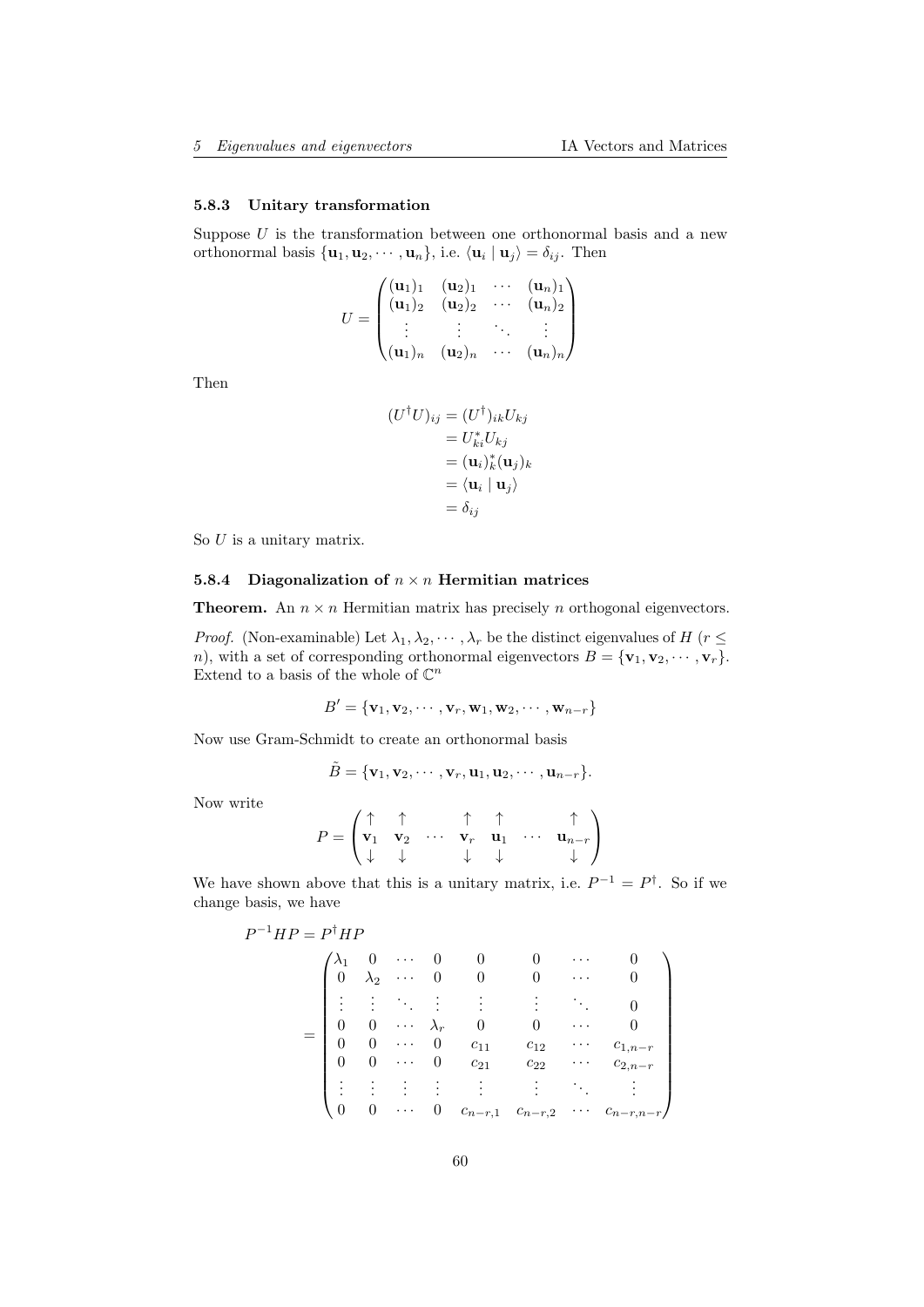Here C is an  $(n - r) \times (n - r)$  Hermitian matrix. The eigenvalues of C are also eigenvalues of H because  $\det(H - \lambda I) = \det(P^{\dagger} H P - \lambda I) = (\lambda_1 - \lambda) \cdots (\lambda_r - \lambda_r)$  $\lambda$ ) det( $C - \lambda I$ ). So the eigenvalues of C are the eigenvalues of H.

We can keep repeating the process on  $C$  until we finish all rows. For example, if the eigenvalues of C are all distinct, there are  $n - r$  orthonormal eigenvectors  $\mathbf{w}_j$  (for  $j = r + 1, \dots, n$ ) of C. Let

$$
Q = \begin{pmatrix} 1 & & & & & & \\ & 1 & & & & & & \\ & & \ddots & & & & & \\ & & & 1 & & & & \\ & & & & \uparrow & \uparrow & & \uparrow \\ & & & & \mathbf{w}_{r+1} & \mathbf{w}_{r+2} & \cdots & \mathbf{w}_n \\ & & & & \downarrow & & \downarrow & & \downarrow \end{pmatrix}
$$

with other entries 0. (where we have a  $r \times r$  identity matrix block on the top left corner and a  $(n - r) \times (n - r)$  with columns formed by  $\mathbf{w}_i$ )

Since the columns of Q are orthonormal, Q is unitary. So  $Q^{\dagger}P^{\dagger}HPQ =$  $diag(\lambda_1, \lambda_2, \dots, \lambda_r, \lambda_{r+1}, \dots, \lambda_n)$ , where the first r  $\lambda$ s are distinct and the remaining ones are copies of previous ones.

The *n* linearly-independent eigenvectors are the columns of  $PQ$ .

 $\Box$ 

So it now follows that H is diagonalizable via transformation  $U(= PQ)$ . U is a unitary matrix because  $P$  and  $Q$  are. We have

$$
D = U^{\dagger} H U
$$

$$
H = U D U^{\dagger}
$$

Note that a real symmetric matrix  $S$  is a special case of Hermitian matrices. So we have

$$
D = Q^T S Q
$$

$$
S = Q D Q^T
$$

Example. Find the orthogonal matrix which diagonalizes the following real symmetric matrix:  $S = \begin{pmatrix} 1 & \beta \\ \beta & 1 \end{pmatrix}$  $\beta$  1 with  $\beta \neq 0 \in \mathbb{R}$ .

We find the eigenvalues by solving the characteristic equation:  $det(S-\lambda I) = 0$ , and obtain  $\lambda = 1 \pm \beta$ .

The corresponding eigenvectors satisfy  $(S - \lambda I)\mathbf{x} = 0$ , which gives  $\mathbf{x} =$  $\frac{1}{\sqrt{2}}$  $\overline{2}$  $\begin{pmatrix} 1 \end{pmatrix}$  $\pm 1$  $\setminus$ 

We change the basis from the standard basis to  $\frac{1}{4}$ 2  $\sqrt{1}$ 1  $\Big)$ ,  $\frac{1}{2}$  $\overline{c}$  $\left(1\right)$ −1  $\big)$  (which is just a rotation by  $\pi/4$ ). √ √

The transformation matrix is  $Q = \begin{pmatrix} 1/2 \\ 1/2 \end{pmatrix}$ 2 1/  $\overline{c}$ 1/  $\mathcal{N}_{\mathcal{A}}$  $2 -1/$ √  $\overline{c}$  $\cdot$ . Then we know that  $S = QDQ<sup>T</sup>$  with  $D = \text{diag}(1, -1)$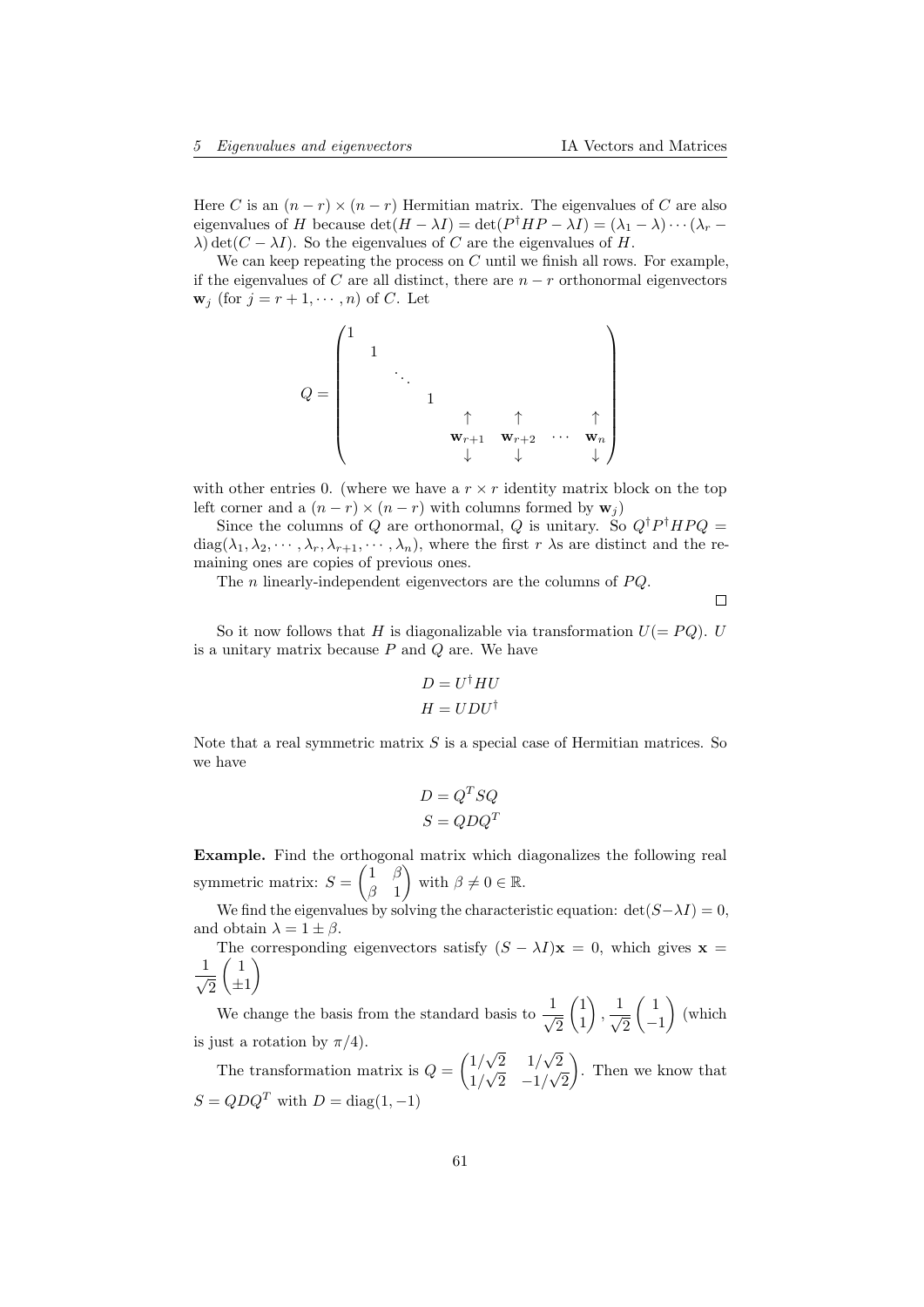#### <span id="page-61-0"></span>5.8.5 Normal matrices

We have seen that the eigenvalues and eigenvectors of Hermitian matrices satisfy some nice properties. More generally, we can define the following:

Definition (Normal matrix). A normal matrix as a matrix that commutes with its own Hermitian conjugate, i.e.

 $NN^{\dagger} = N^{\dagger}N$ 

Hermitian, real symmetric, skew-Hermitian, real anti-symmetric, orthogonal, unitary matrices are all special cases of normal matrices.

It can be shown that:

#### Proposition.

- (i) If  $\lambda$  is an eigenvalue of N, then  $\lambda^*$  is an eigenvalue of  $N^{\dagger}$ .
- (ii) The eigenvectors of distinct eigenvalues are orthogonal.
- (iii) A normal matrix can always be diagonalized with an orthonormal basis of eigenvectors.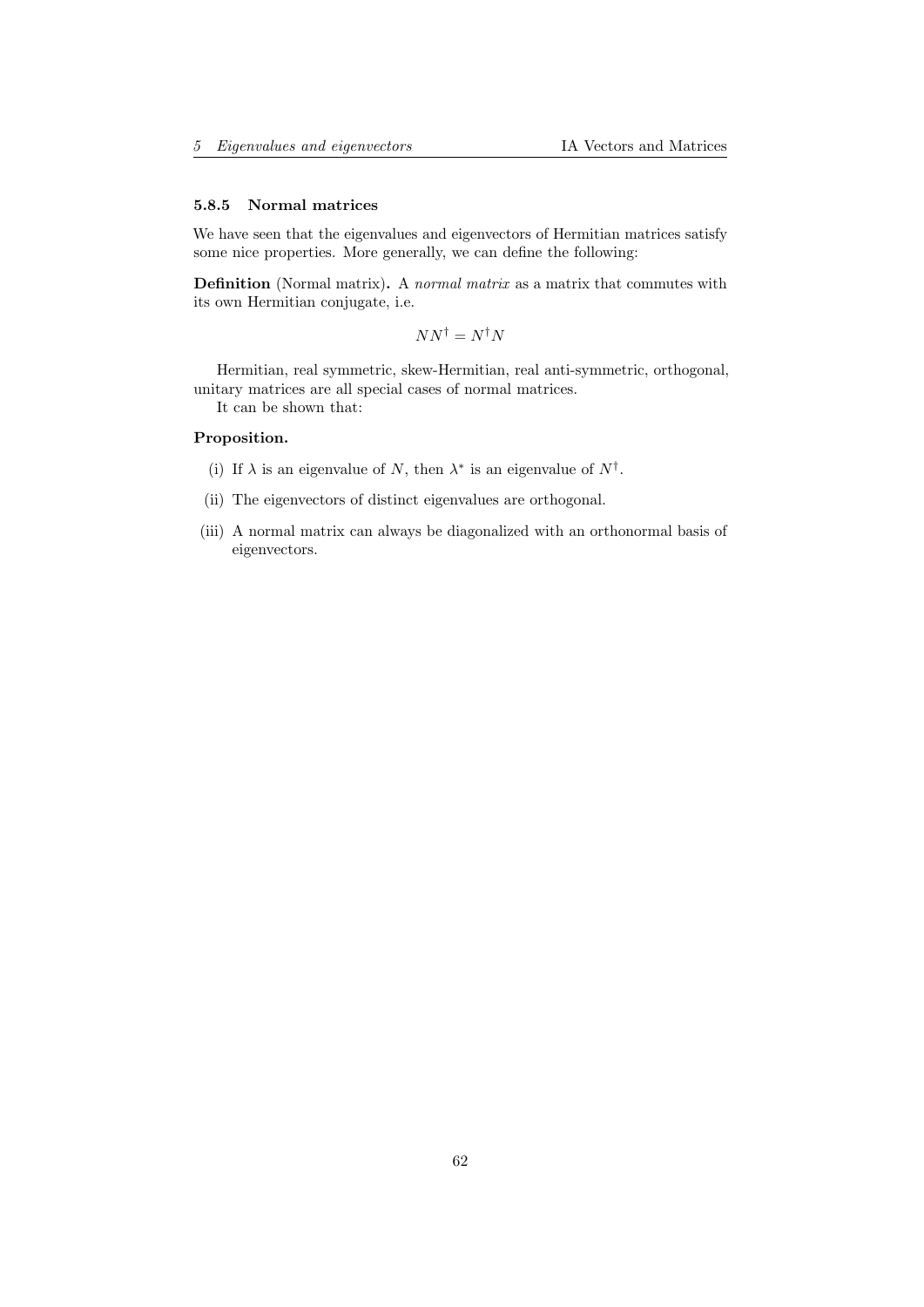# <span id="page-62-0"></span>6 Quadratic forms and conics

We want to study quantities like  $x_1^2 + x_2^2$  and  $3x_1^2 + 2x_1x_2 + 4x_2^2$ . For example, conic sections generally take this form. The common characteristic of these is that each term has degree 2. Consequently, we can write it in the form  $x^{\dagger}Ax$ for some matrix A.

Definition (Sesquilinear, Hermitian and quadratic forms). A sesquilinear form is a quantity  $F = \mathbf{x}^{\dagger} A \mathbf{x} = x_i^* A_{ij} x_j$ . If A is Hermitian, then F is a Hermitian form. If  $A$  is real symmetric, then  $F$  is a quadratic form.

Theorem. Hermitian forms are real.

*Proof.*  $(\mathbf{x}^\dagger H \mathbf{x})^* = (\mathbf{x}^\dagger H \mathbf{x})^\dagger = \mathbf{x}^\dagger H \mathbf{x} = \mathbf{x}^\dagger H \mathbf{x}$ . So  $(\mathbf{x}^\dagger H \mathbf{x})^* = \mathbf{x}^\dagger H \mathbf{x}$  and it is real.

We know that any Hermitian matrix can be diagonalized with a unitary transformation. So  $F(\mathbf{x}) = \mathbf{x}^{\dagger} H \mathbf{x} = \mathbf{x}^{\dagger} U D U^{\dagger} \mathbf{x}$ . Write  $\mathbf{x}' = U^{\dagger} \mathbf{x}$ . So  $F =$  $(\mathbf{x}')^{\dagger}D\mathbf{x}'$ , where  $D = \text{diag}(\lambda_1, \cdots, \lambda_n)$ .

We know that  $x'$  is the vector  $x$  relative to the eigenvector basis. So

$$
F(\mathbf{x}) = \sum_{i=1}^{n} \lambda_i |x'_i|^2
$$

The eigenvectors are known as the principal axes.

**Example.** Take  $F = 2x^2 - 4xy + 5y^2 = x^T S x$ , where  $\mathbf{x} = \begin{pmatrix} x \\ y \end{pmatrix}$  $\hat{y}$  $\bigcap$  and  $S =$  $\begin{pmatrix} 2 & -2 \\ -2 & 5 \end{pmatrix}$ .

Note that we can always choose the matrix to be symmetric. This is since for any antisymmetric A, we have  $\mathbf{x}^{\dagger} A \mathbf{x} = 0$ . So we can just take the symmetric part.

The eigenvalues are 1, 6 with corresponding eigenvectors  $\frac{1}{\sqrt{2}}$ 5  $\sqrt{2}$ 1  $\Big\}, \frac{1}{\sqrt{2}}$ 5  $\begin{pmatrix} 1 \end{pmatrix}$ −2 . Now change basis with

$$
Q = \frac{1}{\sqrt{5}} \begin{pmatrix} 2 & 1 \\ 1 & -2 \end{pmatrix}
$$

Then  $\mathbf{x}' = Q^T \mathbf{x} = \frac{1}{\sqrt{2}}$ 5  $\sqrt{2x + y}$  $x - 2y$ ). Then  $F = (x')^2 + 6(y')^2$ . So  $F = c$  is an ellipse.

# <span id="page-62-1"></span>6.1 Quadrics and conics

#### <span id="page-62-2"></span>6.1.1 Quadrics

**Definition** (Quadric). A *quadric* is an *n*-dimensional surface defined by the zero of a real quadratic polynomial, i.e.

$$
\mathbf{x}^T A \mathbf{x} + \mathbf{b}^T \mathbf{x} + c = 0,
$$

where A is a real  $n \times n$  matrix, **x**, **b** are *n*-dimensional column vectors and c is a constant scalar.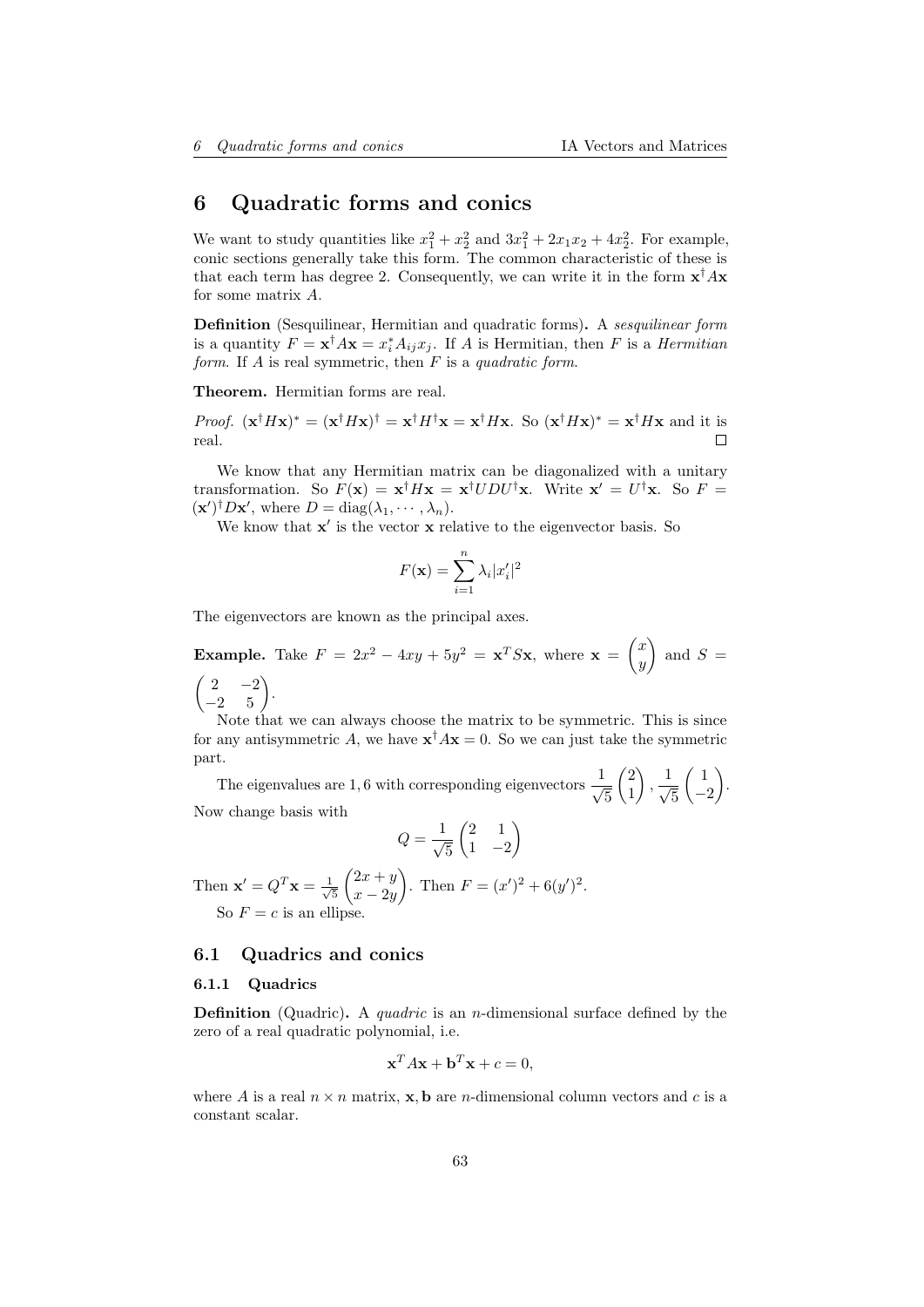As noted in example, anti-symmetric matrix has  $\mathbf{x}^T A \mathbf{x} = 0$ , so for any A, we can split it into symmetric and anti-symmetric parts, and just retain the symmetric part  $S = (A + A^T)/2$ . So we can have

$$
\mathbf{x}^T S \mathbf{x} + \mathbf{b}^T \mathbf{x} + c = 0
$$

with S symmetric.

Since S is real and symmetric, we can diagonalize it using  $S = QDQ<sup>T</sup>$  with D diagonal. We write  $\mathbf{x}' = Q^T \mathbf{x}$  and  $\mathbf{b}' = Q^T \mathbf{b}$ . So we have

$$
(\mathbf{x}')^T D \mathbf{x}' + (\mathbf{b}')^T \mathbf{x}' + c = 0.
$$

If S is invertible, i.e. with no zero eigenvalues, then write  $\mathbf{x}'' = \mathbf{x}' + \frac{1}{2}D^{-1}\mathbf{b}'$ which shifts the origin to eliminate the linear term  $(b')^T x'$  and finally have (dropping the prime superfixes)

$$
\mathbf{x}^T D \mathbf{x} = k.
$$

So through two transformations, we have ended up with a simple quadratic form.

### <span id="page-63-0"></span>**6.1.2** Conic sections  $(n = 2)$

From the equation above, we obtain

$$
\lambda_1 x_1^2 + \lambda_2 x_2^2 = k.
$$

We have the following cases:

- (i)  $\lambda_1 \lambda_2 > 0$ : we have ellipses with axes coinciding with eigenvectors of S. (We require  $sgn(k) = sgn(\lambda_1, \lambda_2)$ , or else we would have no solutions at all)
- (ii)  $\lambda_1 \lambda_2 < 0$ : say  $\lambda_1 = k/a^2 > 0$ ,  $\lambda_2 = -k/b^2 < 0$ . So we obtain

$$
\frac{x_1^2}{a^2} - \frac{x_2^2}{b^2} = 1,
$$

which is a hyperbola.

(iii)  $\lambda_1 \lambda_2 = 0$ : Say  $\lambda_2 = 0$ ,  $\lambda_1 \neq 0$ . Note that in this case, our symmetric matrix  $S$  is not invertible and we cannot shift our origin using as above. From our initial equation, we have

$$
\lambda_1(x_1')^2 + b_1'x_1' + b_2'x_2' + c = 0.
$$

We perform the coordinate transform (which is simply completing the square!)

$$
x_1'' = x_1' + \frac{b_1'}{2\lambda_1}
$$
  

$$
x_2'' = x_2' + \frac{c}{b_2'} - \frac{(b_1')^2}{4\lambda_1 b_2'}
$$

to remove the  $x'_1$  and constant term. Dropping the primes, we have

$$
\lambda_1 x_1^2 + b_2 x_2 = 0,
$$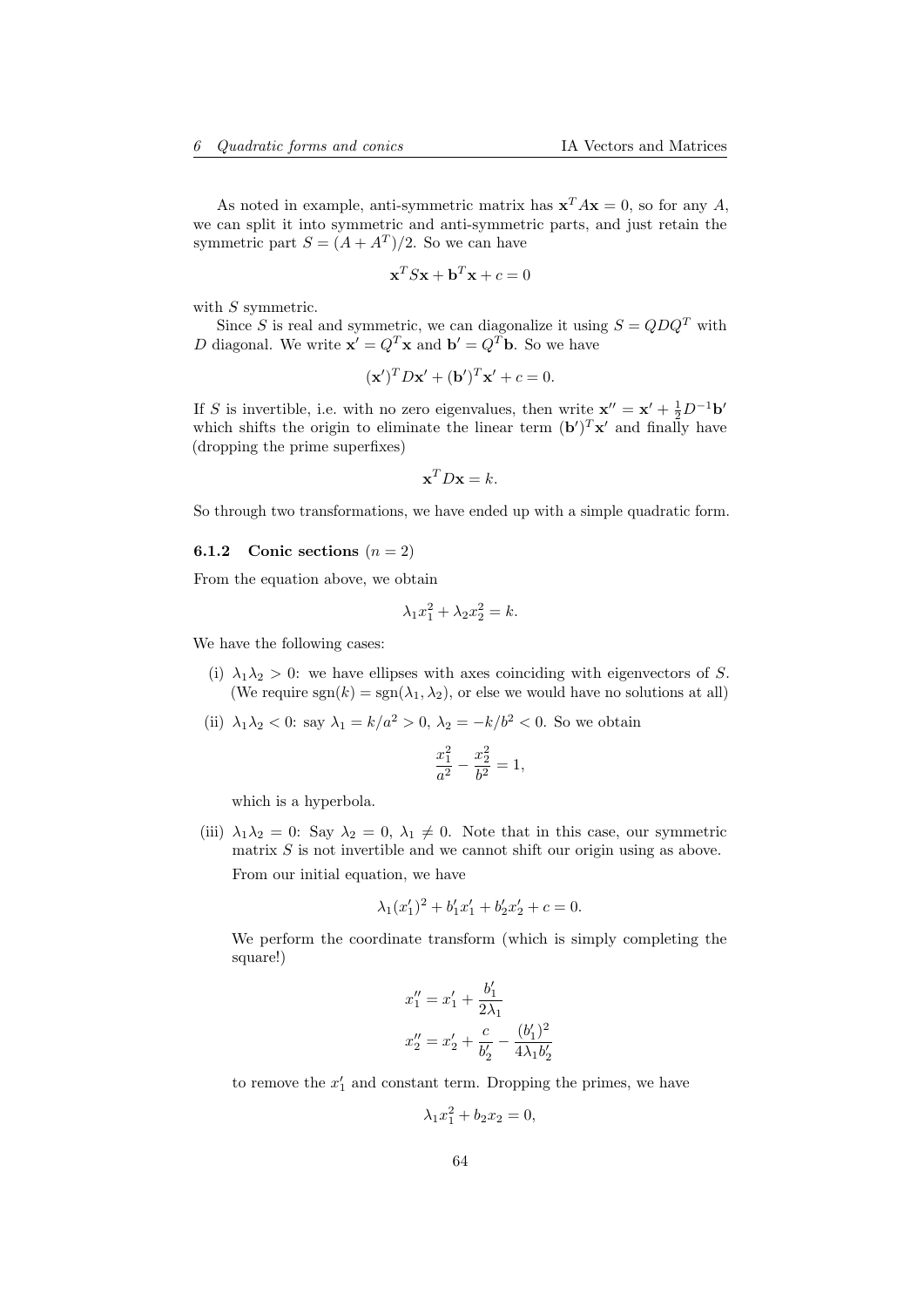which is a parabola.

Note that above we assumed  $b'_2 \neq 0$ . If  $b'_2 = 0$ , we have  $\lambda_1(x'_1)^2 + b'_1x'_1 + c =$ 0. If we solve this quadratic for  $x'_1$ , we obtain 0, 1 or 2 solutions for  $x_1$ (and  $x_2$  can be any value). So we have  $0, 1$  or 2 straight lines.

These are known as conic sections. As you will see in IA Dynamics and Relativity, this are the trajectories of planets under the influence of gravity.

## <span id="page-64-0"></span>6.2 Focus-directrix property

Conic sections can be defined in a different way, in terms of

Definition (Conic sections). The *eccentricity* and *scale* are properties of a conic section that satisfy the following:

Let the *foci* of a conic section be  $(\pm ae, 0)$  and the *directrices* be  $x = \pm a/e$ .

A *conic section* is the set of points whose distance from focus is  $e \times$  distance from directrix which is closer to that of focus (unless  $e = 1$ , where we take the distance to the other directrix).

Now consider the different cases of e:

(i)  $e < 1$ . By definition,



Which is an ellipse with semi-major axis  $a$  and semi-minor axis  $a$ √  $1-e^2$ . (if  $e = 0$ , then we have a circle)

(ii)  $e > 1$ . So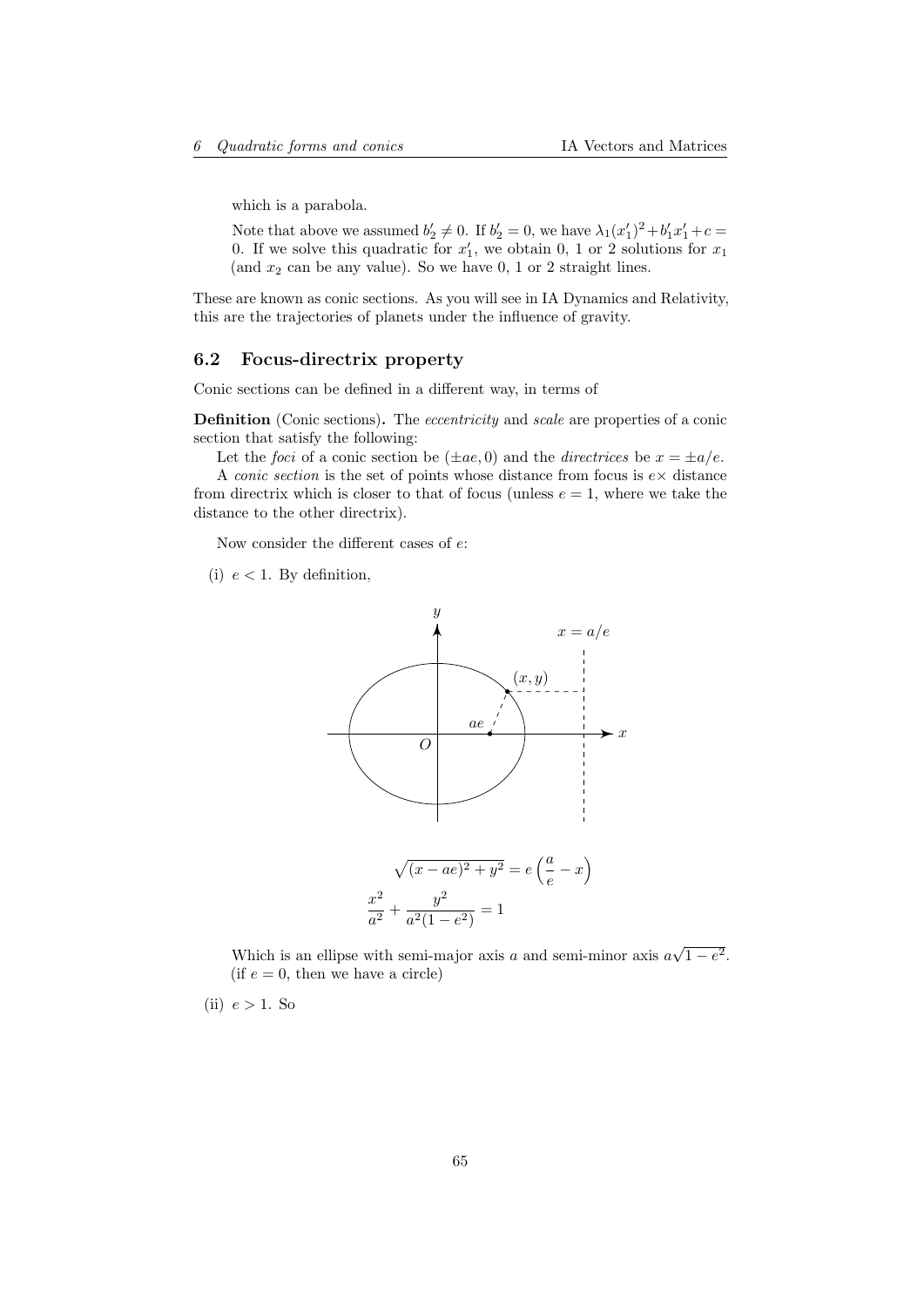

and we have a hyperbola.

(iii)  $e = 1$ : Then



and we have a parabola.

Conics also work in polar coordinates. We introduce a new parameter  $l$  such that  $l/e$  is the distance from the focus to the directrix. So

$$
l = a|1 - e^2|.
$$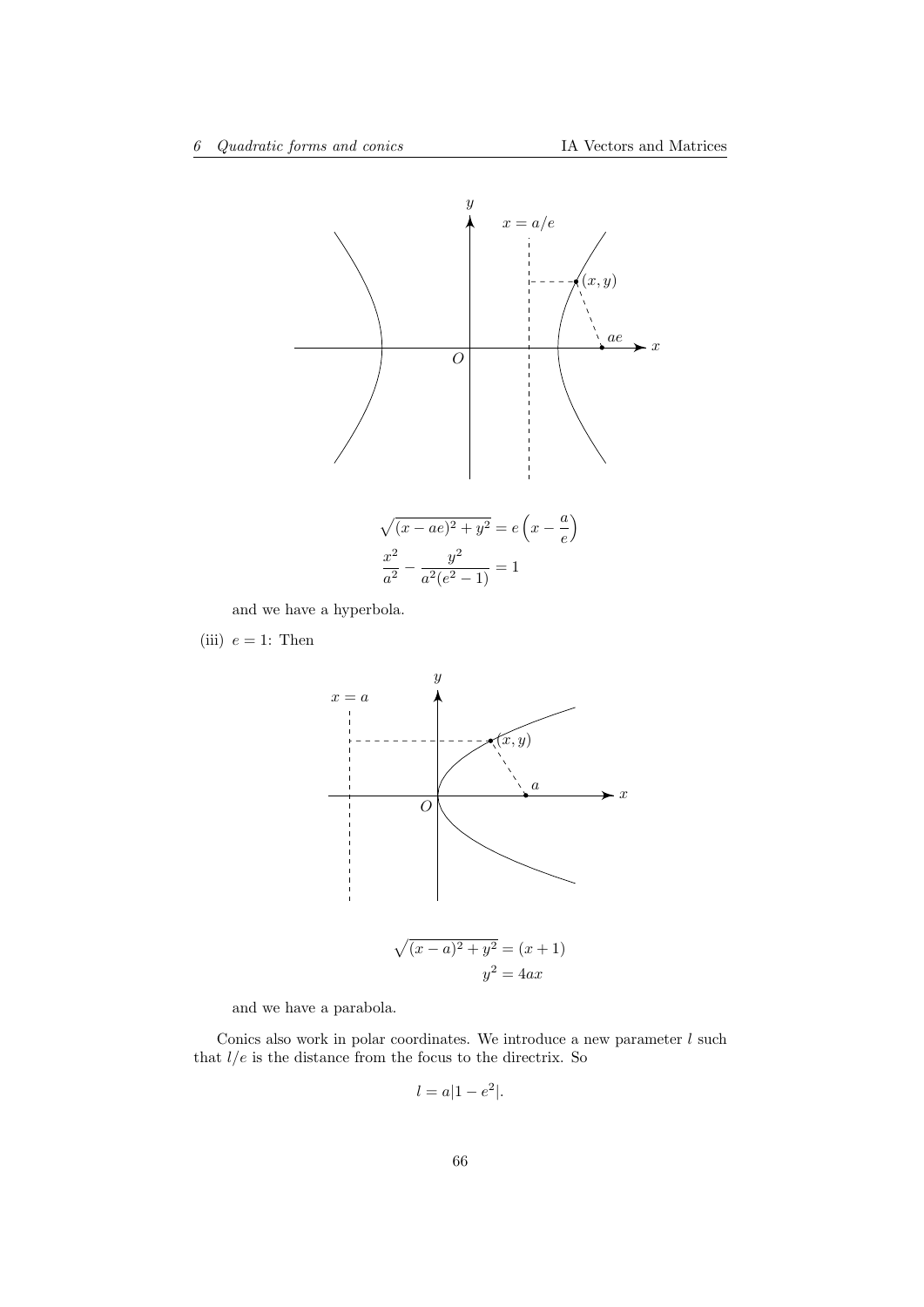We use polar coordinates  $(r, \theta)$  centered on a focus. So the focus-directrix property is

$$
r = e\left(\frac{l}{e} - r\cos\theta\right)
$$

$$
r = \frac{l}{1 + e\cos\theta}
$$

We see that  $r \to \infty$  if  $\theta \to \cos^{-1}(-1/e)$ , which is only possible if  $e \geq 1$ , i.e. hyperbola or parabola. But ellipses have  $e < 1$ . So r is bounded, as expected.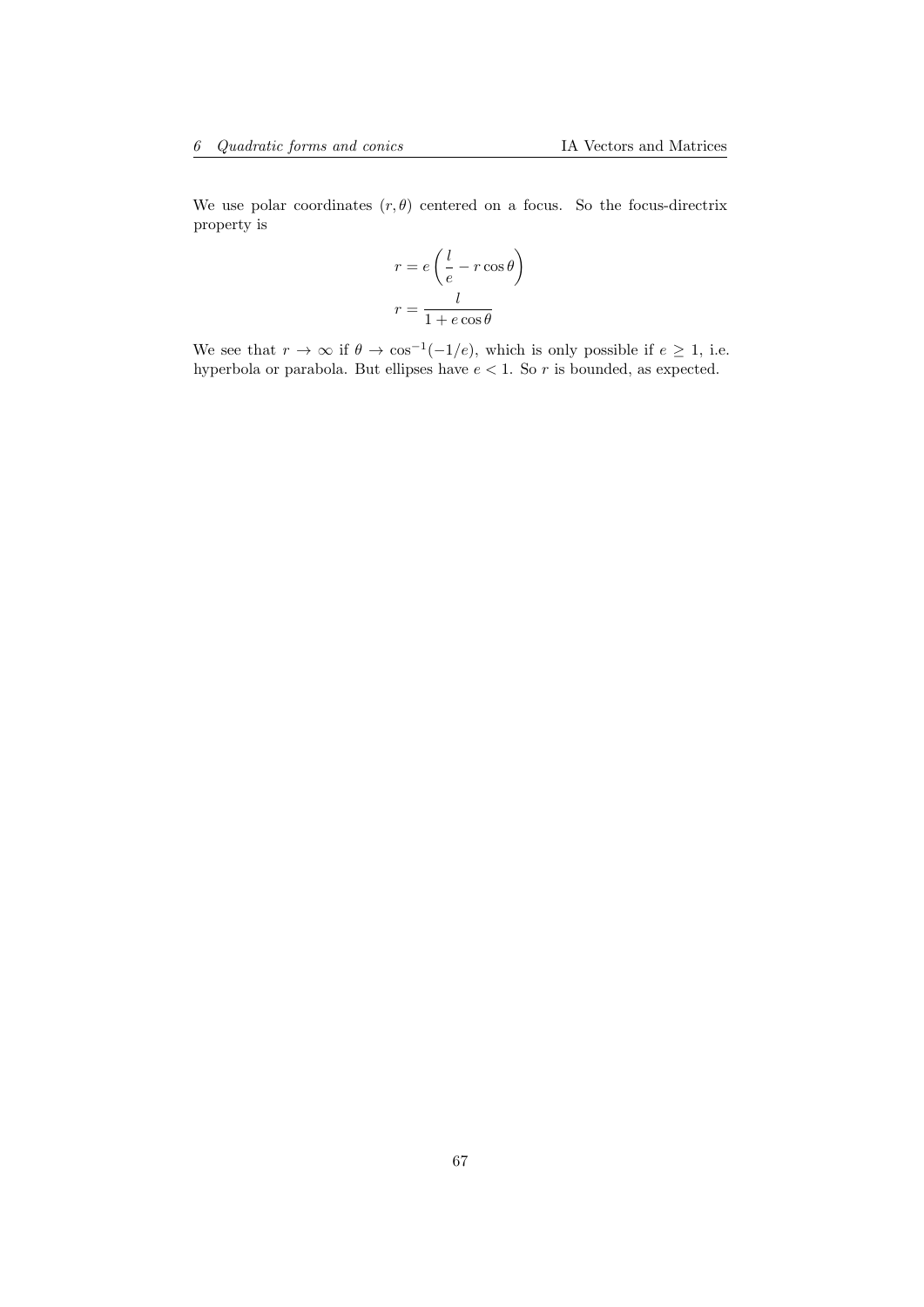# <span id="page-67-0"></span>7 Transformation groups

We have previously seen that orthogonal matrices are used to transform between orthonormal bases. Alternatively, we can see them as transformations of space itself that preserve distances, which is something we will prove shortly.

Using this as the definition of an orthogonal matrix, we see that our definition of orthogonal matrices is dependent on our choice of the notion of distance, or metric. In special relativity, we will need to use a different metric, which will lead to the Lorentz matrices, the matrices that conserve distances in special relativity. We will have a brief look at these as well.

## <span id="page-67-1"></span>7.1 Groups of orthogonal matrices

**Proposition.** The set of all  $n \times n$  orthogonal matrices P forms a group under matrix multiplication.

Proof.

- 0. If P, Q are orthogonal, then consider  $R = PQ$ .  $RR^T = (PQ)(PQ)^T =$  $P(QQ^T)P^T = PP^T = I$ . So R is orthogonal.
- 1. I satisfies  $II^T = I$ . So I is orthogonal and is an identity of the group.
- 2. Inverse: if P is orthogonal, then  $P^{-1} = P^T$  by definition, which is also orthogonal.
- 3. Matrix multiplication is associative since function composition is associative.

 $\Box$ 

**Definition** (Orthogonal group). The *orthogonal group*  $O(n)$  is the group of orthogonal matrices.

Definition (Special orthogonal group). The *special orthogonal group* is the subgroup of  $O(n)$  that consists of all orthogonal matrices with determinant 1.

In general, we can show that any matrix in  $O(2)$  is of the form

$$
\begin{pmatrix}\n\cos \theta & -\sin \theta \\
\sin \theta & \cos \theta\n\end{pmatrix} \text{ or } \begin{pmatrix}\n\cos \theta & \sin \theta \\
\sin \theta & -\cos \theta\n\end{pmatrix}
$$

# <span id="page-67-2"></span>7.2 Length preserving matrices

**Theorem.** Let  $P \in O(n)$ . Then the following are equivalent:

- $(i)$  P is orthogonal
- (ii)  $|P\mathbf{x}| = |\mathbf{x}|$
- (iii)  $(P\mathbf{x})^T(P\mathbf{y}) = \mathbf{x}^T\mathbf{y}$ , i.e.  $(P\mathbf{x}) \cdot (P\mathbf{y}) = \mathbf{x} \cdot \mathbf{y}$ .
- (iv) If  $(\mathbf{v}_1, \mathbf{v}_2, \cdots, \mathbf{v}_n)$  are orthonormal, so are  $(P\mathbf{v}_1, P\mathbf{v}_2, \cdots, P\mathbf{v}_n)$
- $(v)$  The columns of  $P$  are orthonormal.

Proof. We do them one by one: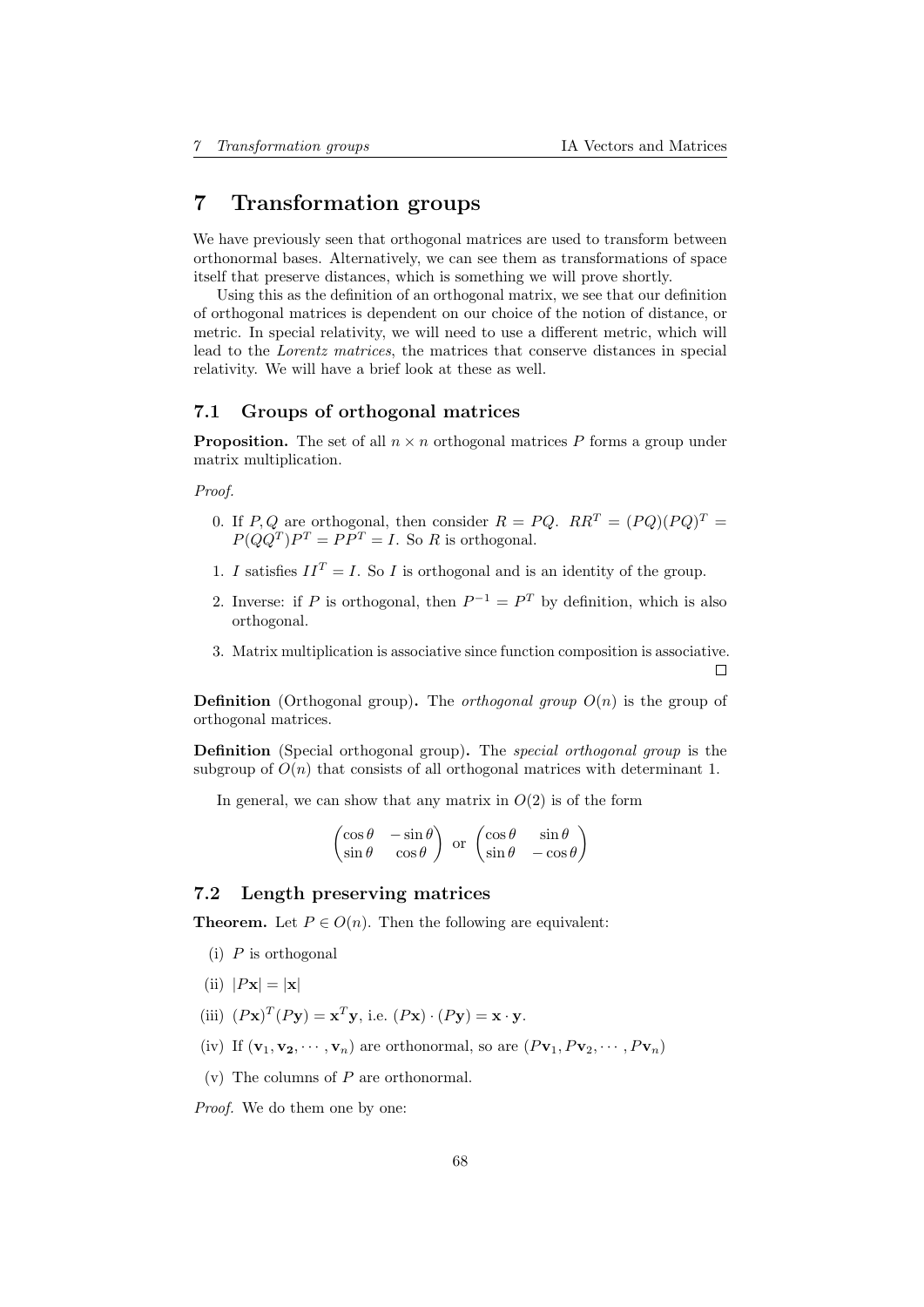- (i)  $\Rightarrow$  (ii):  $|P\mathbf{x}|^2 = (P\mathbf{x})^T(P\mathbf{x}) = \mathbf{x}^T P^T P \mathbf{x} = \mathbf{x}^T \mathbf{x} = |\mathbf{x}|^2$
- (ii)  $\Rightarrow$  (iii):  $|P(\mathbf{x} + \mathbf{y})|^2 = |\mathbf{x} + \mathbf{y}|^2$ . The right hand side is

$$
(\mathbf{x}^T + \mathbf{y}^T)(\mathbf{x} + \mathbf{y}) = \mathbf{x}^T \mathbf{x} + y^T \mathbf{y} + \mathbf{y}^T \mathbf{x} + \mathbf{x}^T \mathbf{y} = |\mathbf{x}|^2 + |\mathbf{y}|^2 + 2\mathbf{x}^T \mathbf{y}.
$$

Similarly, the left hand side is

$$
|P\mathbf{x} + P\mathbf{y}|^2 = |P\mathbf{x}|^2 + |P\mathbf{y}| + 2(P\mathbf{x})^T P\mathbf{y} = |\mathbf{x}|^2 + |\mathbf{y}|^2 + 2(P\mathbf{x})^T P\mathbf{y}.
$$
  
So  $(P\mathbf{x})^T P\mathbf{y} = \mathbf{x}^T \mathbf{y}.$ 

- (iii)  $\Rightarrow$  (iv):  $(Pv_i)^T P v_j = v_i^T v_j = \delta_{ij}$ . So  $Pv_i$ 's are also orthonormal.
- (iv)  $\Rightarrow$  (v): Take the  $v_i$ 's to be the standard basis. So the columns of P, being  $Pe_i$ , are orthonormal.
- (v) ⇒ (i): The columns of P are orthonormal. Then  $(PP<sup>T</sup>)<sub>ij</sub> = P<sub>ik</sub>P<sub>jk</sub>$  $(P_i) \cdot (P_j) = \delta_{ij}$ , viewing  $P_i$  as the *i*th column of P. So  $PP^T = I$ .

Therefore the set of length-preserving matrices is precisely  $O(n)$ .

## <span id="page-68-0"></span>7.3 Lorentz transformations

Consider the *Minkowski*  $1 + 1$  dimension spacetime (i.e. 1 space dimension and 1 time dimension)

Definition (Minkowski inner product). The Minkowski inner product of 2 vectors  ${\bf x}$  and  ${\bf y}$  is

$$
\langle \mathbf{x} \mid \mathbf{y} \rangle = \mathbf{x}^T J \mathbf{y},
$$

where

$$
J=\begin{pmatrix} 1 & 0 \\ 0 & -1 \end{pmatrix}
$$

Then  $\langle \mathbf{x} | \mathbf{y} \rangle = x_1 y_1 - x_2 y_2$ .

This is to be compared to the usual Euclidean inner product of  $\mathbf{x}, \mathbf{y} \in \mathbb{R}^2$ , given by

$$
\langle \mathbf{x} | \mathbf{y} \rangle = \mathbf{x}^T \mathbf{y} = \mathbf{x}^T I \mathbf{y} = x_1 y_1 + x_2 y_2.
$$

Definition (Preservation of inner product). A transformation matrix M preserves the Minkowski inner product if

$$
\langle \mathbf{x} | \mathbf{y} \rangle = \langle M \mathbf{x} | M \mathbf{y} \rangle
$$

for all x, y.

We know that  $\mathbf{x}^T J \mathbf{y} = (M\mathbf{x})^T J M \mathbf{y} = \mathbf{x}^T M^T J M \mathbf{y}$ . Since this has to be true for all  $x$  and  $y$ , we must have

$$
J = M^T J M.
$$

We can show that M takes the form of

$$
H_{\alpha} = \begin{pmatrix} \cosh \alpha & \sinh \alpha \\ \sinh \alpha & \cosh \alpha \end{pmatrix}
$$
 or  $K_{\alpha/2} = \begin{pmatrix} \cosh \alpha & -\sinh \alpha \\ \sinh \alpha & -\cosh \alpha \end{pmatrix}$